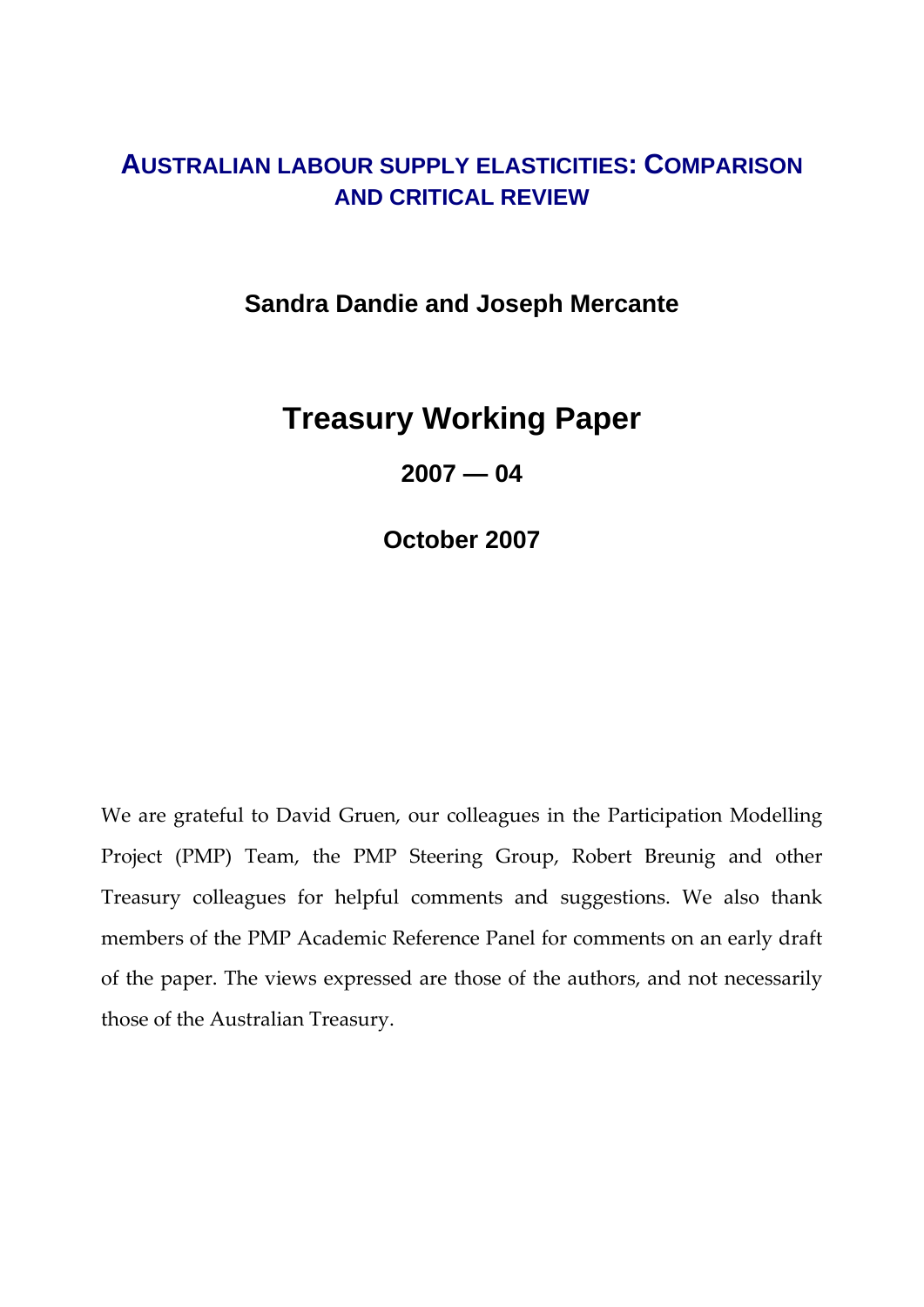## **ABSTRACT**

Labour supply elasticities measure the responsiveness of individuals' labour supply to changes in variables such as the net wage rate (after consideration of tax and transfers) or net non‐labour income. Elasticities have been estimated in Australia and internationally using a range of modelling approaches. However, as indicated in previous surveys, caution should be exercised when comparing these estimates, with due consideration of differences in data, methodological approaches and model specifications. When comparing estimates between countries, the institutional framework and state of the labour market in each country also need to be considered.

This paper draws on reviews of elasticity estimates in the literature and considers factors affecting their estimation and interpretation. The paper then summarises the published labour supply elasticity estimates from Australia and discusses what can be learnt from them. Comparisons are also made with estimates from labour supply studies from the United Kingdom, Canada and New Zealand.

Elasticity estimates in the reviewed labour supply studies aid our understanding of the labour supply responses of various Australian population groups. Elasticity estimates are particularly useful when disaggregated, as they allow an understanding of the relative responses of different population groups characterised by education levels, part‐time or full‐time employment status, level of income, or other household characteristics. However, few studies have estimated disaggregated elasticities and this is an area that could benefit from further research. Our understanding of labour supply behaviour could also

ii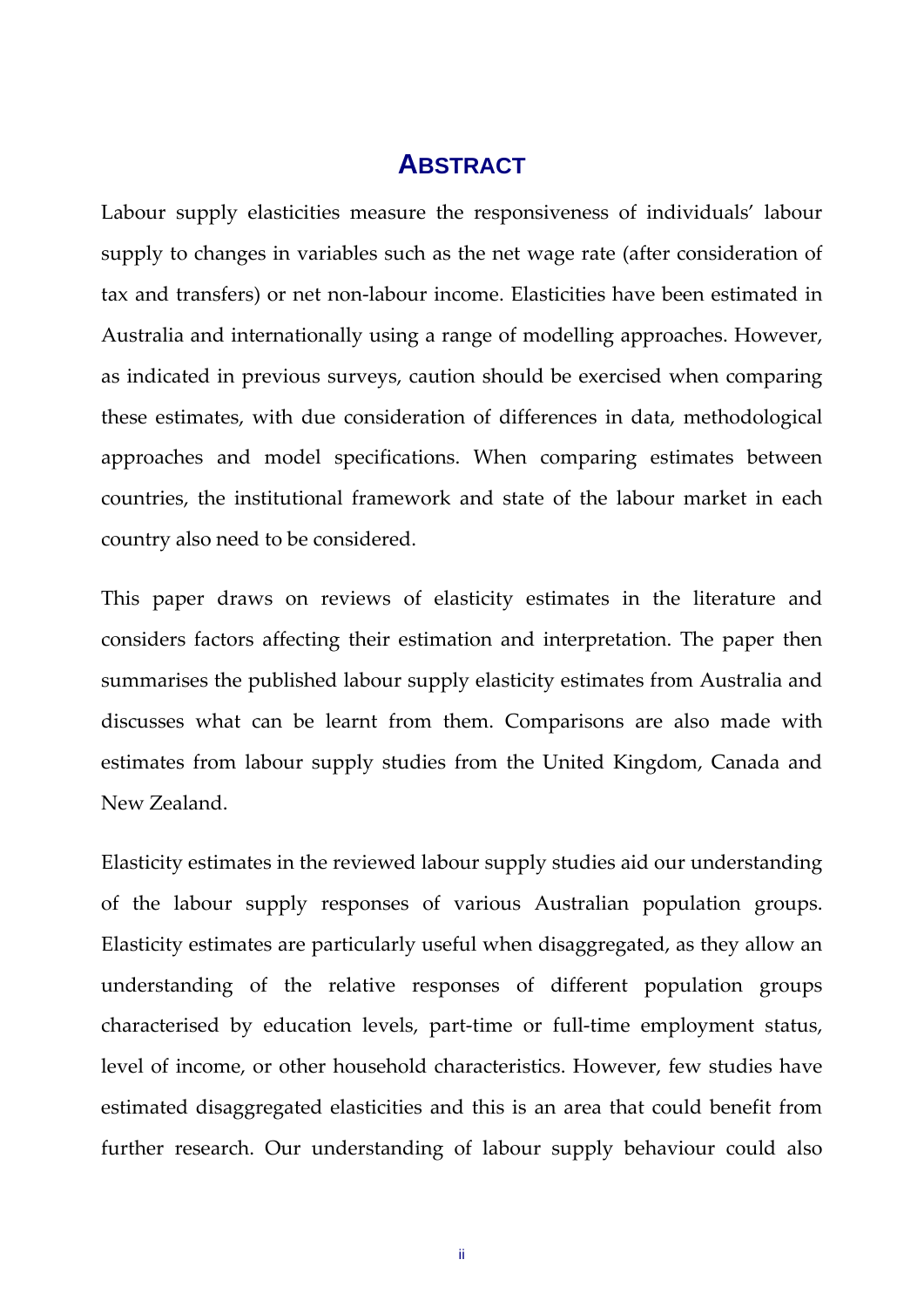benefit from an analysis of how elasticities may change over time, and from further improvements in modelling methodologies and specifications. This would help to identify population groups that are responsive to changes in net wages and incomes, and thereby strengthen the basis for policy development.

> JEL Classification Numbers: C50, D10, H20, J22 Keywords: Labour supply behaviour, wage elasticity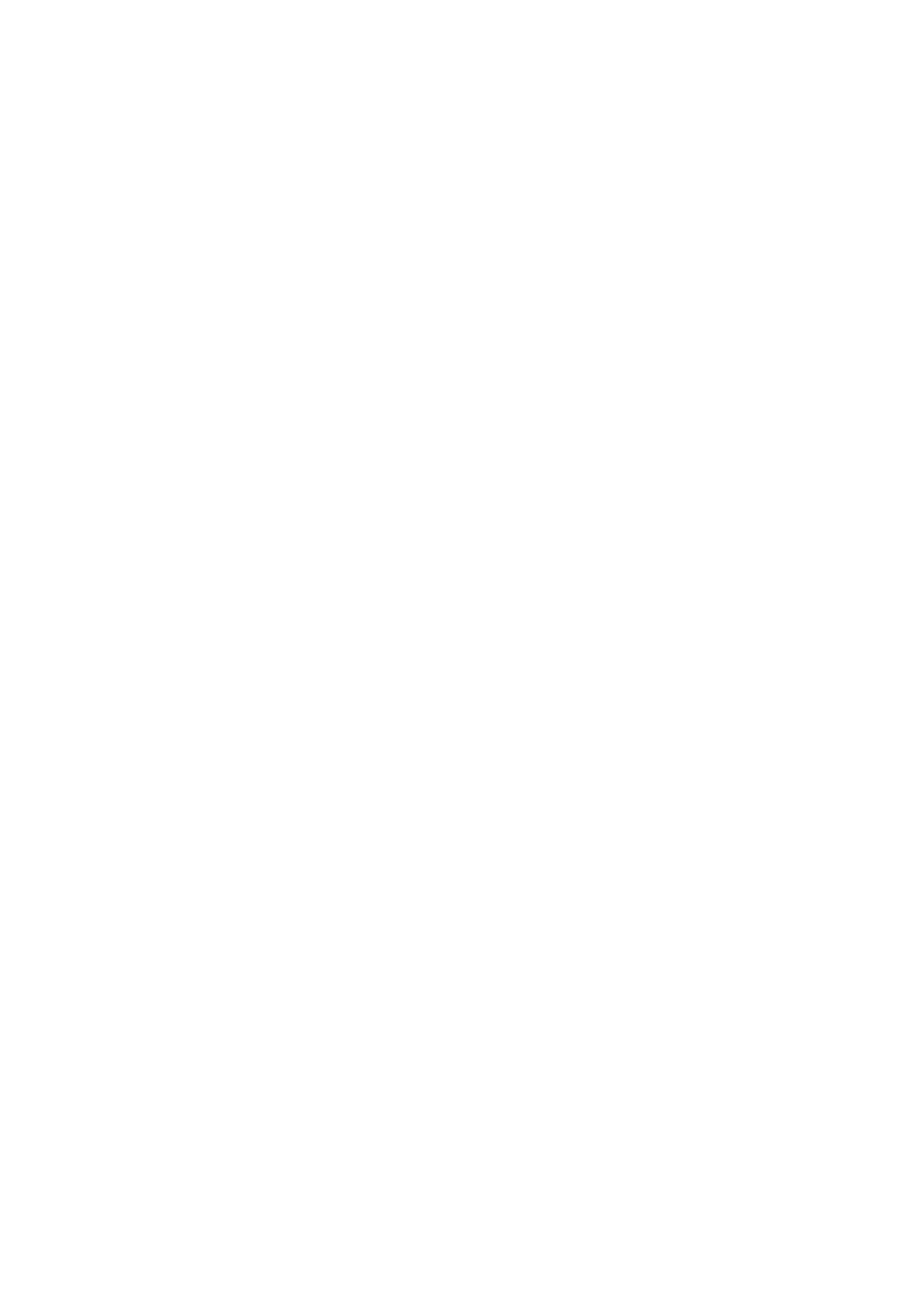# **CONTENTS**

| $\mathbf{1}$ . |     |                                                                         |     |  |  |  |
|----------------|-----|-------------------------------------------------------------------------|-----|--|--|--|
| 2.             |     |                                                                         |     |  |  |  |
|                | 2.1 |                                                                         |     |  |  |  |
|                | 2.2 |                                                                         |     |  |  |  |
|                |     | 2.2.1                                                                   |     |  |  |  |
|                |     | 2.2.2                                                                   |     |  |  |  |
|                | 2.3 |                                                                         |     |  |  |  |
|                |     | 2.3.1                                                                   |     |  |  |  |
|                |     | Differences in the way elasticities are calculated 14<br>2.3.2          |     |  |  |  |
|                |     | Differences to do with the methodology or specification of the<br>2.3.3 |     |  |  |  |
|                |     | 2.3.4                                                                   |     |  |  |  |
|                | 2.4 |                                                                         |     |  |  |  |
| 3.             |     |                                                                         |     |  |  |  |
|                | 3.1 |                                                                         |     |  |  |  |
|                | 3.2 |                                                                         |     |  |  |  |
|                |     | 3.2.1                                                                   |     |  |  |  |
|                |     | 3.2.2                                                                   |     |  |  |  |
|                |     | 3.2.3                                                                   |     |  |  |  |
|                |     | 3.2.4                                                                   |     |  |  |  |
|                | 3.3 |                                                                         |     |  |  |  |
|                | 3.4 |                                                                         |     |  |  |  |
| 4.             |     |                                                                         |     |  |  |  |
| 5.             |     |                                                                         | .50 |  |  |  |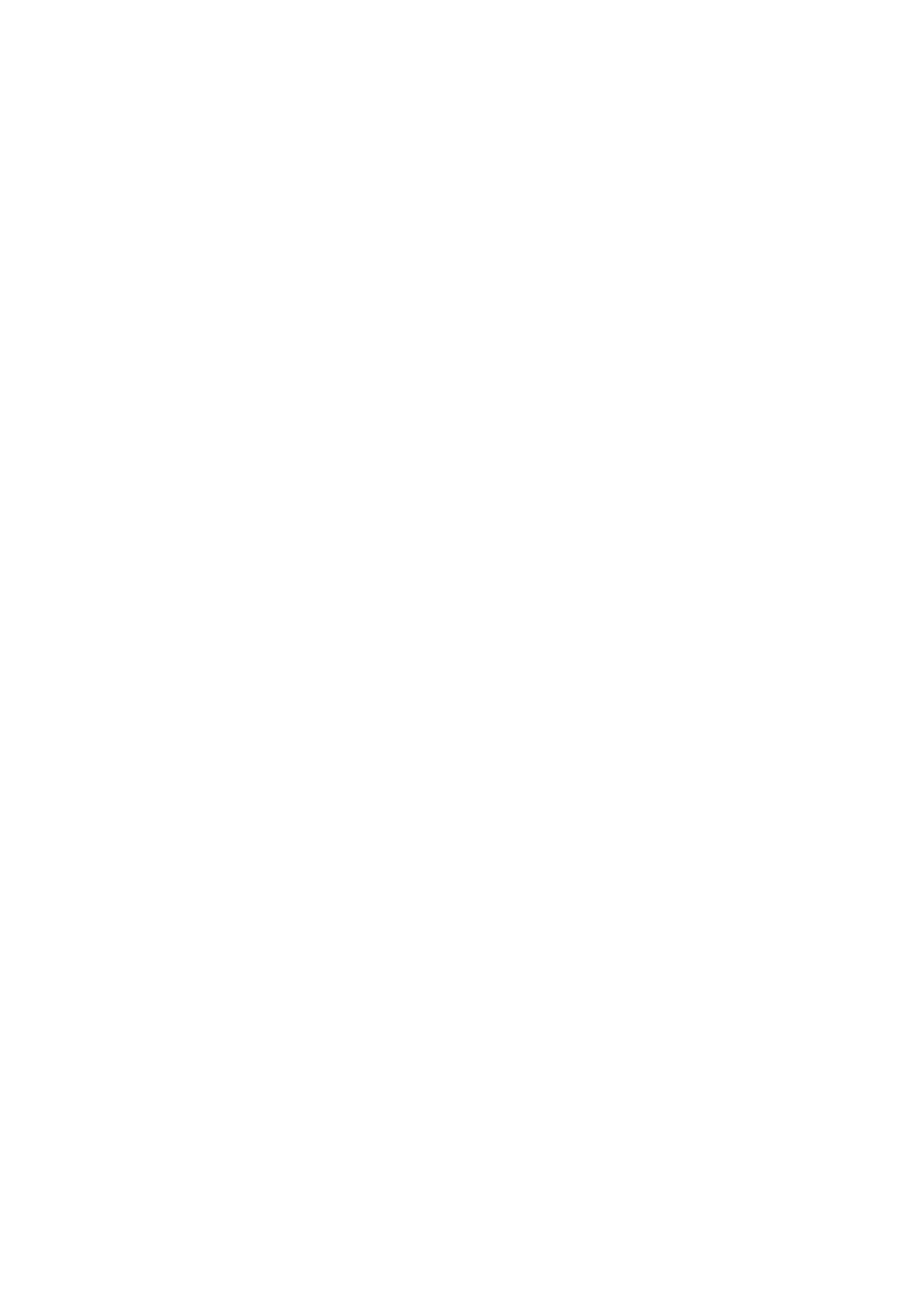# **GLOSSARY**

| Net wage and net non-labour<br>income             | The net wage rate is the wage rate net of the tax and transfer systems. The net<br>non-labour income is the amount of non-labour income net of the tax and transfer<br>systems.                                                                                                                                                    |  |  |  |
|---------------------------------------------------|------------------------------------------------------------------------------------------------------------------------------------------------------------------------------------------------------------------------------------------------------------------------------------------------------------------------------------|--|--|--|
| <b>Substitution effect</b>                        | The change in labour supply caused by a change in the relative price of leisure. An<br>increase in the net wage increases the relative price of leisure and would tend to<br>increase an individual's labour supply. The substitution effect is sometimes also called<br>the compensated effect.                                   |  |  |  |
| Income effect                                     | The change in labour supply caused by a change in the overall level of income. An<br>increase in an individual's overall level of income would tend to make the individual<br>demand more leisure and so decrease labour supply.                                                                                                   |  |  |  |
| Total (or uncompensated) wage<br>effect           | The net change in an individual's labour supply resulting from the change in the net<br>wage. It is the sum of the substitution and income effects.                                                                                                                                                                                |  |  |  |
| Uncompensated wage elasticity                     | Related to the net effect on labour supply and measures the percentage change in an<br>individual's labour supply resulting from a 1 per cent change in their net wage rate.                                                                                                                                                       |  |  |  |
| <b>Compensated wage elasticity</b>                | Related to the substitution effect on labour supply and measures the percentage<br>change in an individual's labour supply resulting from a 1 per cent change in their net<br>wage rate whilst keeping the utility of the individual constant. The compensated wage<br>elasticity is sometimes called the substitution elasticity. |  |  |  |
| Income elasticity                                 | Related to the income effect on labour supply and measures the percentage change in<br>an individual's labour supply resulting from a 1 per cent change in their overall level of<br>income.                                                                                                                                       |  |  |  |
| Cross-wage elasticity                             | Important in family labour supply models and measures the percentage change in an<br>individual's labour supply resulting from a 1 per cent change in the partner's net wage<br>rate.                                                                                                                                              |  |  |  |
| <b>Participation</b>                              | Refers to participation in employment (unless otherwise qualified). <sup>2</sup>                                                                                                                                                                                                                                                   |  |  |  |
| Labour force participation rate                   | The labour force participation rate is the percentage of the civilian population either<br>employed (working full-time or part-time hours) or unemployed but looking for work. <sup>3</sup>                                                                                                                                        |  |  |  |
| <b>Participation effect (extensive</b><br>margin) | The change in the average number of hours of work of a population group due to the<br>changes in the participation rate that results from a change in, say, the net wage rate.                                                                                                                                                     |  |  |  |

<sup>1</sup> Throughout this paper the use of the term 'wage elasticity' (without qualification) will be synonymous with the more formal term of 'uncompensated wage elasticity'.

<sup>2</sup> This is in contrast to the conventional use of the term 'participation' in labour force statistics where it refers to participation in the labour force and encompasses both unemployment and employment. In the labour supply literature, the term 'participation effect' usually refers to individuals moving from non‐work to work or vice versa. To avoid confusion in this review, whenever the word participation is used without qualification, it means participation in employment.

<sup>3</sup> In Australia, people are in part‐time employment when they work less than 35 hours per week.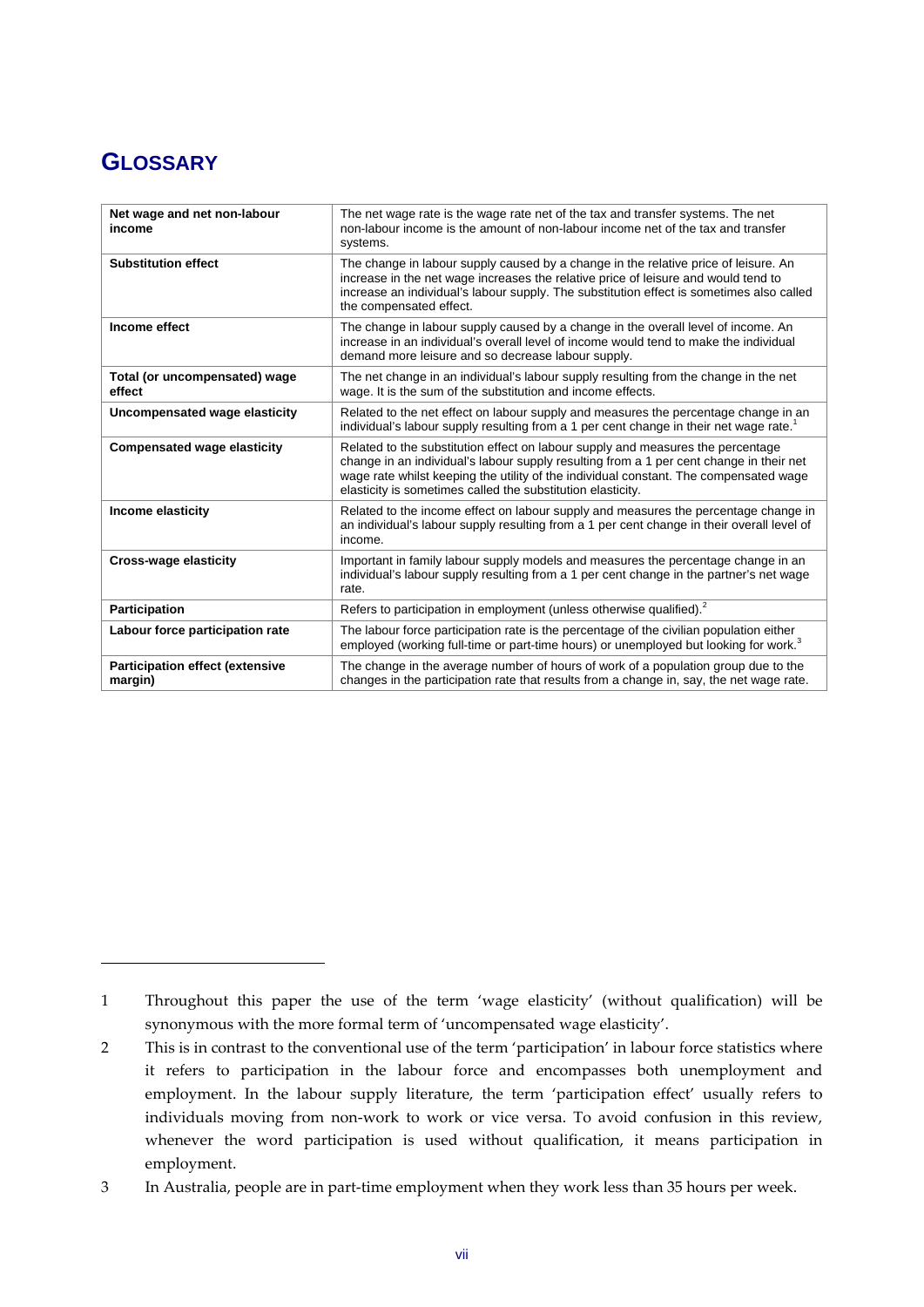# **GLOSSARY (CONTINUED)**

| Hours of work effect (intensive<br>margin) | The change in the average hours of work on the part of a population already employed<br>that results from a change in, say, the net wage rate.                                                  |  |  |  |
|--------------------------------------------|-------------------------------------------------------------------------------------------------------------------------------------------------------------------------------------------------|--|--|--|
| <b>Total hours of work effect</b>          | The change in the average hours of work of a population group resulting from a<br>change in, say, the net wage rate. It is the sum of the participation effect and the<br>hours of work effect. |  |  |  |
| <b>Participation elasticity</b>            | The percentage change in participation resulting from a 1 per cent change in, say, the<br>net wage rate.                                                                                        |  |  |  |
| <b>Conditional wage elasticity</b>         | The percentage change in average hours of work of workers resulting from a<br>1 per cent change in the net wage rate.                                                                           |  |  |  |
| Unconditional wage elasticity              | The percentage change in average hours of work resulting from a 1 per cent change in<br>the net wage rate. It is the sum of the conditional and participation elasticities.                     |  |  |  |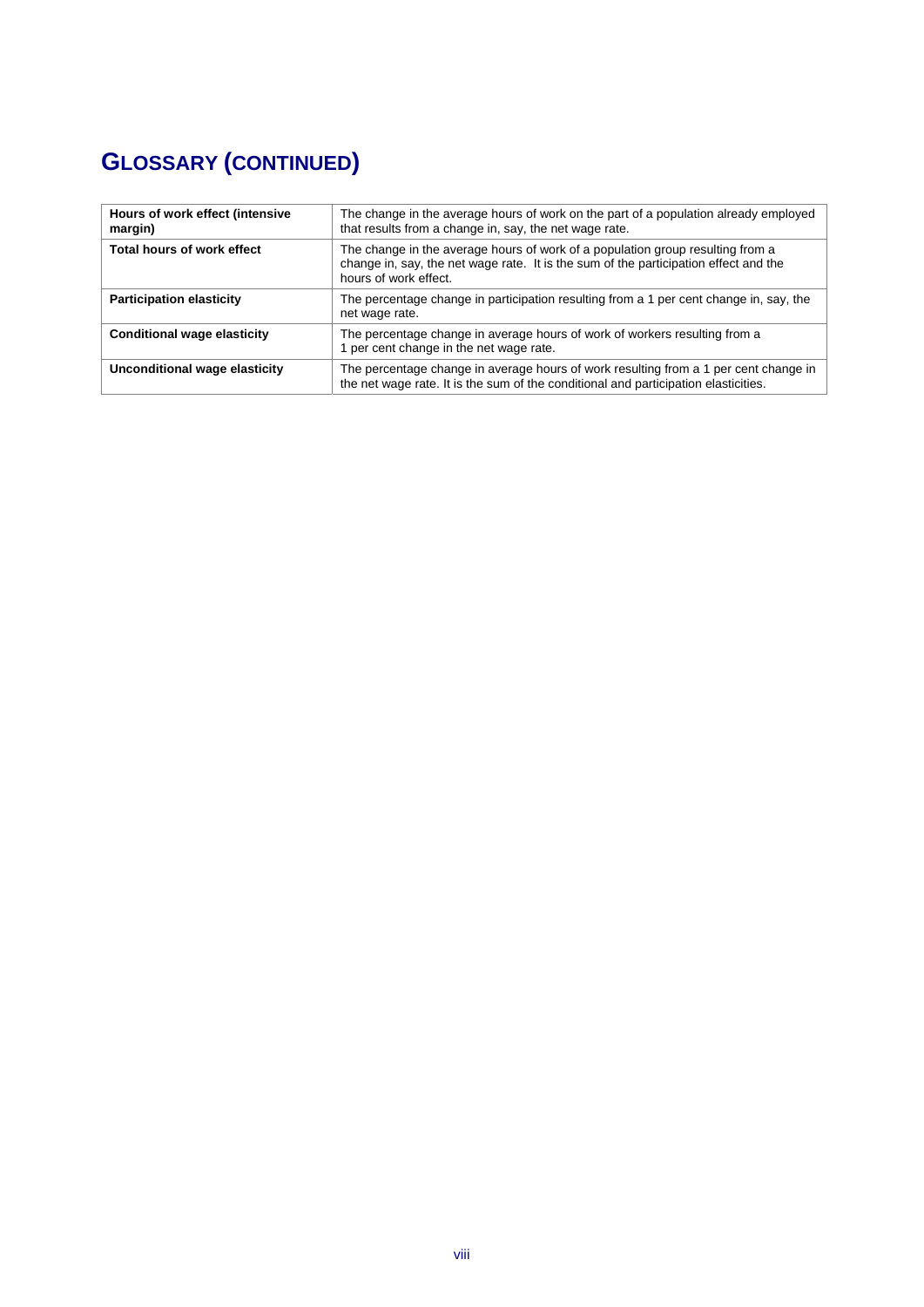## **AUSTRALIAN LABOUR SUPPLY ELASTICITIES: COMPARISON AND CRITICAL REVIEW**

#### **Sandra Dandie and Joseph Mercante**

#### **1. INTRODUCTION**

A labour supply elasticity estimate can provide an indication of the responsiveness of individuals' labour supply to changes in variables such as the net wage rate (after consideration of tax and transfers), net non‐labour income, or the net earnings of spouses. Elasticity measures can provide qualitative and quantitative guidance on the responsiveness of the labour force to policy and other stimuli in so far as these impact the above‐mentioned variables.

Although many surveys of labour supply elasticity estimates exist in the international literature (Heckman, Killingsworth and MaCurdy, (1981); Killingsworth, (1983); Hausman, (1983); Pencavel, (1986); Killingsworth and Heckman, (1986); Blundell, (1992); Heckman, (1993); Blundell and MaCurdy, (1999); Fortin and Lacroix, (2002); and Evers, Mooij and Vuuren, (2005)), Australian estimates are not included in these surveys.

However, there are some surveys of Australian labour supply studies. Norris (1996) surveys Australian, United Kingdom (UK) and United States (US) studies, suggesting a summary wage elasticity range without going into any detail. Kenyon and Wooden (1996) survey the labour supply literature from the 1960s to the mid‐1990s; however they do not present detailed discussion of elasticity estimates. Birch (2005), in her survey article, reviews Australian studies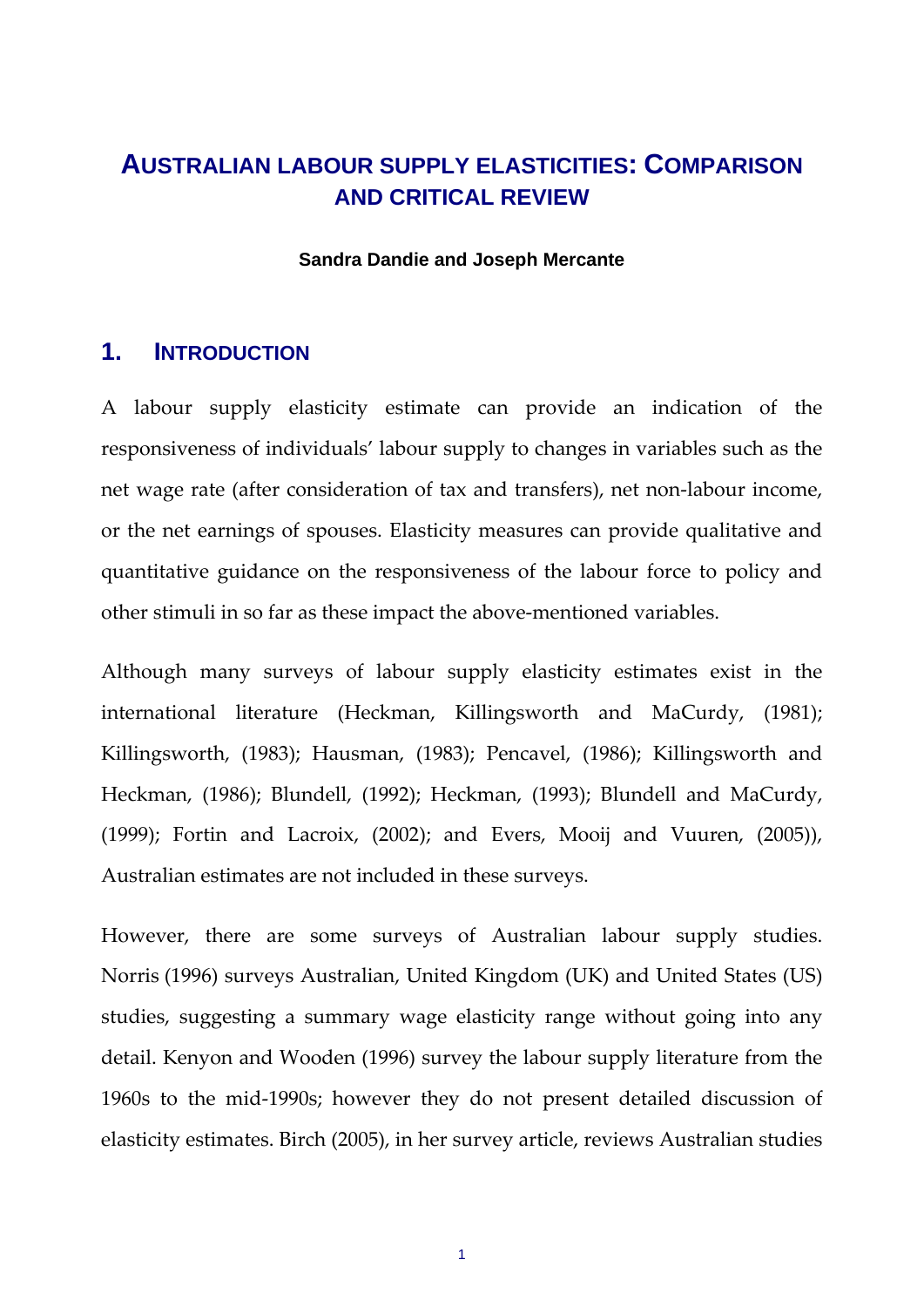on women's labour supply including those that estimate wage and income elasticities.

This review aims to fill a gap in the literature by providing a critical review of published labour supply elasticities for different population groups from studies that have used Australian data. The Australian estimates are also compared to elasticity estimates for countries with comparable institutional settings.

There is considerable variation in the types of models and data sources used to estimate the parameters behind the elasticities, making comparisons between estimates from different studies challenging. Also, the way elasticities are estimated and/or calculated can sometimes vary between studies. Moreover, comparisons between countries are further compounded by institutional and labour market differences. This review discusses the comparability of estimates between studies and the extent to which such comparisons are possible and useful in understanding underlying labour supply behaviour. Across the studies, patterns in the labour supply responsiveness of different population groups are discussed, and the potential for future work in this area is considered.

The focus in this review is on the labour supply responsiveness (and the corresponding elasticities) that result from changes in individuals' net wage rates. The net wage rate is the wage rate net of the tax and transfer systems. The focus is also on elasticities calculated from econometric models of labour supply using data sources at the individual level. The review does not consider studies that estimate labour supply elasticities using quasi‐experimental approaches or that estimate elasticities using data at an aggregate, rather than an individual, level.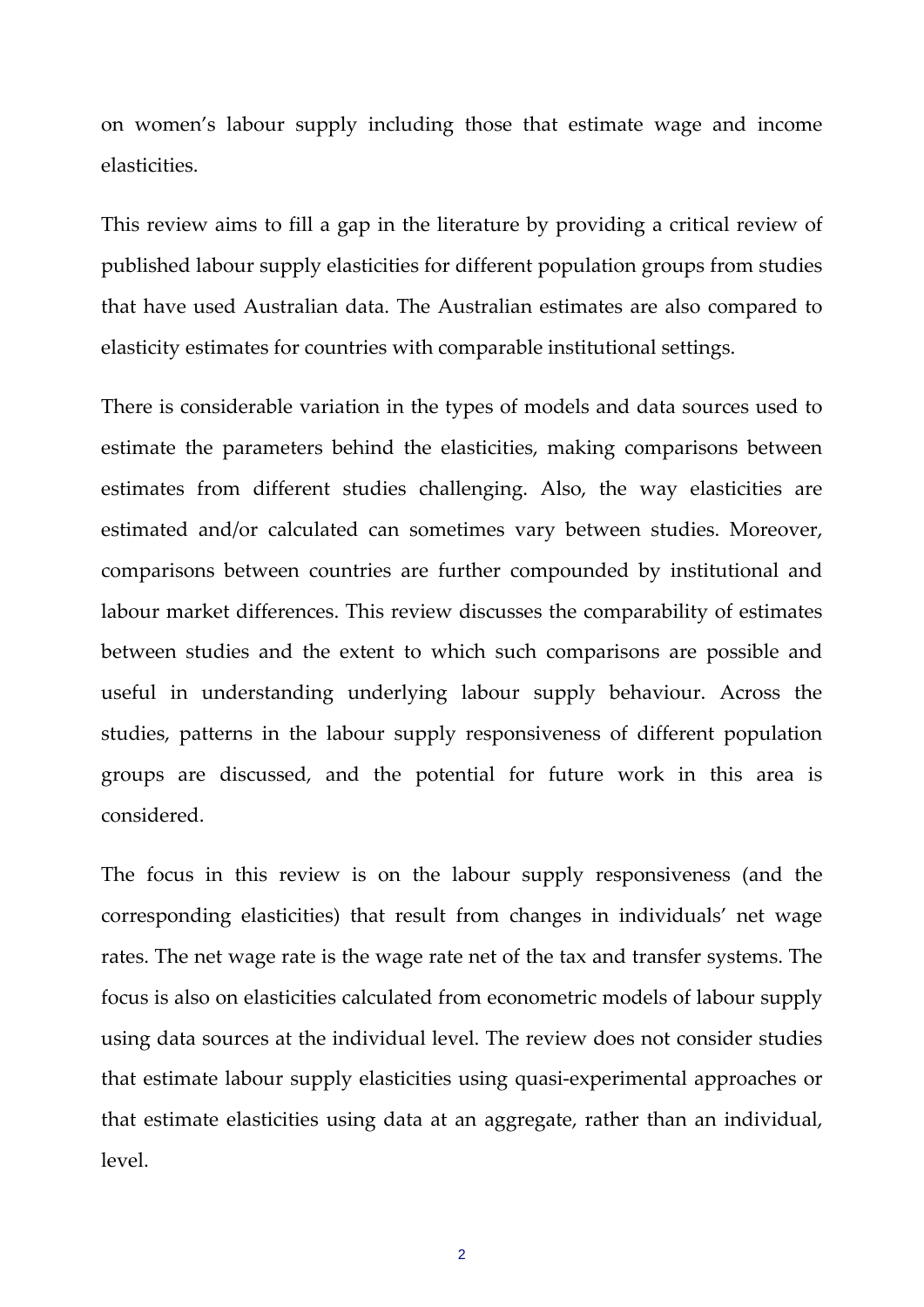We show that although elasticities are a useful guide to the labour supply behaviour of various Australian population groups, caution needs to be exercised in interpreting and comparing elasticities across studies and population groups. We find that elasticities are particularly useful when they are disaggregated, as they allow an understanding of the relative responses of population groups distinguished by characteristics such as education level, part-time or full-time employment status, level of income or other household characteristics.

The structure of the paper is as follows. Section 2 provides a brief discussion on elasticities and how they provide a measure of labour supply responsiveness. Also discussed are the types of modelling used to estimate elasticities, an overview of the findings from previous surveys of the labour supply literature, and the comparability of estimates across studies. A review of estimated elasticities from Australian studies is presented in Section 3, which also includes a brief discussion on how these estimates compare with estimates from the UK, Canada and New Zealand. Section 4 concludes and identifies potential areas for further research. Appendix A provides details on the Australian and selected international elasticity estimates referred to in this review.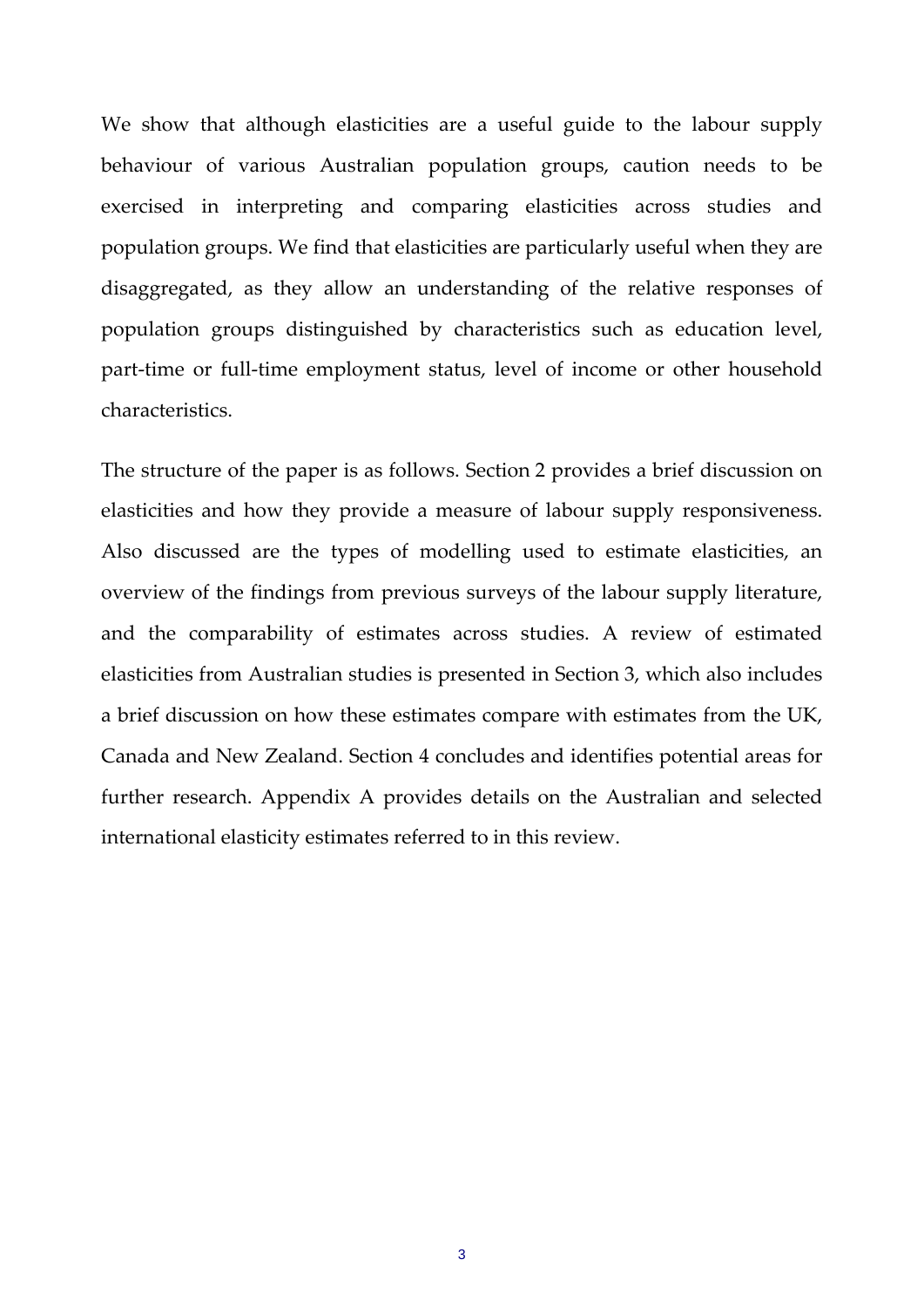## **2. BACKGROUND**

### **2.1** Labour supply elasticities

According to the theory of labour supply, the response of an individual's labour supply to a change in the net wage rate is ambiguous  $-$  it depends on the relative size of the income and substitution effects. An increase in the net wage of a worker, say through a decrease in the tax rate, will increase the cost of leisure, making work more attractive compared to leisure, and therefore on its own will tend to increase labour supply in terms of the number of hours worked.4 This is the substitution effect. However, in this example there will also be an increase in the individual's overall income, making them richer and more able to 'purchase' leisure and therefore likely to want to work less. This is the income effect and will tend to decrease labour supply. The relative magnitude of the income and substitution effects determines whether there will be a positive or negative labour supply response, or no change. The net effect of the substitution and income effects is referred to as the 'total' or 'uncompensated' wage effect on labour supply.

<sup>4</sup> The supply of labour is a two-part decision: the participation decision of whether to work or not; and the decision about the number of hours to work for those who decide to participate in work. Non‐participation implies hours of work of zero.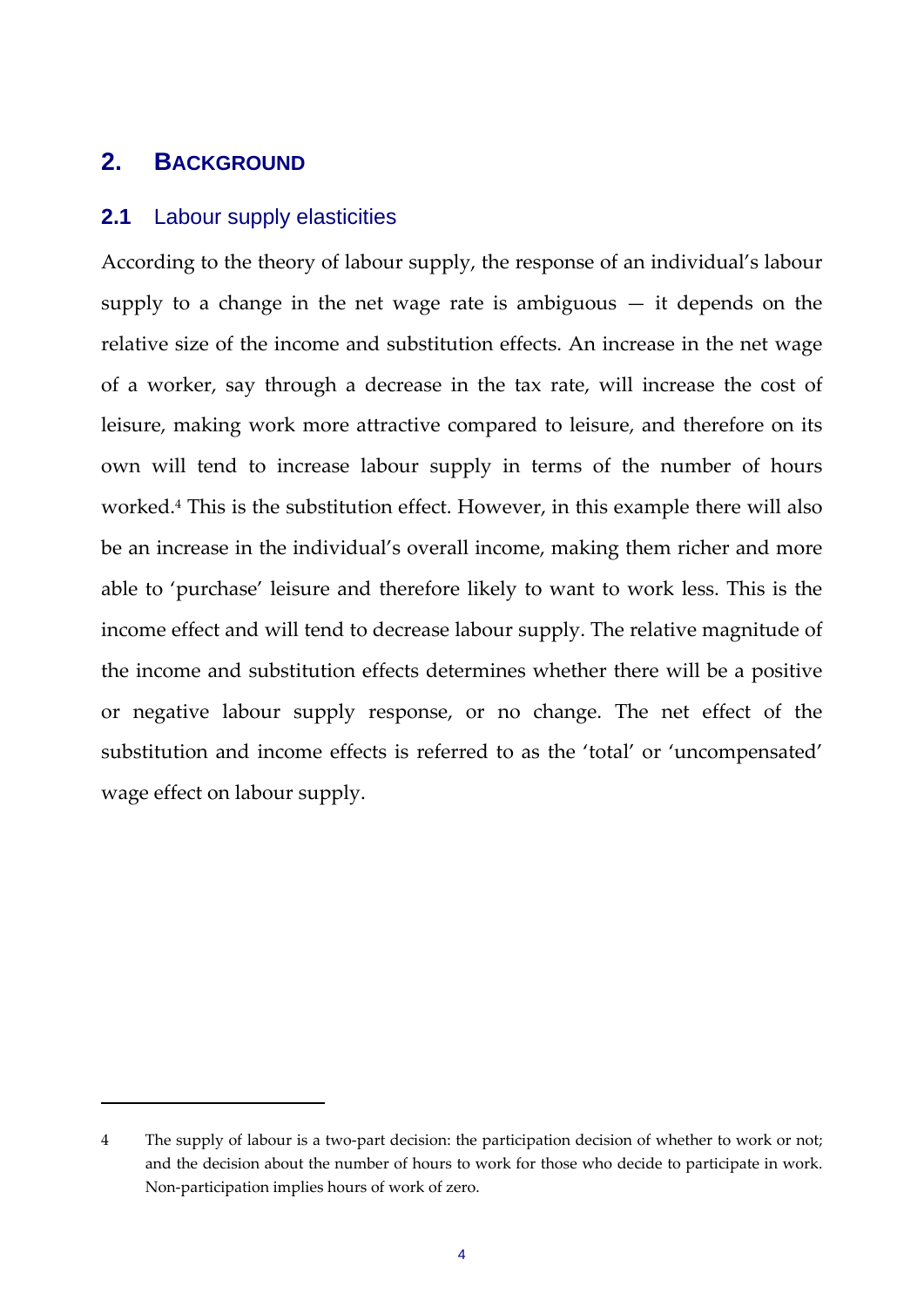It is common to express each of the above-mentioned effects ('total' or 'uncompensated' wage effect, substitution effect and income effect) in elasticity form. Elasticities measure labour supply responsiveness to some stimulus (for example, the wage rate). An elasticity does not measure the absolute value of a response to the stimulus; rather it is a relative measure, in that it measures the percentage change in labour supply resulting from a 1 per cent change in the stimulus. As such, elasticities do not depend on the units used to measure labour supply or the wage rate.

The uncompensated wage elasticity of labour supply (or simply the wage elasticity) is related to the 'total' or 'uncompensated' wage effect. It measures an individual's labour supply response (either in terms of participation in employment or in hours of work) to a 1 per cent change in the wage rate. Usually the net wage rate is used to calculate the elasticity. For an individual who is on a section of their labour supply curve that is upward‐sloping, the wage elasticity is positive, and an increase in the wage rate leads to an increase in labour supplied.<sup>5</sup> For an individual who is on a section of their labour supply curve that is backward‐bending, the wage elasticity is negative, and an increase in the wage rate leads to a decrease in labour supplied. Furthermore, where the absolute value of the wage elasticity is less than one, labour supply is said to be inelastic; where the absolute value of the elasticity is equal to one, labour supply is said to be unitary elastic; and where the absolute value of the elasticity is greater than one, labour supply is said to be elastic.

<sup>5</sup> An individual's labour supply curve plots the individual's utility-maximising hours of work on the horizontal axis against the individual's wage rate on the vertical axis.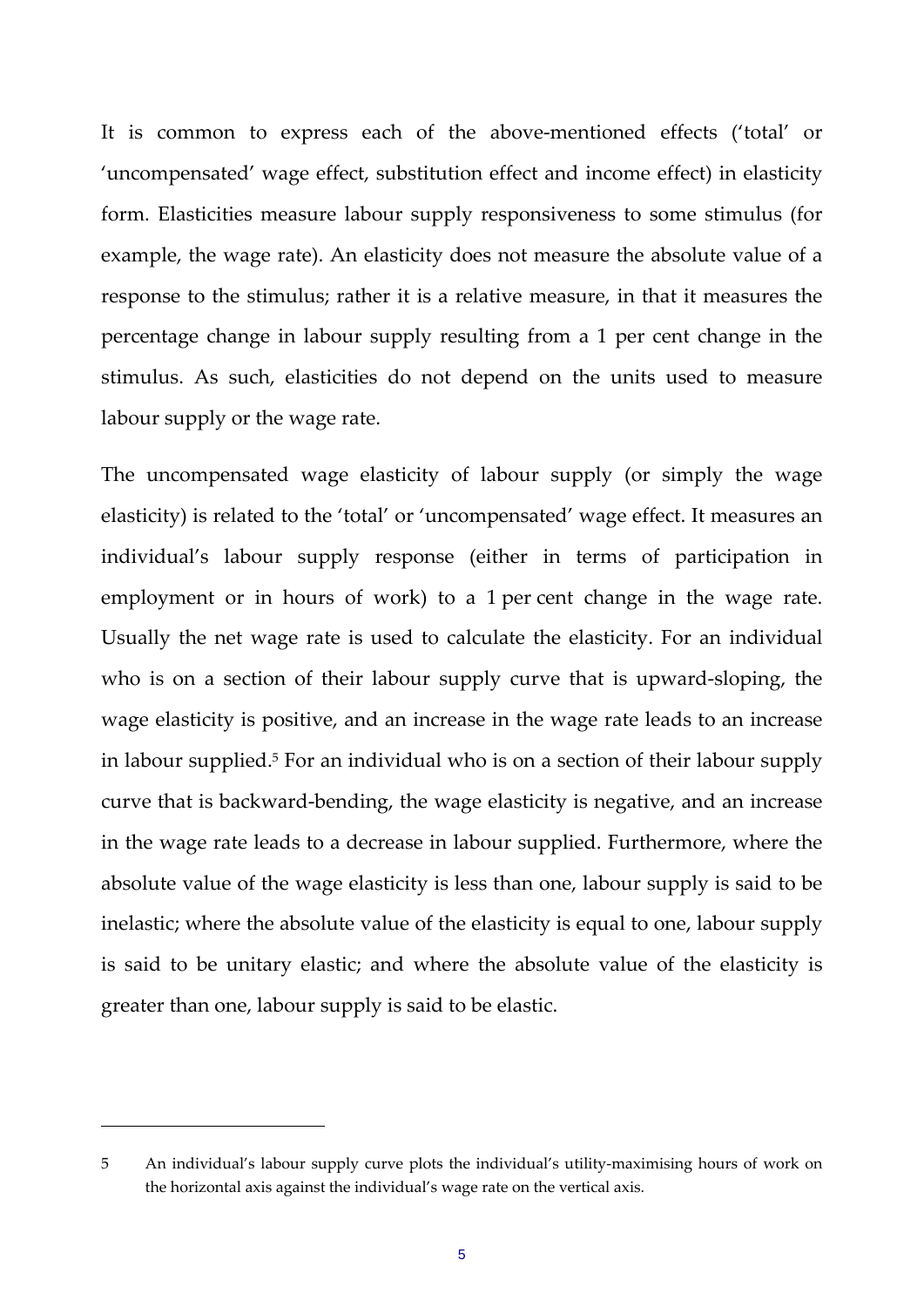Just as the 'total' or 'uncompensated' wage effect can be decomposed into income and substitution effects, the uncompensated wage elasticity can also be decomposed into an income elasticity (which is related to the income effect), and a compensated wage elasticity (which is related to the substitution effect).

The income elasticity of labour supply measures the extent to which an individual's labour supply responds, in terms of an increase or decrease in participation in employment or in hours of work, to a 1 per cent change in overall income. A negative income elasticity indicates that leisure is a normal good, implying that an individual increases leisure time in response to higher overall income.

The compensated wage elasticity measures the extent to which an individual's labour supply responds, in terms of an increase or decrease in participation in employment or in hours of work, to a 1 per cent change in the wage whilst keeping the utility of the individual constant. The sign of the compensated elasticity is positive. This elasticity is not always reported in the labour supply literature but, where it is, its sign provides a useful check on the plausibility of the reported wage elasticity results of the study. A negative compensated wage elasticity estimate does not accord with the underlying labour supply theory, and could suggest there is a misspecification problem with a study reporting such an estimate.

The cross-wage elasticity is another common elasticity measure in the literature and is relevant when referring to the labour supply of married couples. The cross‐wage elasticity is the percentage change in a person's labour supply in response to a 1 per cent change in the net wage rate of their partner. Cross-wage elasticities are not discussed in this review.

6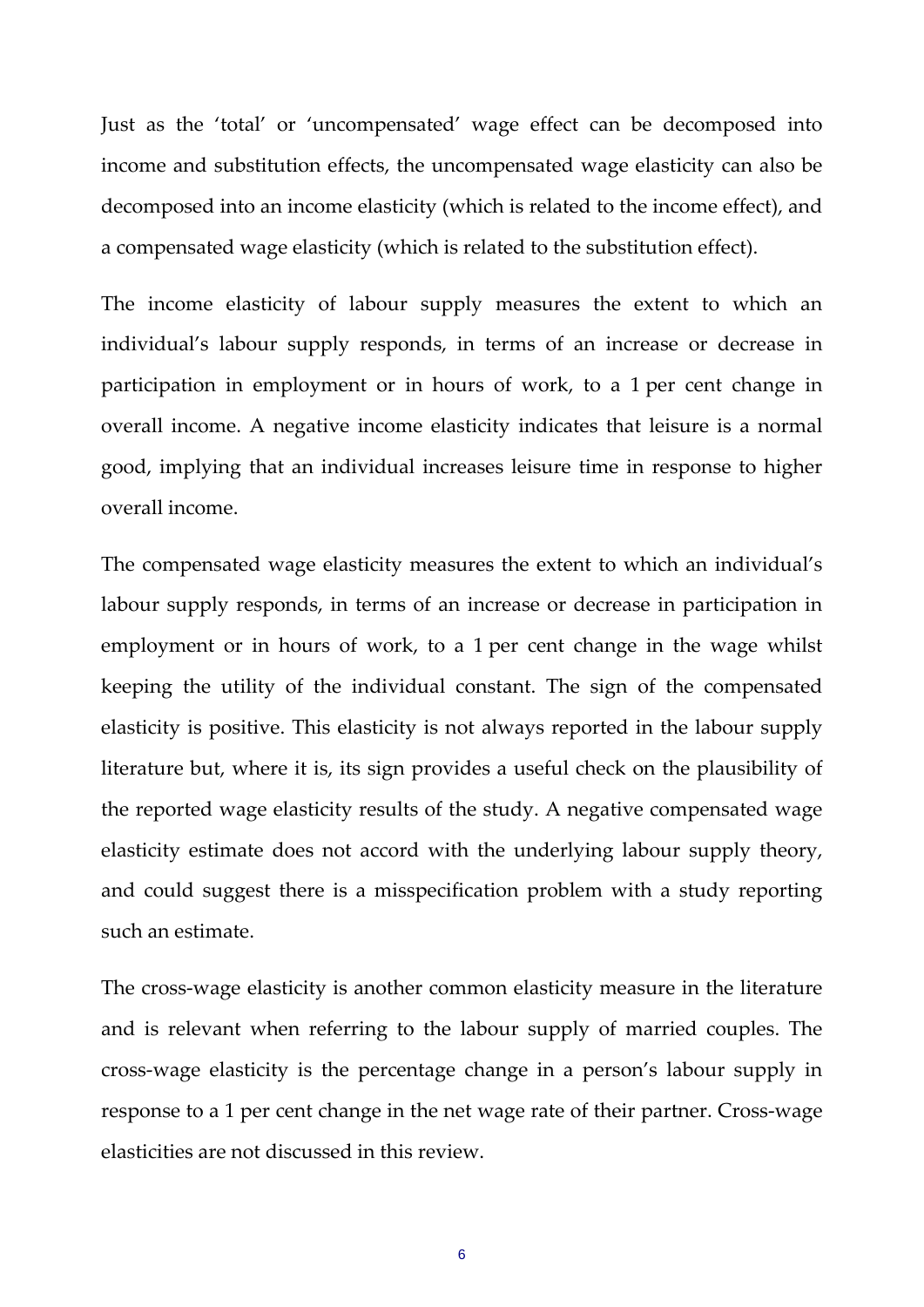In the literature, labour supply elasticities are distinguished by whether labour supply refers to entries and exits from employment (called the extensive margin), the changing hours of work of existing workers (called the intensive margin), or a combination of the two where the aggregate effect on labour supply is the combined effect of the change in employment status of individuals and the change in working hours of existing workers. The first is usually referred to as the wage elasticity with respect to participation, the second as the conditional wage elasticity (or the wage elasticity with respect to hours of work of workers), and the third as the total or unconditional wage elasticity. The unconditional wage elasticity is the sum of the wage elasticity with respect to participation and the conditional wage elasticity.6

#### **2.2** Modelling labour supply

Elasticities can be calculated from parameters estimated when modelling labour supply. Elasticities can also be calculated by simulating increases in wages or unearned incomes within models, or calculated from non‐parametric natural experiments. As argued below, caution should be exercised in making comparisons, especially over time, without knowledge of the specific modelling approach, specification, type of data, policy environment and population group used in the estimation.

<sup>6</sup> An assumption here is that, when workforce participation increases, the additional workers work the same average hours as existing workers.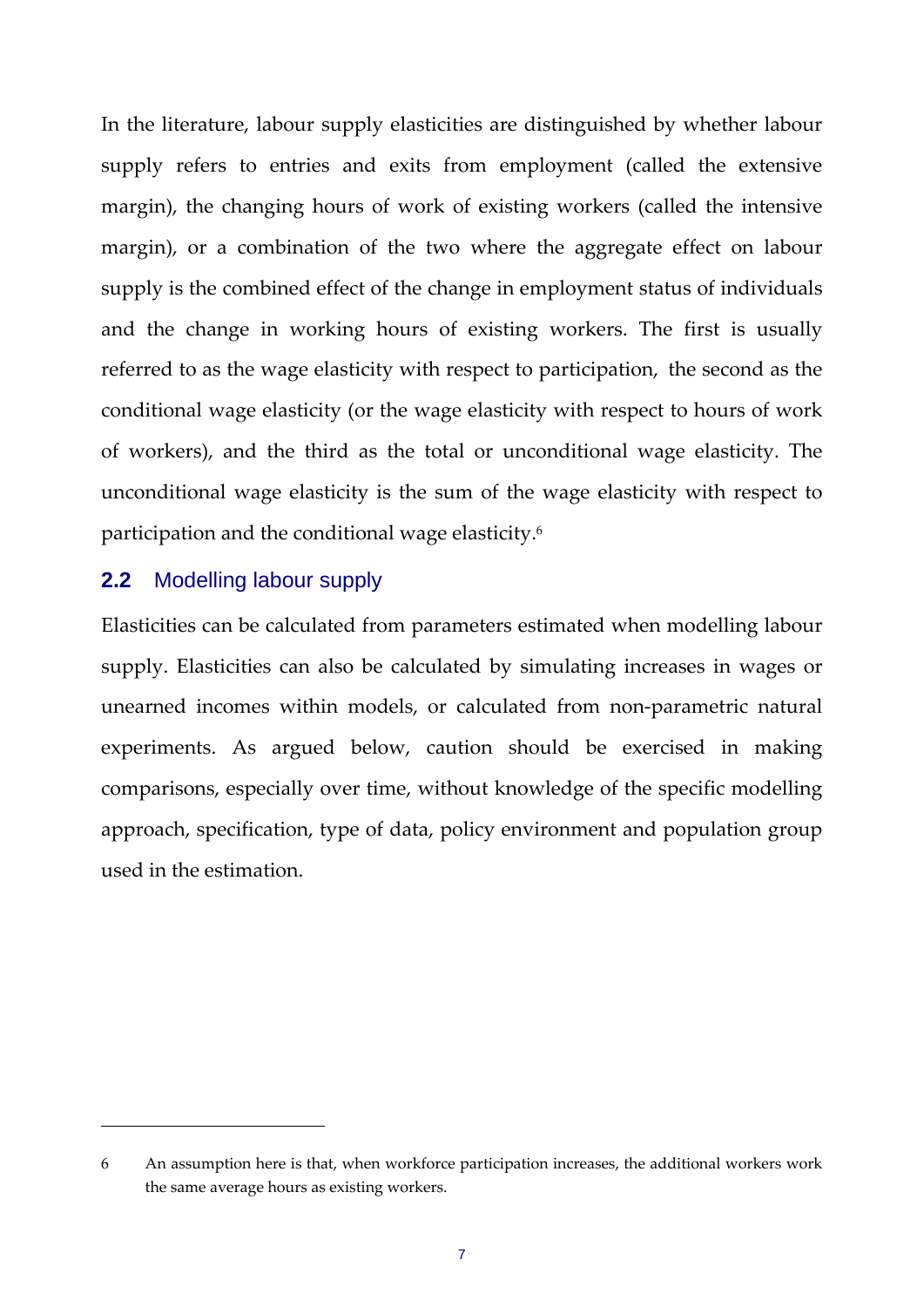Labour supply modelling has evolved substantially over the past 30 years, addressing data and technical issues and better reflecting the complicated nature of the labour supply decision. Researchers have attempted to develop modelling approaches that address data availability, inter‐temporal issues such as changing preferences over time, and institutional frameworks, and have exploited the improvements in computer processing capabilities. Modelling has progressed from simple linear models using Ordinary Least Squares (OLS) regression to more complicated non‐linear models that incorporate complex tax and transfer systems or those that factor in bargaining within the household.

Over time, changes in the standard labour supply modelling approach have been prompted by the need to address estimate bias through omitted variables, measurement error and sample selectivity, and to reflect kinks in the budget constraint. One example of these developments is the two‐stage approach which treats the decision to participate in the labour force, the hours worked and the wage rate as inter-related, and makes adjustments for potential sample selection bias through the inclusion of a sample selection correction term, as for example proposed by Heckman (1979). In addition, the use of instrumental variables has become commonplace to address endogeneity issues. An example of this is methods that take into account the view that the predicted wage rate and the hours of work choice are both influenced by the same unobservable factors. Also, the development of discrete, in contrast to continuous, hours modelling has reflected the need to take account of contractual barriers to adjusting hours of work by individuals and to allow the incorporation of complex tax and transfer systems. Finally, recent modelling has attempted to reflect more accurately the labour supply behaviour of couples.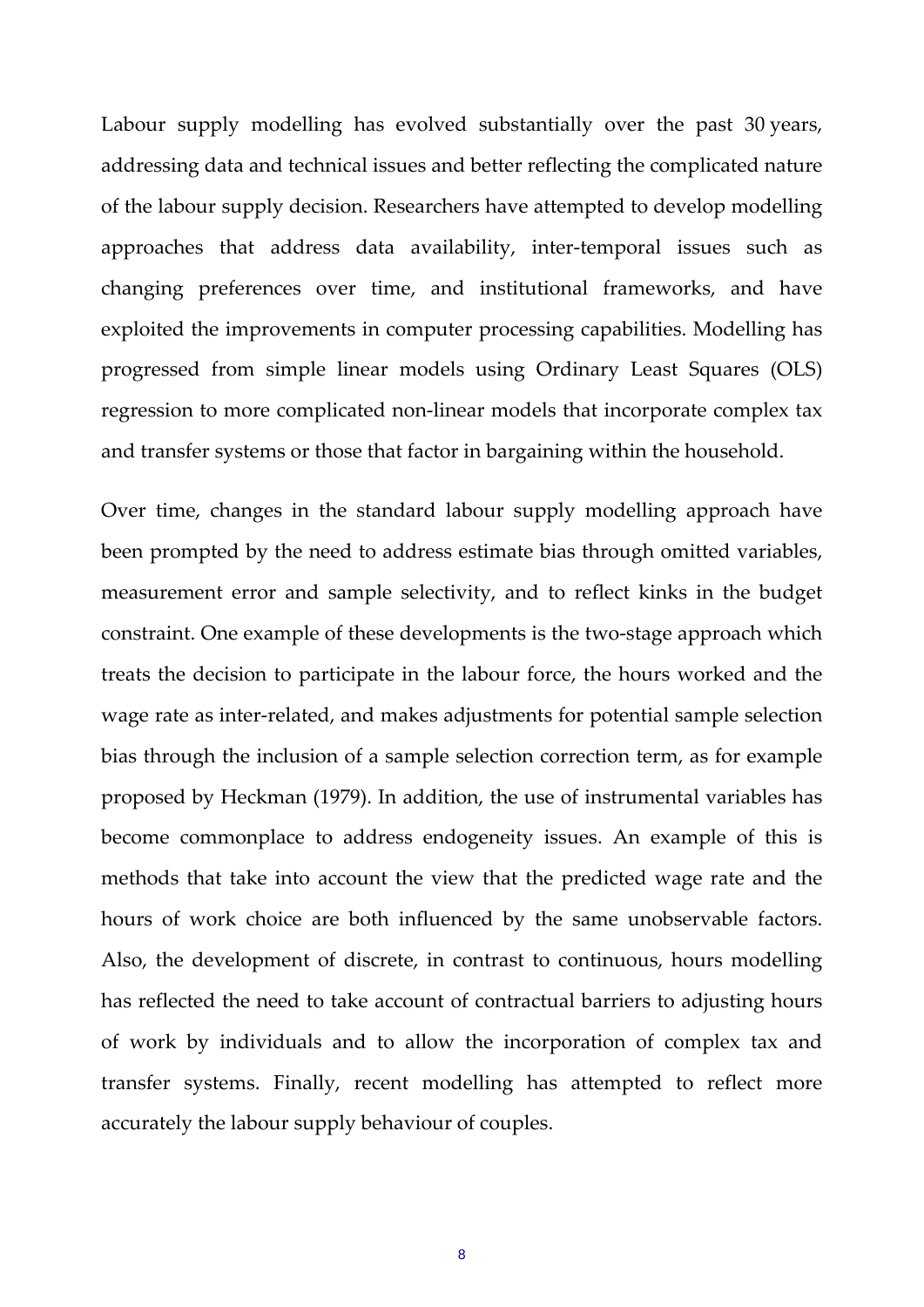There are three distinct stages in the development of labour supply modelling that have naturally defined the progression in the standard modelling approach. These are commonly referred to as first-, second- and third-generation studies.<sup>7</sup>

#### 2.2.1 First- and second-generation models

Killingsworth (1983) describes the main differences between first- and second‐generation models.

First-generation models are often simple models with a linear budget constraint. Issues to do with endogeneity, omitted variables and sample selection bias are generally not addressed.

In second-generation models, rather than an ad hoc approach to estimation, the participation and the hours of work decisions are treated separately, thereby attempting to correct for sample selection bias as part of the estimation. Secondly, in contrast to the first‐generation approach to estimating parameters of ad hoc labour supply functions, second‐generation studies have tended to use labour supply functions derived from more formal use of explicit utility maximisation in the modelling. Finally, second‐generation studies include more complex modelling. For example, in some second‐generation studies, tax and transfer systems have been incorporated into continuous‐hours labour supply modelling. Other examples include accounting for labour market entry costs and dynamic (or multi‐period) labour supply behaviour.

<sup>7</sup> Referring to models in terms of first- and second-generation was suggested by Killingsworth (1983). This categorisation has been extended, for example in Kalb (2003), to define discrete‐hours models as third‐generation.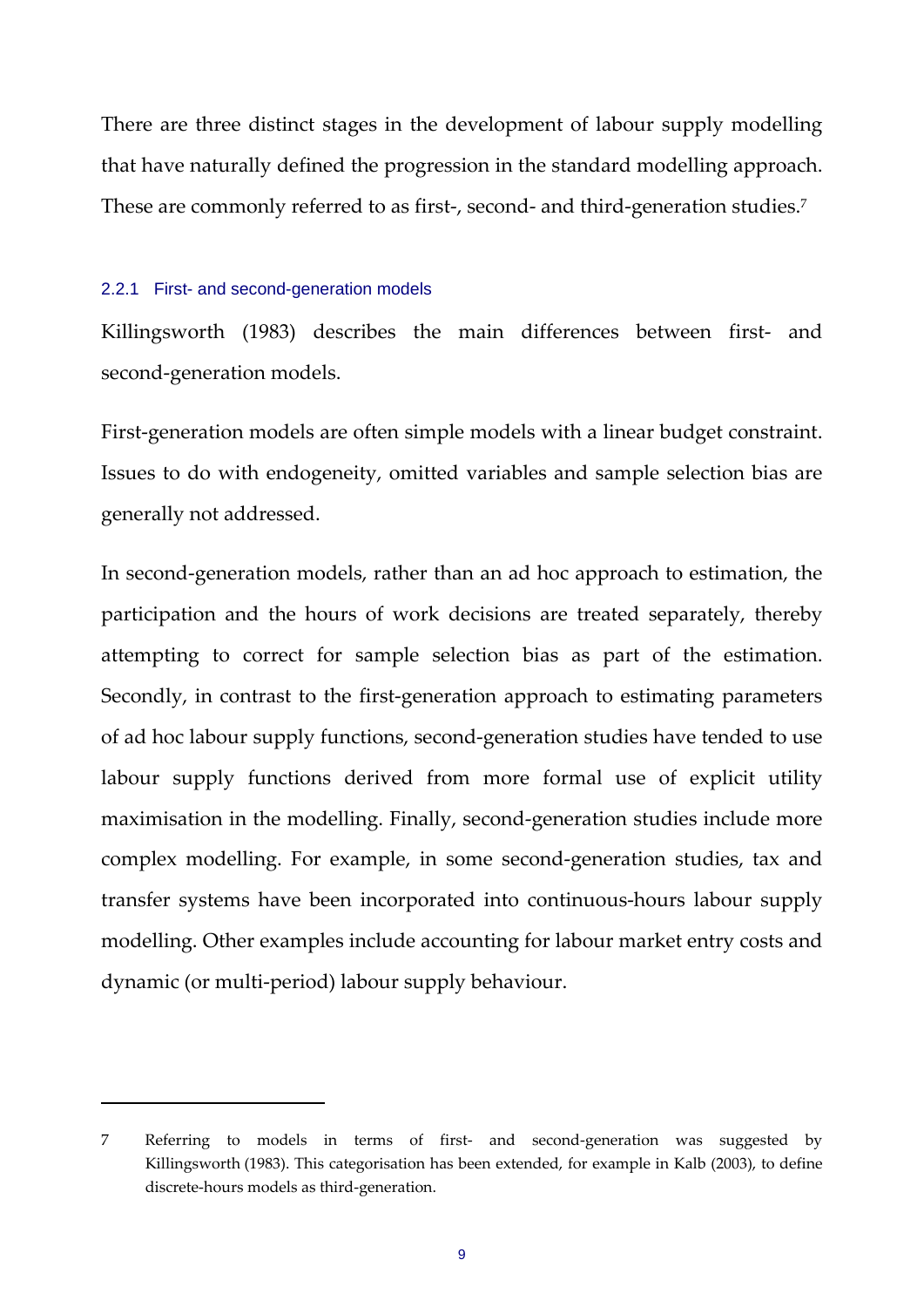First- and second-generation models are generally estimated using a continuous‐hours approach where the dependent variable is hours worked. Elasticities from a continuous‐hours labour supply model are calculated by estimating a labour supply function which is dependent on the wage rate and other characteristics. Elasticities are usually calculated at average values of the explanatory variable of interest.

#### 2.2.2 Third-generation models

Third‐generation models, also known as discrete‐hours models, model the labour supply decision as discrete choices between non‐work and one or more distinct working hour categories. A number of early third‐generation models were estimated using only a small number of discrete-hours categories (zero, part‐time and full‐time hours) as the dependent variable. However, many of these models did not incorporate complex tax and transfer systems.

Van Soest's (1995) seminal work in labour supply modelling significantly increased the number of discrete‐hours categories and also took account of the complex tax and transfer systems.

Discrete‐hours modelling more accurately reflects the labour supply decision where there are contractual barriers to adjusting hours worked, and is consistent with the empirical distribution of hours worked. Because discrete-hours models are based on individuals choosing from a limited number of discrete labour supply points, tax and transfer systems can be allowed for without having to define the whole budget constraint facing individuals. In contrast, it is more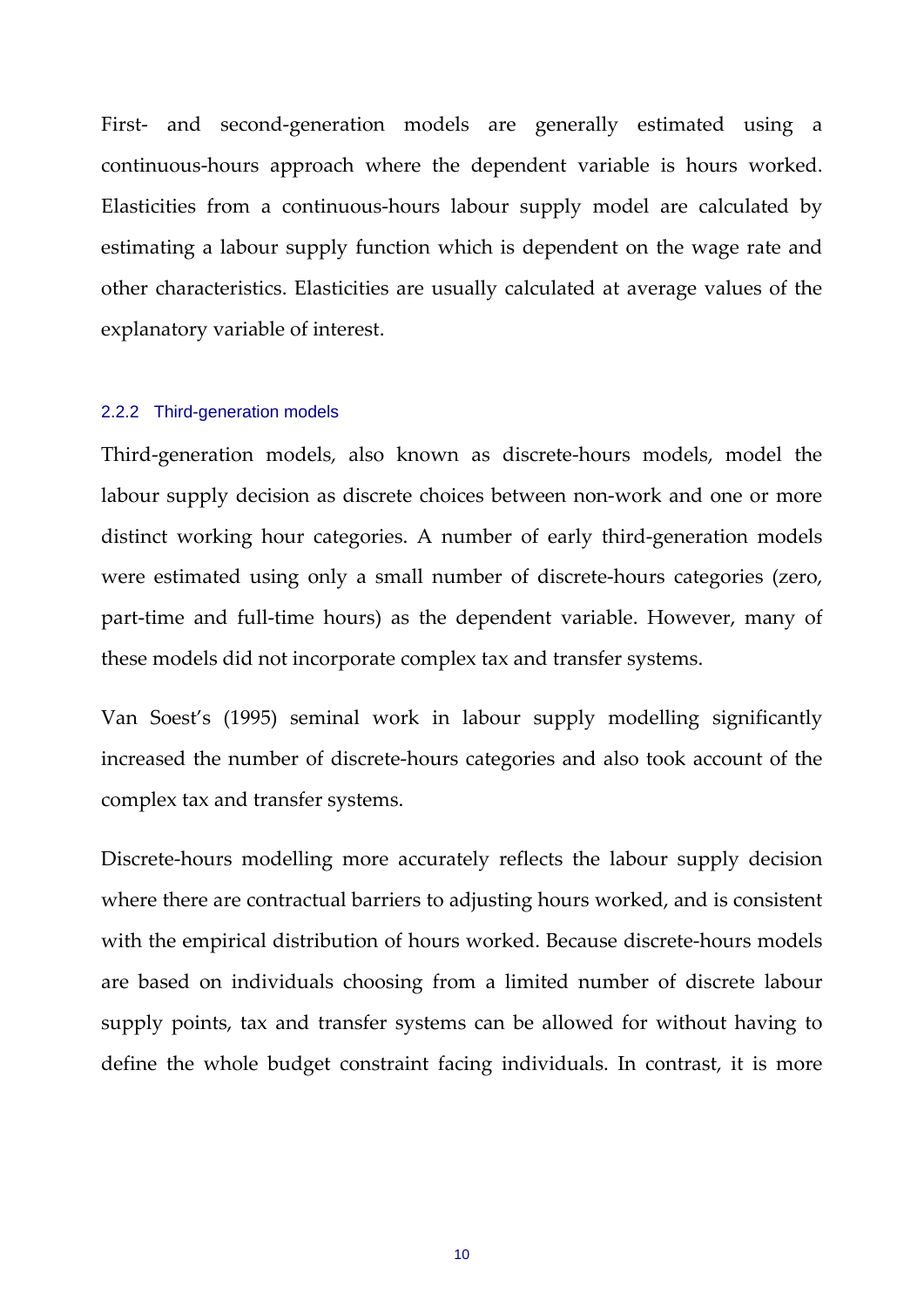complicated to incorporate such tax and transfer systems into second‐generation continuous‐hours models.8

The elasticities in discrete-hours labour supply models are not simple functions of the estimated parameters. Elasticities are instead calculated by comparing labour supply before and after a change in the explanatory variable of interest. Although elasticities calculated from a discrete-hours model are not perfectly comparable with those calculated from a continuous model, it is still useful to compare the sign and magnitude of the elasticities from the two approaches. Estimates should be similar if both of the modelling methodologies and specifications do a reasonable job of predicting the data.

## **2.3** Comparability of elasticities

There are several factors to consider when interpreting and comparing elasticity estimates. These concern differences in elasticity definitions, the way in which they are calculated, the specification or methodological assumptions of the underlying labour supply modelling, and the data used (see Box 1).

<sup>8</sup> The relative advantages of discrete-hours models are briefly discussed, for example, in van Soest (1995), Creedy and Kalb (2005) and Bloemen (2005).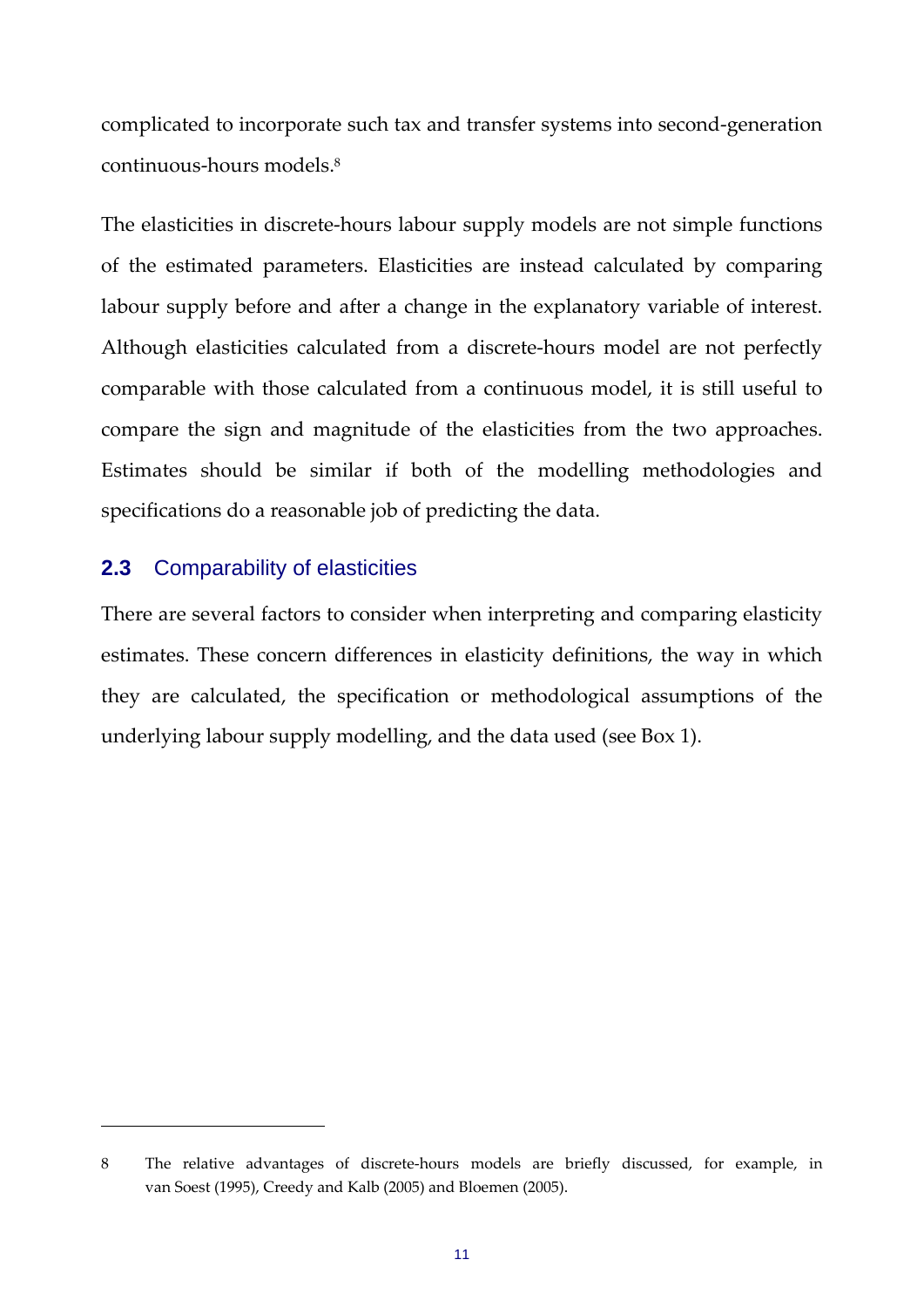# **BOX 1: COMPARABILITY OF ELASTICITIES**

#### *Differences to do with the definitions of elasticities used*

- Whether the uncompensated wage elasticity is decomposed into compensated and income elasticities.
- Whether the elasticities are decomposed into the participation effect (extensive margin), the hours of work effect for existing workers (intensive margin), or the total effect of both.
- Whether the income elasticity is defined as the 'total income' elasticity.
- Whether elasticities are expressed as changes in before-tax (gross) wages and incomes or net wages and incomes.
- The components of unearned income (non-welfare income, welfare income, partner's earned and unearned income) that are included in the income elasticity definition.

#### *Differences to do with the way the elasticities are calculated*

- Whether elasticities are estimated from the estimated parameters of econometric models or are simulated.
- If econometrically estimated, whether the mean or another point in the distribution is used in the calculation.
- If simulated, the basis of the elasticity calculation.
- Whether the sample or population averages are used in the elasticity estimation.

#### *Differences to do with methodological or specificational assumptions made in the modelling*

- Broad methodological approach (first-, second- or third-generation).
- The functional form assumed for labour supply responsiveness. That is, whether the wage elasticity is assumed to be constant, variable but with unchanging sign, or fully variable.
- Whether the elasticity refers to labour supply decisions for a single period of time or over different time periods.
- Misspecifications of the underlying model.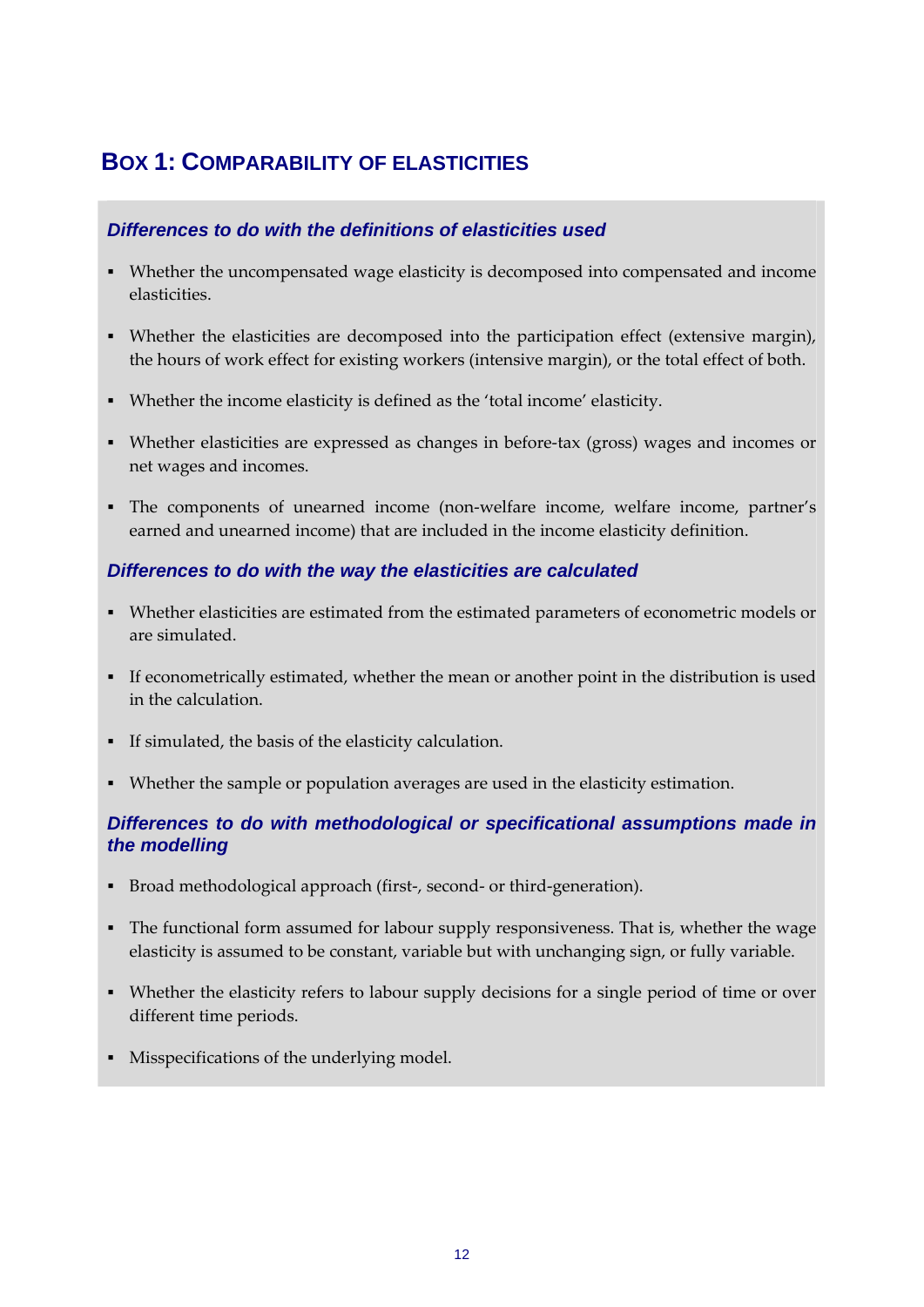## **BOX 1: COMPARABILITY OF ELASTICITIES (CONTINUED)**

#### *Differences in relation to the data*

- The level of disaggregation of the population group for which elasticities are estimated.
- The sample selection criteria (and exclusion criteria) of the population group for which elasticities are estimated.
- The definitions of key data items that may alter the definition of elasticities. For example, the use of annual or weekly hours of work to measure labour supply; preferred or observed hours of work; or the definitions of wages and unearned income that are used.
- The time to which the data refer.
- Any country-specific issues (for example, institutional influences on the labour market or the state of the labour market) when undertaking comparative work.

#### 2.3.1 Differences to do with definitions of elasticities

Some studies distinguish labour supply elasticities by whether they include only the change in the hours of work for workers or for both workers and non‐workers. The latter combines the effect of the change in employment (extensive margin) and the change in the hours of work of workers (intensive margin). Some studies report only one of these, making it difficult to compare elasticity estimates between studies. Often it is unclear which definition is used, compounding the problem.

Ideally, elasticities should be expressed in terms of changes in net wages and incomes. After all, individuals should be expected to react to net wages and incomes; that is, net of the tax and transfer system. Elasticities defined this way are expected to be, all things being equal, independent of differences in the tax/transfer system as long as preferences have not changed. However, some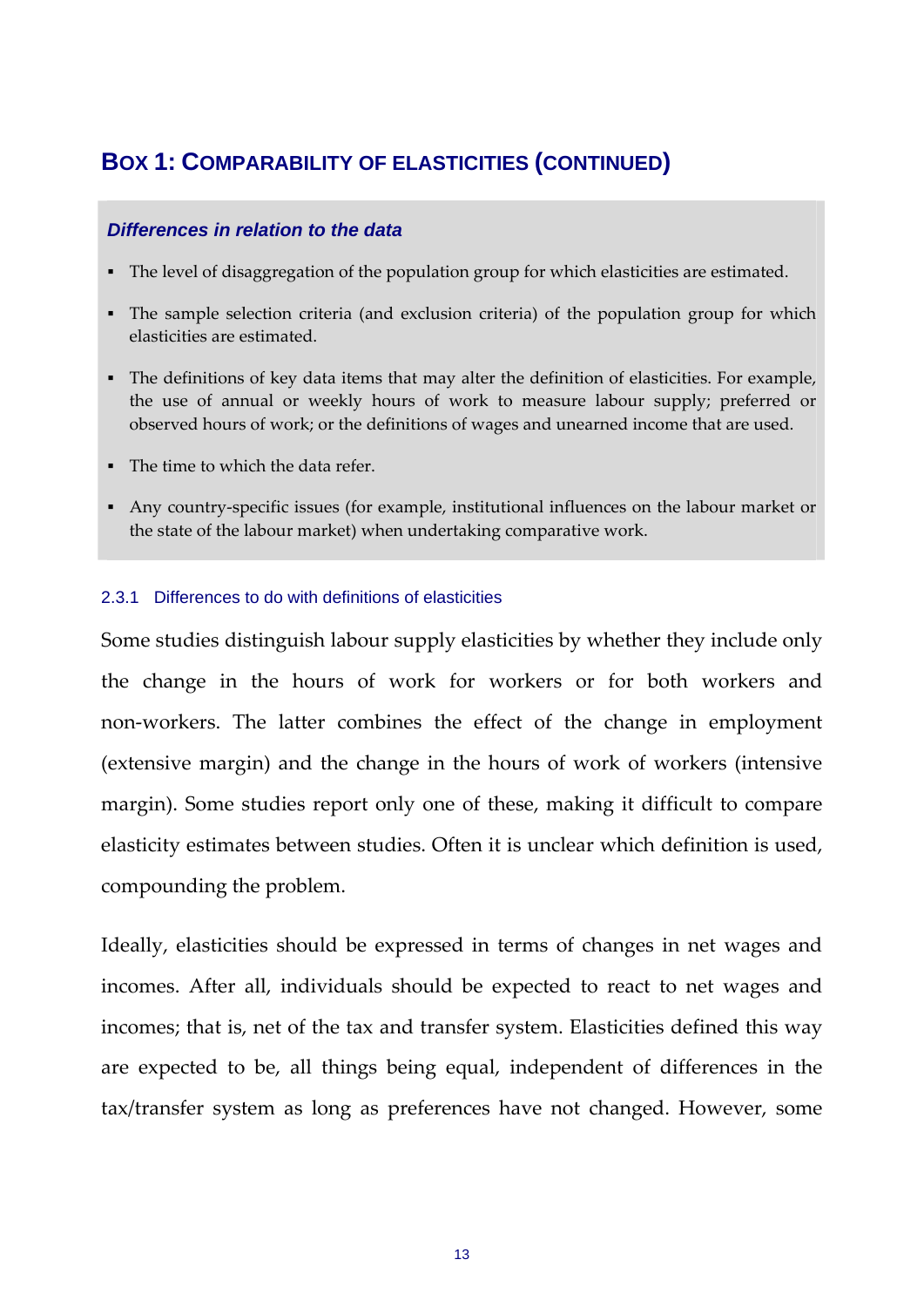studies express elasticities in terms of gross (before tax and transfer) wages and incomes.

The wage elasticity calculated using gross (before tax and transfer) wages would generally be expected to be smaller than if calculated using net (after tax and transfer) wages.

For example, we can take the hypothetical case of a progressive tax system and an individual facing a marginal tax rate of 30 per cent, but an average tax rate of 20 per cent. If the individual earns a gross wage of \$20 per hour (and hence a net wage of \$16 per hour), a 1 per cent increase in the gross wage will increase it to \$20.20 but will increase the net wage to \$16.14 per hour, giving a lower 0.875 per cent change in the net wage. Therefore, if hours of work increase by 1 per cent, say, as a result of the wage change, then the wage elasticity using the gross wage (1.0) would be smaller than the elasticity using the net wage (1.143).

#### 2.3.2 Differences in the way elasticities are calculated

Most econometric estimates of labour supply calculate elasticities at the mean of the population group represented in the sample. However, some do not. For example, comparing elasticities across countries (as in the cross-country married women study by Knudsen and Peters, (1994)) may involve comparing elasticities at a common level of wages, incomes and hours of work across the countries rather than the mean wage or income levels of each country individually. In that case, the chosen point may not be close to the 'typical' point for some countries, and understanding the context of the calculation is important when comparing elasticities.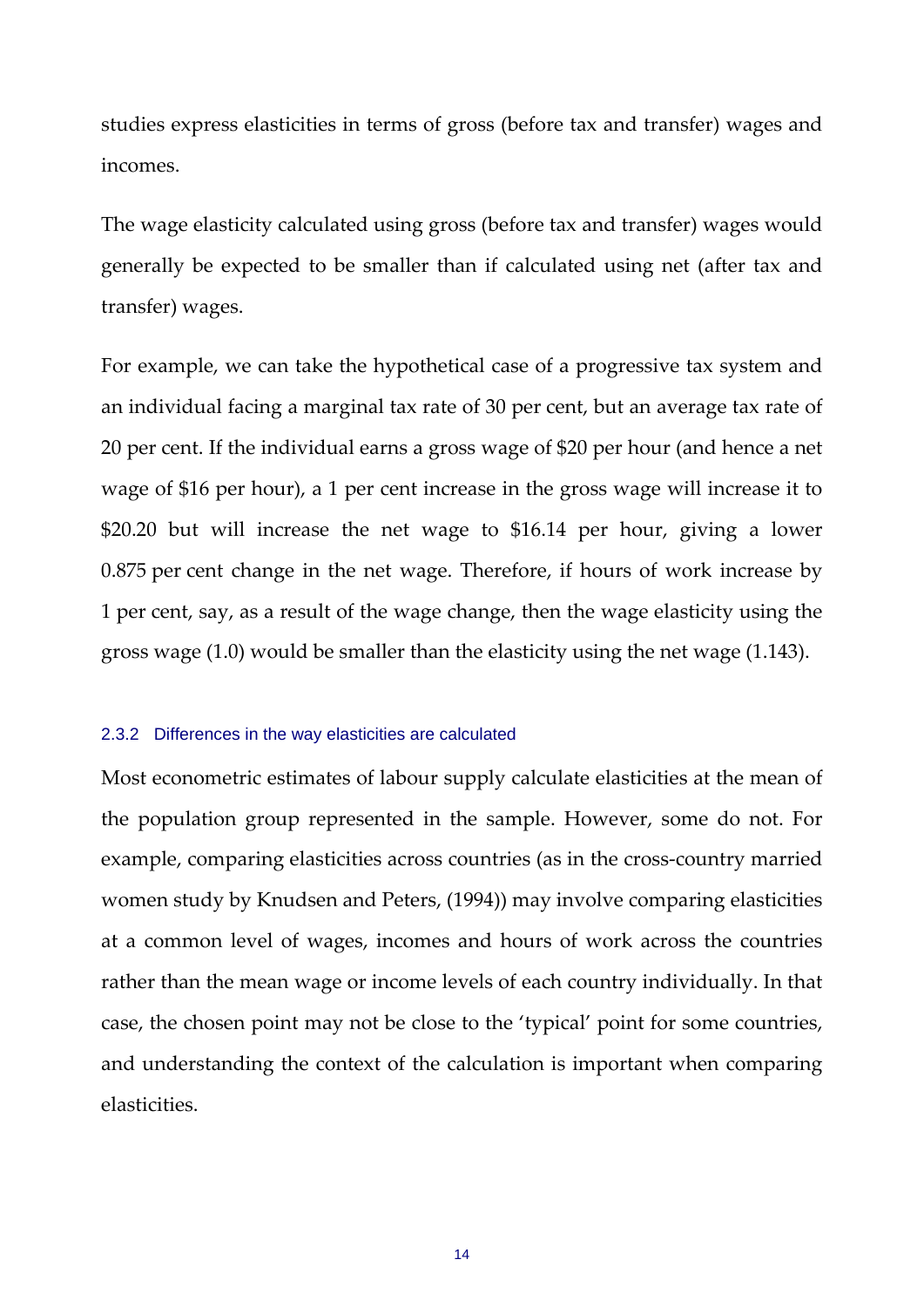An advantage of studies using econometric estimation is that elasticities are usually obtained as a straightforward calculation from the coefficient estimates in the regression equations that comprise the labour supply model. This is generally the case for first‐ and second‐generation studies. Some modelling techniques, however, and particularly third‐generation techniques, estimate elasticities by simulation, as is done for example in the Australian studies by Murray (1997), Kalb (2000), Buddelmeyer, Creedy and Kalb (2007) and Breunig, Cobb‐Clark and Gong (2005). Typically, wages (or incomes) are increased by 1 per cent (or another amount) and the corresponding simulated labour supply responses are obtained, and from this information elasticities are calculated.

There are two issues here. Firstly the usual practice is to calculate the elasticity based on a change in the gross wage (or income) rather than the net wage (or income). Secondly, there are several ways in which a 'representative' elasticity could be obtained — for example from the average aggregate response of the population group (as in Breunig, Cobb‐Clark and Gong, (2005)) or as the average of the elasticities of all the individuals in the population group (as in Buddelmeyer, Creedy and Kalb, (2007)). These concepts are slightly different and lead to different interpretations of the elasticity for the 'typical' or 'average' individual, adding an extra factor to consider when comparing elasticity estimates.

#### 2.3.3 Differences to do with the methodology or specification of the assumed labour supply model

Elasticity estimates can vary with differences in the basic assumptions made in the modelling. For example, the use of first‐, second‐ or third‐generation approaches is likely to lead to differences in estimates. Also, elasticity estimates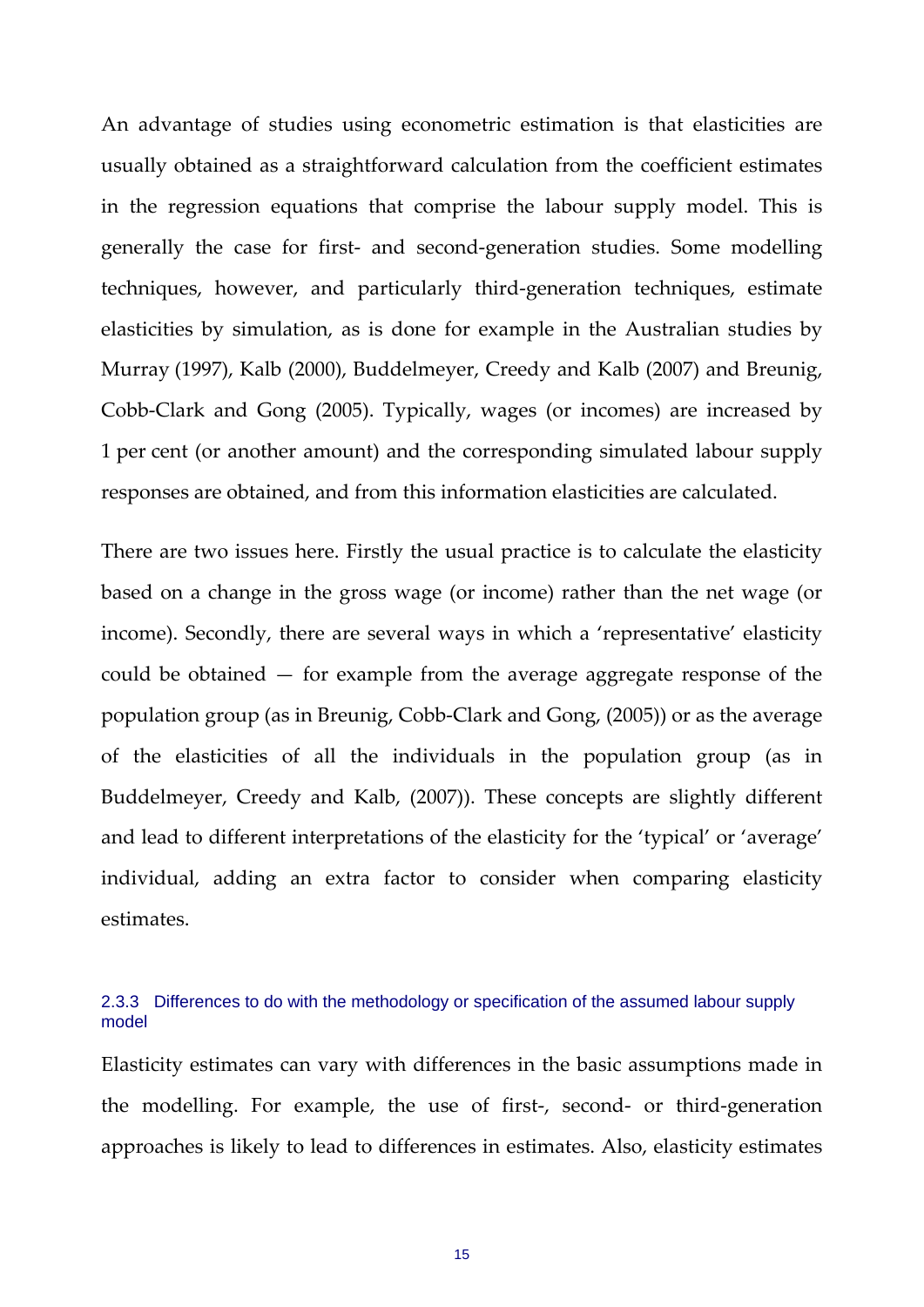may vary as a result of model misspecification. An example of this is where the model used does not take sample selection issues into account.

However, some underlying assumptions have a more fundamental impact on the interpretation given to elasticities, particularly wage elasticities. For example, some models assume the wage elasticity to be the same for the whole population being studied. This assumption is overly restrictive (Blundell and MaCurdy, (1999)). Other models are more flexible and allow elasticities to vary over the population but with the same sign. Other models are even more flexible in allowing elasticities to vary and change sign, as is the case in a backward‐bending labour supply curve. What is assumed about the responsiveness of individuals informs the choices of functional forms in the modelling and impacts on any interpretation given to, or comparisons made between, elasticity estimates. If a functional form is used that allows for variation in wage elasticities across individuals of a population group, then the elasticity will be sensitive to the point at which it is evaluated (which is typically the hours of work and wage at the mean of the data).

While most models of labour supply are single-period models (called static models), lifecycle (or dynamic) models consider decisions over multiple periods of time. Killingsworth (1983) and Blundell and MaCurdy (1999) note the difficulty in making direct comparisons between elasticity estimates from these two approaches.

#### 2.3.4 Differences due to the data

Elasticity estimates are sensitive to the point at which they are estimated, usually the mean of the sample of the population group in question. The mean of a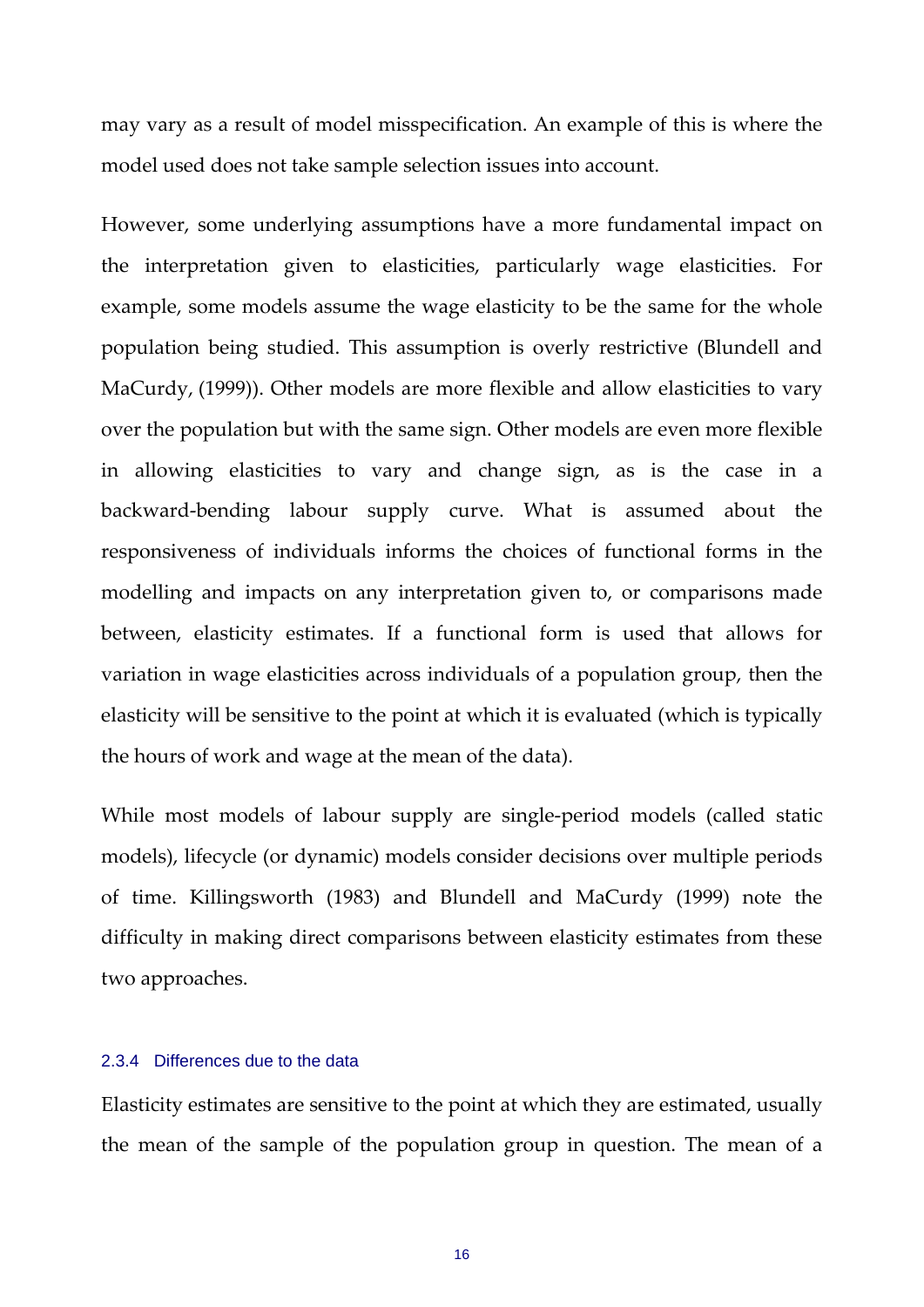sample will, however, differ for different sub‐groups of a population, for example, for women in different age groups. It may also differ for different samples from the same population. Some studies estimate elasticities for a population group, but with slightly different definitions used for the sample compared to other studies (for example one may exclude people over a certain age, while another includes them), thus changing the 'mean' and thereby the point at which the elasticity is calculated.

Even with the same population group, the mean is likely to change for different years of data. The consequent impact on the elasticity estimates would need to be assessed. Estimates which use gross wages and incomes would be expected to change if the tax/benefit system changed between the years of the samples. On the other hand, using net wages and incomes should give more stable results as long as underlying preferences for work, as well as wage and income distributions and the population structure, have not changed over time. Still, preferences may change over time, and examining how and why elasticities change over time has been the subject of some recent work using US data (Blau and Kahn, 2005; Heim, 2005).

Finally, comparing elasticities across countries, even for the same population group, involves the use of data that will reflect any underlying differences in the structure of the labour market (for example, the differences in participation rates or the distribution of wages and working hours), the institutional structures (for example, the tax and welfare system, the method of wage setting and bargaining or the level of unionisation) or the state of the labour market (for example, the economic cycle) of the countries in question. These differences are reflected in elasticity estimates and inter‐country comparisons need to take account of these.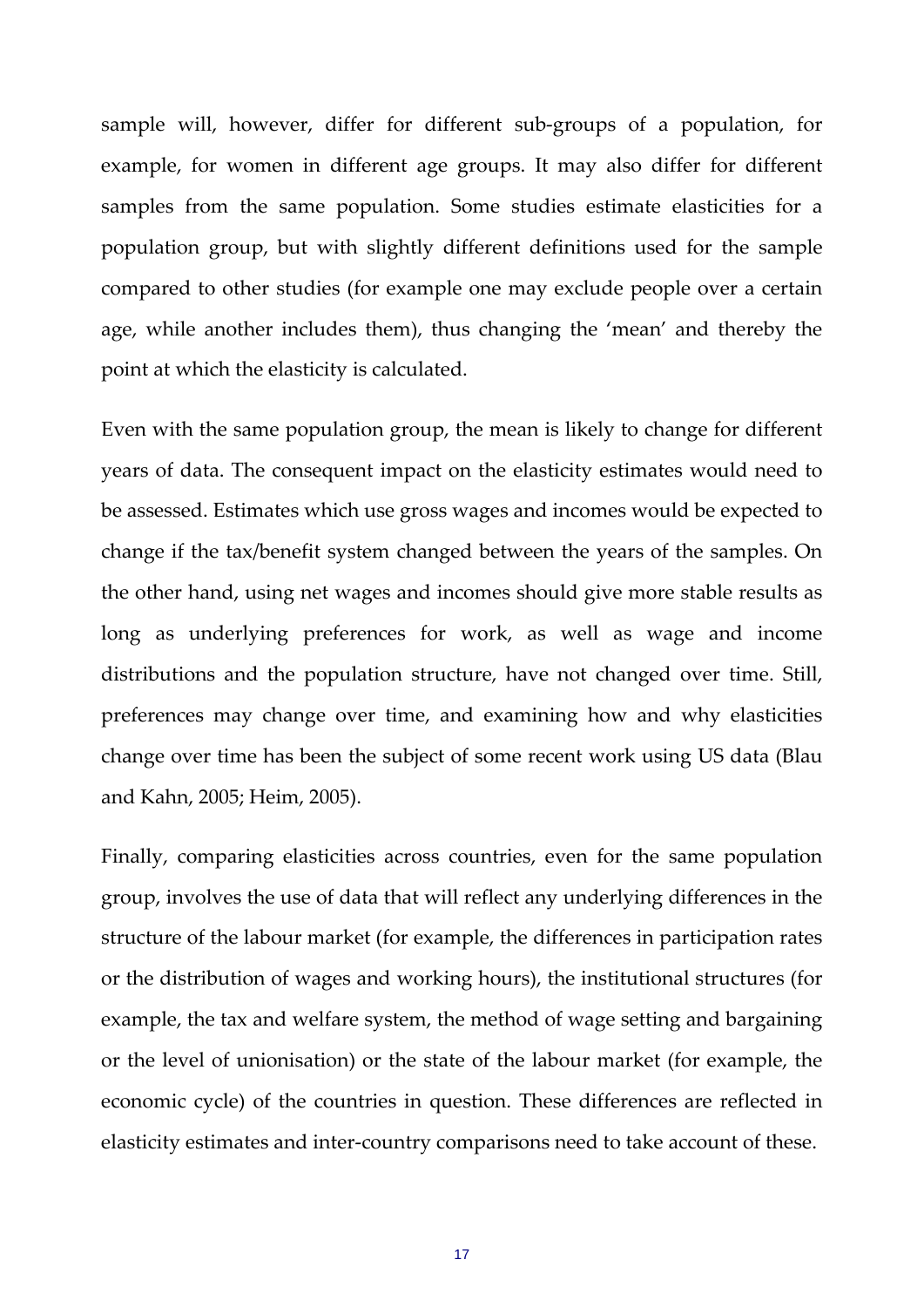Table A7 in Appendix A summarises some of the major features of the modelling used and how the wage elasticities are calculated for the Australian studies covered by this paper. There are many points of difference which make the elasticity estimates not perfectly comparable. Elasticities are not always calculated at the mean, though the studies attempt to obtain some sort of 'average' or 'typical' elasticity. Most elasticities are calculated from the estimated coefficients of econometric equations. However, the third‐generation studies use simulation to calculate the elasticities. As far as can be ascertained, most studies in the table use before‐tax wages in the calculation. Furthermore, most studies base their estimates just on the sample of workers and so report conditional wage elasticity estimates.

#### **2.4** Elasticity estimates in the literature

A number of Australian and international surveys have reviewed elasticity estimates from labour supply studies for various population groups. Table 1 provides a summary.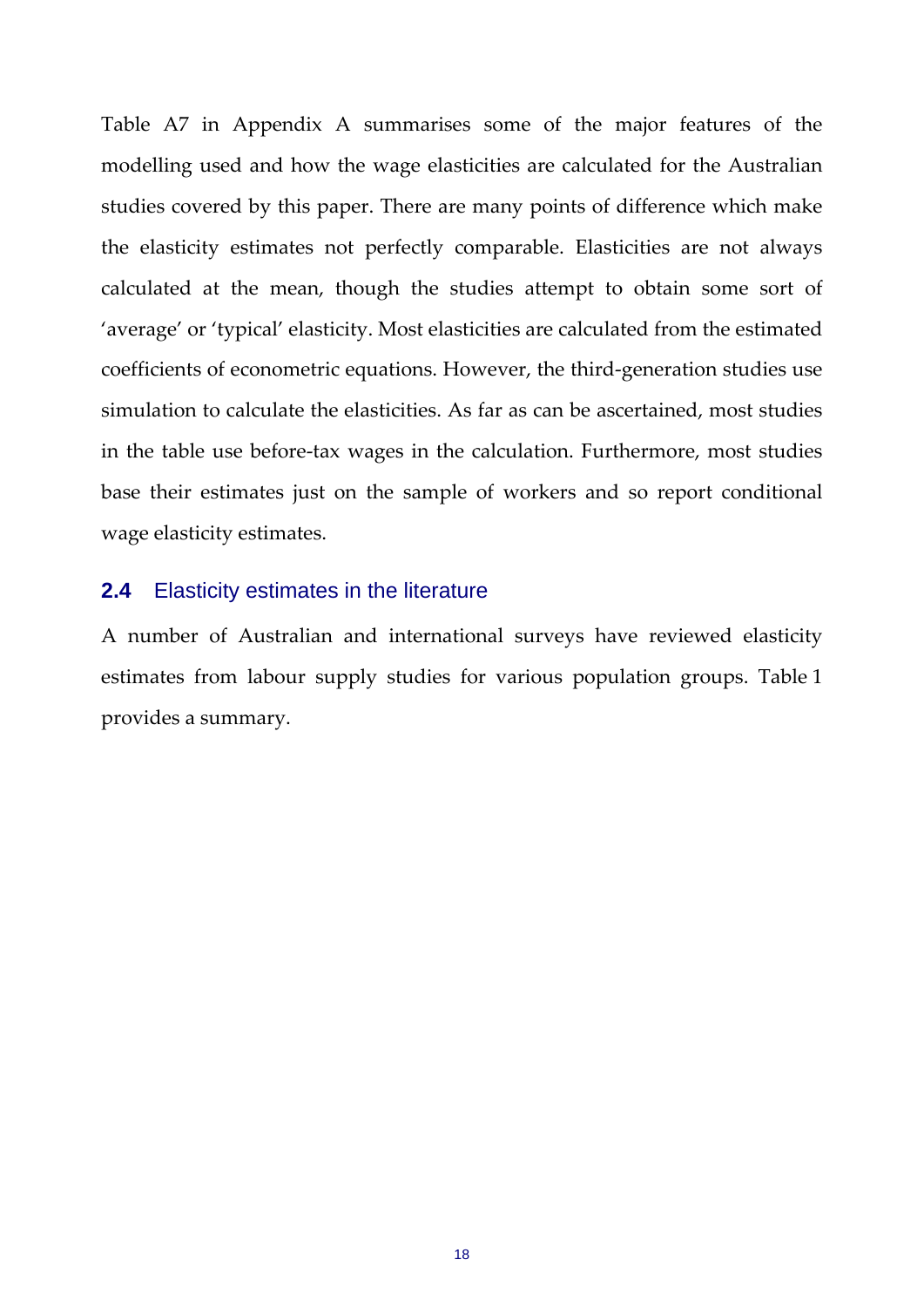|                                              |                                                                           | Men                      |                             | Women               |                             |
|----------------------------------------------|---------------------------------------------------------------------------|--------------------------|-----------------------------|---------------------|-----------------------------|
| Labour supply<br>survey                      | <b>Sample of estimates</b><br>covered                                     | Wage<br>elasticity       | <b>Income</b><br>elasticity | Wage<br>elasticity  | <b>Income</b><br>elasticity |
| Heckman,                                     | US (1st generation)                                                       | $-0.45$ to $0.55$        | 0.00 to 0.16                | $-0.10$ to $1.60$   | $-0.1$ to $-0.75$           |
| Killingsworth<br>and MaCurdy<br>$(1981)^1$   | US (2nd generation)                                                       | ns                       | ns                          | $-0.05$ to $4.31$   | $-0.51$ to $0.03$           |
| Killingsworth                                | US & UK (1st generation)                                                  | $-1.00$ to 0.34          | $-2.21$ to 0.06             | $-4.46$ to $4.60$   | $-0.47$ to 2.10             |
| $(1983)^{2,4}$                               | US & Canada (2nd<br>generation)                                           | $-0.20$ to<br>$0.14^{3}$ | $-1.03$ to $-0.08$          | $-0.89$ to<br>15.24 | $-0.5$ to $0.48$            |
| <b>Blundell</b> and<br>MaCurdy<br>$(1999)^5$ | US, UK & Continental<br>Europe                                            | $-0.25$ to $0.25$        | $-1.03$ to 0.04             | $-0.01$ to 2.03     | $-0.4$ to $-.52$            |
| Fortin and<br>Lacroix (2002) <sup>6</sup>    | US, UK, Canada &<br><b>Continental Europe</b>                             | $-0.13$ to $0.82$        | $-1.03$ to $0.00$           | $-0.37$ to 2.03     | $-0.50$ to $0.52$           |
| Evers, de Mooij<br>and van Vuuren            | Various countries<br>(meta-sample)                                        | $-0.24$ to $0.13$        | ns                          | -0.19 to 2.79       | ns                          |
| $(2005)^{7}$                                 | Predicted elasticities<br>(US)                                            | 0.01 to 0.24             | ns                          | 0.31 to 0.40        | ns                          |
|                                              | Predicted elasticities<br>(UK)                                            | 0.02 to 0.24             | ns                          | 0.36 to 0.47        | ns                          |
|                                              | <b>Predicted elasticities</b><br>(The Netherlands)                        | 0.07 to 0.16             | ns                          | 0.48 to 0.52        | ns                          |
|                                              | <b>Predicted elasticities</b><br>(Sweden)                                 | 0.12 to 0.42             | ns                          | 0.53 to 0.59        | ns                          |
| Norris (1996)                                | Australia                                                                 | ns                       | ns                          | 0.4 to 0.5          | ns                          |
| Birch (2005) <sup>8</sup>                    | Australia (participation -<br>1st generation)                             | ns                       | ns                          | 0.22 to 1.82        | $-0.66$ to $-0.22$          |
|                                              | Australia (participation -<br>2nd generation)                             | ns                       | ns                          | 0.07 to 1.61        | ns                          |
|                                              | Australia (hours of<br>work - 2nd generation)                             | ns                       | ns                          | -0.19 to 1.30       | $-2.31$ to $-0.04$          |
|                                              | Australia (hours of<br>work $-2nd$<br>generation - married<br>women only) | ns                       | ns                          | $-0.19$ to $1.30$   | ns                          |

#### Table 1: Wage and income elasticity results from selected labour supply surveys

Figures have been rounded to two decimal places.

**ns** means not specified.

- 1. This is the uncompensated wage elasticity.
- 2. Income elasticities are mostly with respect to property income.
- 3. Some estimates are ranges. The estimates are mainly US.
- 4. In Table 4.3 in Killingsworth (1983) the range of wage elasticity estimates for men in second-generation studies is reported as -0.38 to 0.06; however, in the text Killingsworth mentions the range shown here, -0.20 to 0.14.
- 5. Estimates are given only for studies that take into account non-linear budget constraints. Figures are for the US, UK and Continental Europe.
- 6. All studies are for those that model non-linear budget constraints. Countries include the US, Canada, UK and Continental Europe.
- 7. The range referred to as 'meta-sample' is the average of the 'all men and all women' point estimates from the studies considered. The point estimates are from selected studies from the US, UK, France, Sweden, Germany, Italy, the Netherlands and Finland. The paper also uses the estimated coefficients of the meta-regression to predict wage elasticities for the four countries shown in the table.
- 8. Wage elasticities with respect to participation and hours of work are reported separately.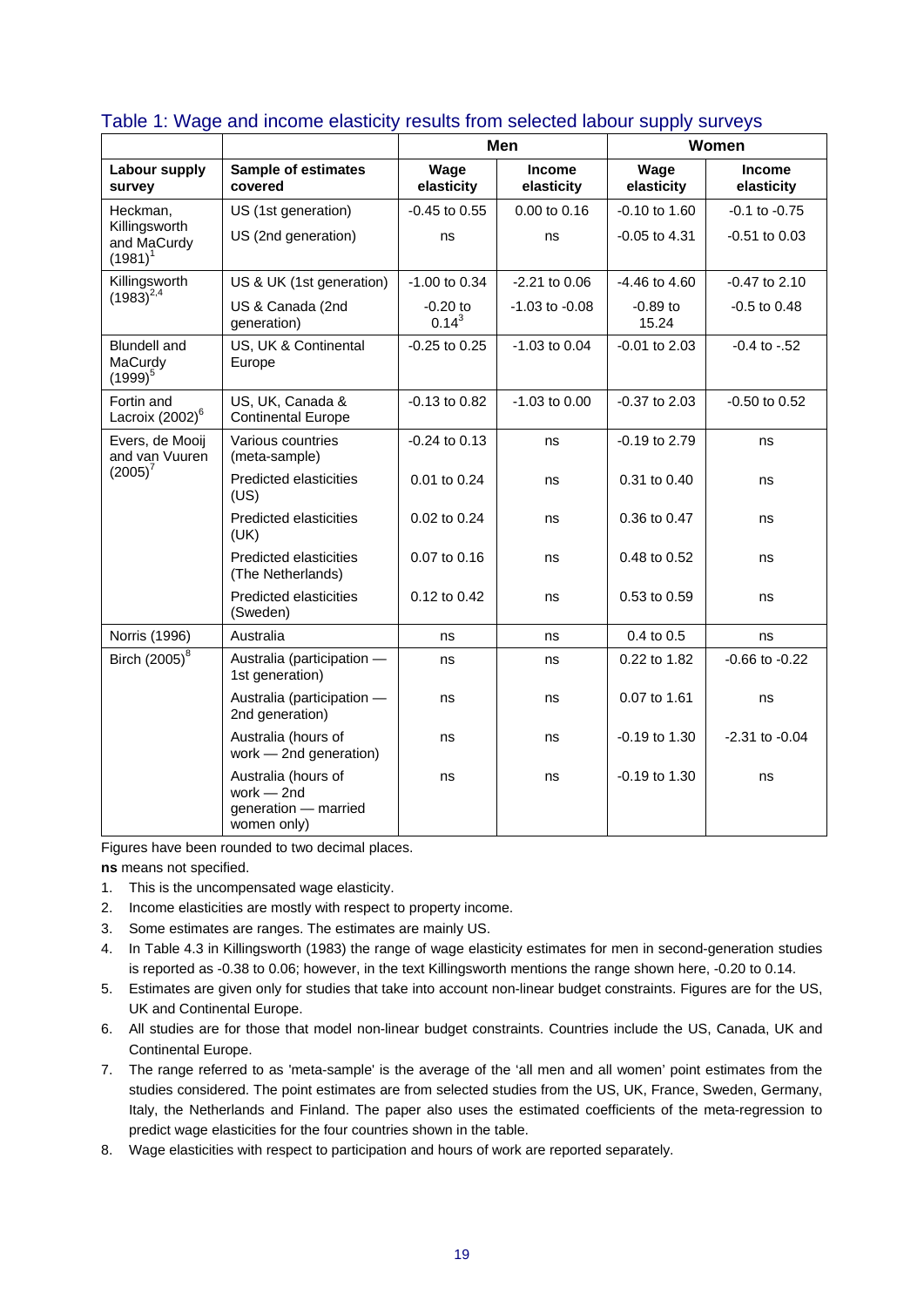The immediate observation is the wide ranges of elasticity estimates. In Killingsworth's (1983) survey, for example, the wage elasticity estimates from first‐generation studies for men are reported to range from ‐1.00 to 0.34 with the vast majority negative. For women, the first‐generation estimates range from ‐4.46 to 4.60, with the majority positive and predominantly in the range ‐1.18 to 1.90. The ranges are quite wide, even within a particular study. Although such variation may suggest limited usefulness of the estimates for policy purposes, Killingsworth (1983) points out that some researchers have narrowed the range by being more selective about the estimates to include. For example, some estimates may be excluded because of problems with sample selection or the definition of the variables used. However, Killingsworth also points to a danger of making these 'selective evaluations', because estimates could be discarded merely because they differ from the estimates of earlier work. Notwithstanding this, there is general agreement about the deficiency of first‐generation estimates as a result of misspecification, as outlined in the previous section.

Estimates from second‐generation studies also have wide ranges. Estimates from the second‐generation studies covered by Killingsworth (1983), for women, generally vary more widely than those from first‐generation studies. The second-generation estimates for women are also generally higher. Although there are fewer second‐generation estimates for men, the range of second-generation estimates is narrower than first-generation estimates. Killingsworth (1983) finds estimates from second‐generation studies for men mostly in the range ‐0.2 to 0.14, which narrow (to ‐0.03 to 0.14 for the US) after disregarding estimates that give negative compensated wage elasticities which are at odds with economic theory. For women, the range of estimates is wide from ‐0.89 to 15.24 — but with most elasticity estimates from 0.6 to about 3.0.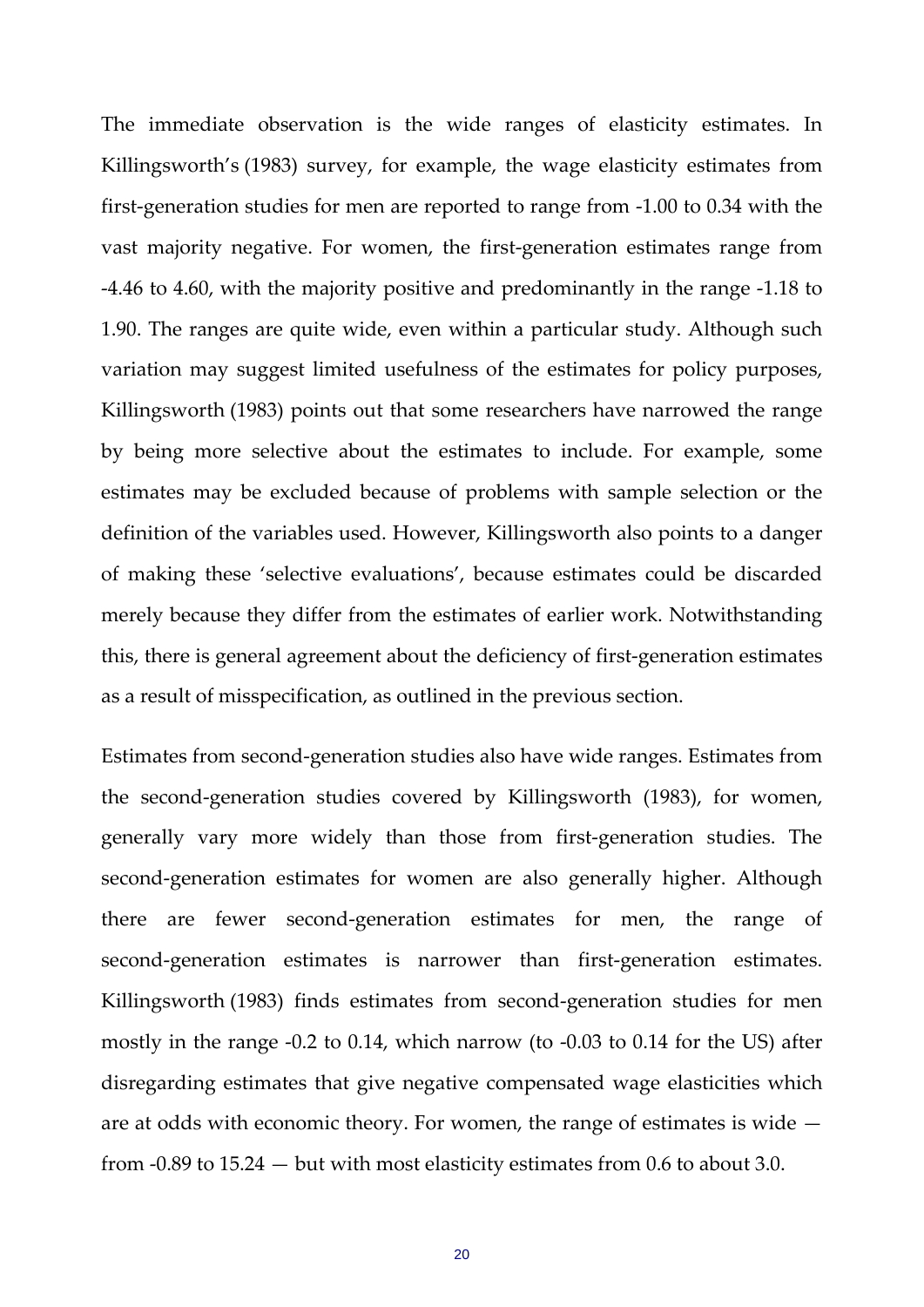Killingsworth (1983) notes that, outliers and anomalies aside, some patterns emerge. In particular, men are less sensitive in their labour supply response to wages and unearned income than women. For women, the responsiveness is generally higher than was suggested by first‐generation studies. Nonetheless, there is still wide variation with the differing results traced to a number of sources. Firstly, there are differences in estimation techniques, with first‐generation estimation procedures generally giving lower elasticities and, within the second-generation studies, some techniques giving higher estimates than others. Another source of variation is differences in the definitions or sample selection criteria of the populations.

The conclusion that elasticities for men tend to be lower than for women is also reported in other surveys, for example, Blundell and MaCurdy (1999), though that study only included estimates from models that took account of non‐linear tax systems. It is also the case in Fortin and Lacroix (2002) for estimates for the US, UK and Continental Europe, though Canada was an exception with a predominance of negative estimated wage elasticities for women.

For Australia, Norris (1996) reports wage elasticities for women in the range 0.40 to 0.50. In line with the international surveys, the more recent study by Birch (2005) reports a wide range, from -0.19 to 1.30, in Australian wage elasticity estimates for women, stating that the estimates are generally sensitive to model specification and estimation techniques. Birch examines the source of the differences by grouping estimates according to the data used, the sub‐populations of women and the types of methodologies used, but concludes that there is scope to do more.

21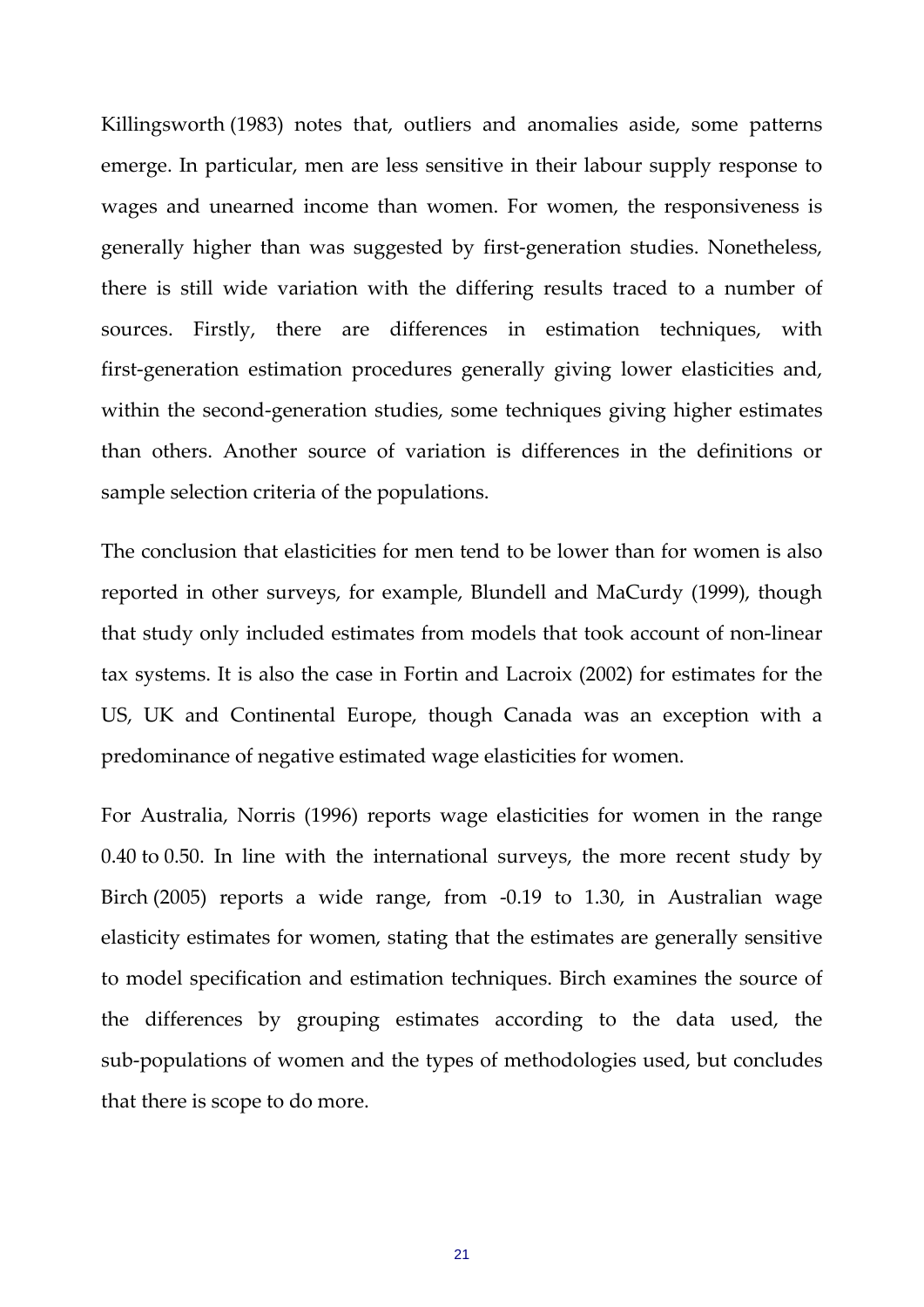Some of the surveys, including Killingsworth (1983) and Birch (2005), argue that, despite the differences between first- and second-generation estimation results, the general conclusion that women have higher elasticities than men is a robust one.

Unlike estimates from first‐ and second‐generation studies, to date there has been no comprehensive review of estimates from third-generation studies.

A common theme emerging from the reviews is the importance of ensuring that comparisons are undertaken with caution and using a common framework, considering elasticity estimates on the basis of similar methodology, data and time period.

Another important observation in the literature concerns the responsiveness in participation (extensive margin) compared to responsiveness in hours of work (intensive margin). Birch (2005) finds that wages had a greater impact on women's decisions to enter or exit the labour market than on decisions concerning the number of hours worked for those already working, a finding also discussed in Eissa and Hoynes (2005). Mroz (1987) discusses the difference in married women's labour supply responses at the intensive and extensive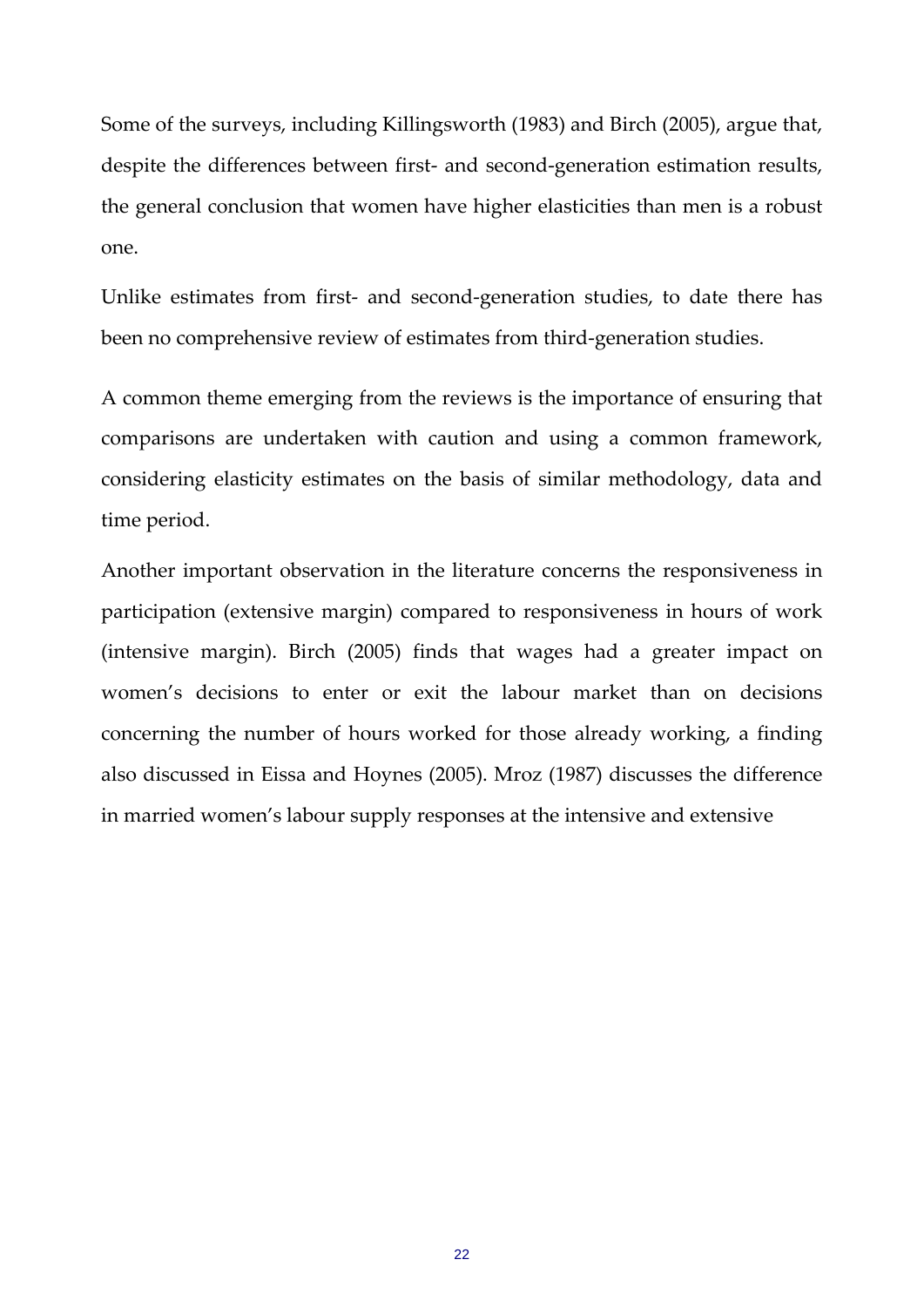margins, finding that wage elasticities for married men and married women who are already working are not very different.<sup>9</sup>

The study by Evers, de Mooij and van Vuuren (2005) uses a comparative approach to analysing the sources of the variability in uncompensated wage elasticity estimates. It carries out a meta‐analysis of 239 elasticity estimates from 32 international studies (but not including any Australian estimates). Regression techniques are used to control for the impact of sex, country, participation rates, specification used, the way elasticities are calculated, information about the significance of estimates and other factors on the variability of elasticity estimates. The authors use the estimated coefficients of the meta‐regression to predict wage elasticities. Their results, consistent with the findings in the labour supply literature, show the difference in the range of wage elasticities between men (around 0 to 0.4, but mostly 0 to 0.2) and women (around 0.3 to 0.6).

Evers, de Mooij and van Vuuren (2005) conclude that elasticity estimates for men and women are different. They find that other sources of variation in the elasticity estimates are country‐specific differences and differences in the participation rates of the populations being examined. Although it is well known that responsiveness at the extensive margin is higher than at the intensive margin, some researchers (such as Mroz, (1987), as mentioned above) conclude that, once the participation effect is taken into account, the labour

<sup>9</sup> Mroz (1987) estimated wage (and income) effects on labour supply, but did not calculate wage elasticities. His aim was to examine the variation in these effects arising from differences in model specifications. He found that the wage effects varied for different model specifications, and when these were controlled for, he found that the wage effects of *working* married men and women were similar. In particular, he showed that the effects on *working* women's labour supply were smaller than those predicted in the labour supply literature. To do this, Mroz selected specifications that estimated labour supply effects for workers, which did not include the influence of the wage effect on participation.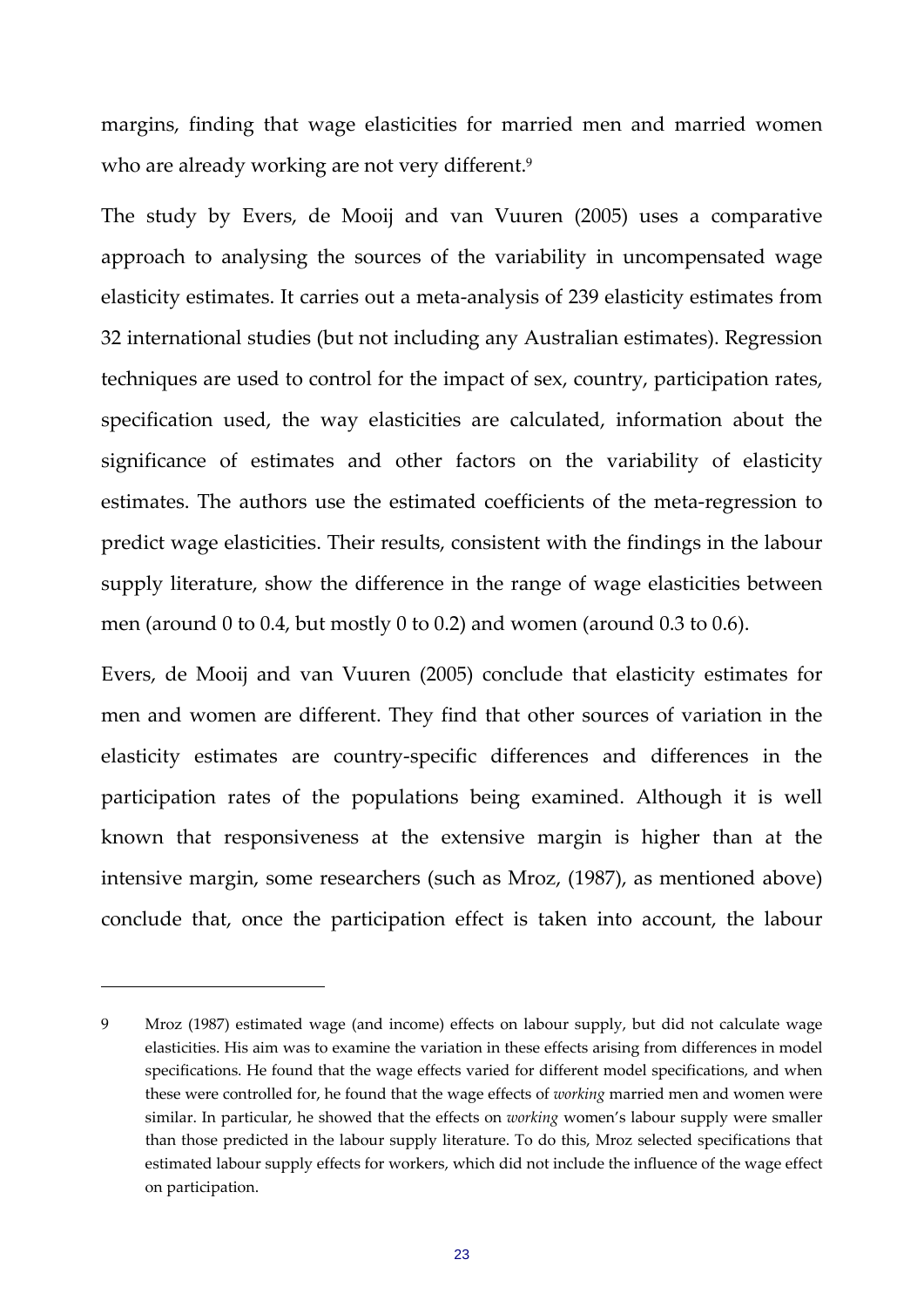supply behaviours of working men and women (that is, at the intensive margin) are similar.10 Evers, de Mooij and van Vuuren (2005) find that the participation effect (as proxied by the participation rate) plays a large part in explaining the variation of elasticities between men and women. However they find that the differences in elasticities between men and women are not completely explained by the difference in their respective participation rates. The authors conclude that women have a higher wage elasticity than men both at the extensive and intensive margins.

Furthermore, Evers, de Mooij and van Vuuren (2005) find that, among the estimates they covered, there is no significant impact arising from the specification used in the modelling or from marital status. Also, they find that differences between countries are fairly small.

## **3. AUSTRALIAN ELASTICITY ESTIMATES**

This section begins with an overview of the Australian studies that have produced estimates of labour supply elasticities. Then the estimates for particular population groups are discussed in more detail, followed by comparison of the estimates across the population groups. Finally, the estimates are compared with a selection of estimates from the United Kingdom, Canada and New Zealand.

<sup>10</sup> In a popular econometric model of labour supply (using the Tobit model), it can be shown that the total (or unconditional) elasticity is dependent on the participation rate. At low participation rates, the participation elasticity is higher than the conditional elasticity, and is a larger fraction of the unconditional elasticity. For this reason it is important to control for the elasticity definition that is used for the estimation, and for the participation rate of the sample used. See Russek (1996) for further details on the dependence of the unconditional, conditional and participation elasticities on the participation rate for the Tobit model.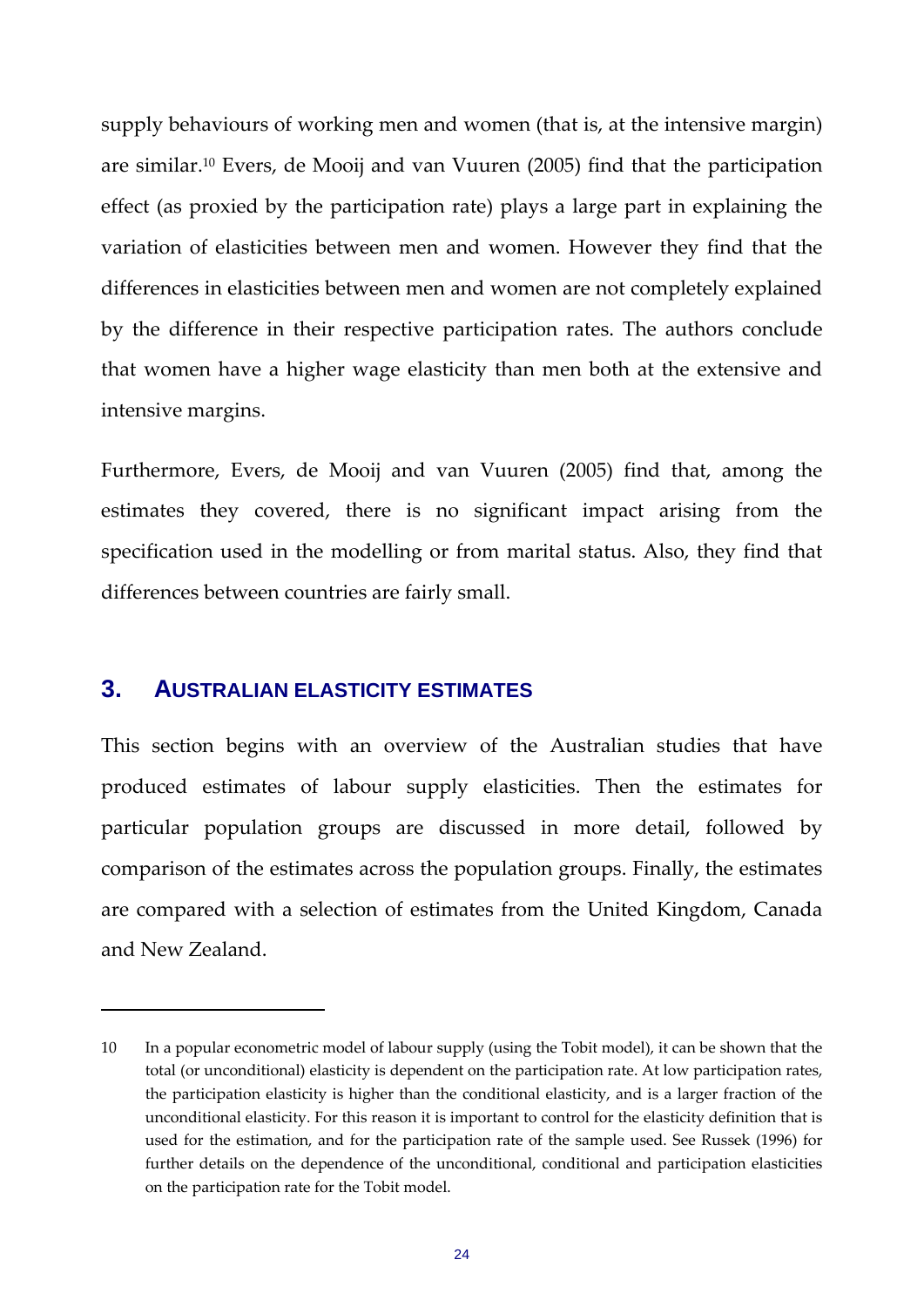Detailed material on the elasticity estimates is presented in Appendix A. Tables A1 and A2 provide a summary of wage and income elasticity estimates for each broad modelling approach used in Australian studies. Table A3 provides a summary of Australian wage elasticities with respect to participation. Table A7 summarises modelling, data sources, sample selection and other features of the Australian studies, and provides an aid when comparing elasticity estimates across studies.<sup>11</sup>

Estimates of labour supply elasticities are categorised according to the modelling approach (first‐, second‐ or third‐generation) and five population groups: married men, married women, single men, single women and lone parents.12

#### **3.1** Overview of the Australian studies

The majority of Australian estimates of labour supply elasticities were generated since the 1980s and most used second and, more recently, third‐generation modelling approaches. The absence of earlier Australian labour supply studies is mainly because of the limited unit record data available at the time.

Most of the Australian elasticities are estimated on data that exclude persons aged around Australian Age Pension age or older.13 All the studies make a distinction between men and women, and all but one also use marital status to identify particular population groups. Most studies have tended to focus on one population group, married women most commonly.

<sup>11</sup> All elasticity estimates reported in this review have been rounded to the second decimal place.

<sup>12</sup> For recent Australian estimates, married includes individuals who are married de facto or de jure. However the definition of married is not always clear in the international studies.

<sup>13</sup> This is 65 years for men, and being increased from 60 to 65 years for women.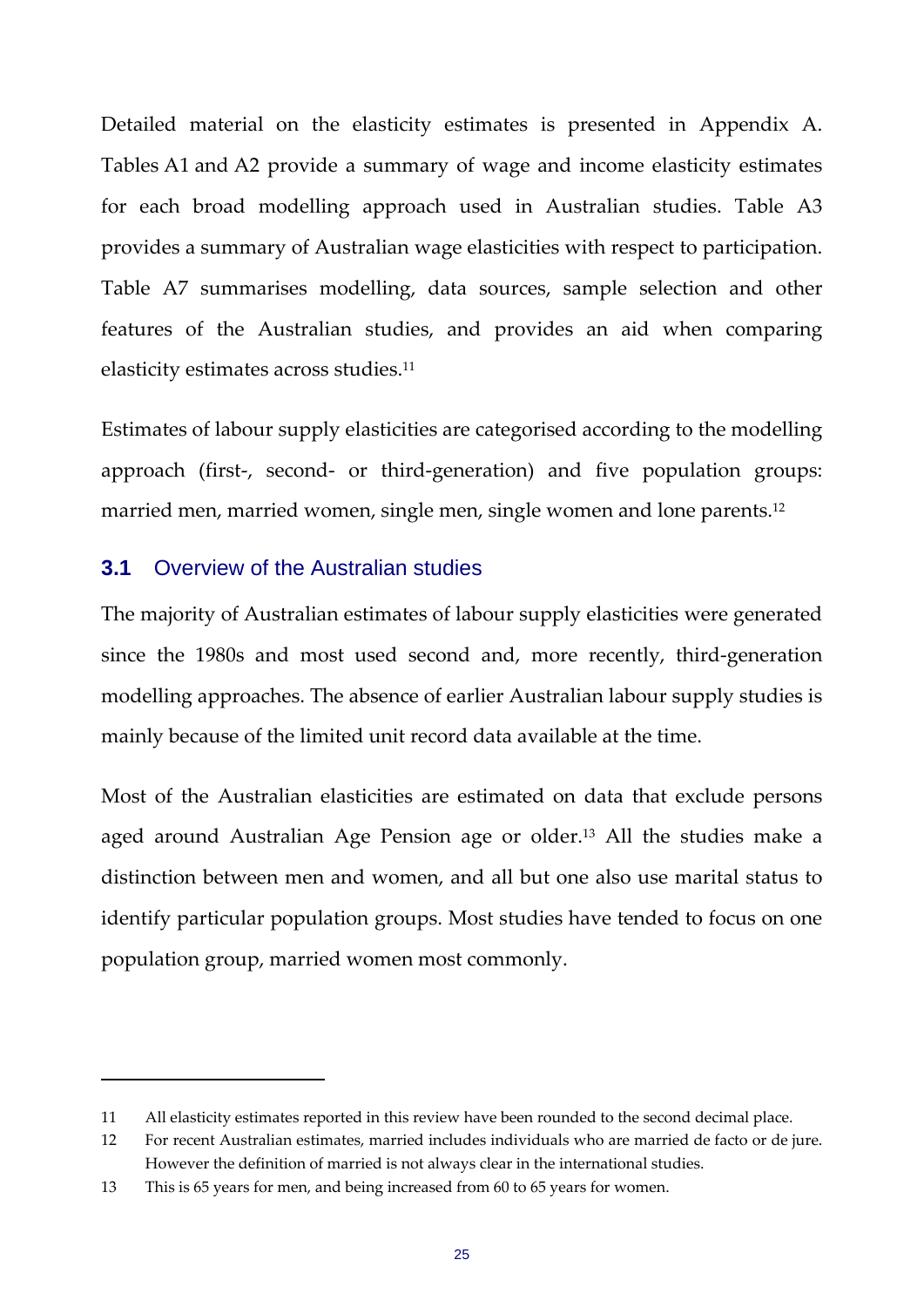Many of the studies estimate disaggregated elasticities; that is, elasticities that are estimated for sub‐groups within one of the broad population groups. For example, elasticities can be disaggregated by employment status, age, lifecycle stage, the presence of dependent children, income level or other individual and family characteristics.

We know of no Australian studies which consider the change in elasticities over time, as done by Blau and Kahn (2005) and Heim (2005). In these studies, a number of years of cross-sectional US data are analysed with results from both studies showing a decline in wage elasticities for married women over time.

#### **3.2** Elasticity estimates for population groups

In this section, we examine the variation of wage elasticity estimates for the five broad population groups: married women, married men, lone parents and single men and women.

The following criteria are used to select the estimates considered in Figures 1, 2 and 3:

- estimates from second- and third-generation studies are included;
	- − However, estimates in these studies that are based on first-generation techniques, are generally excluded.<sup>14</sup>

<sup>14</sup> Excluded are estimates where sample selection has not been taken into account. The exceptions to this are the estimates from the demand system approaches in Apps, Killingsworth and Rees (1996) and Apps and Rees (1996). Although the sample selection issue is not taken into account fully, the models are still second-generation, that is, not an ad-hoc approach to modelling labour supply. Moreover, the usefulness of the studies is to provide some sensitivity of elasticity results to the modelling methodologies used, and so we include them in the figures.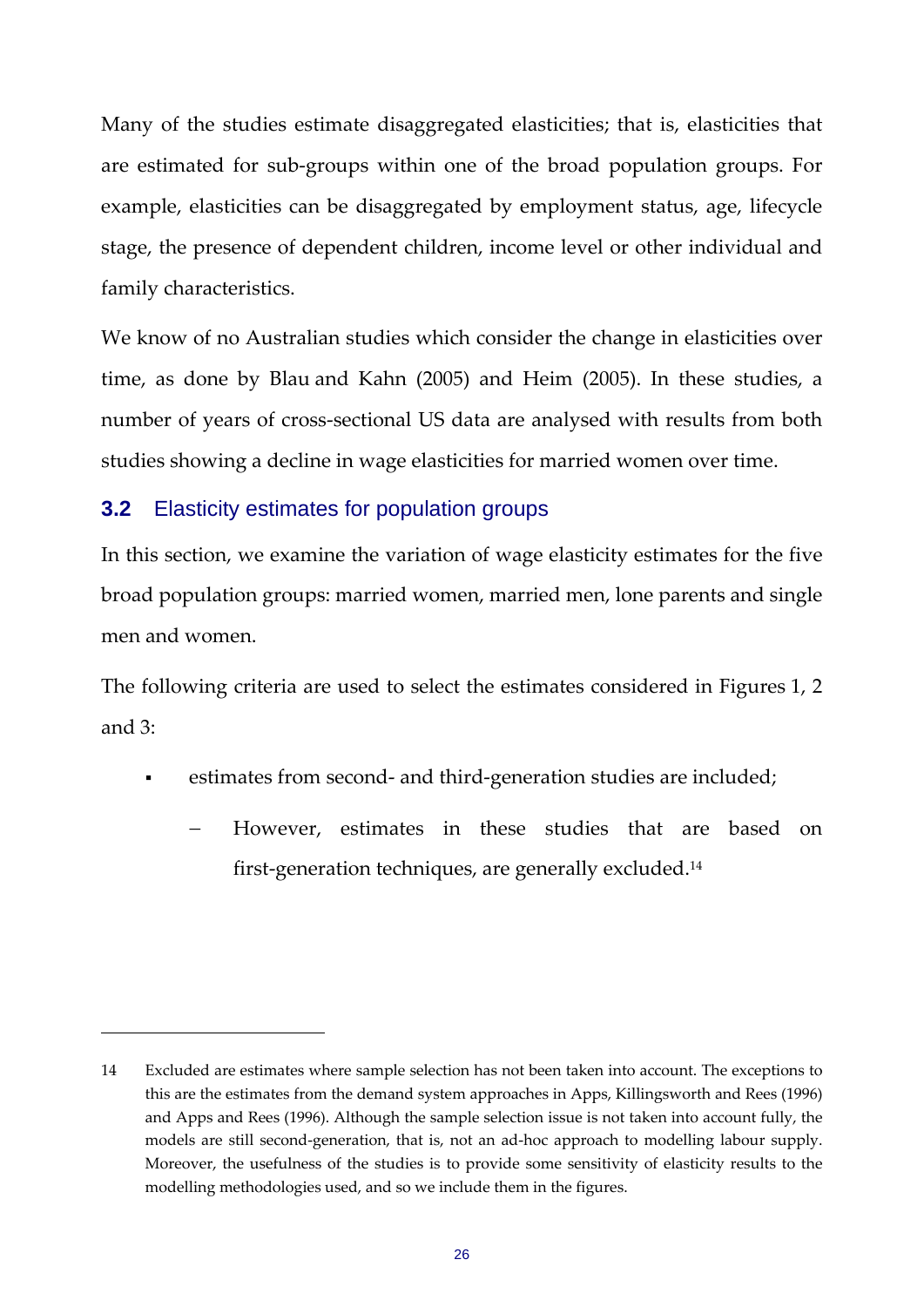- where available, individual disaggregated elasticities are included;
- only estimates for the five population groups are included for example, one study (Kidd and Ferko, (2001)) is excluded as it did not distinguish on the basis of marital status; and
- where the author(s) unambiguously state a preferred model(s) only those estimates are included.

#### 3.2.1 Married women

The wage elasticity estimates for married women are summarised in Figure 1.



**Figure 1: Uncompensated wage elasticities — married women (Australia)** 

a The compensated wage elasticity is negative, contrary to theory.

Disaggregated studies.

Only one first‐generation study, Kawaguchi (1994), estimates labour supply elasticities for married women. Although this study uses non‐linear methods, it does not account for selectivity bias. As a result, the estimated negative wage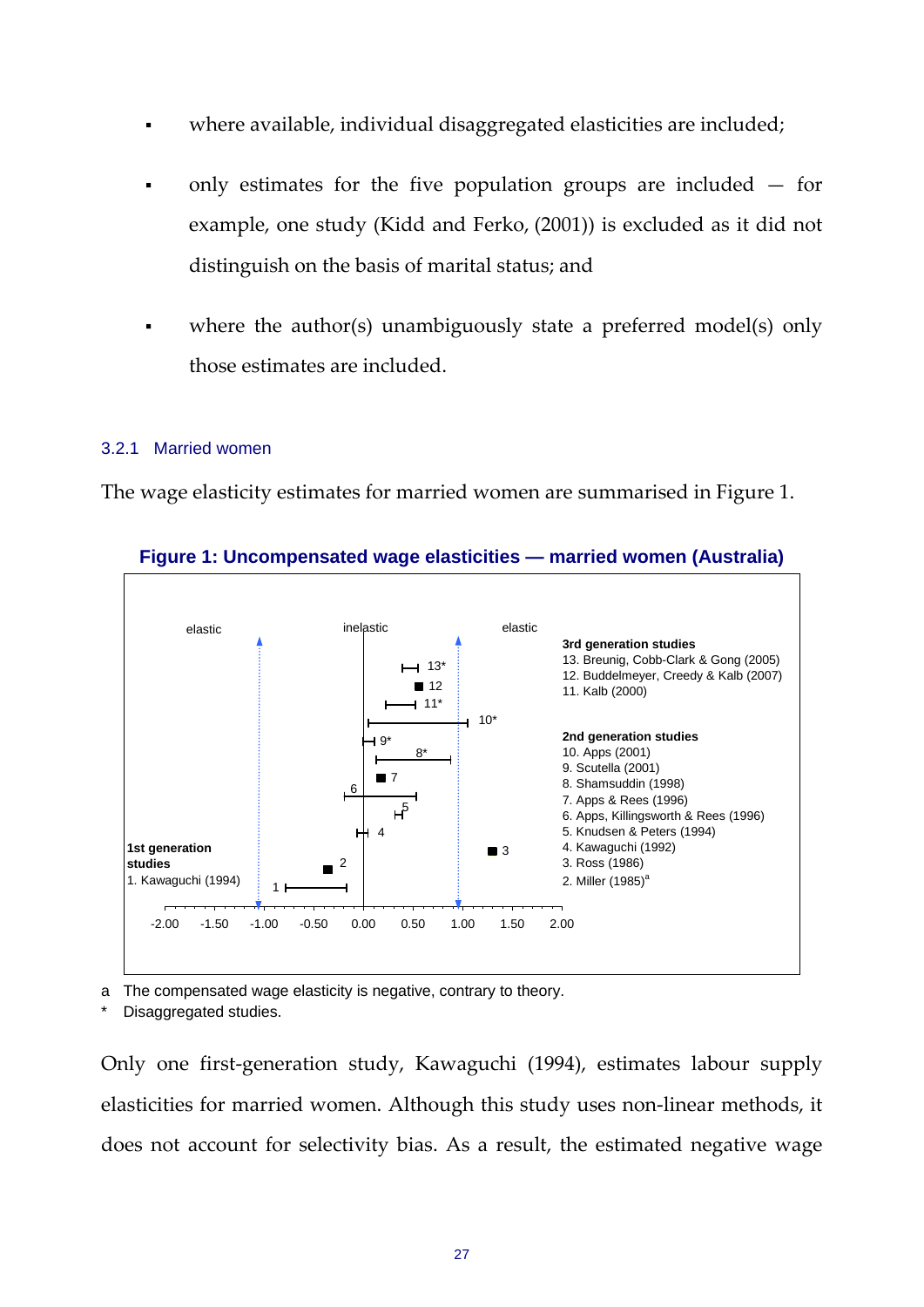elasticities for married women (and men) tend to be underestimates and should be viewed with caution.

Australian second‐generation labour supply studies report wage elasticity estimates in the range of ‐0.36 to 1.30 for married women (Miller, (1985); Ross, (1986); Kawaguchi, (1992); Knudsen and Peters, (1994); Apps, Killingsworth and Rees, (1996); Apps and Rees, (1996); Shamsuddin, (1998); Apps, (2001); and Scutella, (2001)).

Miller's (1985) estimate is at the lower end of the range. However, Miller notes potential problems with the estimation method, particularly as the compensated wage elasticities are negative. Therefore, by and large, the results point to positive wage elasticities for married women. The exceptions are Miller's estimate, the few negative elasticity estimates by Apps, Killingsworth and Rees (1996), and the estimates in Kawaguchi (1992) that were noted by the author to be statistically insignificant.

Among the other second‐generation studies, there is wide variation among the studies that produce single point estimates (Ross, (1986); Knudsen and Peters, (1994)<sup>15</sup>; and Apps and Rees, (1996)), as well as variation within the disaggregated studies (Shamsuddin, (1998); Scutella, (2001); and Apps, (2001)).

Considering the disaggregated studies first, Shamsuddin (1998) finds non‐English speaking background (NESB) immigrants to be not very responsive to wage changes.

<sup>15</sup> Knudsen and Peters (1994) estimated the elasticity with respect to weekly and annual hours of work. The more comparable estimate is for weekly hours of work with an elasticity of 0.39.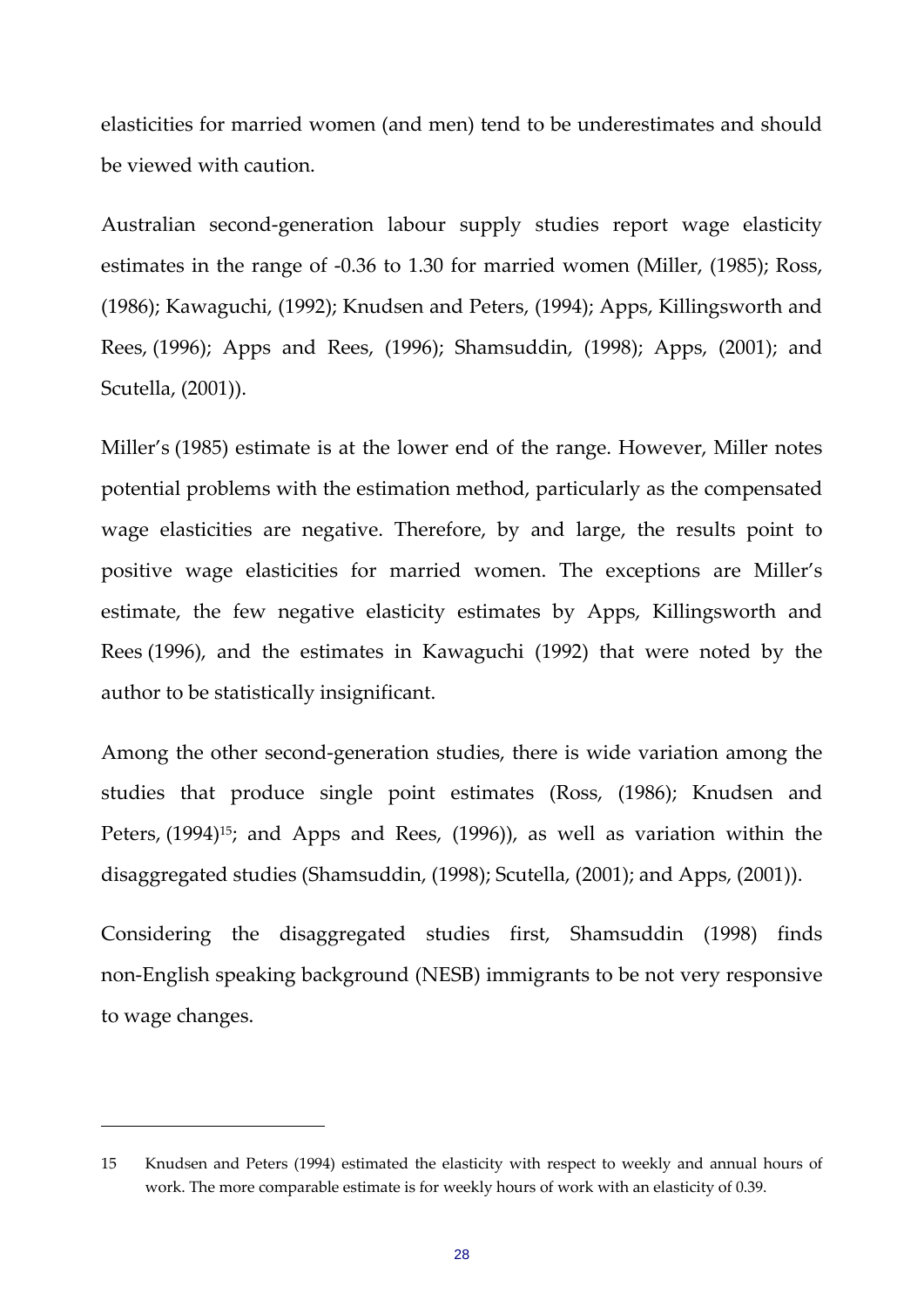The variation in Apps' (2001) study is wider. The author uses a more complex model of labour supply which incorporates the different uses of time and, in particular, the use of time for domestic production, and estimates wage elasticities for married women in five pre‐retirement lifecycle stages. The variation in estimates is explained by the presence of children and the hours of work. Married women's wage elasticity for full-time workers rises dramatically with the arrival of children (from 0.05 to 0.25) and remains around the 0.25 to 0.33 range in the presence of children until they leave home, when the elasticity drops again (to 0.13). Apps argues that the rise and drop in elasticities is because, in the presence of children, market and domestic work are close substitutes for married women who are secondary earners. In addition, the wage elasticities for part-time workers are higher than those for full-time workers, with the highest elasticity, around 1.1, for part-time working women with primary school‐age children.

In contrast, Scutella (2001) reports less variation for different sub‐groups of married women, grouped on the basis of educational qualifications and the number and ages of children. On the whole, the estimates are fairly close to zero.

Comparing the responses of different groups of married women, Scutella finds that the labour supply of married women responds significantly less to a wage change as the number of dependent children increases. Scutella also finds that the greater response (which is much smaller than the estimates in some other studies) comes from married women with older dependent children rather than those with pre school‐aged children.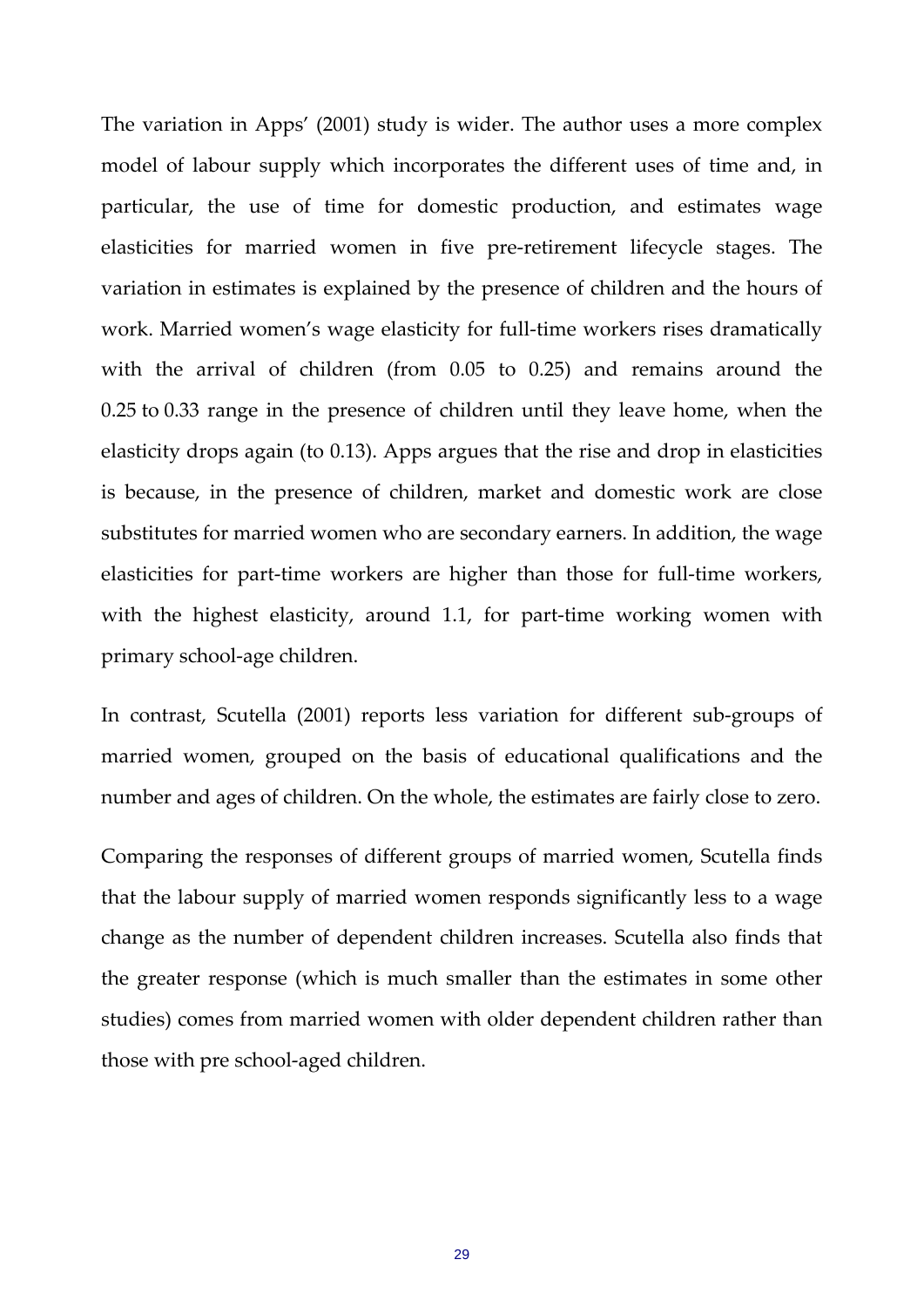The source of variation amongst studies producing single point estimates is probably a result of a number of factors. Firstly, the earliest of these estimates is based on 1980 data (Ross, 1986), when we would expect wage elasticities to be slightly higher given the lower labour force participation rates of women in general.16 Secondly, Knudsen and Peters (1994) is an international comparative study and, for this reason, the point of estimation is not at the mean as in the other two studies. Finally, the study by Apps and Rees (1996) uses a more complex labour supply model with household production and assumes a more individualistic approach to labour supply decisions in the household. The authors find that allowing for household production in the labour supply model produces lower elasticity estimates than those estimated from more common neoclassical models of labour supply which ignore household production.

In the non‐disaggregated study by Apps, Killingsworth and Rees (1996), the variation in the estimates is a result of the use of different modelling methodologies. The authors test several different models and specifications, finding that the estimated responsiveness is highly sensitive to model type, specification and the availability of suitable data. This result suggests that disentangling the variations in estimates resulting from within‐group differences as shown by the disaggregated studies, from those arising from differences in modelling and specification is likely to be difficult.17

<sup>16</sup> In June 1980, the labour force participation rate for women was 45 per cent, 20 years later (June 2000) it had increased to 55 per cent, and by June 2007 it was 58 per cent (ABS, 2007a).

<sup>17</sup> One way to disentangle the influence of modelling specification from the variability in elasticities is through a meta‐regression analysis, an example of which is discussed in section 2. However, the meta‐regression analysis by Evers, de Mooij and van Vuuren (2005) concluded that specification and modelling differences are not significant in explaining the variation in wage elasticity estimates across different studies.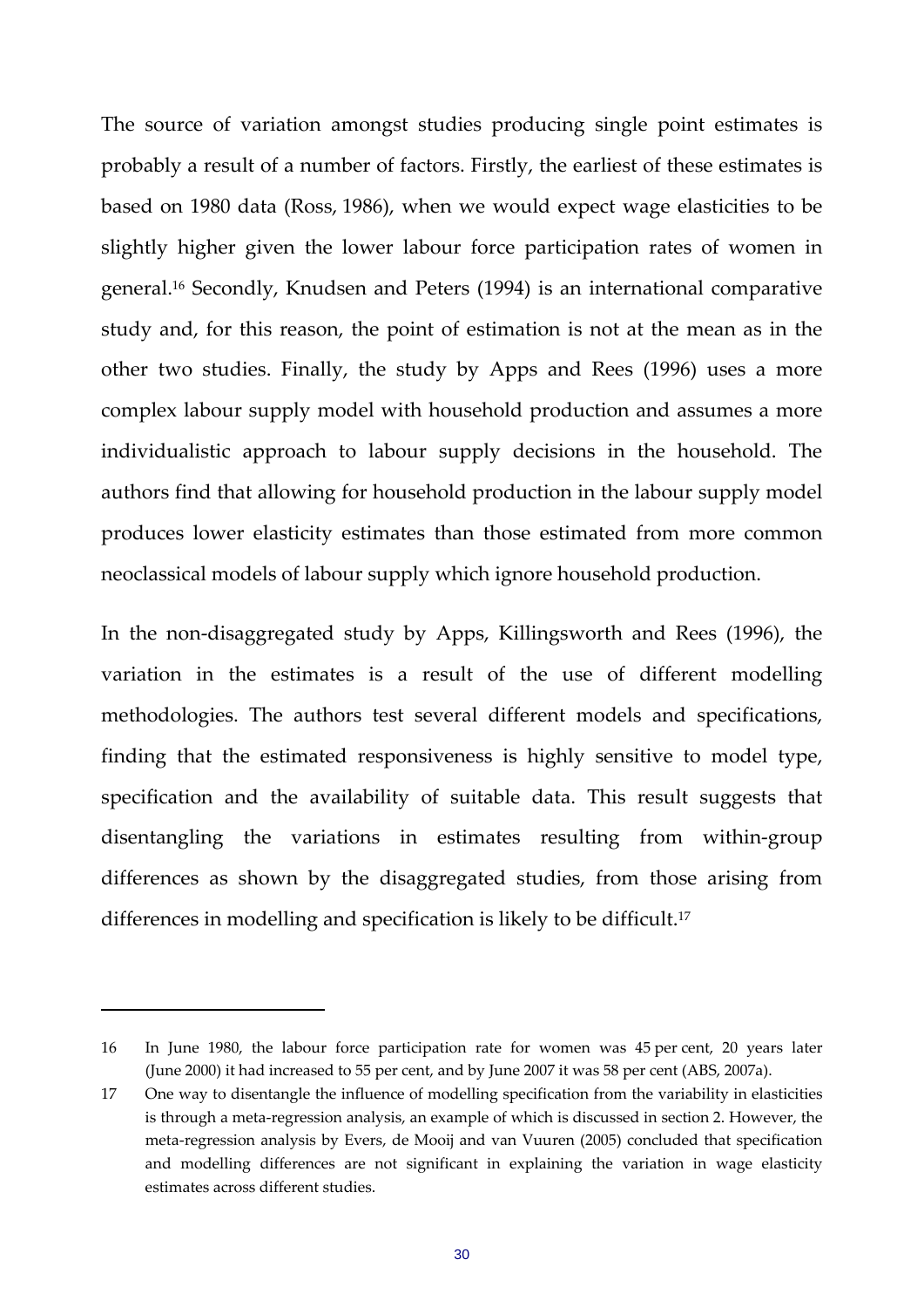Elasticities reported from third‐generation studies that model married women (Kalb, (2000); Buddelmeyer, Creedy and Kalb, (2007); Breunig, Cobb‐Clark and Gong, (2005)) are in the range of 0.23 to 0.55, which is narrower than that from the second‐generation results.

Two third‐generation studies provide disaggregated estimates. Kalb (2000) allows for the presence of children and presents results for low‐, average‐ and high-wage families. Generally, married women in families with partners on low wages have higher elasticities than those with higher wages. This is, in part, because of the fewer hours worked (especially in the presence of young children) by those in low‐wage families, and in part because of a stronger income effect for those in high-wage families.<sup>18</sup> Also, married women with young children generally have higher wage elasticities than those without children.

Breunig, Cobb-Clark and Gong (2005) disaggregate their estimates according to education level, finding higher elasticities for women with lower levels of educational attainment. They also find that the elasticities of both men and women with respect to their partners' wage are negative and small, with married women more responsive than men to a change in their partner's wage.

<sup>18</sup> A Committee for Economic Development of Australia report (Lateral Economics, 2006) presents some evidence of wage elasticities disaggregated by household income quintiles, using the discrete‐choice MITTS model. Although individual elasticities are not presented, the report indicates that the married women's wage elasticity is highest for the two lowest income quintiles, then drops for the higher quintiles. However, the wage elasticity is higher than the elasticity for married men for all income quintiles. For married men, single men and single women, wage elasticities also decline with household income quintile, and for singles, become slightly negative for the highest income households.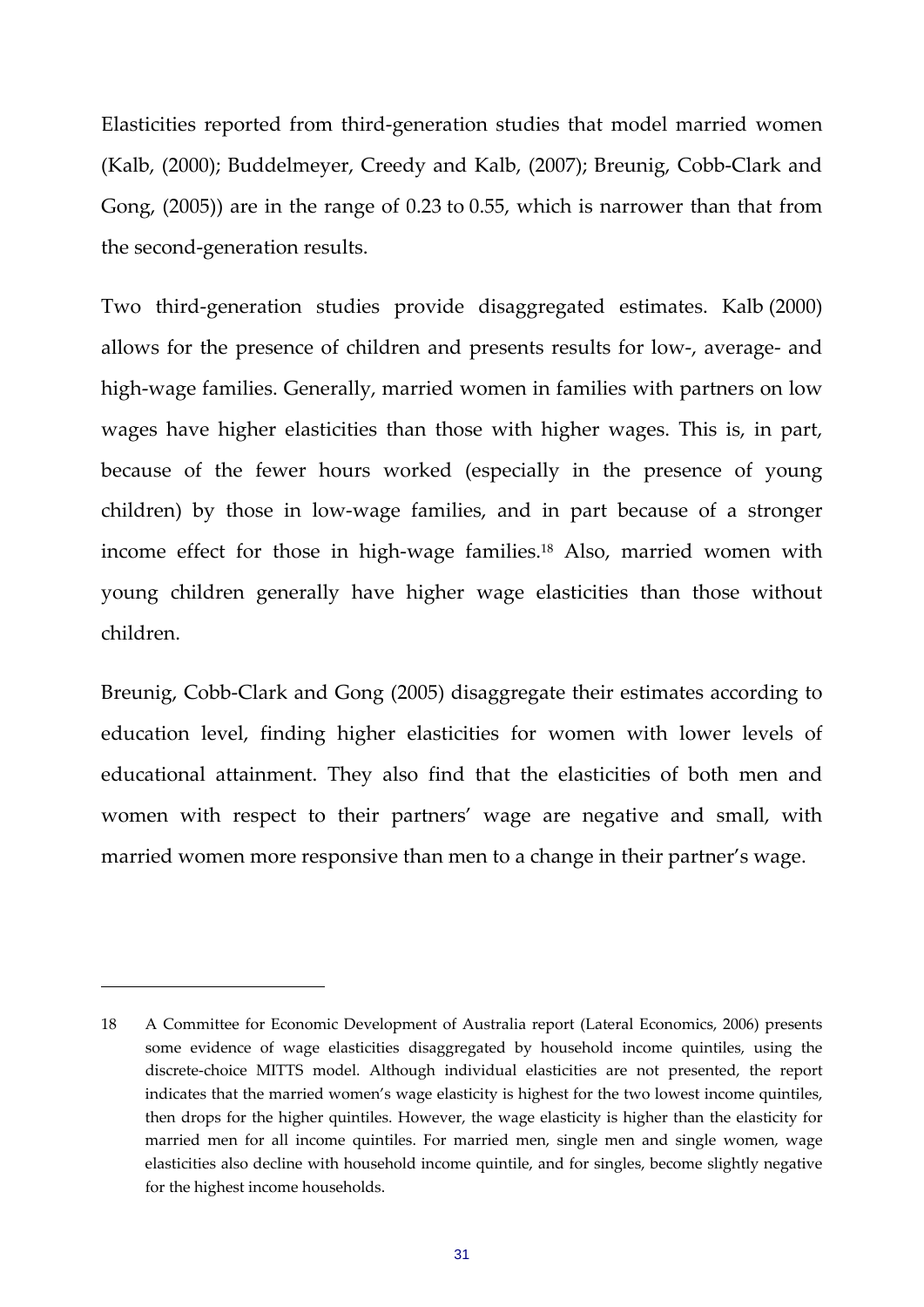The wage elasticity estimates from Buddelmeyer, Creedy and Kalb (2007) and Breunig, Cobb-Clark and Gong (2005) using the authors' preferred model, are quite similar (0.56 and 0.50), despite using different data and specifications. However these elasticities are unconditional wage elasticities and therefore include the participation effect. The estimates of the wage elasticities with respect to participation are slightly different.<sup>19</sup> If the wage elasticities are adjusted to take into account the participation effect of a wage change, then we would expect the conditional wage elasticity estimates in Buddelmeyer, Creedy and Kalb (2007) and Breunig, Cobb‐Clark and Gong (2005) to be lower.

#### 3.2.2 Married men

The reviewed studies generally show a very inelastic labour response by married men to changes in the wage rate. Their response is thus much less than that of married women. The elasticity estimates for married men are shown in Figure 2.

<sup>19</sup> Note that the estimates of the participation elasticities in the two studies are not directly comparable. The participation elasticity figures in Buddelmeyer, Creedy and Kalb (2007), reproduced in Table A3, are the percentage point change in the participation rate resulting from a 1 per cent change in the wage rate. This is not the elasticity with respect to participation, defined as the percentage change in the probability of employment (or equivalently the percentage change in the participation rate) with respect to a 1 per cent change in the wage rate.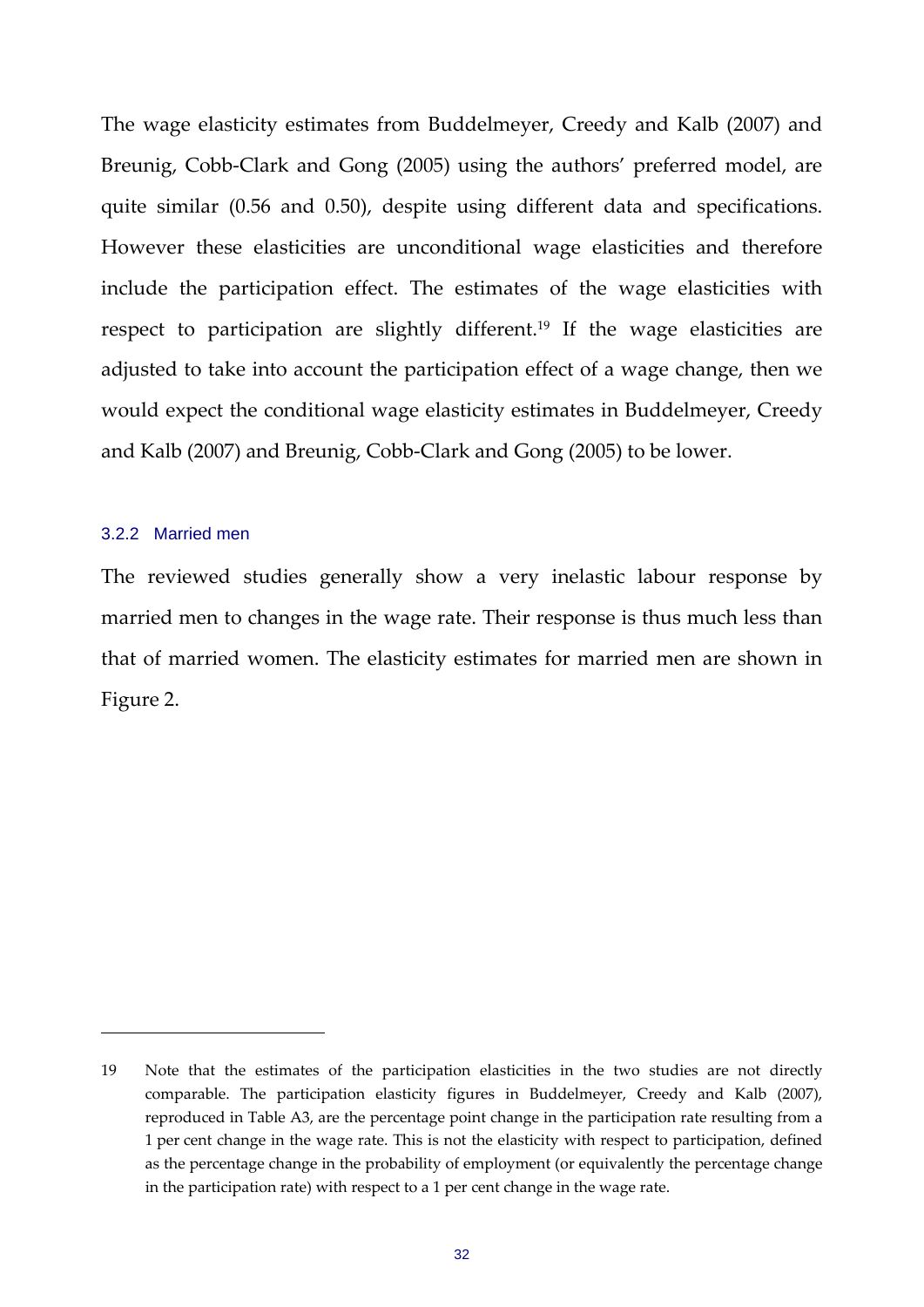

**Figure 2: Uncompensated wage elasticities — married men (Australia)** 

Disaggregated studies.

Fewer studies focus on married men, but this is not surprising. The majority of men work full time in Australia and the propensity for them to change working hours is low.20 Furthermore, married men are still predominantly the main breadwinners mainly because of married women's child bearing and caring responsibilities.

The only two studies to give negative elasticity estimates are the first-generation study by Kawaguchi (1994) and Apps, Killingsworth and Rees (1996). Other estimates are close to zero and no higher than 0.3. The ranges of estimates from the two disaggregated studies (Kalb, (2000); and Breunig, Cobb‐Clark and Gong, (2005)) are much narrower than for married women.

<sup>20</sup> In June 2007, around 90 per cent of married men who worked were working full time, compared to 53 per cent of working married women (ABS, 2007c).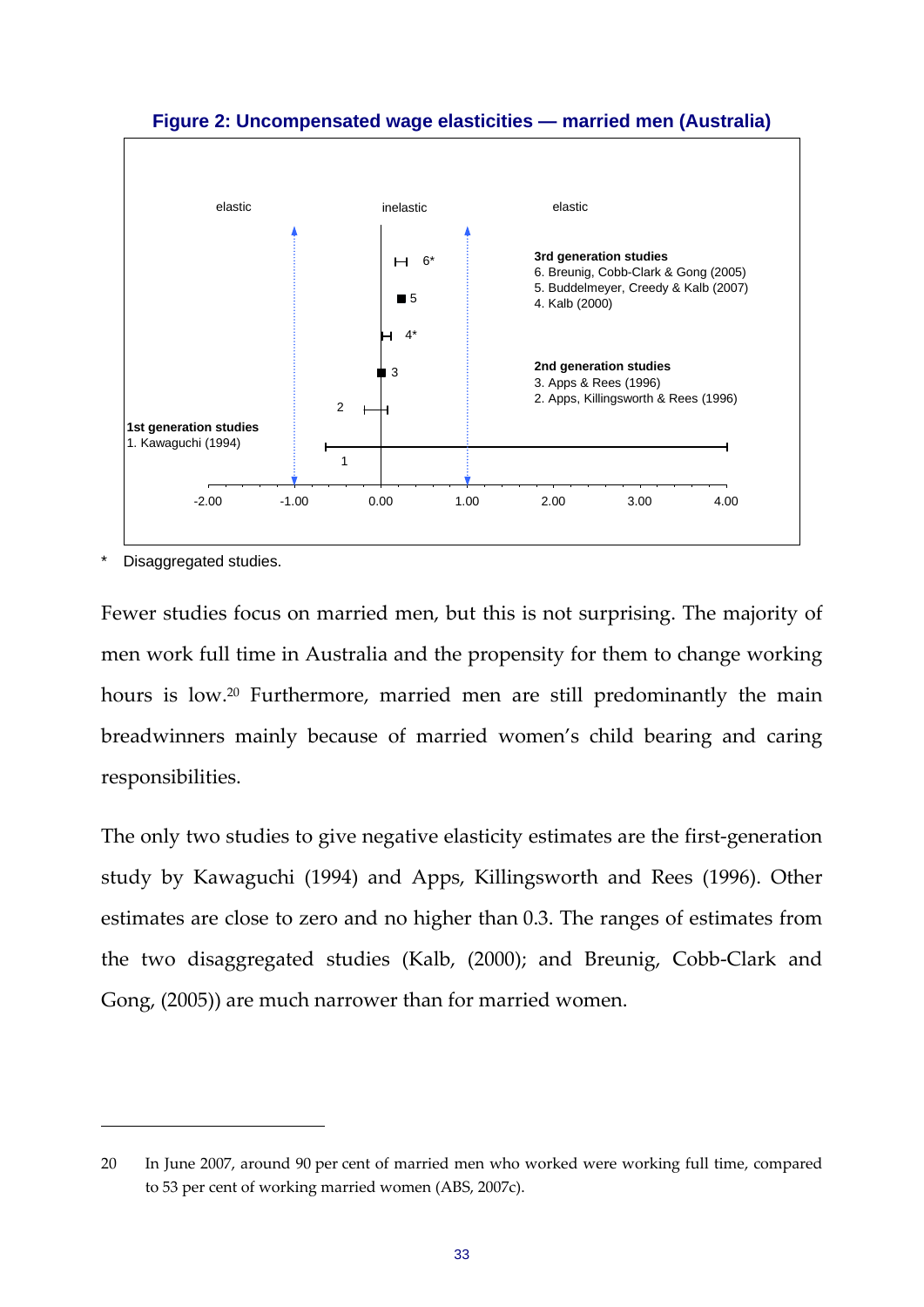As with married women, Breunig, Cobb‐Clark and Gong (2005) find higher elasticities for those married men with lower levels of educational attainment. The estimates reported in Kalb (2000) suggest similar responsiveness of married men with and without young children. However, men in average-wage families have slightly lower elasticities when young children are present. Also, those in lower wage families are generally more responsive to wages than those in higher wage families.

The results from Apps, Killingsworth and Rees (1996) show that, for married men, the variation in the estimates as a result of differences in model specification is around half that found for married women.

#### 3.2.3 Lone parents

The few Australian studies that consider lone parents (Lambert, (1991); Murray, (1997); Buddelmeyer, Creedy and Kalb, (2007)) all use third‐generation modelling approaches.<sup>21</sup> Their elasticity estimates are shown in Figure 3.

<sup>21</sup> Other labour supply studies of lone parents, for example, by Doiron (2004) and Duncan and Harris (2002), do not estimate elasticities. The results of both these studies suggest that lone parents' labour supply is fairly responsive to policy changes that impact on work incentives, such as decreasing welfare benefit withdrawal rates.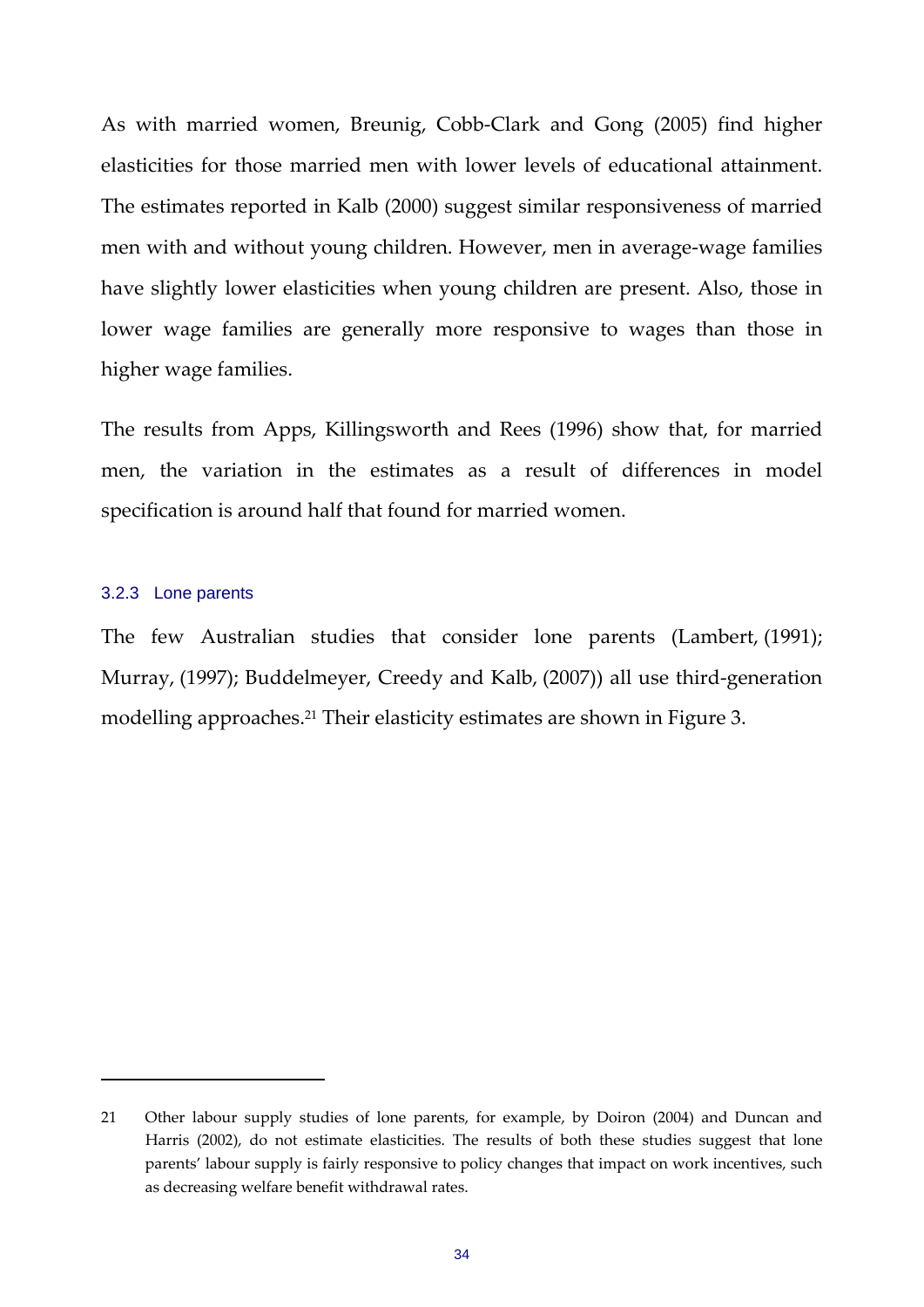

### **Figure 3: Uncompensated wage elasticities — lone parents (Australia)**

Disaggregated studies.

The earlier studies of lone parents' labour supply produce quite different, but overlapping, estimates. Murray (1997), disaggregating for part‐time and full-time workers, finds lower estimates compared to other studies and finds that elasticities are highest for female lone parents who are not working, followed by those working part time. Those working full time generally have negative wage elasticities. Some of the estimates for part‐time lone parents are zero.

Lambert (1991) disaggregates the elasticities by welfare dependency. Female lone parents with some degree of welfare dependency have lower and negative wage elasticities. However, this result does not accord with Murray's (1997) finding that the elasticities of non‐workers, who are more likely to have some level of welfare dependency, are highest.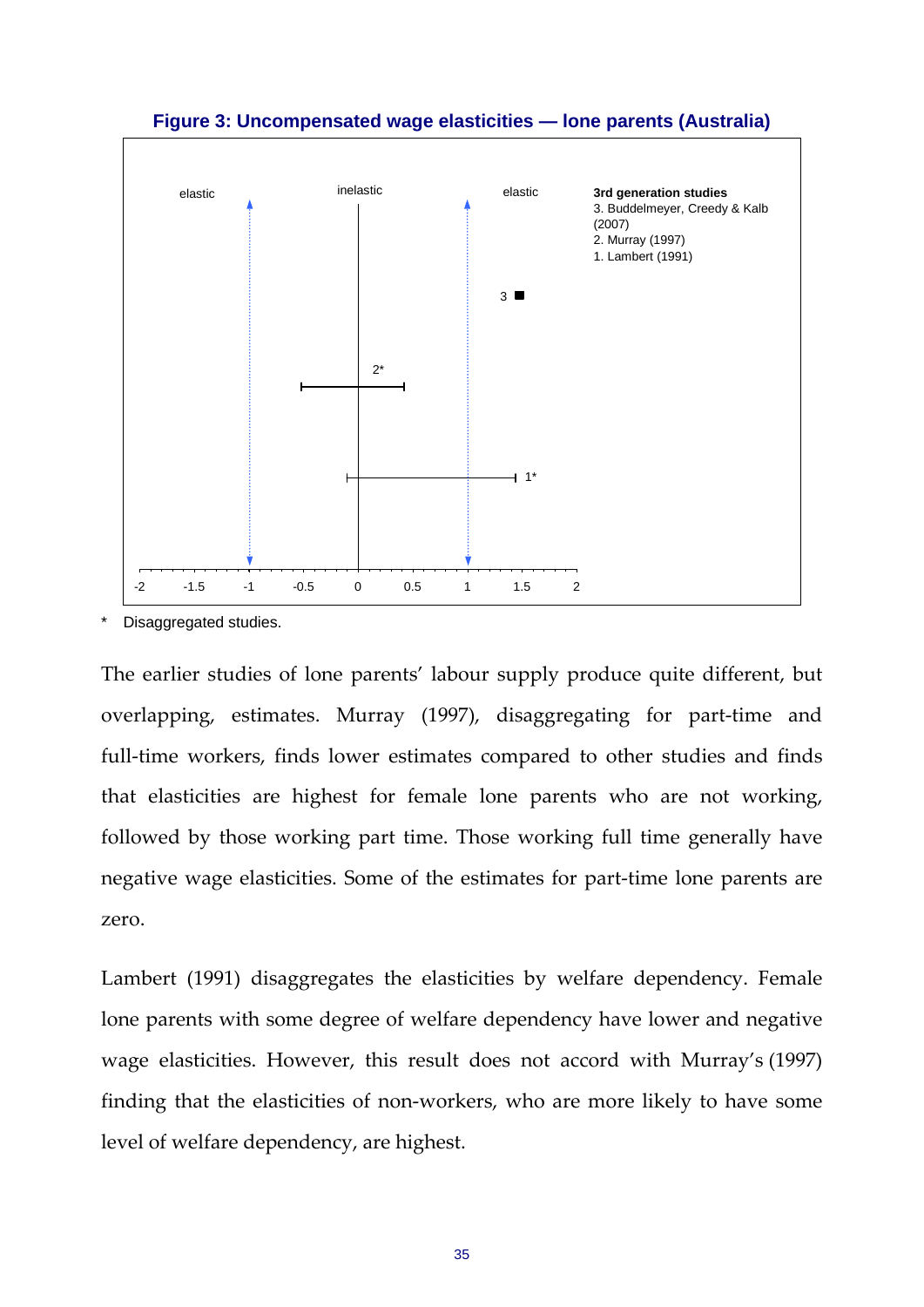The more recent study by Buddelmeyer, Creedy and Kalb (2007), using a model with a greater number of discrete hours points than the previous two studies, finds lone parents to be much more responsive than other Australian studies, with elasticity estimates that are at the higher end of those found internationally.

Two of the three lone parent studies (Murray, 1997; and Buddelmeyer, Creedy and Kalb, 2007) appear to estimate unconditional wage elasticities. After taking the participation effect into account, the resulting conditional wage elasticities from these studies would be expected to be smaller.

Overall, the evidence on lone parents is mixed, and would benefit from further study, particularly at the disaggregated level. Wage elasticities are likely to be positive, and possibly higher than those of married women. However, the evidence is ambiguous in relation to the relative size and direction of the wage elasticity of non‐workers compared to workers.

#### 3.2.4 Single men and women

The two remaining population groups are single men and women. The one Australian study that considers the labour supply of these groups (Buddelmeyer, Creedy and Kalb, (2007)), finds positive but fairly inelastic responses. The paucity of studies on single men and women is a likely reflection of greater policy focus over recent decades on families and lone parents.

### **3.3** Overview of Australian elasticity estimates

Table 2 summarises the range of wage elasticity estimates from selected Australian studies.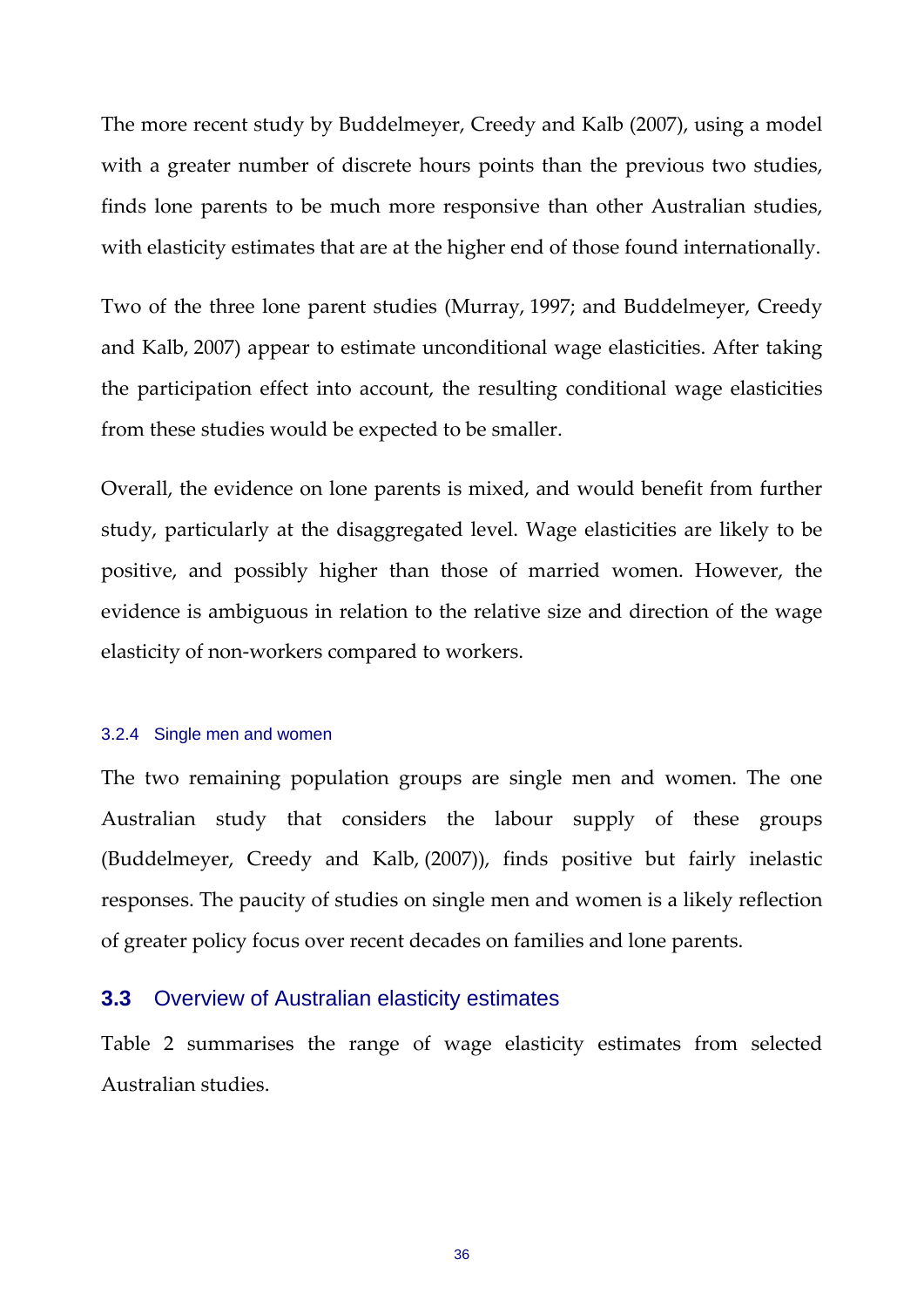| <b>Population group</b> | <b>Studies</b> | <b>Estimates</b> | Range                  |      | <b>Median</b> | <b>Standard</b><br><b>Deviation</b> |
|-------------------------|----------------|------------------|------------------------|------|---------------|-------------------------------------|
| Married men             | 5              | 14               | $-0.19$ to $0.26$      | 0.00 | 0.00          | 0.13                                |
| Married women           | 11             | 27               | $-0.19$ to 1.3<br>0.30 |      | 0.18          | 0.35                                |
| Single men              |                |                  | 0.28                   | 0.28 | 0.28          | -                                   |
| Single women            |                |                  | 0.34                   | 0.34 | 0.34          | $\overline{\phantom{0}}$            |
| Lone parents            | 3              | 6                | $-0.15$ to 1.48        | 0.52 | 0.20          | 0.75                                |

Table 2: Summary of uncompensated wage elasticities for Australia by population group

In addition to the criteria used for the selection of studies shown in Figures 1, 2 and 3, the following additional criteria are used to select the studies for table 2:

- only estimates from second and third-generation studies are included;
- estimates are excluded where it is known that the compensated elasticities are negative; and
- if the study provided elasticity estimates for the whole population group, then these estimates are included and the disaggregated elasticities ignored. On the other hand, if elasticities for the whole population group are not provided, then the averages of the disaggregated elasticities are included in the table.22

Mean and median columns in Table 2 are provided as a tool to aid comparison between the population groups, and should not be interpreted as summary estimates of the wage elasticities of the population groups in question.

<sup>22</sup> This is not a 'perfect' criterion, however it ensures that the estimates from the disaggregated studies are included, and taking the mean ensures that the study does not have a 'dominating' influence on the elasticity range compared to the non‐disaggregated studies. This only affected a total of 7 estimates from 4 studies.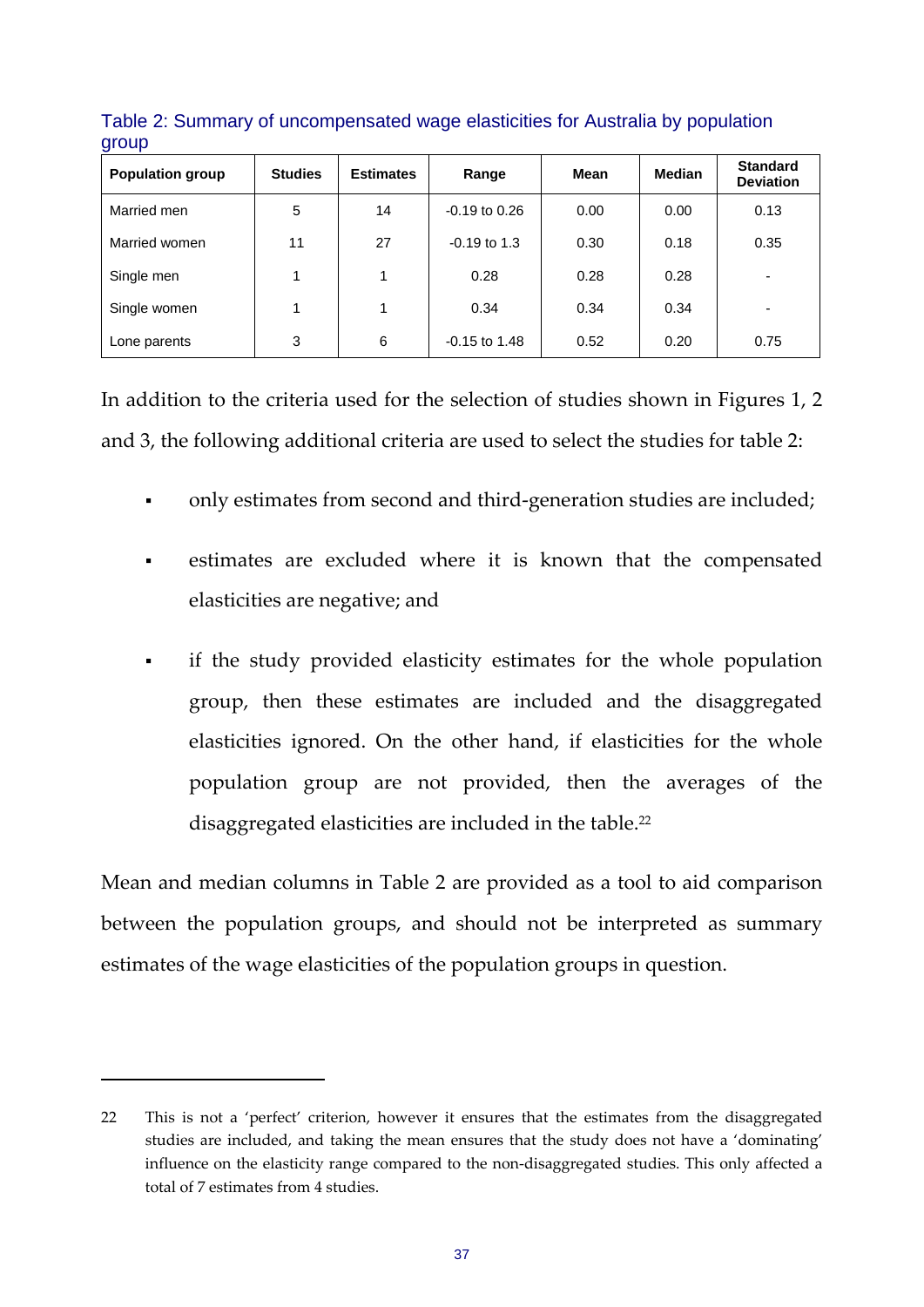The table highlights a number of issues. Firstly, the variation in elasticity estimates across population groups points to the usefulness of grouping the estimates by population group. However this level of disaggregation is low. Policy makers may often be interested in the responsiveness of particular sub‐groups within a population group. Only seven Australian studies provide a greater level of disaggregation. These studies disaggregate elasticities by employment status (Murray, (1997); Apps, (2001)), an individual's lifecycle stage (Apps, (2001)), wage levels (Kalb, (2000)) and other individual characteristics including education level and the presence of dependent children (Shamsuddin, (1998); Scutella, (2001); Breunig, Cobb‐Clark and Gong, (2005)).

Secondly, given the variation in the estimates, there are not enough studies to give a clear indication of a typical elasticity figure for any population group. This is particularly the case for lone parents and single men and women where very few estimates are available.

Thirdly, the range of the estimates within a population group is wide. There are a number of reasons for this. It could be due to different methodologies employed in the modelling; the specification and estimation techniques; or the method used in calculating the elasticities. Furthermore, the period of time of the data and the definition and measurement of the variables used, can be a source of variation as well.

Given the variation in the estimates, and their sensitivity to modelling, data and methods of calculation, it is difficult to draw definitive conclusions about the responsiveness of various population groups to policy stimuli. On the other hand, a single study can provide a useful basis for comparing the relative responsiveness of different population groups. Using estimates from a single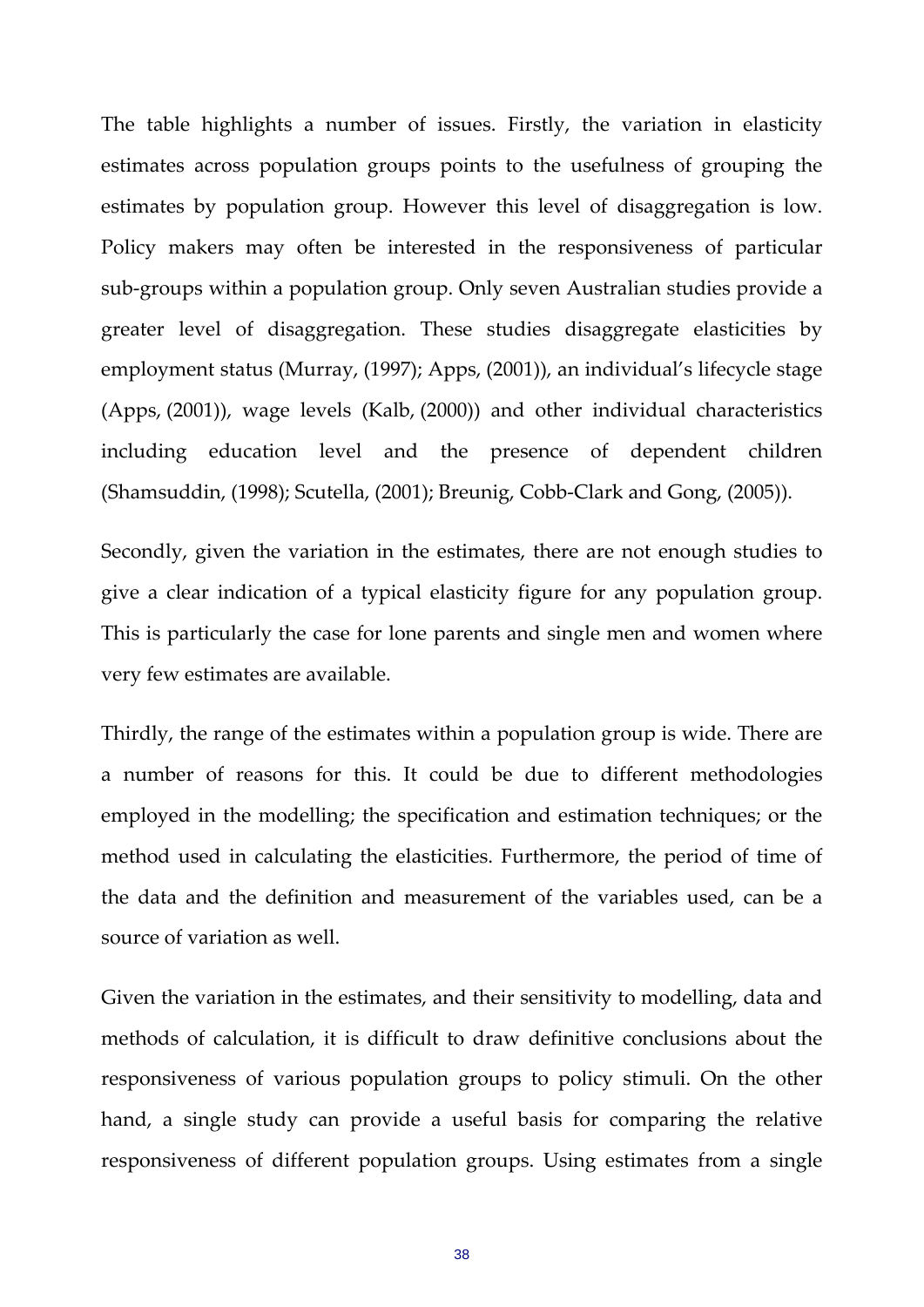study allows comparisons to be made using the same methodology and data source. However, only a handful of Australian studies (Kawaguchi, (1994); Apps, Killingsworth and Rees, (1996); Apps and Rees, (1996); Kalb, (2000); Kidd and Ferko, (2001); Breunig, Cobb‐Clark and Gong, (2005)) estimate elasticities for two or more of the broad population groups; in particular, for married men and married women. Only one study (Buddelmeyer, Creedy and Kalb, (2007)) compares all the five population groups identified above. Table 3 shows the elasticity estimates for the studies that estimate elasticities for both married men and married women.

Table 3: Summary of uncompensated wage elasticities for Australia by population group for studies that estimate elasticities for both married men and women

| <b>Population group</b> | <b>Studies</b> | <b>Estimates</b> | Range           | Mean | <b>Median</b> | <b>Standard</b><br><b>Deviation</b> |
|-------------------------|----------------|------------------|-----------------|------|---------------|-------------------------------------|
| Married Men             |                | 14               | $-0.19$ to 0.26 | 0.00 | 0.00          | 0.13                                |
| Married Women           |                |                  | $-0.19$ to 0.56 | 0.21 | 0.15          | 0.25                                |

Despite the variability in estimates shown in Tables 2 and 3, there are patterns. Lone parents have the widest range of wage elasticity estimates, and the top of the range is higher than for any of the other population groups. The only study that estimates elasticities for all the population groups (Buddelmeyer, Creedy and Kalb, (2007)) reports lone parents as the most responsive, with the wage elasticity greater than that of married women by almost a factor of three.

As expected, there is less spread for married men and they are less responsive than the other groups, indicative of their greater propensity to work full time with less scope to adjust their working hours. The majority of estimates are in the range ‐0.1 to 0.2. From the studies considered, the 'average' elasticity of married men is around zero and of married women around 0.3 (Table 2). If we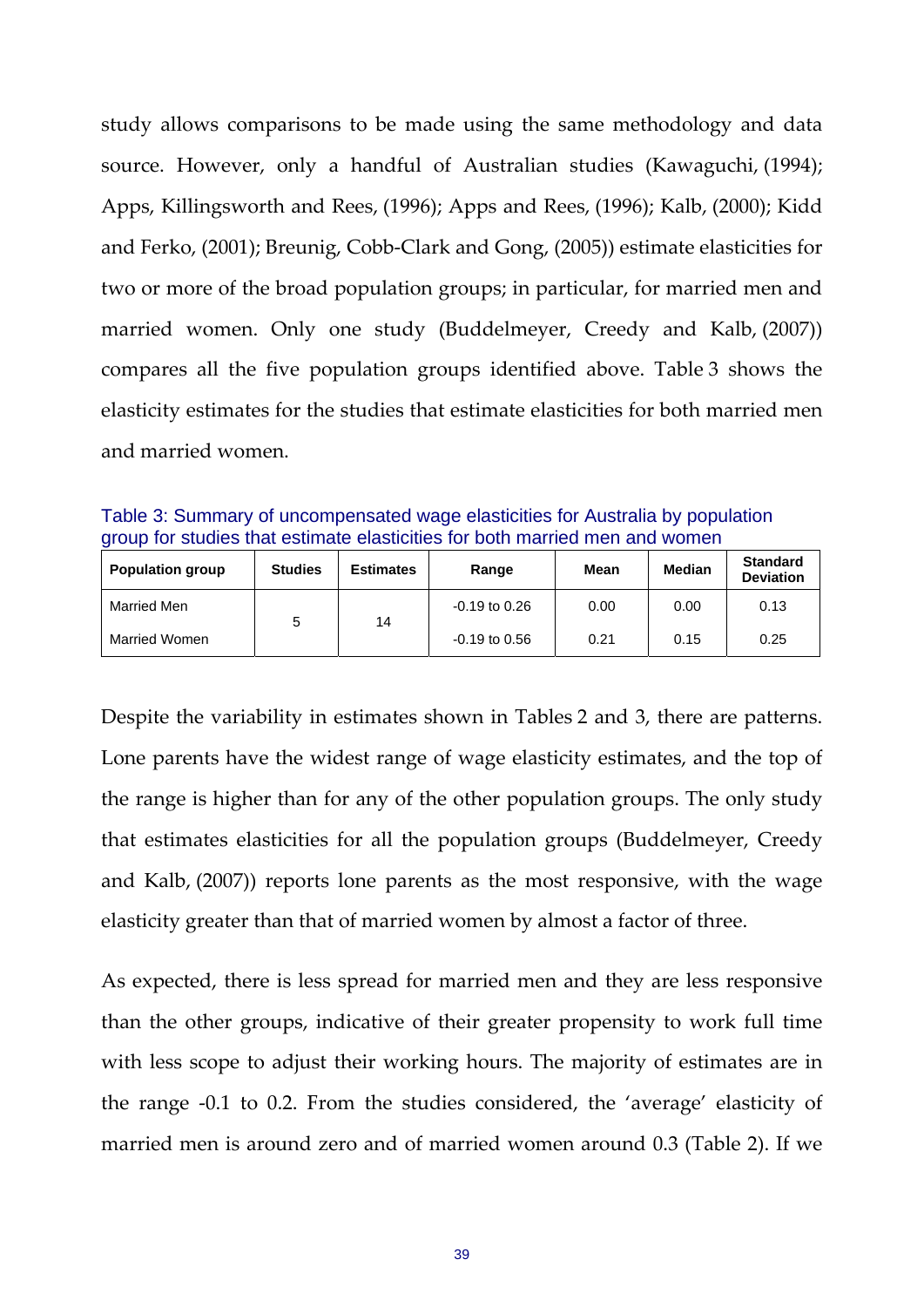consider only the studies that estimate elasticities for both married men and married women (Table 3), we similarly find that married men are less responsive than married women.

The negative estimates for married men come from a single study (Apps, Killingsworth and Rees, (1996)) which investigates the sensitivity of estimates to assumptions made about how labour supply decisions are made in the household. The estimates from the remaining four studies are all positive, collectively ranging from 0 to 0.3, with a mean of around 0.14.

As well as having a higher average elasticity than married men, married women have a greater spread of estimates, with just over half the estimates in the range 0 to 0.6, and 20 per cent negative. The negative estimates are from two studies, the first from Apps, Killingsworth and Rees (1996) and the second from Kawaguchi (1992). Considering only the estimates from the remaining studies, the wage elasticity ranges from 0.1 to 1.3 with mean around 0.6.

Most of the elasticity estimates included in the sample to produce Tables 2 and 3 are conditional wage elasticities. If the estimates of two of the studies that report unconditional wage elasticities are to be replaced with conditional wage elasticities, the estimates would be expected to be reduced. In the study by Breunig, Cobb-Clark and Gong (2005) the wage elasticities for working married men and women would be around 0.08 and 0.15 after removing the participation effect. There is insufficient information in the Buddelmeyer, Creedy and Kalb (2007) study to calculate the conditional wage elasticity estimate, though, based on employment‐to‐population ratio data, the conditional wage elasticities for working married men and women are likely to be around 0.06 and 0.24. Doing this will slightly reduce the mean elasticity reported in Table 1 to ‐0.02 for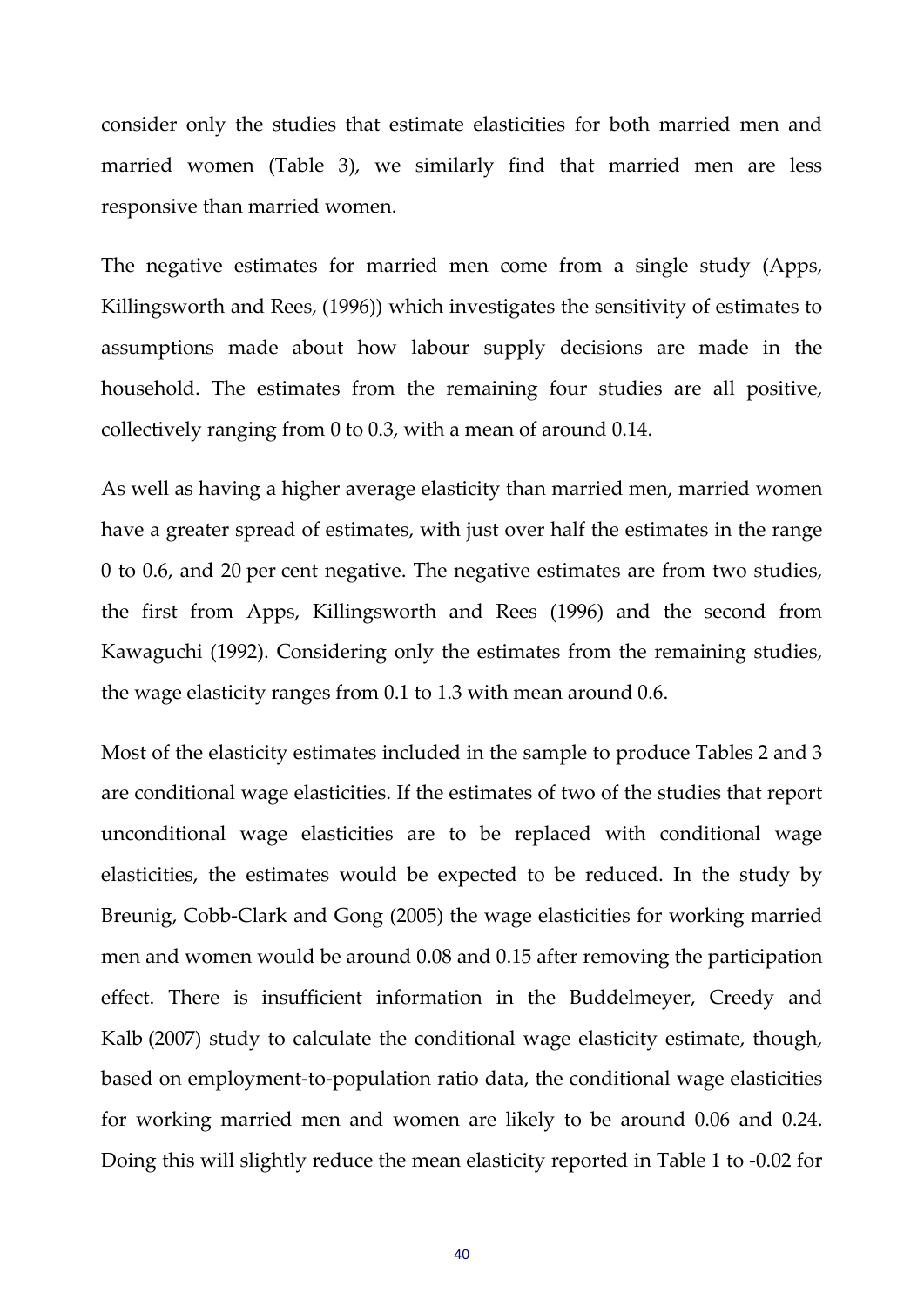married men and 0.27 for married women. We would also expect a small reduction in the range and standard deviation for married men. The reduction in the mean of the lone parent estimates would be expected to be somewhat larger given that two out of the three lone parent studies estimate unconditional elasticities (from 0.52 to 0.39 after the adjustment).

Furthermore, the evidence supports the view that the participation elasticities can be quite high and that responsiveness at the extensive margin is just as high as, or higher than, the responsiveness at the intensive margin. The estimates by Breunig, Cobb-Clark and Gong (2005) suggest that the participation elasticities are around 70 per cent of the unconditional wage elasticities for both married women and married men. Making adjustments as described above to the estimates by Buddelmeyer, Creedy and Kalb (2007) suggests that the participation elasticities in those estimates are around 75 per cent of the unconditional wage elasticities for married men and 55 per cent of the unconditional wage elasticities for women.

If all individual disaggregated estimates are included in the sample, then the range of the estimates would be wider, reflecting the wider variation in responsiveness when the population groups are broken down by characteristics such as the number of hours worked and the ages and number of children. As married women have higher part-time participation rates than married men, they have more opportunity to change their hours of work, and because of their lower overall workforce participation rates, the decision whether or not to work is often more relevant for them.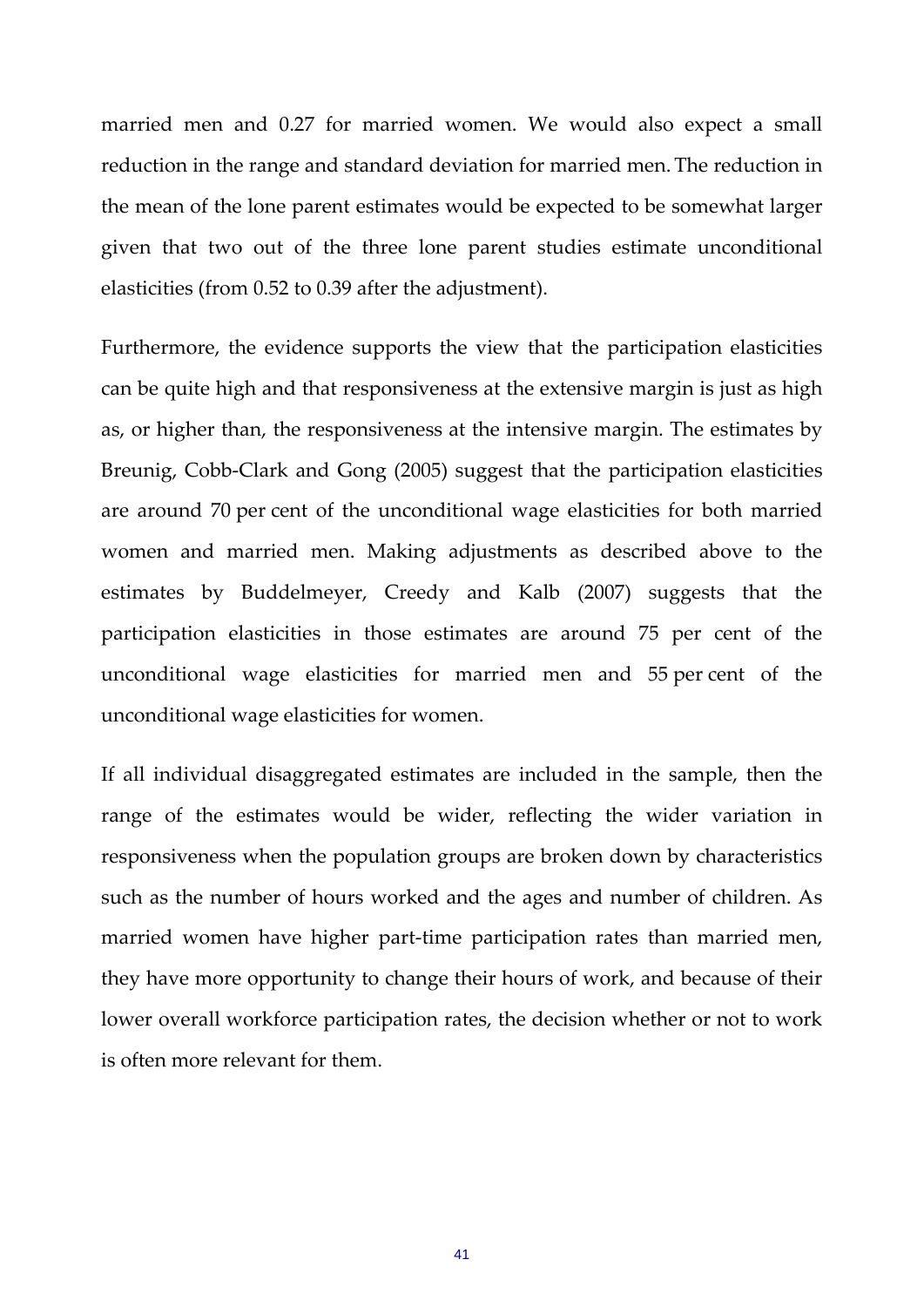Both these factors seem to be reflected in their higher elasticity estimates.23

There is only one elasticity estimate for single men and single women, which shows these groups to be fairly responsive to wage changes; more responsive than married men and slightly less responsive than married women. However, if an adjustment is made to the estimates to account for the participation effect, the elasticities drop to around 0.00 for single men and 0.09 for single women.

Table 4 provides an overall summary of the Australian evidence.

<sup>23</sup> In 2006 for example, the full-time and part-time employment-to-population ratios of married men under 65 years of age were around 80 per cent and 8 per cent. For married women under 65 years of age, the full‐time and part‐time employment‐to‐population ratios were 36 per cent and 31 per cent (ABS 2007b). Also using data from June 2000, the average working hours of all working married men was 42 hours and for all working married women was 28 hours (ABS 2000).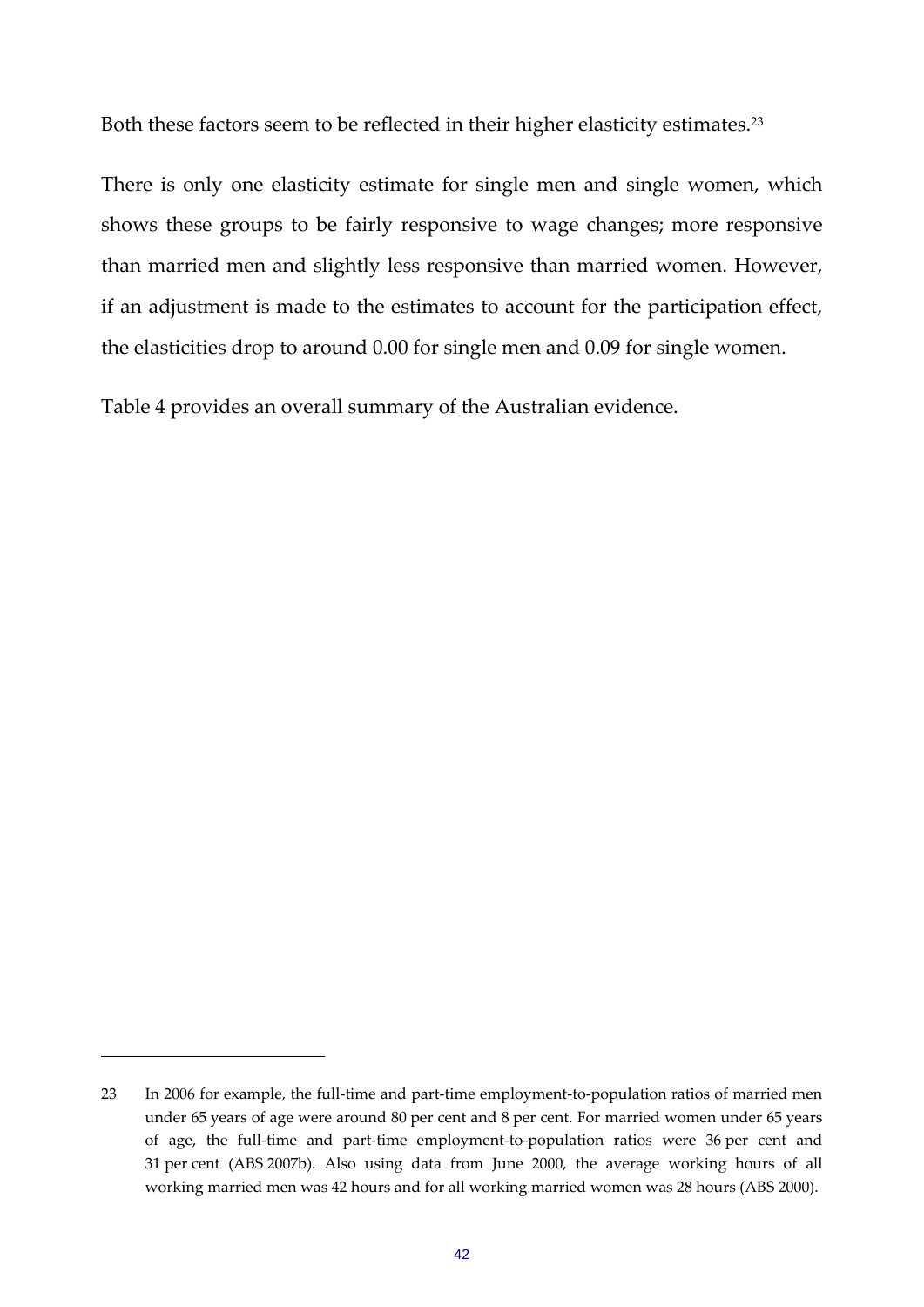|                                                               |                                              | <b>Married</b> men                                                                                                                                       | <b>Married women</b>                                                                                                                                                                                                                                                           | Lone parents                                                                          | <b>Singles</b>                                                                                                                                                                     |
|---------------------------------------------------------------|----------------------------------------------|----------------------------------------------------------------------------------------------------------------------------------------------------------|--------------------------------------------------------------------------------------------------------------------------------------------------------------------------------------------------------------------------------------------------------------------------------|---------------------------------------------------------------------------------------|------------------------------------------------------------------------------------------------------------------------------------------------------------------------------------|
|                                                               |                                              |                                                                                                                                                          | Evidence on variation between population groups                                                                                                                                                                                                                                |                                                                                       |                                                                                                                                                                                    |
| <b>Responsiveness</b>                                         |                                              | Least responsive.                                                                                                                                        | Fairly responsive, and a wider variation in<br>responsiveness.                                                                                                                                                                                                                 | Possibly the highest<br>responsiveness and widest range.                              | Likely to be more<br>responsive than married<br>men and less<br>responsive than married<br>women. Single women<br>are likely to be a little<br>more responsive than<br>single men. |
| Uncompensated wage elasticity                                 |                                              | Mostly in the range between 0 (or<br>slightly negative) to around 0.3 with<br>average around 0.                                                          | Mostly in the range 0 to 0.8 with an average<br>around 0.3.                                                                                                                                                                                                                    | Around 0.5 on average, but<br>probably higher than this (could be<br>as high as 1.5). | Insufficient data,<br>however an average<br>around 0.3 is possible.                                                                                                                |
|                                                               |                                              |                                                                                                                                                          | Evidence on variation within population groups                                                                                                                                                                                                                                 |                                                                                       |                                                                                                                                                                                    |
| Source of<br>variability<br>within the<br>population<br>group | Lifecycle<br>stage/children                  | Slightly more responsiveness from<br>those without children than those with<br>young children, however the difference<br>is fairly small.                | Higher wage elasticity for those with<br>dependent children compared to those<br>without children or where children have left<br>home. Those with older children<br>(school-aged) generally have higher<br>elasticities than those with younger<br>(pre school-aged) children. |                                                                                       |                                                                                                                                                                                    |
|                                                               | <b>Wage level</b>                            | Some evidence of slightly reduced<br>responsiveness for those in families<br>with both partners with higher wages<br>compared to those with lower wages. | Generally those in families with both partners<br>with lower wage levels have higher<br>elasticities than those with higher wage<br>levels.                                                                                                                                    |                                                                                       |                                                                                                                                                                                    |
|                                                               | <b>Hours of</b><br>work/employment<br>status |                                                                                                                                                          | Those on lower hours (part-time work) have<br>higher elasticities than those working higher<br>hours (full-time work).                                                                                                                                                         | Generally higher elasticities for<br>those not working or working<br>part-time hours. |                                                                                                                                                                                    |
|                                                               | <b>Education</b>                             | Generally higher responsiveness for<br>those with lower educational attainment.                                                                          | Generally higher responsiveness for those<br>with lower educational attainment.                                                                                                                                                                                                |                                                                                       |                                                                                                                                                                                    |
|                                                               | <b>Foreign status</b>                        |                                                                                                                                                          | Australian-born women have higher<br>elasticities than foreign-born women. Of the<br>foreign-born, those from NESB backgrounds<br>have the lowest elasticities.                                                                                                                |                                                                                       |                                                                                                                                                                                    |
|                                                               | Welfare<br>dependency                        |                                                                                                                                                          |                                                                                                                                                                                                                                                                                | Lower elasticities for lone mothers<br>with some degree of welfare<br>dependency.     |                                                                                                                                                                                    |

### Table 4 Summary of the responsiveness of population groups to wages based on Australian evidence

Notes: As the number of disaggregated studies is small, some of the reported responses within a particular population group are based on single studies.

Most of the studies upon which this table is based use data that excludes persons that are aged around Australian Age Pension age (65 years for men and changing from 60 to 65 years for women) or older. See Table A9 for further details of the samples of the studies referred to in the review.

Given that the majority of lone parent estimates, and all of the single men and single women estimates, presented in this review are unconditional wage elasticities, we would expect the conditional wage elasticities for these groups to be smaller than those shown in this table. For example, in the estimates presented in Tables A1 and A2 for the study by Breunig, Cobb-Clark and Gong (2005), the participation effect could account for up to 70 per cent of the unconditional wage elasticity estimate. Making the adjustment from the studies that provide sufficient information to do so, the average elasticity for lone parents drops to around 0.4, for single men it drops to 0.0 and for single women it drops to 0.1.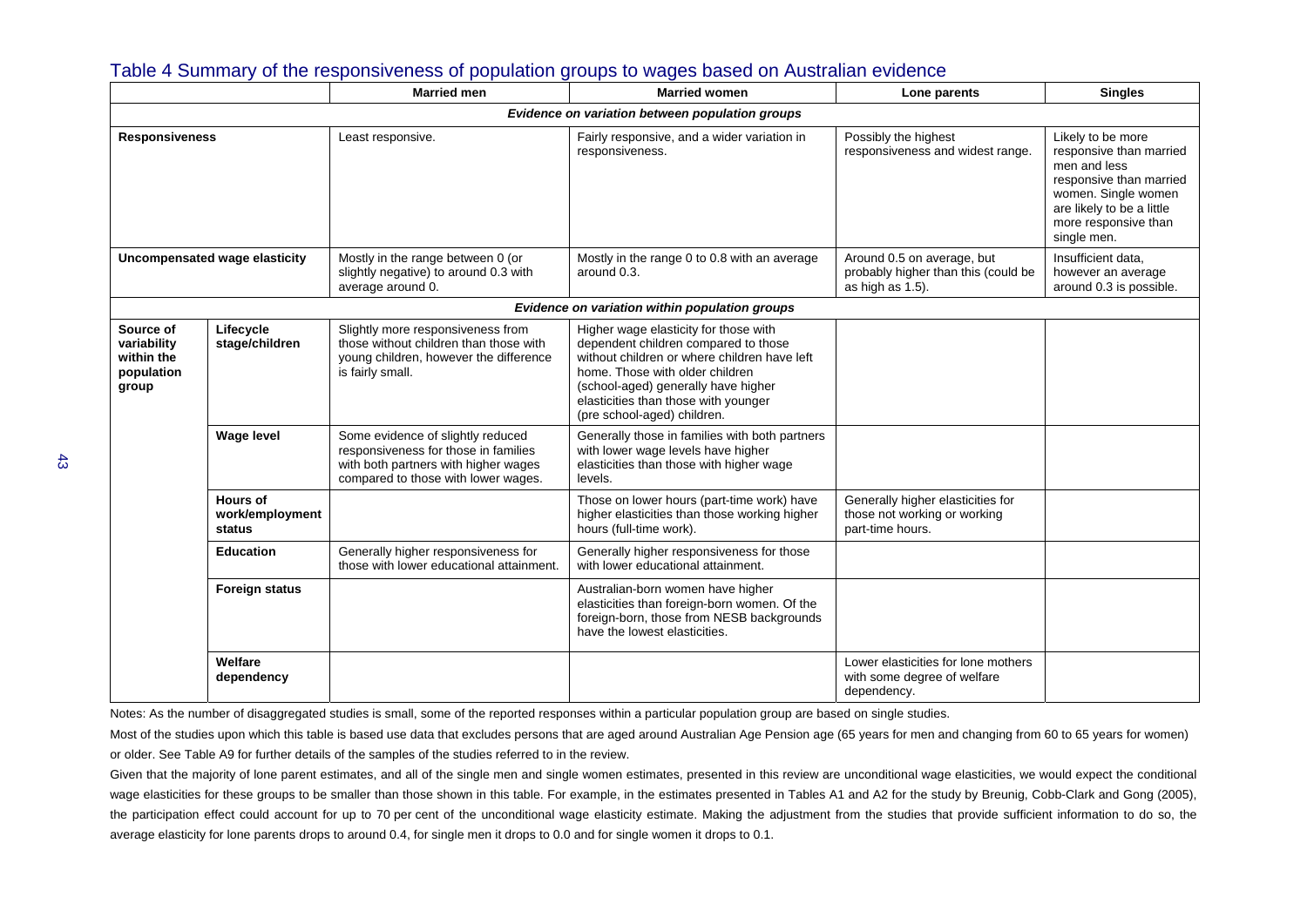Finally, Figure 4 shows the full-time and part-time employment-to-population ratios for the population groups identified in the elasticity estimates presented in Table 4. The population groups with the higher wage elasticities are generally those with the lower full-time employment rates and the higher part-time employment rates.



Full-time workers Part-time workers

Source: ABS (2007b), Data Cube FM2 — Labour Force Status by Sex, Age, Relationship.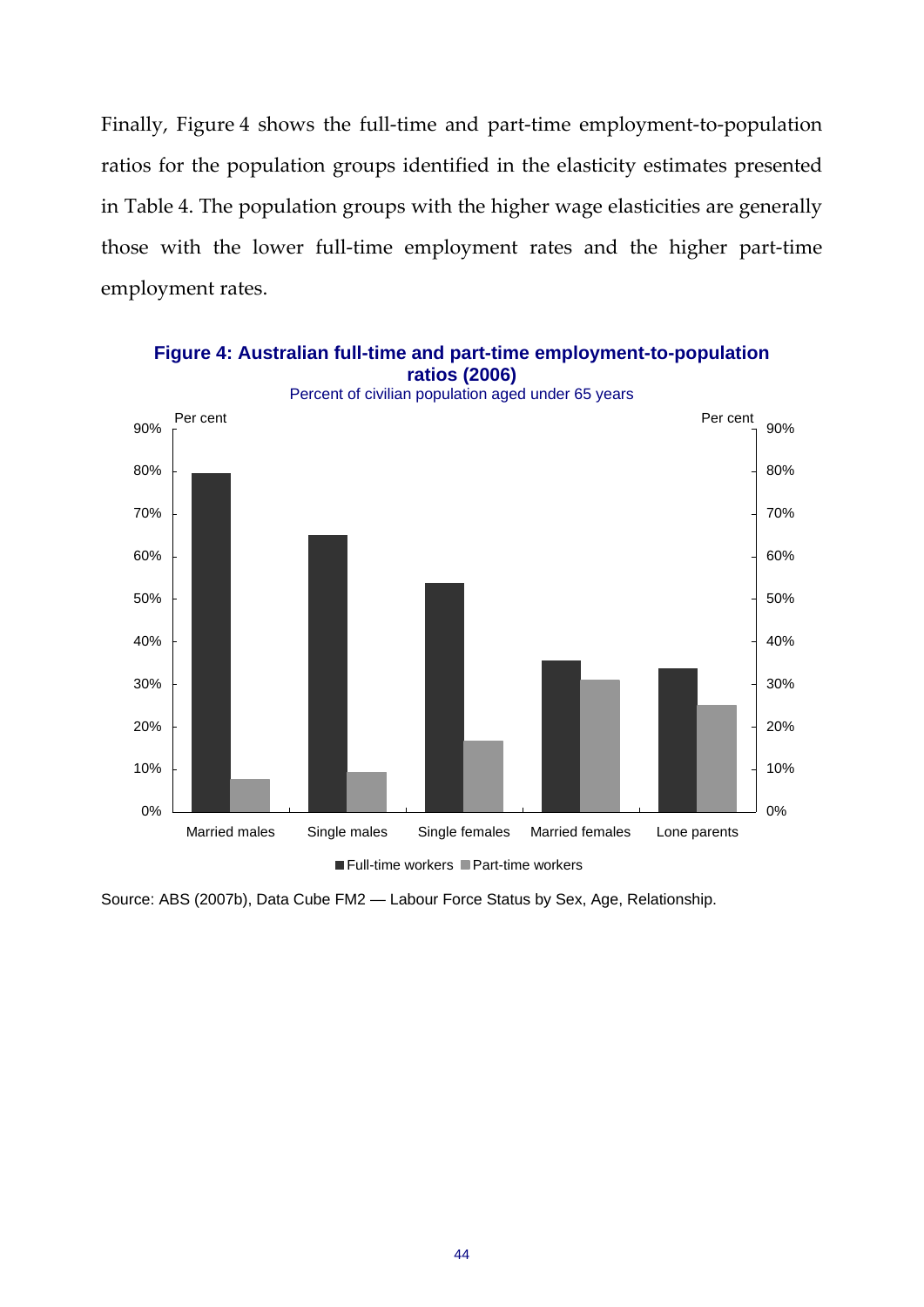## **3.4** Selected international comparisons

Table 5 compares Australian elasticity estimates with those from the United Kingdom, Canada and New Zealand, chosen because of their comparable institutional settings to Australia. <sup>24</sup> Only second‐ and third‐generation studies are reported and estimates that did not correct for sample selection are excluded. The estimates in Table 5 are based on studies outlined in Tables A4, A5 and A6 of Appendix A, which are a representative rather than an exhaustive list of the labour supply elasticities estimated for these countries.

| Table 5 Summary of uncompensated wage elasticities for the United Kingdom, Canada |  |  |
|-----------------------------------------------------------------------------------|--|--|
| and New Zealand by population group                                               |  |  |

| <b>Population</b> |                         | UK              |                         | Canada <sup>1</sup> | <b>NZ</b>      |                   |  |
|-------------------|-------------------------|-----------------|-------------------------|---------------------|----------------|-------------------|--|
| sub-group         | <b>Studies</b><br>Range |                 | <b>Studies</b><br>Range |                     | <b>Studies</b> | Range             |  |
| Married men       |                         | $-0.29$         |                         | $-0.18$ to 0.22     |                | 0.24              |  |
| Married women     | 4                       | $-0.30$ to 0.71 | 6                       | $-0.37$ to 0.46     | 2              | $-0.12$ to $0.40$ |  |
| Single men        |                         |                 |                         | 0.07                |                | 0.63              |  |
| Single women      | -                       | -               |                         | 0.07                |                | 0.82              |  |
| Lone parents      | 3                       | $0.11$ to 1.44  |                         | 0.07                |                | 0.34              |  |

Notes:

1 Table excludes the all men & all women estimates of Osberg and Phipps (1993) and the all women estimate of Lacroix and Fréchette (1994).

There are more studies that calculated wage elasticity estimates for married women than any other group. The range of wage elasticity estimates for married women is wide, but narrower than that found for married women in Australia. However, part of the reason for this may be the smaller number of estimates covered compared to the Australian estimates shown in Table 2.

<sup>24</sup> Institutional settings include industrial relations and welfare systems. For instance, the operation of the Australian labour market has been influenced by a set of historical institutional constructs such as the federal system of government, bargaining and wage setting, the extent of unionism and the welfare safety net.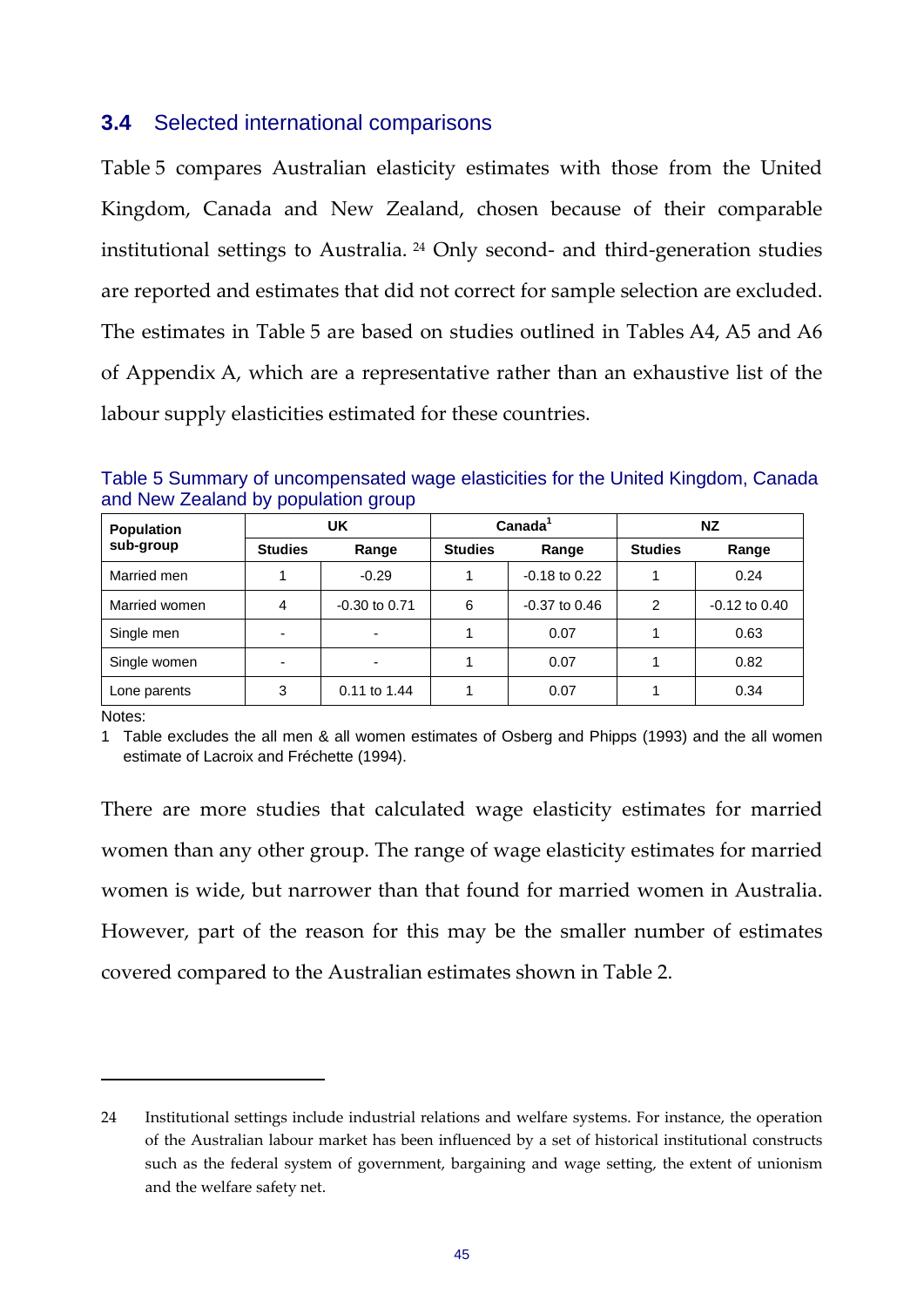Consistent with Australian studies, married women are generally more responsive to wage changes than married men. For lone parents, estimates vary. For the UK, as for Australia, the estimates for lone parents tend to be at the higher end of the elasticity estimates as a whole. This is not the case for estimates for Canada and New Zealand (although there is only one estimate for each of these countries). Like Australia, there are very few estimates for singles. From the few estimates, single men and women have similar responsiveness to wages, though the response is higher for New Zealand singles than for Canadian singles.

Generally, the pattern of responsiveness for married women is similar to that revealed by the Australian evidence. Apart from the generally smaller overall elasticity, there is similar variation in the disaggregated studies compared to Australia. The effect of children is also broadly in line with the Australian evidence. Having more dependent children decreases the wage elasticity, and the elasticity is higher for those with older rather than younger children.

The impact of age contrasts with the evidence for Australia. However, age is probably only an indirect source of variation in the elasticities. The relevant variable is more likely to be the stage of the lifecycle, of which age is one component, and the presence and ages of children are others.

The evidence for lone parents from the one study that disaggregates by the ages of children indicates that the wage elasticity of lone parents is higher for those with younger children rather than older children. This is different from the evidence for married women noted above. The study also found lone parents to be fairly wage-elastic at low hours of work.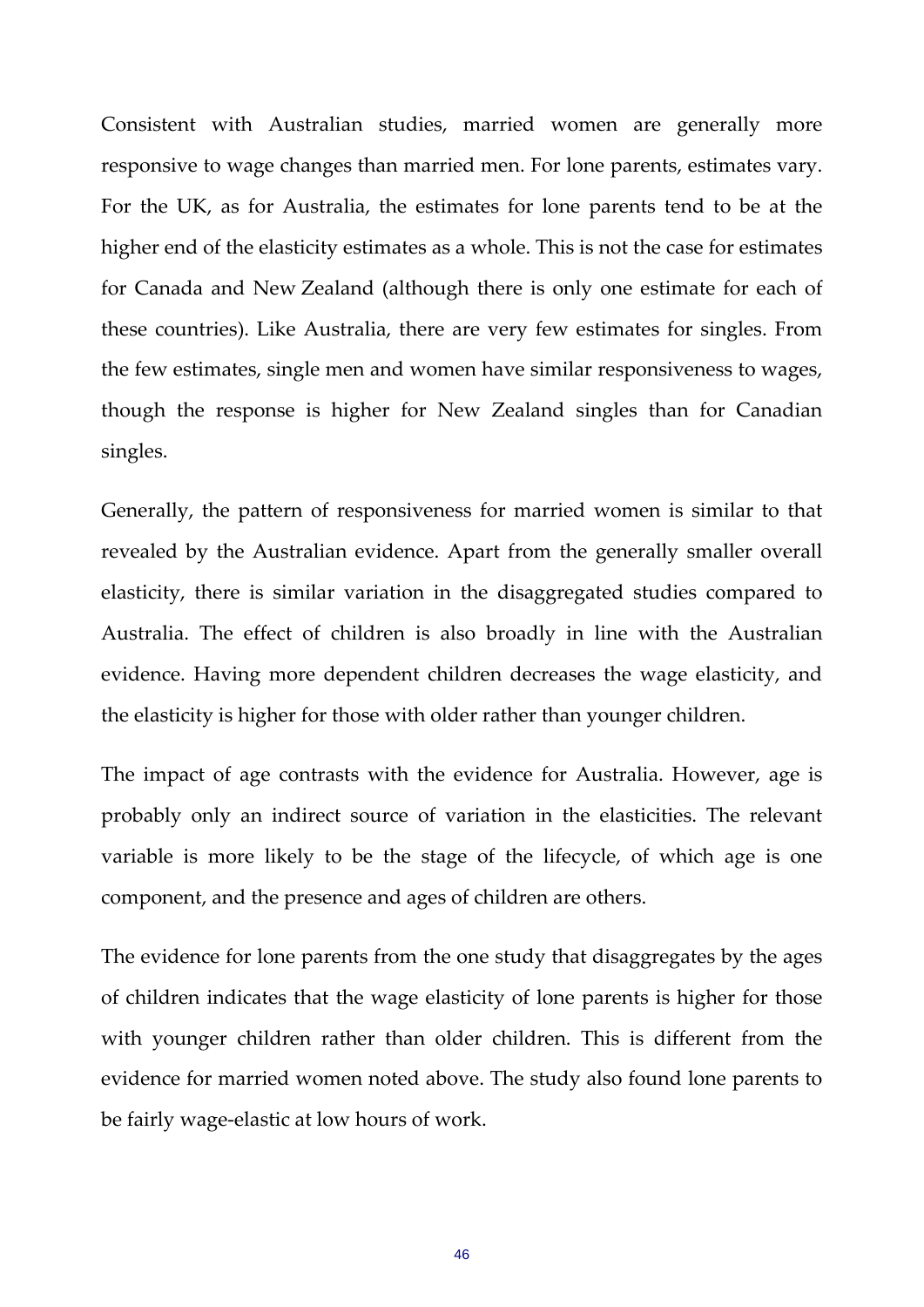In relation to married men and singles, there are no disaggregated studies that look at the variation of wage elasticities within these population groups.

Two sources of variation in the international studies arise from some features of the modelling used. The first modelling feature relates to taking account of labour market constraints. These constraints arise for a number of reasons. One reason may be underemployment, where workers would prefer to work more hours but cannot do so, perhaps because of institutional rigidities in the number of hours of work available. Another constraint is involuntary unemployment, where workers prefer to work, but cannot find a job. One UK study finds that married women are generally more responsive to wage changes when their partners are assumed not to be free to choose their hours of work, than when they are assumed to be free to do so. As expected, two Canadian studies find that when both married men and women are assumed not to be able to freely choose their hours of work, the elasticities are lower than if they are assumed to be able to choose their working hours. This suggests that models that ignore these labour market constraints may be over‐estimating the wage elasticities.

The second modelling feature relates to making different assumptions about the labour supply behaviour of households. For couples without young children, if the household is assumed to be following a collective pattern of behaviour, then women's and men's wage elasticities are found to be fairly similar. In contrast, if a unitary approach is assumed (as is the case in most labour supply modelling) then the elasticity for women is found to be higher than that for men.25

<sup>25</sup> The collective model assumes each individual in the household maximises their own individual utility function, whereas the unitary model assumes the household maximises a single utility function. In the collective model, consumption and labour supply choices are assumed to result from some bargaining within the household.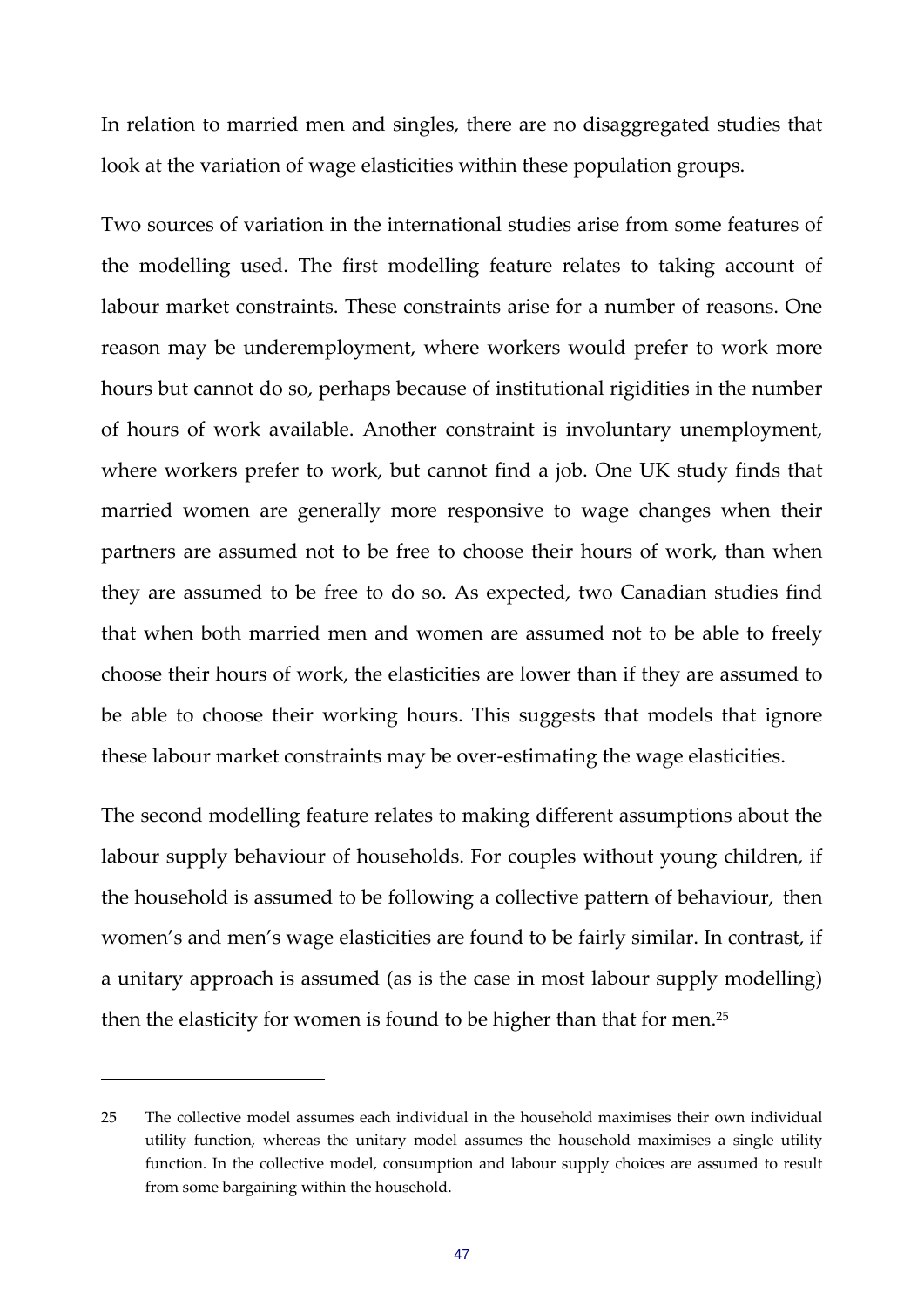Therefore, the presence and extent of labour market constraints (which could differ over time depending on the business cycle) or the bargaining that takes place within households over how much labour to supply (which could differ over the lifecycle stage of the household) are relevant considerations in assessing how accurately elasticity estimates reflect the responsiveness of individuals to changes to net wages.

## **4. CONCLUDING COMMENTS**

A comparative review of labour supply elasticity estimates can provide useful information about the labour market responsiveness of particular population groups to the impact of policy changes or other changes in the labour market. However, a number of issues need to be considered when interpreting labour supply elasticities. These include the degree of disaggregation of the elasticities, the modelling and specification used, differences in data, and country‐specific institutional factors when making comparisons between countries.

This review has highlighted some areas where our understanding of labour supply could be improved.

Firstly, there are very few studies that report wage elasticities for singles, a group with relatively high labour supply responsiveness.

Secondly, many Australian studies have undertaken analysis with only a small degree of disaggregation. Greater disaggregation would allow us to improve our understanding of the labour supply responses of various sub‐groups of people within the usual five population groups summarised by gender and marital status, and in particular by income level, stage in the life‐cycle, labour market status and various family characteristics .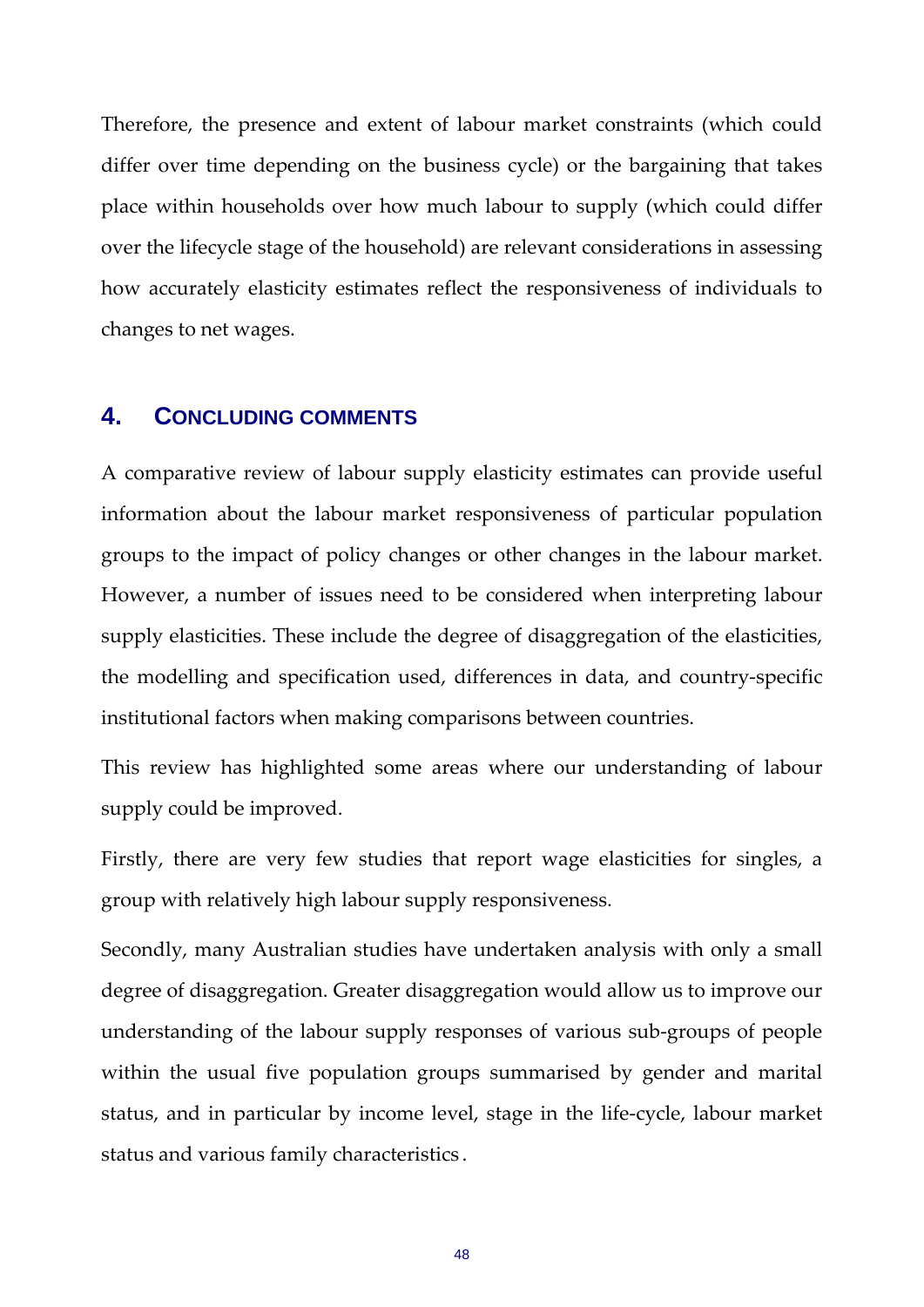Although there is a reasonably wide coverage of married women, there is still the need for more disaggregated information on the influence of the age of children on labour market responsiveness.

Thirdly, there are no Australian studies which examine the changes in labour supply elasticities over time, an area that could be fruitful even with existing cross‐sectional data. This is particularly important for the population groups where labour force participation rates and average working hours have changed significantly over time.

Fourthly, it would be useful to have a better understanding of the relative roles of different modelling assumptions and specification techniques as opposed to different population characteristics in explaining the observed variation in elasticity estimates. Finally, our understanding would be improved by further improvements to modelling methodologies and specifications. Two examples of this could be specifications that more accurately capture couples' labour supply decisions within the household and those that more explicitly take labour market constraints into account.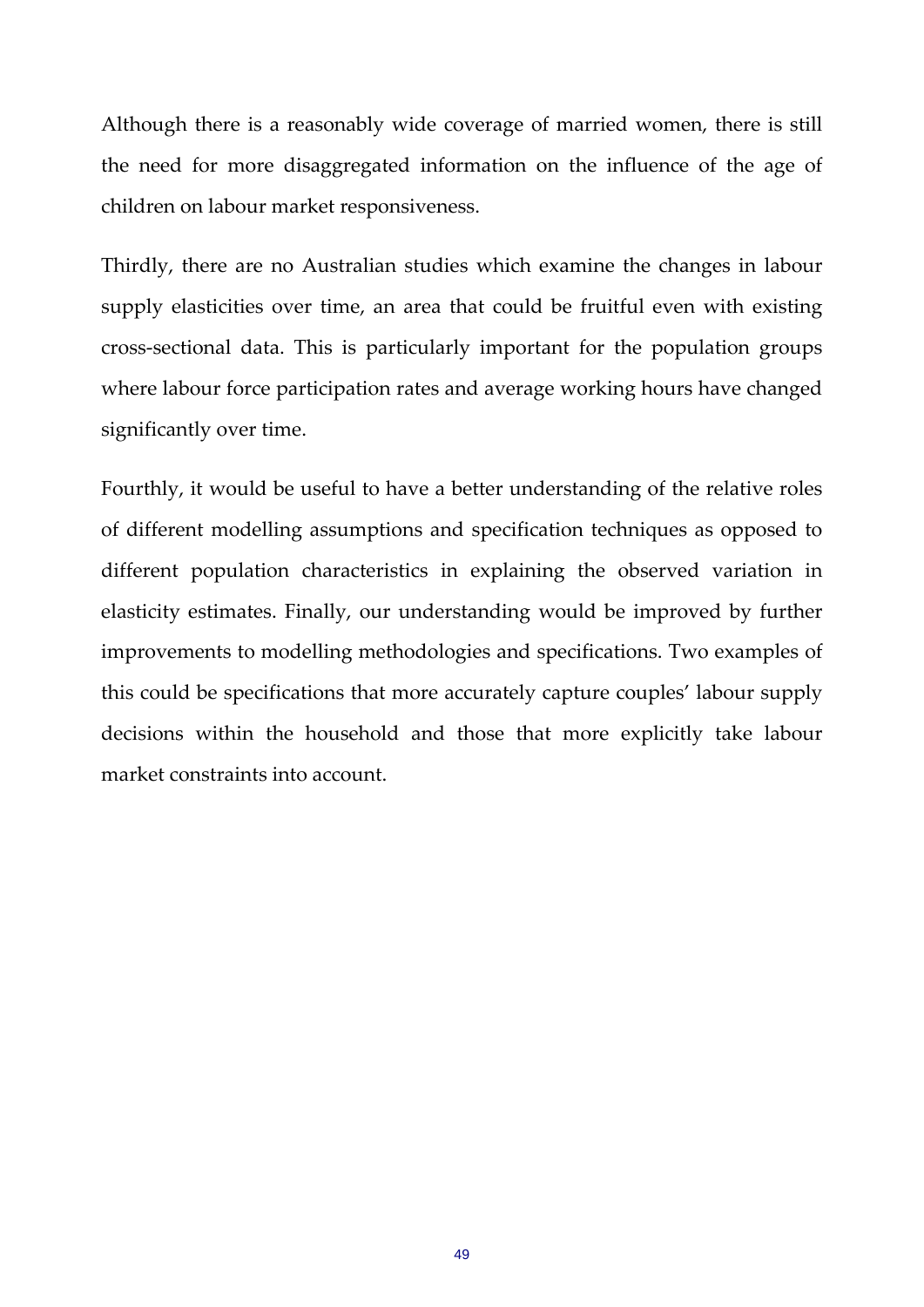## **5. REFERENCES**

Apps, P (2001), 'Why an Earned Income Tax Credit Program is a Mistake for Australia', Discussion Paper No. 431, Centre for Economic Policy Research, Australian National University.

Apps, P F, Killingsworth, M and Rees, R (1996), 'On the Specification of Labour Supply and Household Production Models', ANU Working Papers in Economics and Econometrics, No. 300.

Apps, P F and Rees, R (1996), 'Labour supply, household production and intra‐family welfare distribution', *Journal of Public Economics*, 60, pp 199‐219.

Apps, P and Rees, R (2001), 'Household Saving and Full Consumption over the Life Cycle', The Institute for the Study of Labor (IZA) Discussion Paper No. 280.

Arellano, M and Meghir, C (1992), 'Female Labour Supply and On‐the‐Job Search: An Empirical Model Estimated Using Complementary Data Sets', *The Review of Economic Studies*, 59 (3), pp 537‐559.

Arrufat, J L and Zabalza, A (1986), 'Female Labor Supply with Taxation, Random Preferences, and Optimization Errors', *Econometrica*, 54 (1), pp 47‐64.

Ashworth, J S and Ulph, D T (1981), 'Household Models', in Brown, C V (ed), *Taxation and Labour Supply*, George Allen and Unwin, London, Chapter 9.

Atkinson, A B, Stern, N H and Gomulka, J (1980), 'On the Switch from Direct to Indirect Taxation', *Journal of Public Economics*, 14, pp 195‐224.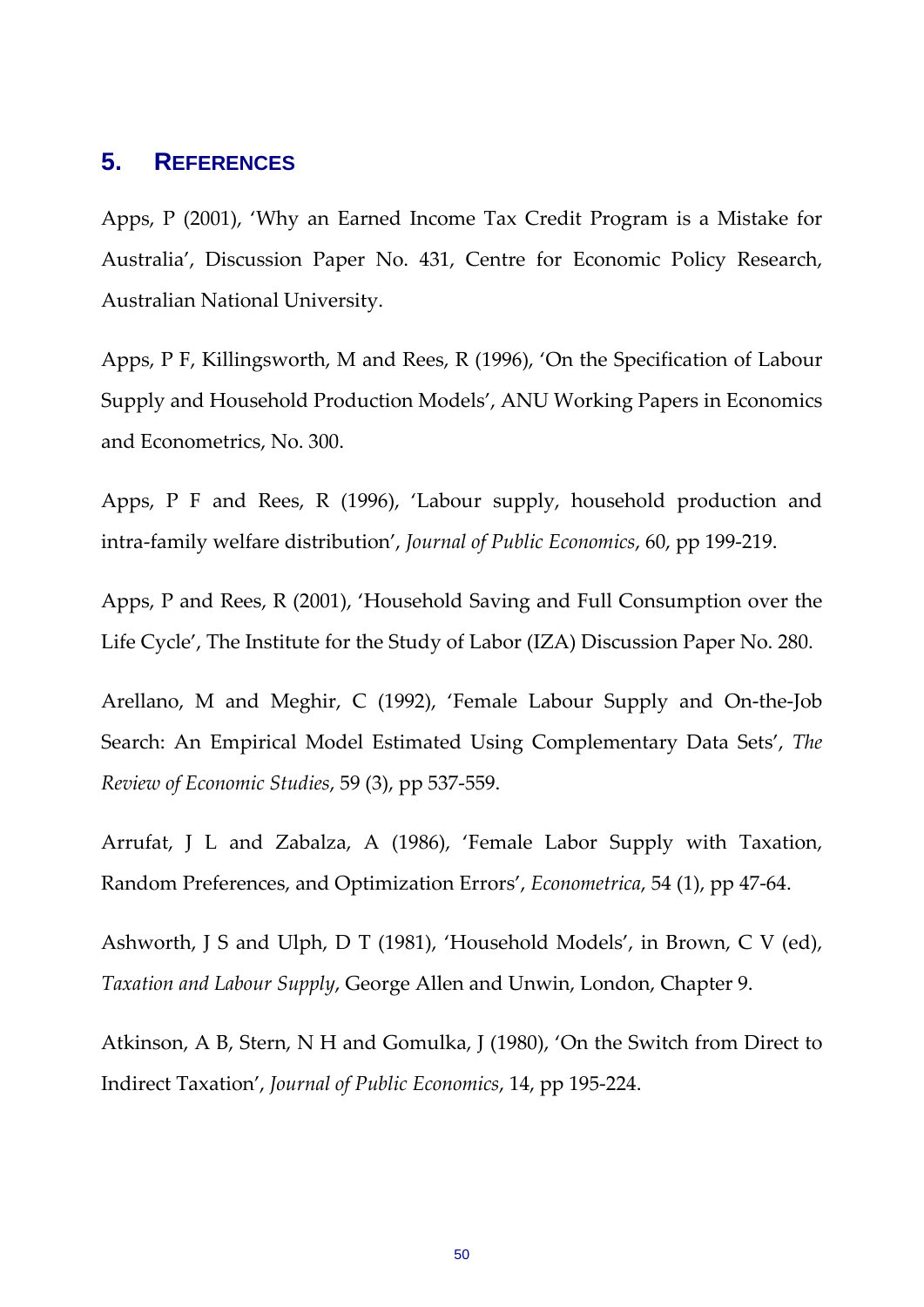Australian Bureau of Statistics (ABS), (2000), *Labour Force Status and Other Characteristics of Families, Australia*, June 2000, Cat. 6224.0, available from http://www.abs.gov.au.

Australian Bureau of Statistics (ABS), (2007a), *Labour Force, Australia*, *Spreadsheets,* July 2007, Cat. 6202.0.55.001, available from http://www.abs.gov.au.

Australian Bureau of Statistics (ABS), (2007b), *Labour Force, Australia, Detailed — Electronic Delivery,* July 2007, Cat. 6291.0.55.001, available from http://www.abs.gov.au.

Australian Bureau of Statistics (ABS), (2007c), *Labour Force, Australia: Labour Force Status and Other Characteristics of Families — Electronic Delivery,* June 2007, Cat. 6224.0.55.001, available from http://www.abs.gov.au.

Bingley, P, Symons, E and Walker, I (1992), 'The Labour Supply of UK Lone Mothers: the Effects of Maintenance', and the Welfare System, Institute for Fiscal Studies (IFS) Working Paper Series No. W92/19.

Birch, E R (2005), 'Studies of the Labour Supply of Australian Women: What Have We Learned?', *The Economic Record*, 81 (252), pp 65‐84.

Blau, F D and Kahn, L M (2006), 'Changes in the Labor Supply Behavior of Married Women: 1980‐2000', The Institute for the Study of Labor (IZA) Discussion Paper No. 2180.

Bloemen, H G (2005), 'Income Taxation in a Collective Household Labour Supply Model with Discrete Hours', Free University Amsterdam Working Paper, paper presented at the Seminaire D'analyse Economique et D'econometrie, Université de Cergy‐Pontoise, November 2005.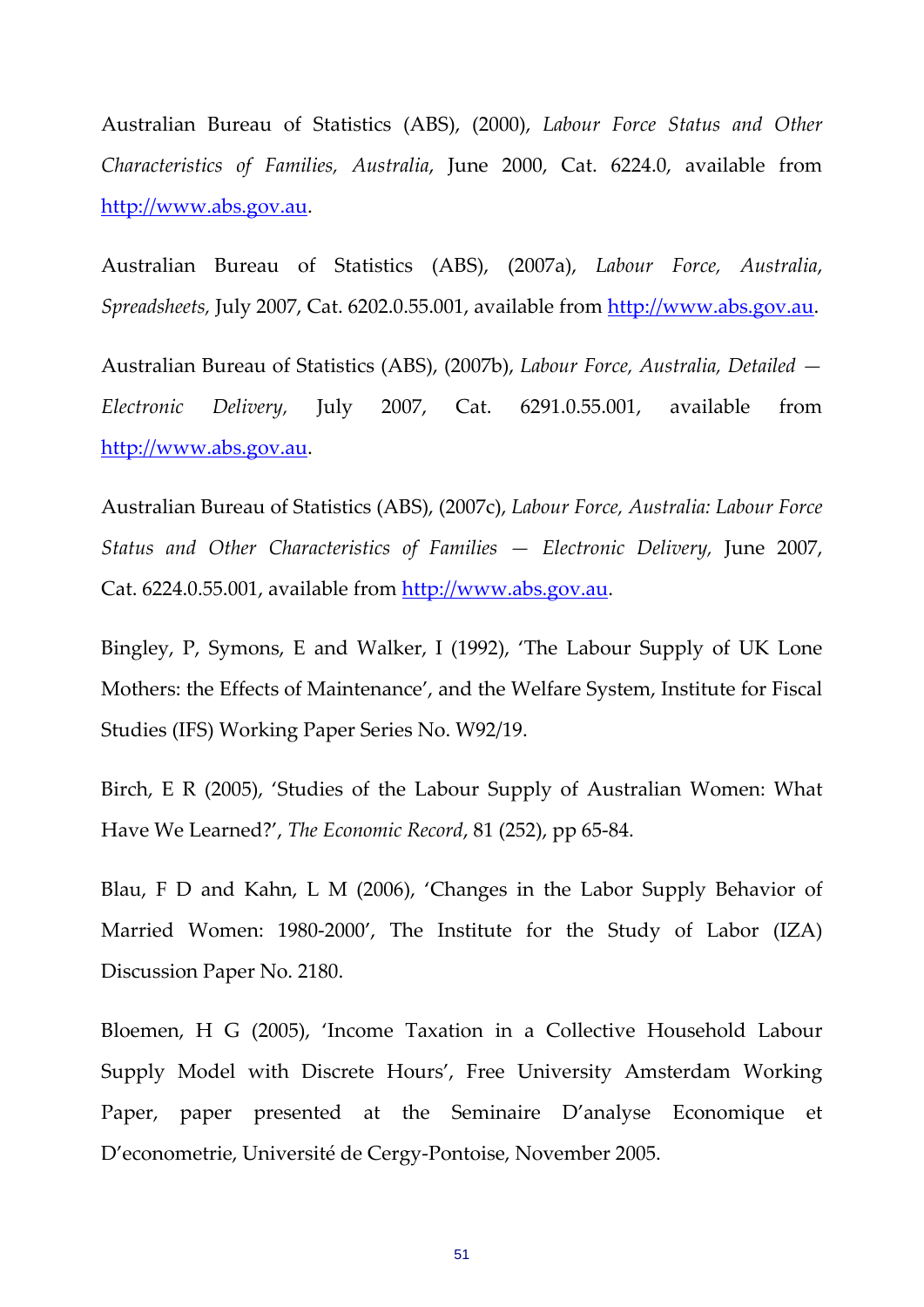Blundell, R (1992), 'Labour Supply and Taxation: A Survey', *Fiscal Studies*, 13 (3), pp 15‐40.

Blundell, R W, Chiappori, P A., Magnac, T and Meghir, C (2005), 'Collective Labour Supply: Heterogeneity and Non‐Participation', Centre for Economic Policy Research (CEPR) Discussion Paper No. 5287.

Blundell, R, Duncan, A and Meghir, C (1992), 'Taxation in Empirical Labour Supply Models: Lone Mothers in the UK', *The Economic Journal*, 102 (411), pp 265‐278.

Blundell, R and MaCurdy, T (1999), 'Labor Supply: A Review of Alternative Approaches', in Ashenfelter, O and Card, D (eds), *Handbook of Labor Economics Volume 3A*, North‐Holland.

Blundell, R and Walker, I (1982), 'Modelling the Joint Determination of Household Labour Supplies and Commodity Demands', *The Economic Journal*, 92 (366), pp 351‐64.

Blundell, R and Walker, I (1986), 'A Life‐Cycle Consistent Empirical Model of Family Labour Supply Using Cross‐Section Data', *The Review of Economic Studies*, 53 (4), pp 539‐558.

Breunig, R, Cobb-Clark, D A and Gong, X (2005), 'Improving the Modeling of Couples' Labour Supply', The Institute for the Study of Labor (IZA) Discussion Paper No. 1773.

Buddelmeyer, H, Creedy, J and Kalb, G (2007), *Tax Policy Design and Behavioural Microsimulation Modelling*, Edward Elgar Publishing Limited, UK.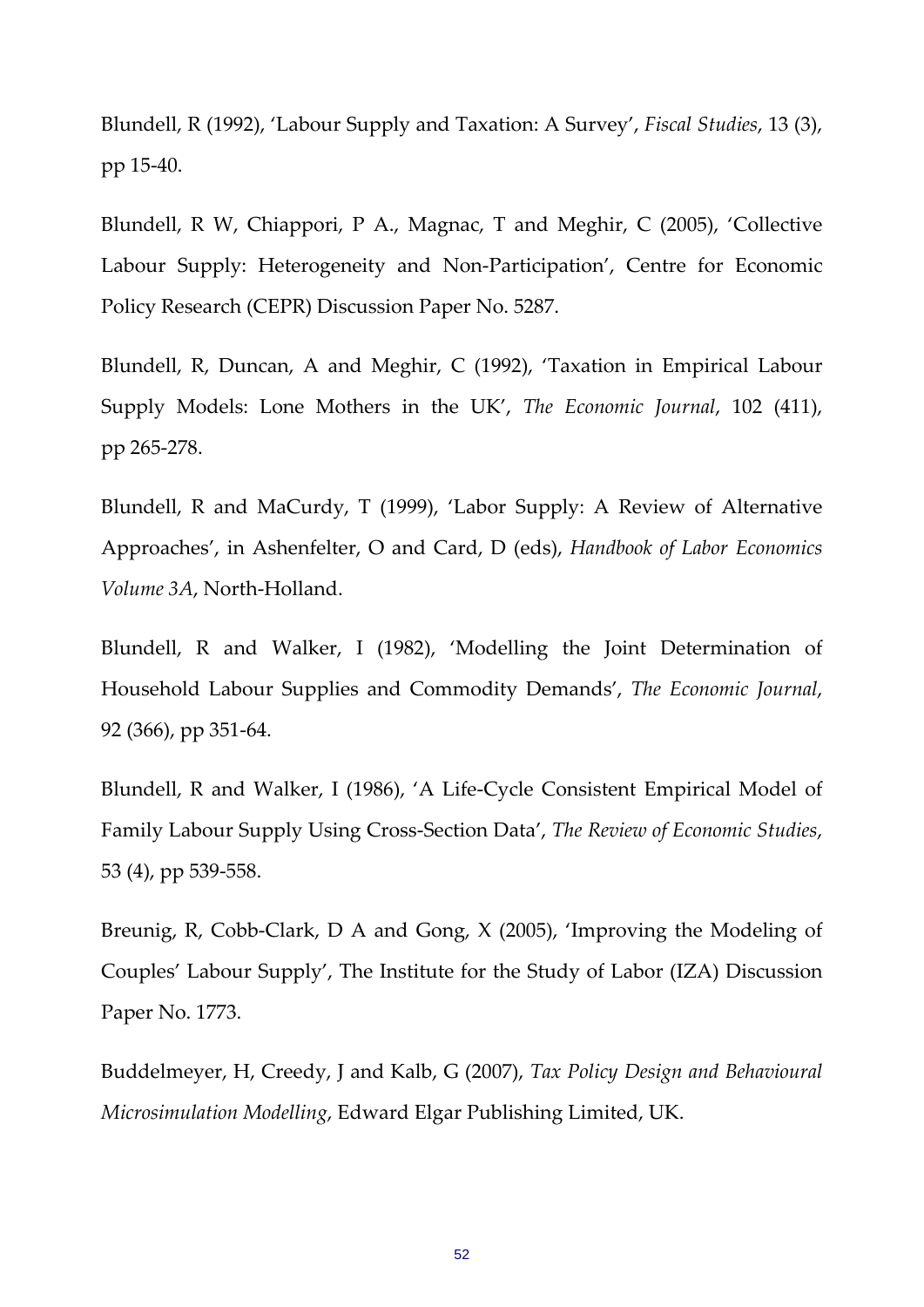Christofides, L N , Stengos, T and Swidinsky, R (1997), 'Welfare Participation and Labour Market Behaviour in Canada', *The Canadian Journal of Economics*, 30 (3), pp 597‐621.

Creedy, J. and Kalb, G. (2005), 'Behavioural Microsimulation Modelling for Tax Policy Analysis in Australia: Experience and Prospects', *Australian Journal of Labour Economics*, 8 (1), pp 73‐110.

Doiron, D J (2004), 'Welfare Reform and the Labour Supply of Lone Parents in Australia: A Natural Experiment Approach', *The Economic Record*, 80 (249), pp 157‐176.

Duncan, A and Harris, M N (2002), 'Simulating the Behavioural Effects of Welfare Reforms Among Sole Parents in Australia', *The Economic Record*, 78 (242), pages 264‐276.

Eissa, N and Hoynes, H (2005), 'Behavioral Responses to Taxes: Lessons from the EITC and Labor Supply', National Bureau of Economic Research, Working Paper 11729.

Evers, M, de Mooij, R and van Vuuren, D (2005), 'What Explains the Variation in Estimates of Labour Supply Elasticities?', CPB Netherlands Bureau for Economic Policy Analysis Discussion Paper No. 51.

Eyland, E A, Lapsley, H M and Mason, C A (1982), 'Determinants of Female Employment', *The Economic Record*, 58 (160), pp 11‐17.

Fallon, P and Verry, D (1988), *The Economics of Labour Markets*, Philip Allan, UK.

Fortin, B and Lacroix, G (1997), 'A Test of the Unitary and Collective Models of Household Labour Supply', *The Economic Journal*, 107 (443), pp 933‐955.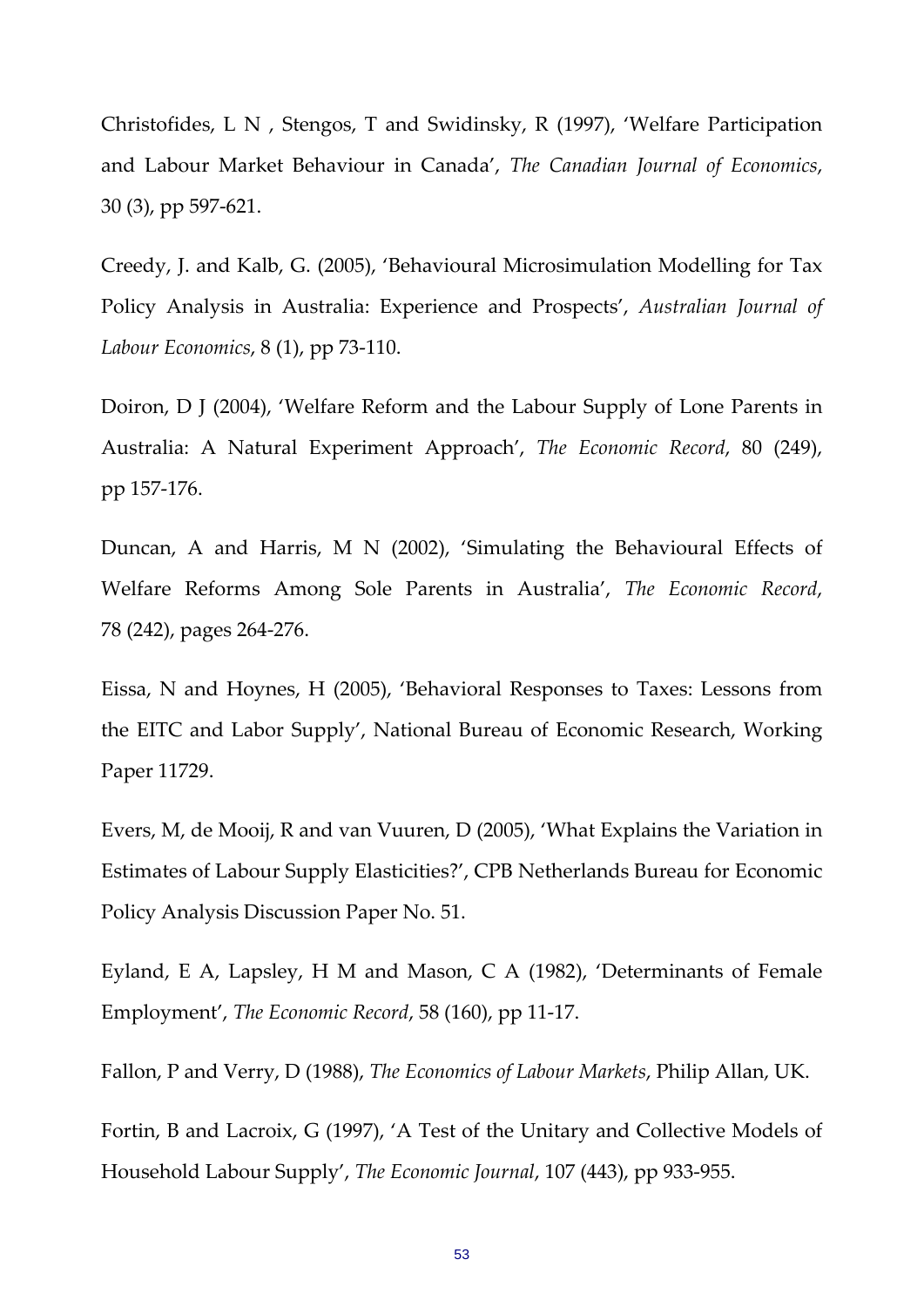Fortin, B and Lacroix, G (2002), 'Assessing the Impact of Tax and Transfer Policies on Labour Supply: A Survey', Cirano Project Report 2002RP‐10, Montreal.

Greenhalgh, C (1980), 'Participation and Hours of Work for Married Women in Great Britain', *Oxford Economic Papers*, 32 (2), pp 296‐318.

Hausman, J (1985), 'Taxes and Labour Supply', in Auerbach, A and Feldstein, M (eds), *Handbook of Public Economics, Volume 1*, North‐Holland, Chapter 4.

Heckman, J J (1979), 'Sample Selection Bias as a Specification Error', *Econometrica*, 47 (1), pp 153‐162.

Heckman, J J (1993), 'What Has Been Learned About Labor Supply in the Past 20 Years?', *The American Economic Review*, 83 (2), pp 116‐121.

Heckman, J, Killingsworth, M and MaCurdy T (1981), 'Empirical Evidence on Static Labour Supply Models: A Survey of Recent Developments', in Hornstein, Z, Grice, J and Webb, A (eds), *The Economics of the Labour Market: Proceedings of a Conference on the Labour Market*, 10‐12 September 1979, Oxford.

Heim, B T (2005), 'The Incredible Shrinking Elasticities: Married Female Labor Supply, 1979‐2003', Working Paper, Duke University.

Jenkins, S P (1992), 'Lone Mothers' Employment and Full‐Time Work Probabilities', *The Economic Journal*, 102 (411), pp 310‐320.

Jones, G. and Savage, E. (1996), 'An Evaluation of Income Splitting with Variable Female Labour Supply', *The Economic Record*, 72 (218), pp 224‐235.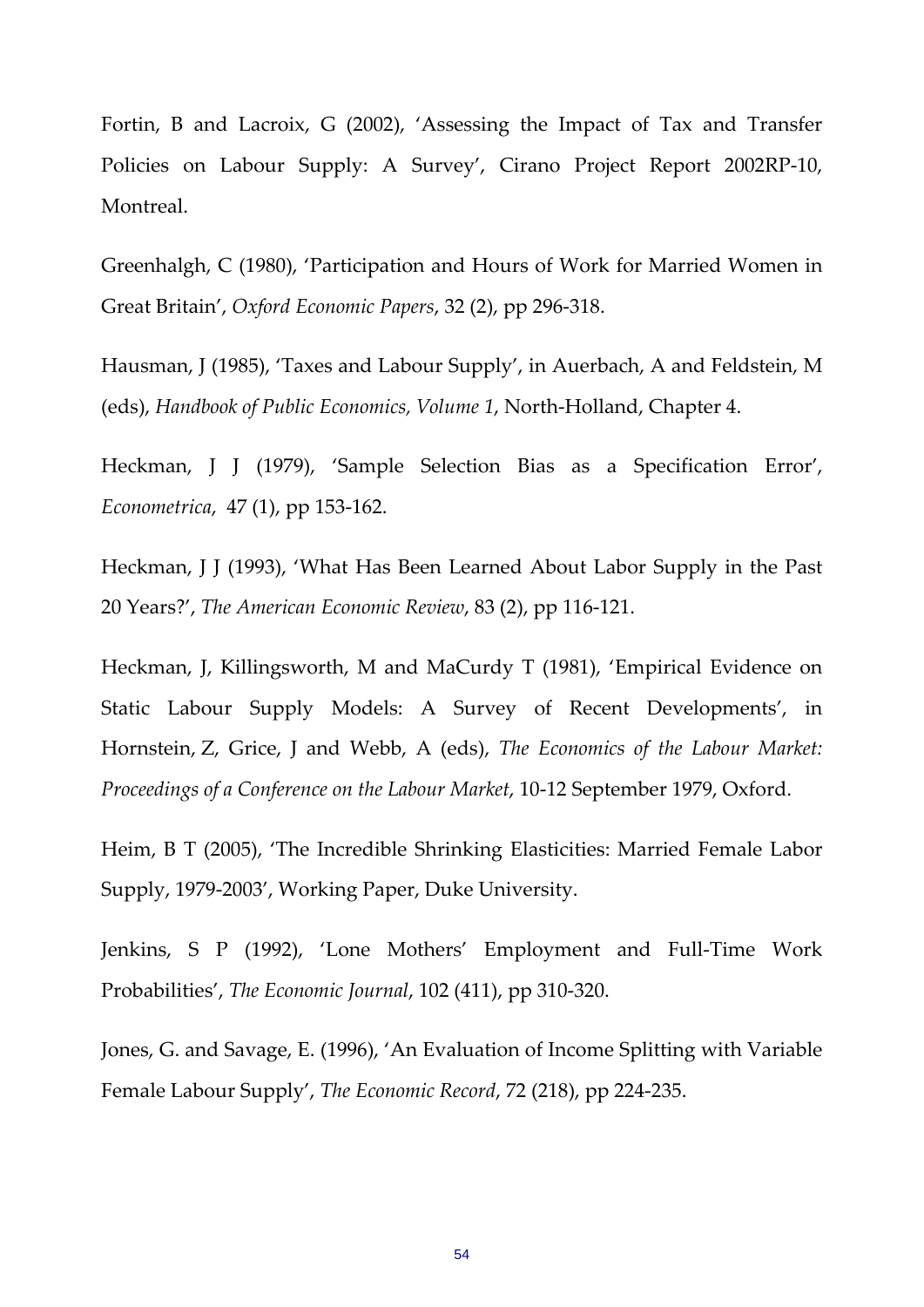Kalb, G R (2000), 'Labour Supply and Welfare Participation in Australian Two‐Adult Households: Accounting for Involuntary Unemployment and the 'Cost' of Part‐time Work', Centre of Policy Studies and the Impact Project Preliminary Working Paper No. BP‐35.

Kalb, G (2002), 'Estimation of Labour Supply Models for Four Separate Groups in the Australian Population', Melbourne Institute Working Paper No. 24/02.

Kalb, G (2003), 'The impact of social policy initiatives on labour supply incentives: A review of the literature', Commonwealth Department of Family and Community Services Policy Research Paper No. 18.

Kalb, G and Scutella, R (2003), 'New Zealand Labour Supply from 1991‐2001: An Analysis Based on a Discrete Choice Structural Utility Model', New Zealand Treasury Working Paper, 03/23.

Kawaguchi, A (1992), 'Female Labour Supply: Sensitivity to the Specification of Labour Supply Function', University of Melbourne Department of Economics Research Paper Number 331.

Kawaguchi, A (1994), 'Testing neoclassical and non‐neoclassical models of household labour supply', *Applied Econometrics*, 26 (1), pp 9‐19.

Kenyon, P and Wooden, M (1996), 'Labour Supply', in Norris, K and Wooden, M (eds), *The Changing Australian Labour Market*, Economic Planning Advisory Commission, Commission Paper No. 11, Australian Government Publishing Service, Canberra, Chapter 2.

Kidd, M P and Ferko, I (2001), 'The Employment Effects of Gender Discrimination in Australia 1994‐95', *The Economic Record*, 77(236), pages 71‐88.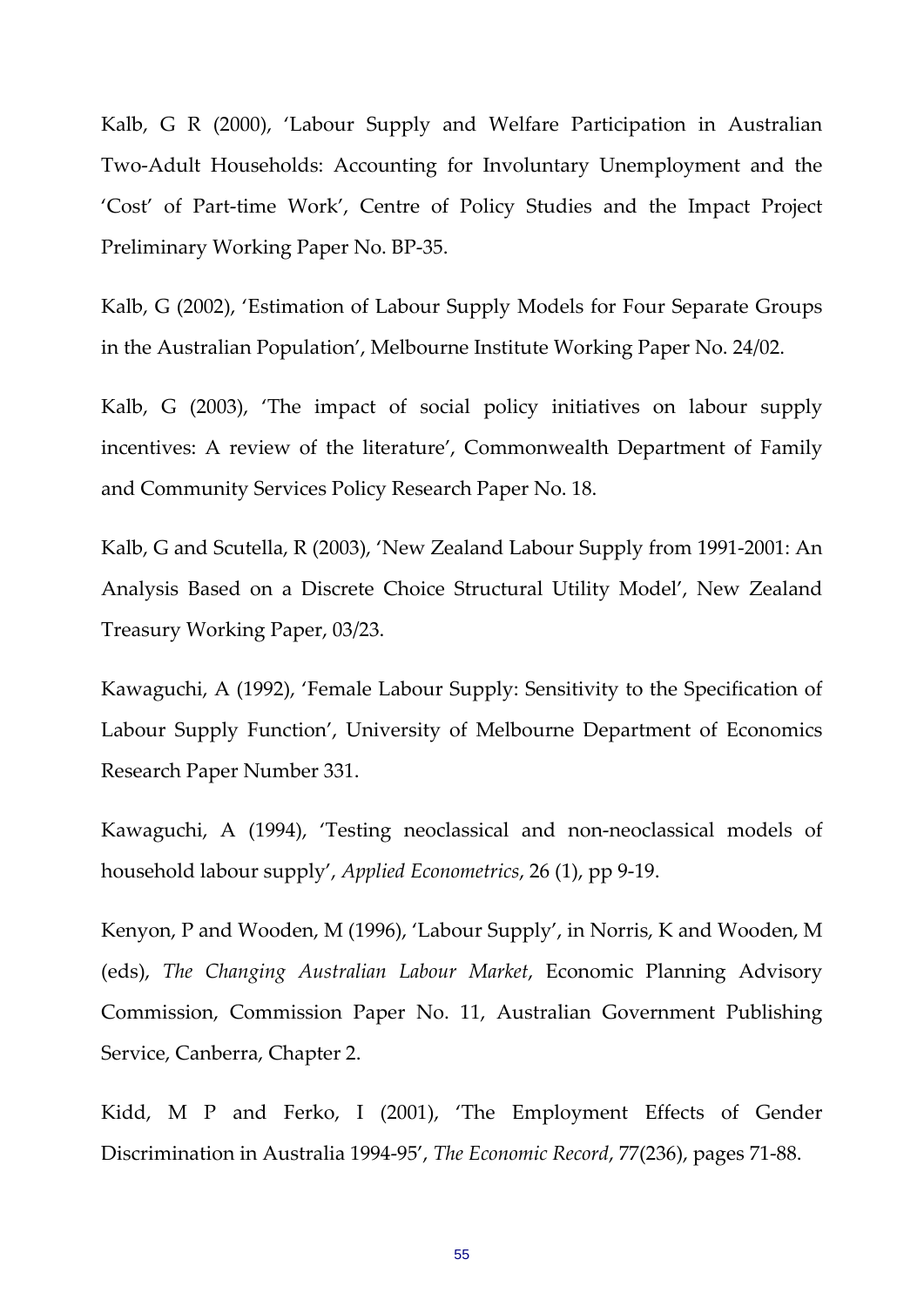Killingsworth, M R (1983), *Labor Supply*, Cambridge University Press.

Killingsworth, M R and Heckman, J J (1986), 'Female Labor Supply: A Survey', in Ashenfelter, O and Layard, R (eds), *Handbook of Labor Economics Volume 1*, North‐Holland, Chapter 2.

Knudsen, C and Peters, H E (1994), 'An International Comparison of Married Women's Labor Supply', Luxembourg Income Study Working Paper No. 106.

Lacroix, G and Fortin, B (1992), 'Utility-based Estimation of Labour Supply Functions in the Regular and Irregular Sectors', *The Economic Journal*, 102 (415), pp 1407‐1422.

Lacroix, G and Fréchette, P (1994), 'A Microeconomic model of Female Labour Supply in the Presence of Unemployment and Underemployment', *Annales d'Economie et de Statistique*, 36, pp 113‐131.

Lambert, S F (1991), *An Analysis of the Labour Supply Behaviour of Female Lone Parents in Australia*, PhD Thesis, Murdoch University.

Lateral Economics (2006), 'Tax Cuts for Growth: The Impact of Marginal Tax Rates on Australia's Labour Supply', Committee for Economic Development of Australia (CEDA) Information Paper 84.

Layard, R (1978), 'Hours supplied by British Married Men, with Endogenous Overtime', Discussion Paper No. 30, Centre for Labour Economics, London School of Economics.

Layard, R, Barton, M, and Zabalza, A (1980), 'Married Women's Participation and Hours', *Economica*, 47 (185), pp 51‐72.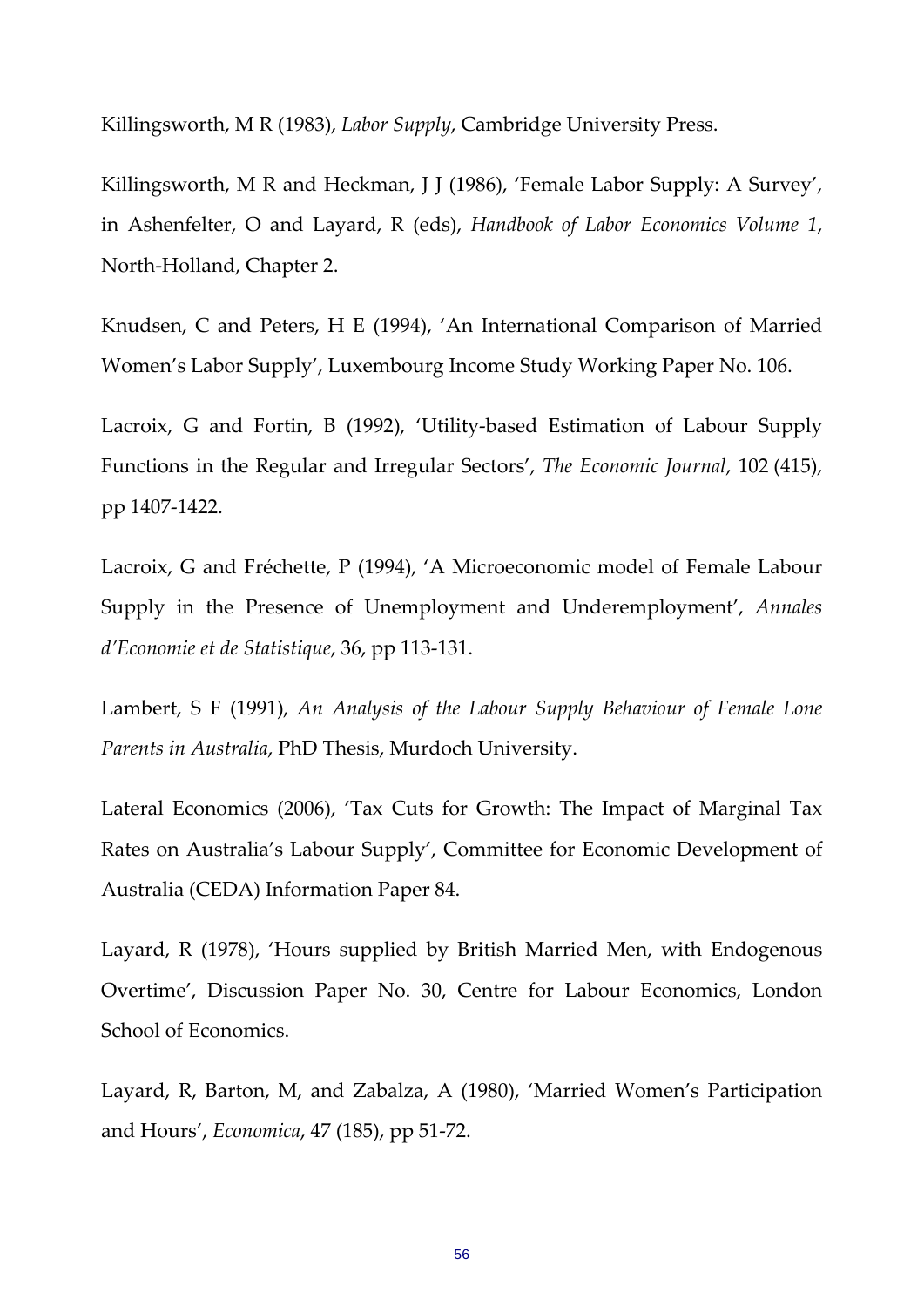McDonald, J F and Moffitt, R A (1980), 'The Uses of Tobit Analysis', *The Review of Economics and Statistics*, 62 (2), pp 318‐321.

Miller, P W (1985), 'Female Labour Supply in Australia: Another Example of a Backward‐Bending Labour Supply Curve', *Economics Letters*, 19, 287‐90.

Miller, P W and Volker, P A (1983), 'A Cross-Section Analysis of the Labour Force Participation of Married Women in Australia', *The Economic Record*, 59 (164), pp 28‐42.

Mroz, T A (1987), 'The Sensitivity of an Empirical Model of Married Women's Hours of Work to Economic and Statistical Assumptions', *Econometrica*, 55 (4), pages 765‐799.

Murray, J (1996), 'Modelling the Labour Supply Behaviour of Sole Parents in Australia', in McAleer, M, Miller, P W and Ong, C, *Proceedings of the Econometric Society Australasian Meeting 1996, 4: Microeconometrics*, Perth, University of Western Australia, pp 507‐546.

Murray, J (1997), 'The Labour Supply Behaviour of Australian Lone Mothers', UNSW School of Economics Discussion Paper 97/2.

Nakamura, A and Nakamura, M (1981), 'A Comparison of Labor Force Behavior of Married Women in the United States and Canada, with Special Attention to the Impact of Income Taxes', *Econometrica*, 49 (2), pp 451‐489.

Norris, K (1996), *The Economics of Australian Labour Markets*, 4th Edition, Longman Australia.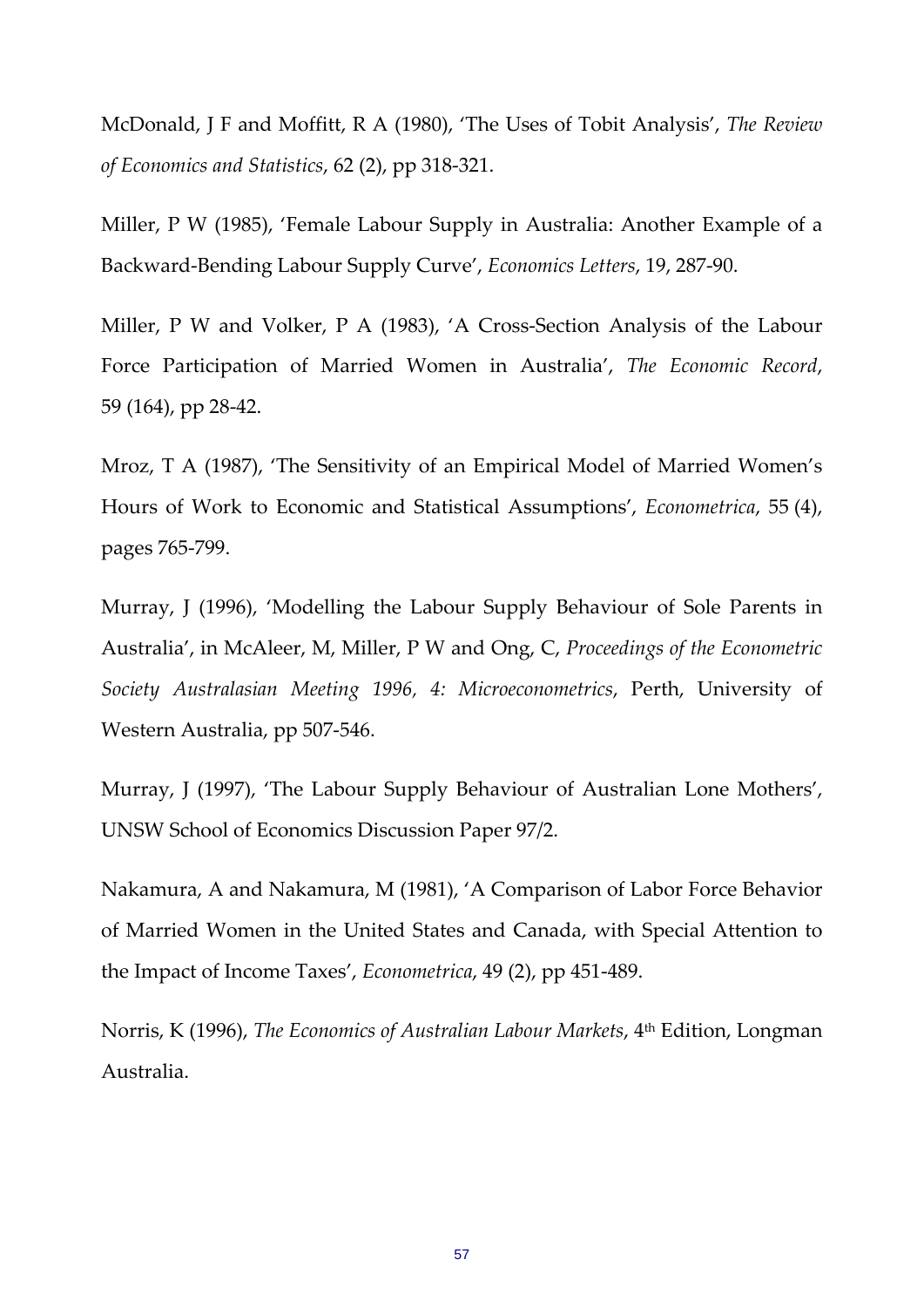Osberg, L and Phipps, S (1993), 'Labour Supply with Quantity Constraints: Estimates from a Large Sample of Canadian Workers', *Oxford Economic Papers*, 45 (2), pp 269‐291.

Pencavel, J (1986), 'Labor Supply of Men: A Survey', in Ashenfelter, O and Layard, R (eds), *Handbook of Labor Economics Volume 1*, North‐Holland, Chapter 1.

Robinson, C and Tomes, N (1985), 'More on the Labour Supply of Canadian Women', *The Canadian Journal of Economics*, 18 (1), pp 156‐163.

Ross, R T (1980), 'Disaggregate Labour Supply Functions for Married Women: Preliminary Estimates for New Zealand', Working Papers in Economics No. 37, Department of Economics, University of Sydney.

Ross, R T (1986), 'Analysis of the 1980 Sydney Survey of Work Patterns of Married Women: Further Results', *The Economic Record*, 62 (178), pp 325‐337.

Ross, R and Saunders, P (1993), 'The Labour Supply Behaviour of Sole Mothers and Married Mothers in Australia: Evidence from the 1986 Income Distribution Survey', *Australian Economic Papers*, 32 (60), pp 116‐133.

Russek, F R (1996), 'Labor Supply and Taxes', CBO Memorandum, Congressional Budget Office, Washington, DC.

Scutella, R (2001), 'Labour Supply Estimates for Married Women in Australia', *Australian Journal of Labour Economics*, 4 (3), pp 152‐172.

Shamsuddin, A (1998), 'Labour Supply of Immigrant Women in Australia', *Australian Journal of Labour Economics*, 2 (2), pp 105‐133.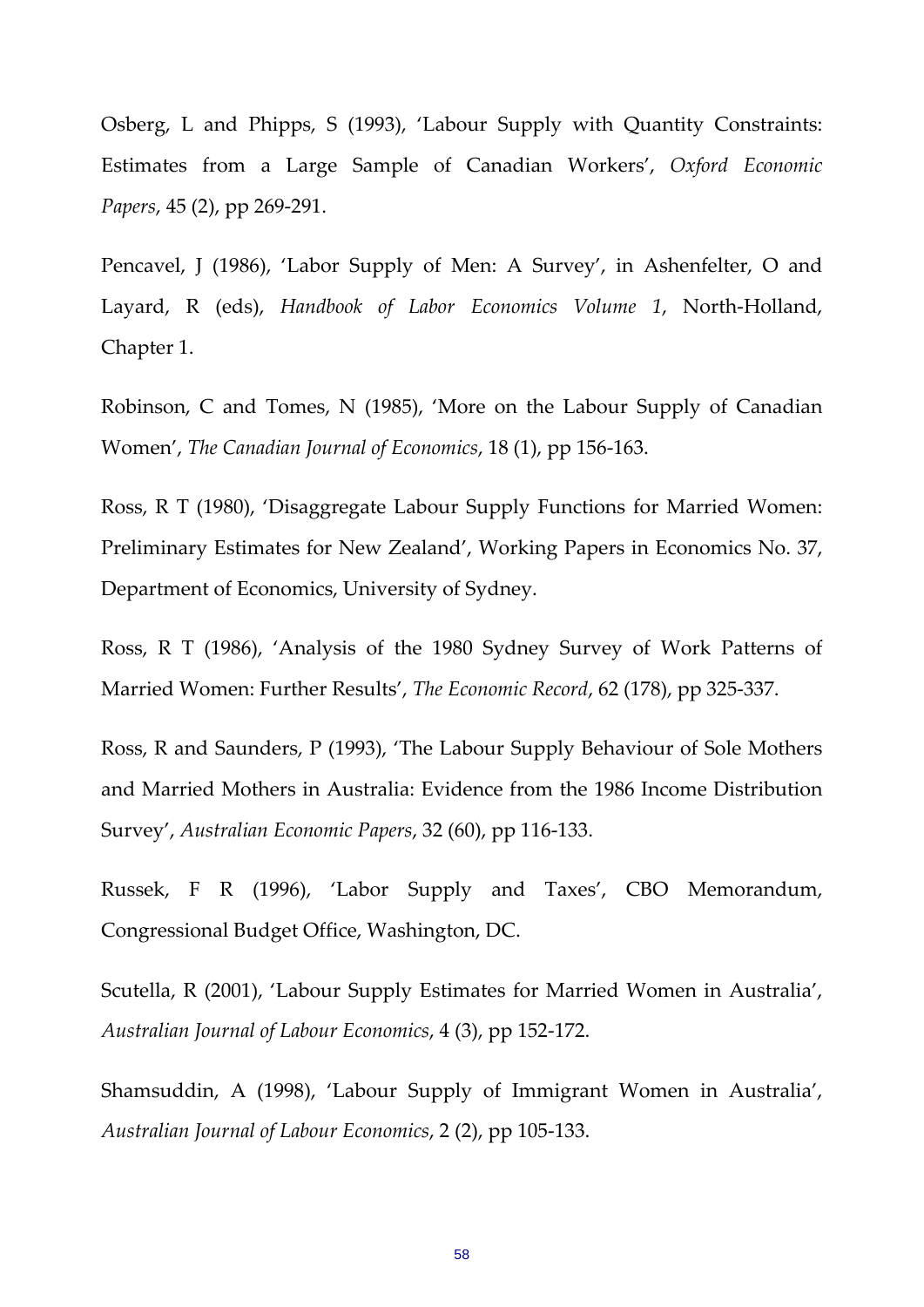Smith, J B and Stelcner, M (1988), 'Labour Supply of Married Women in Canada, 1980', *The Canadian Journal of Economics*, 21(4), pp 857‐870.

Stelcner, M and Breslaw, J (1985), 'Income Taxes and the Labor Supply of Married Women in Quebec', *Southern Economic Journal*, 51 (4), pages 1053‐1072.

Van Soest, A (1995), 'Structural Models of Family Labor Supply: A Discrete Choice Approach', *The Journal of Human Resources*, 30 (1), pp 63‐68.

Wooldridge, J M (2003), *Introductory Econometrics: A Modern Approach*, 2nd Edition, South Western.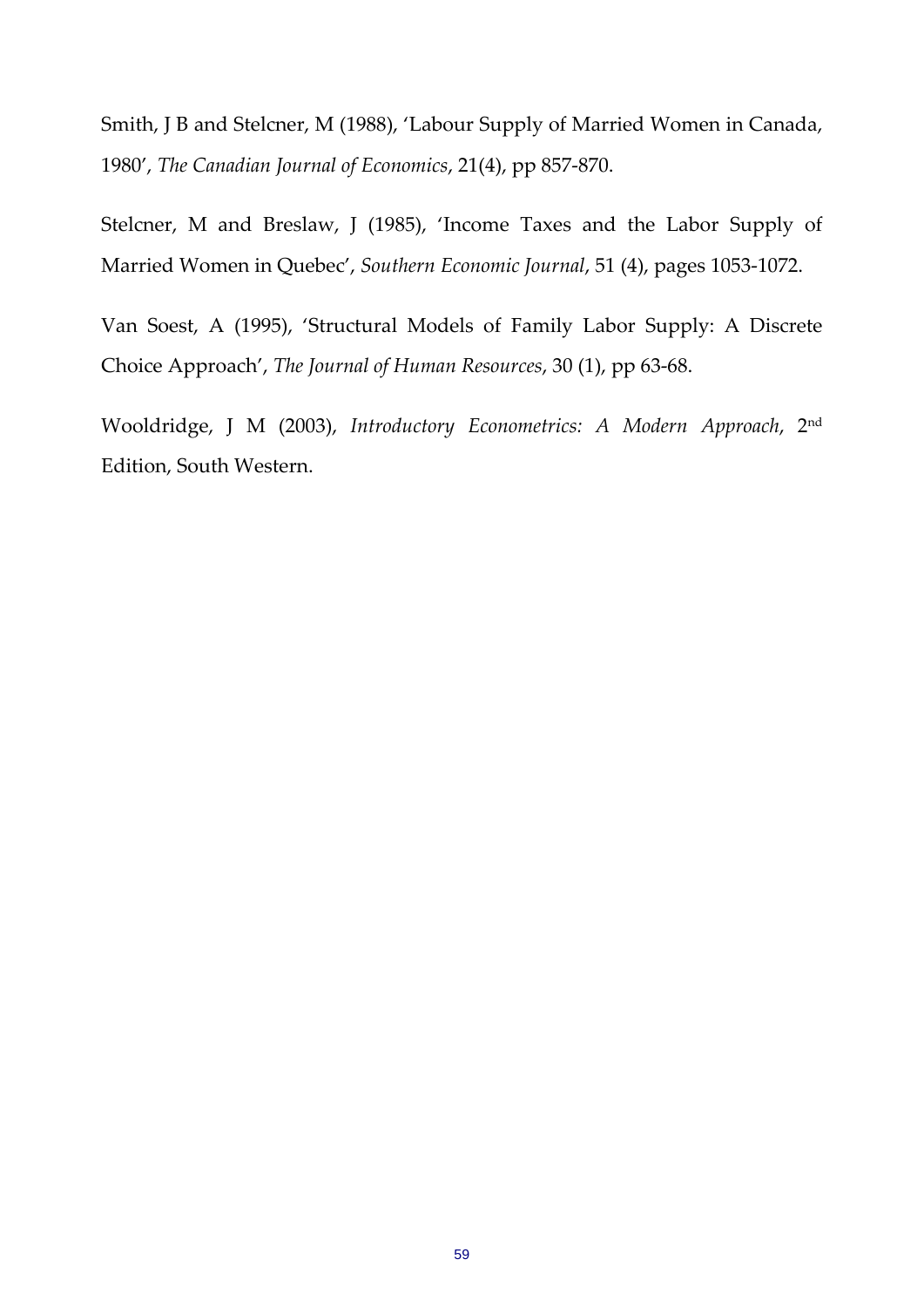# **APPENDIX A**

| <b>Study</b>                                     | Level of<br>disaggregation<br>in the<br>estimates<br>provided or<br>other<br>comments | <b>Married</b><br>men | <b>Married</b><br>women | <b>Married</b><br>women - no<br>dependent<br>children | <b>Married</b><br>women -<br>children | <b>Married</b><br>men -<br>young<br>dependent<br>child | <b>Married</b><br>women -<br>young<br>dependent<br>child | <b>Married</b><br>women -<br>older<br>dependent<br>child | Single<br>men | Single<br>women | Lone<br>parents | All |
|--------------------------------------------------|---------------------------------------------------------------------------------------|-----------------------|-------------------------|-------------------------------------------------------|---------------------------------------|--------------------------------------------------------|----------------------------------------------------------|----------------------------------------------------------|---------------|-----------------|-----------------|-----|
| Miller $(1985)^2$                                |                                                                                       |                       | $-0.41$ to $-0.23$      |                                                       |                                       |                                                        |                                                          |                                                          |               |                 |                 |     |
| Ross (1986)                                      |                                                                                       |                       | 1.3                     |                                                       |                                       |                                                        |                                                          |                                                          |               |                 |                 |     |
| Lambert<br>(1991)                                | All lone parents,<br>those with a<br>degree of<br>welfare<br>dependency               |                       |                         |                                                       |                                       |                                                        |                                                          |                                                          |               |                 | $1.44, -0.10$   |     |
| Kawaguchi<br>$(1992)^3$                          |                                                                                       |                       | $-0.06$ to $0.04$       |                                                       |                                       |                                                        |                                                          |                                                          |               |                 |                 |     |
| Kawaguchi<br>$(1994)^4$                          |                                                                                       | $-0.64$ to 4.01       | $-0.78$ to $-0.17$      |                                                       |                                       |                                                        |                                                          |                                                          |               |                 |                 |     |
| Knudsen and<br>Peters (1994) <sup>5</sup>        | Labour supply<br>defined as<br>weekly hours of<br>work or annual<br>hours of work     |                       | 0.32, 0.39              |                                                       |                                       |                                                        |                                                          |                                                          |               |                 |                 |     |
| Apps,<br>Killingsworth<br>and Rees<br>$(1996)^6$ |                                                                                       | $-0.19$ to $0.08$     | $-0.19$ to $0.53$       |                                                       |                                       |                                                        |                                                          |                                                          |               |                 |                 |     |
| Apps and<br>Rees (1996) <sup>7</sup>             | Model with and<br>without<br>household<br>production                                  | 0.01, 0.11            |                         |                                                       | 0.18, 0.23                            |                                                        |                                                          |                                                          |               |                 |                 |     |

# Table A1: Australian wage elasticities with respect to hours of work<sup>1</sup>

NB: 1<sup>st</sup> generation  $\blacksquare$  2<sup>nd</sup> generation  $\square$  3<sup>rd</sup> generation  $\square$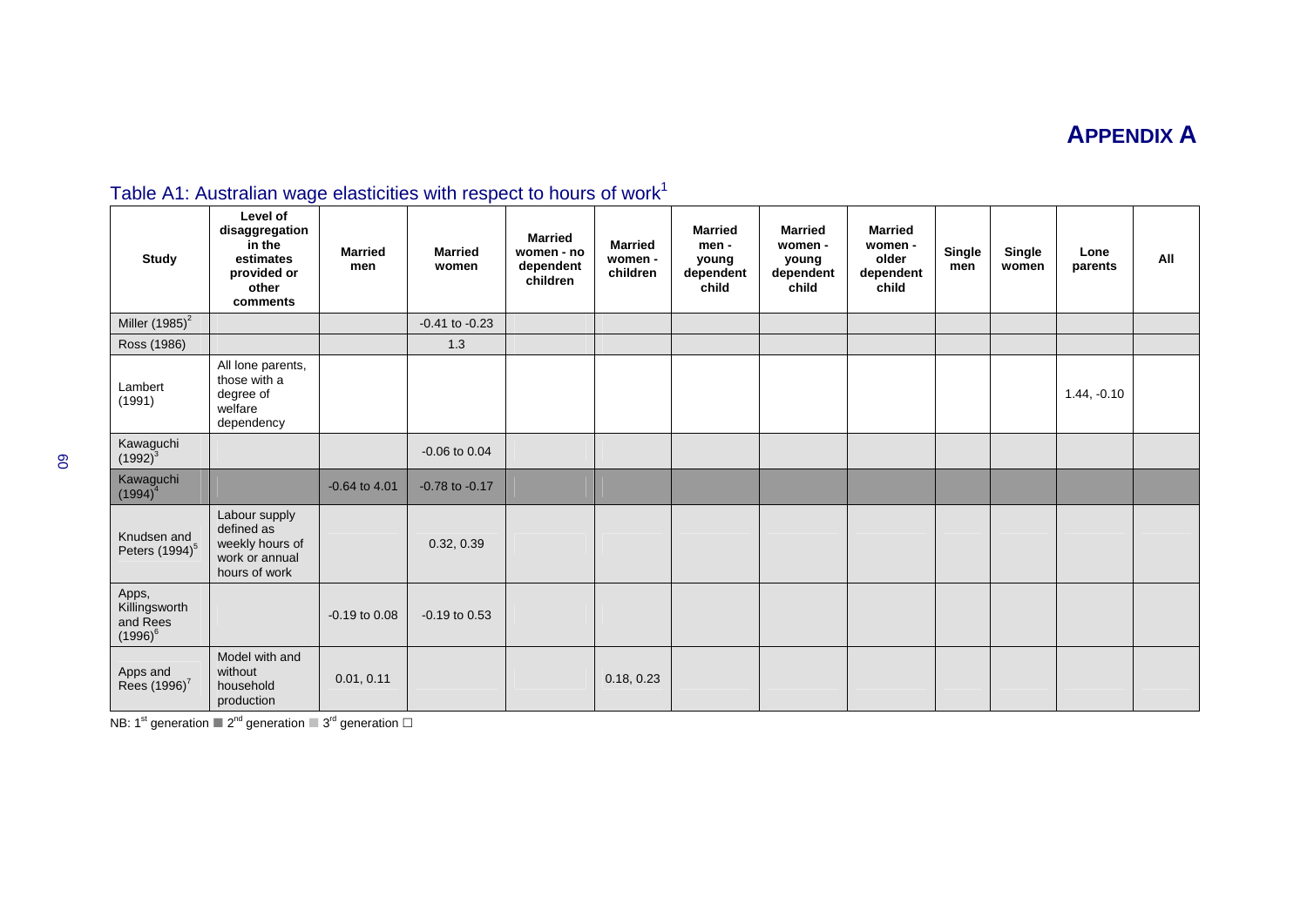| <b>Study</b>                      | Level of<br>disaggregation<br>in the<br>estimates<br>provided or<br>other<br>comments                              | <b>Married</b><br>men | <b>Married</b><br>women                                         | <b>Married</b><br>women - no<br>dependent<br>children | <b>Married</b><br>women -<br>children | <b>Married</b><br>men -<br>young<br>dependent<br>child | <b>Married</b><br>women -<br>young<br>dependent<br>child | <b>Married</b><br>women -<br>older<br>dependent<br>child | Single<br>men | Single<br>women | Lone<br>parents                                                | All |
|-----------------------------------|--------------------------------------------------------------------------------------------------------------------|-----------------------|-----------------------------------------------------------------|-------------------------------------------------------|---------------------------------------|--------------------------------------------------------|----------------------------------------------------------|----------------------------------------------------------|---------------|-----------------|----------------------------------------------------------------|-----|
| Jones and<br>Savage<br>$(1996)^8$ |                                                                                                                    |                       | 1.13                                                            |                                                       |                                       |                                                        |                                                          |                                                          |               |                 |                                                                |     |
| Murray<br>$(1997)^9$              | Zero hours,<br>P/T hours or<br>F/T hours                                                                           |                       |                                                                 |                                                       |                                       |                                                        |                                                          |                                                          |               |                 | $0.06$ to<br>0.3,<br>$-0.00$ to<br>0.42,<br>$-0.52$ to<br>0.39 |     |
| Shamsuddin<br>$(1998)^{10}$       | All persons,<br><b>NESB</b><br>immigrants, ESB<br>immigrants, or<br>Australian-born                                |                       | 0.66 to 0.74,<br>0.13 to 0.19,<br>0.28 to 0.36,<br>0.85 to 0.88 |                                                       |                                       |                                                        |                                                          |                                                          |               |                 |                                                                |     |
| Kalb (2000) <sup>11</sup>         | Low wage                                                                                                           | 0.12 to 0.32          |                                                                 | 0.46 to 0.73                                          |                                       | 0.10 to 0.24                                           | 0.48 to 0.50                                             |                                                          |               |                 |                                                                |     |
|                                   | Average wage                                                                                                       | 0.03 to 0.24          |                                                                 | 0.28 to 0.39                                          |                                       | 0.10 to 0.21                                           | 0.52 to 0.81                                             |                                                          |               |                 |                                                                |     |
|                                   | High wage                                                                                                          | 0.03 to 0.09          |                                                                 | 0.23 to 0.26                                          |                                       | 0.02 to 0.08                                           | 0.40 to 0.70                                             |                                                          |               |                 |                                                                |     |
| Scutella<br>$(2001)^{12}$         | Whole sample                                                                                                       |                       | 0.083                                                           | 0.104                                                 |                                       |                                                        |                                                          |                                                          |               |                 |                                                                |     |
|                                   | Persons aged<br>$<$ 25, 25-34,<br>35-44, 45 or<br>more                                                             |                       | 0.03, 0.09,<br>0.10, 0.09                                       |                                                       |                                       |                                                        |                                                          |                                                          |               |                 |                                                                |     |
|                                   | Persons with<br>post-graduate,<br>under-graduate,<br>diploma,<br>vocational or no<br>educational<br>qualifications |                       | 0.08, 0.02,<br>0.08, 0.11,<br>0.10                              |                                                       |                                       |                                                        |                                                          |                                                          |               |                 |                                                                |     |

# Table A1: Australian wage elasticities with respect to hours of work (continued)

NB: 1<sup>st</sup> generation  $\blacksquare$  2<sup>nd</sup> generation  $\blacksquare$  3<sup>rd</sup> generation  $\square$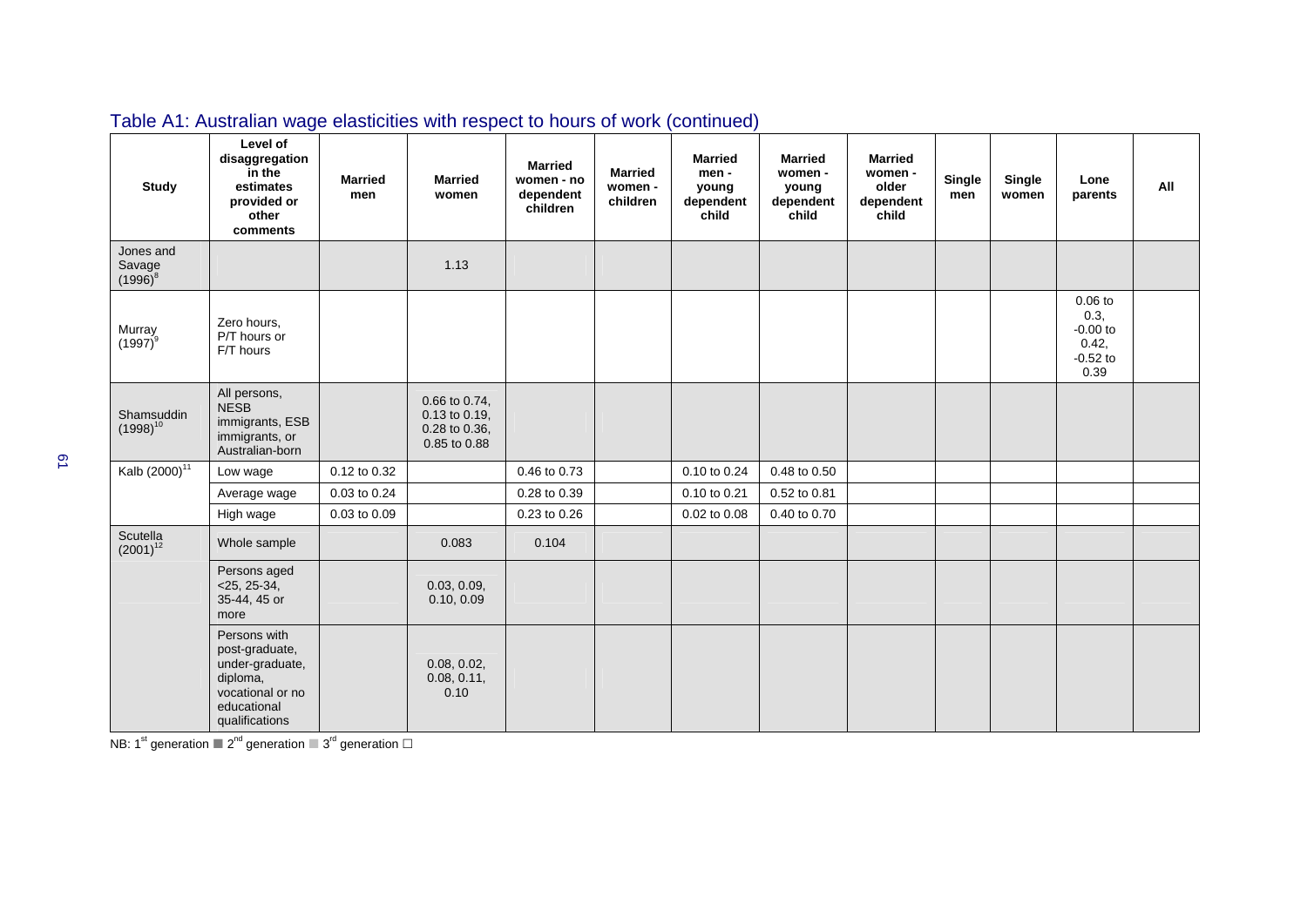| <b>Study</b>                                            | Level of<br>disaggregation<br>in the<br>estimates<br>provided or<br>other<br>comments | <b>Married</b><br>men             | <b>Married</b><br>women       | <b>Married</b><br>women - no<br>dependent<br>children | <b>Married</b><br>women -<br>children | <b>Married</b><br>men -<br>young<br>dependent<br>child | <b>Married</b><br>women -<br>young<br>dependent<br>child | <b>Married</b><br>women -<br>older<br>dependent<br>child | <b>Single</b><br>men | Single<br>women | Lone<br>parents | All                                   |
|---------------------------------------------------------|---------------------------------------------------------------------------------------|-----------------------------------|-------------------------------|-------------------------------------------------------|---------------------------------------|--------------------------------------------------------|----------------------------------------------------------|----------------------------------------------------------|----------------------|-----------------|-----------------|---------------------------------------|
| Scutella<br>(2001)<br>(cont'd)                          | Persons with 1,<br>2, 3 or 4 or more<br>children                                      |                                   |                               |                                                       | 0.11, 0.07,<br>0.02, 0.00             |                                                        |                                                          |                                                          |                      |                 |                 |                                       |
|                                                         | Persons with<br>children aged<br>$0-2$ or $3-4$ years                                 |                                   |                               |                                                       |                                       |                                                        | 0.06, 0.01                                               |                                                          |                      |                 |                 |                                       |
|                                                         | Persons with<br>children aged<br>5-9 or 10-15                                         |                                   |                               |                                                       |                                       |                                                        |                                                          | 0.07, 0.11                                               |                      |                 |                 |                                       |
| Apps (2001) <sup>13</sup>                               | Working full-time<br>hours                                                            |                                   |                               | 0.05, 0.13 <sup>14</sup>                              |                                       |                                                        | $0.25, 0.33^{15}$                                        | $0.32^{16}$                                              |                      |                 |                 |                                       |
|                                                         | Working<br>part-time hours                                                            |                                   |                               | $0.56^{17}$                                           |                                       |                                                        | $0.86, 1.05^{15}$                                        | $0.13^{16}$                                              |                      |                 |                 |                                       |
| Kidd and<br>Ferko (2001) <sup>18</sup>                  | Men and women                                                                         |                                   |                               |                                                       |                                       |                                                        |                                                          |                                                          |                      |                 |                 | $0.07$ to<br>0.13,<br>0.10 to<br>1.00 |
| Breunig,<br>Cobb-Clark<br>and Gong<br>$(2005)^{20}$     | Whole sample                                                                          | 0.11 to 0.26                      | 0.24 to 0.5                   |                                                       |                                       |                                                        |                                                          |                                                          |                      |                 |                 |                                       |
|                                                         | Persons with low<br>or high<br>education                                              | $0.13$ to $0.3$ ,<br>0.07 to 0.17 | 0.25 to 0.55,<br>0.20 to 0.39 |                                                       |                                       |                                                        |                                                          |                                                          |                      |                 |                 |                                       |
| Buddelmeyer,<br>Creedy and<br>Kalb (2007) <sup>19</sup> |                                                                                       | 0.24                              | 0.56                          |                                                       |                                       |                                                        |                                                          |                                                          | 0.22                 | 0.38            | 1.48            |                                       |

Table A1: Australian wage elasticities with respect to hours of work (continued)

NB: 1<sup>st</sup> generation  $2^{nd}$  generation  $3^{rd}$  generation  $\Box$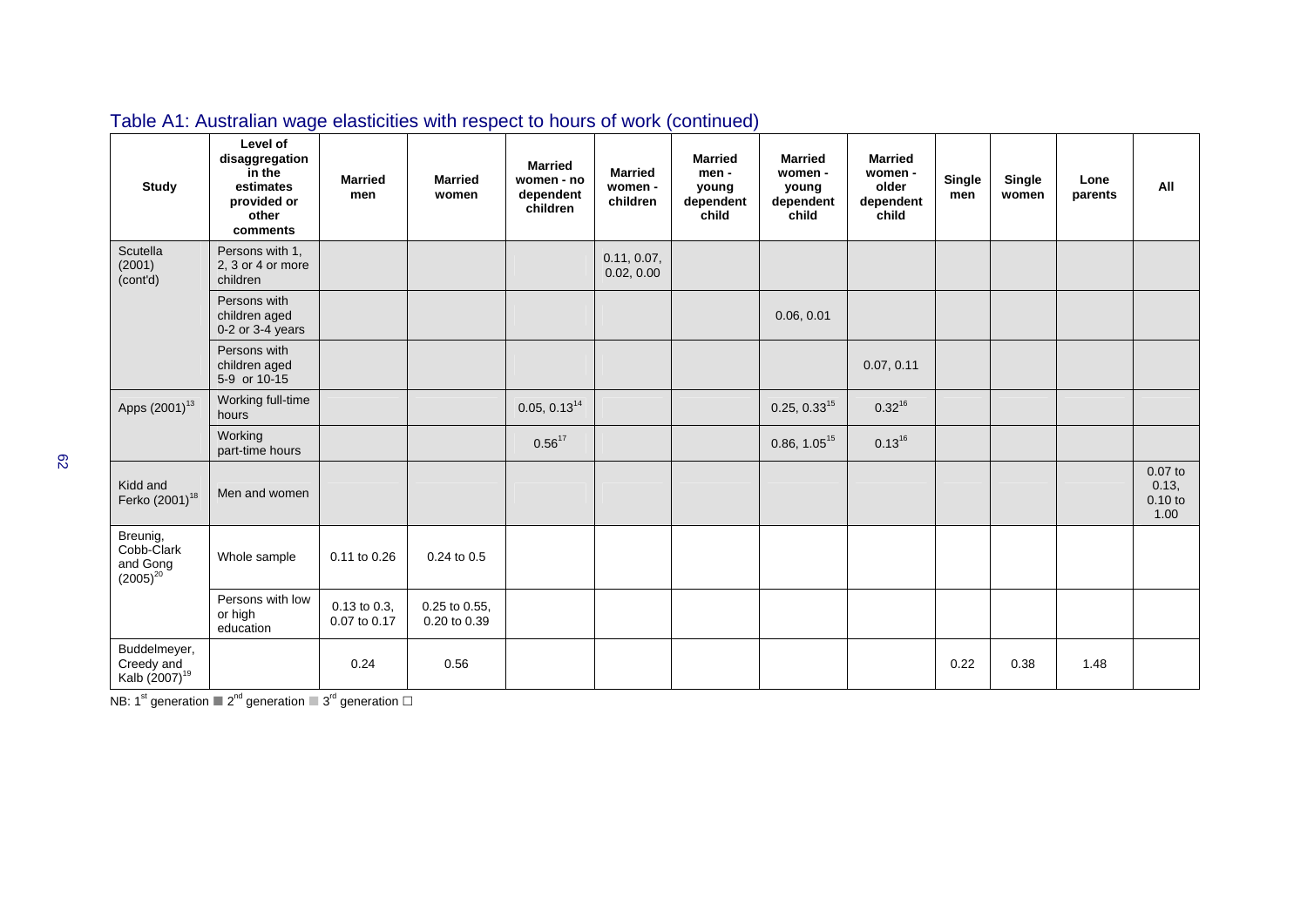### Table A1: Australian wage elasticities with respect to hours of work (continued)

Notes:

- 1. Unless otherwise stated the figures are uncompensated wage elasticities and are calculated at the sample means.
- 2. These are from a model with the labour supply equation corrected for sample selection. However the estimate with wages corrected for sample selection was -0.36. The model without sample correction in the hours equation gave -0.22. All were significant to at least the 10 per cent level. Note that the compensated wage elasticities were negative.
- 3. Over all the models estimated. None of the wage elasticities are significant (to at least the 10 per cent level).
- 4. These are results from all the models estimated. Elasticities for the most general 'unrestricted' model were -0.34 (married women) and -0.16 (married men).
- 5. This study estimated elasticities for four countries, and elasticities were calculated at a common point for all countries rather than at each country's sample mean. The wage was set at \$8.20 (in terms of USD in 1986), annual income of \$26,040, annual hours of work of 1560 and weekly hours of work of 32.5.
- 6. Three theoretical models were postulated and a total of 10 wage elasticity estimates were provided using variations in assumptions. These are the results from all estimated models and specifications.
- 7. Figures are for model that includes and excludes household production. The elasticity estimates are for married person households with at least one child less than 15 years, husbands and wives working at least 500 hours per year each.
- 8. This is the compensated wage elasticity.
- 9. Elasticities are calculated for sub-samples of people working zero, part-time and full-time hours over four different specifications.
- 10. Uses predicted wage rather than observed wage in the labour supply equation. Results are from two slightly different specifications. NESB immigrants are immigrants born in a non Englishspeaking country and ESB immigrants are immigrants born in an English-speaking country.
- 11. These estimates are from the 'basic model' and 'extended model', the basic model giving the higher figure of the quoted range. The figure shown is the median elasticity estimate; however, the paper provides a 95 per cent confidence interval for these estimates. Also the married men figure is for married men without children.
- 12. Two models were estimated, however elasticities were provided only for the preferred model.
- 13. The modelling referred to in the paper is based on Apps and Rees (2001). Elasticities were calculated for married women over various life cycle stages.
- 14. These are women who have not yet had children and those whose children have left home.
- 15. These are married women with pre school-age and primary-school age children.
- 16. These are married women with high school-age children or whose children have left school.
- 17. These are women whose children have left home.
- 18. The results are from the 1994-95 IDS. Using the preferred model with a linear experience variable as an identification restriction the estimates are 0.07 and 1.00 for men and women.
- 19. Uses elasticity estimates simulated from the expected labour supply. The elasticity estimates reported in the Buddelmeyer, Creedy and Kalb (2007) paper are revisions of the estimates reported in Creedy and Kalb (2005).
- 20. Two models were estimated, a base model and an extended preferred model. The estimates from the preferred model are at the higher end of the ranges quoted.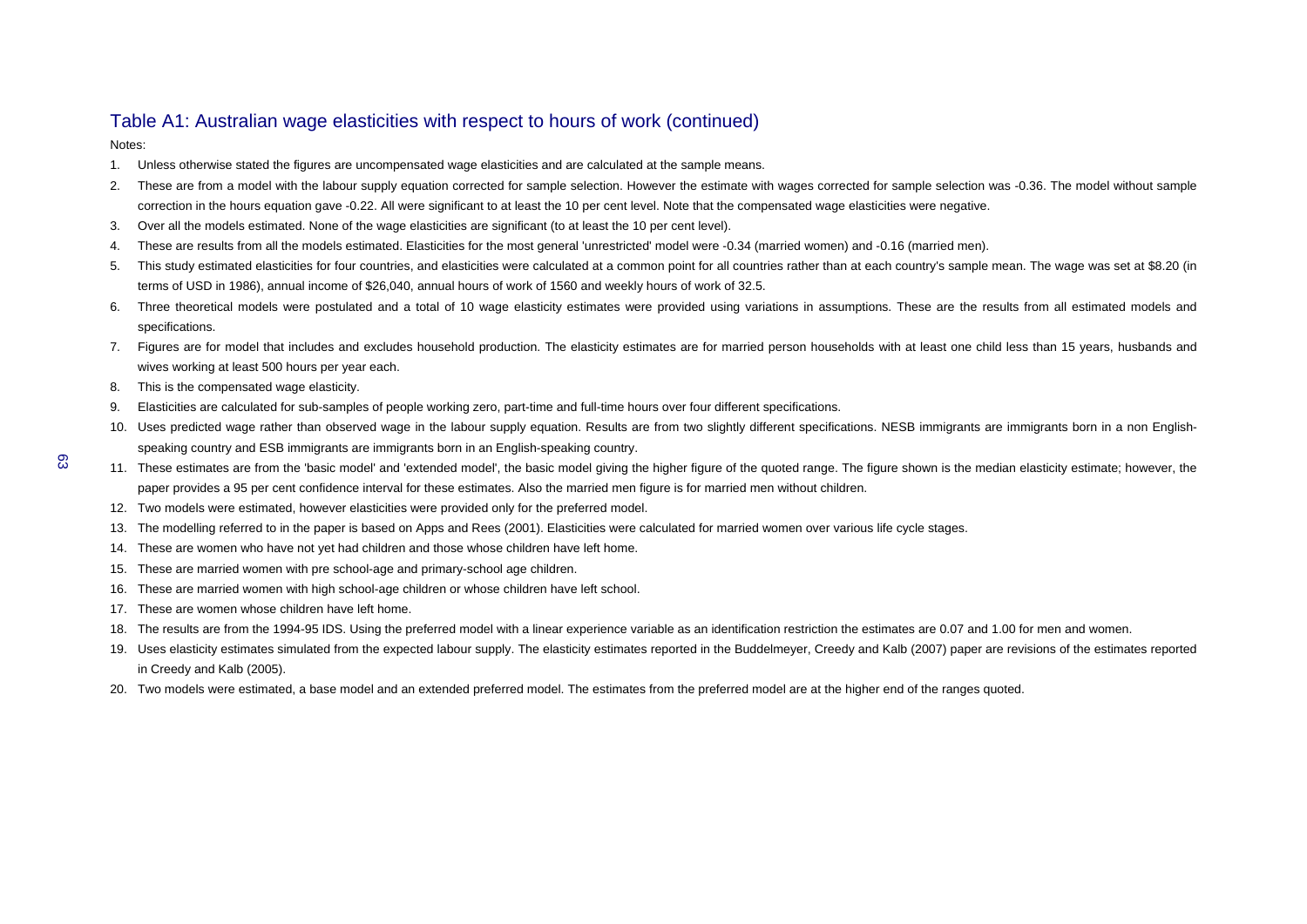| <b>Study</b>                                        | Level of<br>disaggregation<br>in the<br>estimates<br>provided or<br>other<br>comments | <b>Married men</b> | <b>Married women</b>       | <b>Married</b><br>women - no<br>children | <b>Married</b><br>women -<br>children | Married women -<br>young dependent<br>child | Married women -<br>older dependent<br>child | Lone parents                                                      |
|-----------------------------------------------------|---------------------------------------------------------------------------------------|--------------------|----------------------------|------------------------------------------|---------------------------------------|---------------------------------------------|---------------------------------------------|-------------------------------------------------------------------|
| Miller $(1985)^2$                                   |                                                                                       |                    | $-0.001$                   |                                          |                                       |                                             |                                             |                                                                   |
| Ross (1986) <sup>3</sup>                            |                                                                                       |                    | $-0.07$                    |                                          |                                       |                                             |                                             |                                                                   |
| Lambert (1991)                                      | All lone parents,<br>those with a<br>degree of<br>welfare<br>dependency               |                    |                            |                                          |                                       |                                             |                                             | $-1.27, 0.05$                                                     |
| Kawaguchi (1992) <sup>4</sup>                       |                                                                                       |                    | $-0.045$ to $-0.060$       |                                          |                                       |                                             |                                             |                                                                   |
| Kawaguchi (1994) <sup>5</sup>                       |                                                                                       | $-0.00$ to $-0.01$ | $-0.00$                    |                                          |                                       |                                             |                                             |                                                                   |
| Knudsen and Peters<br>(1994)                        |                                                                                       |                    | $-0.04$                    |                                          |                                       |                                             |                                             |                                                                   |
| Apps, Killingsworth<br>and Rees (1996) <sup>6</sup> |                                                                                       | $-1.19$ to $-0.65$ | $-2.32$ to $-1.43$         |                                          |                                       |                                             |                                             |                                                                   |
| Apps and Rees<br>$(1996)^7$                         | Model with and<br>without<br>household<br>production                                  | $-0.03, -0.69$     |                            |                                          | $-0.15, -1.45$                        |                                             |                                             |                                                                   |
| Murray (1997) <sup>8</sup>                          | Zero hours,<br>P/T hours or<br>F/T hours                                              |                    |                            |                                          |                                       |                                             |                                             | $-1.38$ to $-0.39$ ,<br>$-0.64$ to $-0.14$ ,<br>$-0.71$ to $-0.2$ |
| Shamsuddin (1998) <sup>9</sup>                      | <b>NESB</b><br>immigrants, ESB<br>immigrants,<br>Australian-born                      |                    | $-0.10, -0.05,$<br>$-0.06$ |                                          |                                       |                                             |                                             |                                                                   |

# Table A2: Australian income elasticities with respect to hours of work<sup>1</sup>

NB: 1<sup>st</sup> generation  $2^{nd}$  generation  $2^{rd}$  generation  $\Box$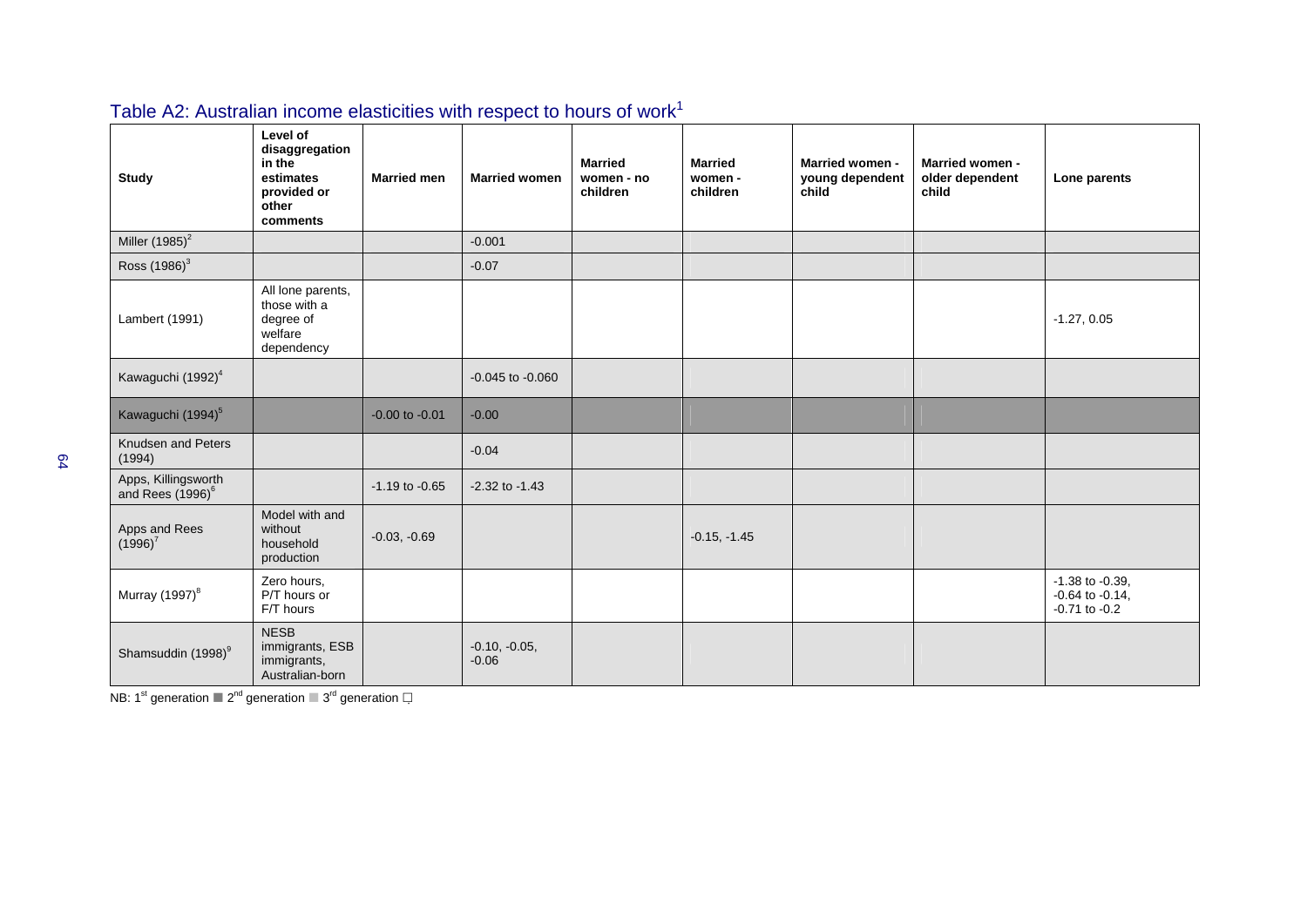| <b>Study</b>                                         | Level of<br>disaggregation<br>in the<br>estimates<br>provided or<br>other<br>comments                              | <b>Married men</b>                   | <b>Married women</b>                          | <b>Married</b><br>women - no<br>children | <b>Married</b><br>women -<br>children | <b>Married women -</b><br>young dependent<br>child | <b>Married women -</b><br>older dependent<br>child | Lone parents |
|------------------------------------------------------|--------------------------------------------------------------------------------------------------------------------|--------------------------------------|-----------------------------------------------|------------------------------------------|---------------------------------------|----------------------------------------------------|----------------------------------------------------|--------------|
| Scutella (2001) <sup>10</sup>                        | Whole sample                                                                                                       |                                      | $-0.104$                                      | $-0.085$                                 |                                       |                                                    |                                                    |              |
|                                                      | Persons aged<br>$<$ 25, 25-34,<br>35-44, 45 or<br>more                                                             |                                      | $-0.04, -0.10,$<br>$-0.13, -0.09$             |                                          |                                       |                                                    |                                                    |              |
|                                                      | Persons with<br>post-graduate,<br>under-graduate,<br>diploma,<br>vocational or no<br>educational<br>qualifications |                                      | $-0.12, -0.08,$<br>$-0.11, -0.12,$<br>$-0.10$ |                                          |                                       |                                                    |                                                    |              |
|                                                      | Persons with 1,<br>2, 3 or 4 or more<br>children                                                                   |                                      |                                               |                                          | $-0.11, -0.12,$<br>$-0.13, -0.12$     |                                                    |                                                    |              |
|                                                      | Persons with<br>children aged<br>$0-2$ or $3-4$ years                                                              |                                      |                                               |                                          |                                       | $-0.08, -0.173$                                    |                                                    |              |
|                                                      | Persons with<br>children aged<br>5-9 or 10-15                                                                      |                                      |                                               |                                          |                                       |                                                    | $-0.14, -0.12$                                     |              |
| Breunig, Cobb-Clark<br>and Gong (2005) <sup>11</sup> | Whole sample                                                                                                       | $-0.01$ to $0.00$                    | $-0.01$                                       |                                          |                                       |                                                    |                                                    |              |
|                                                      | Low or high<br>education                                                                                           | $-0.01$ to 0.00, $-$<br>0.01 to 0.00 | $-0.01$ to $0.00$ ,<br>$-0.01$                |                                          |                                       |                                                    |                                                    |              |

## Table A2: Australian income elasticities with respect to hours of work (continued)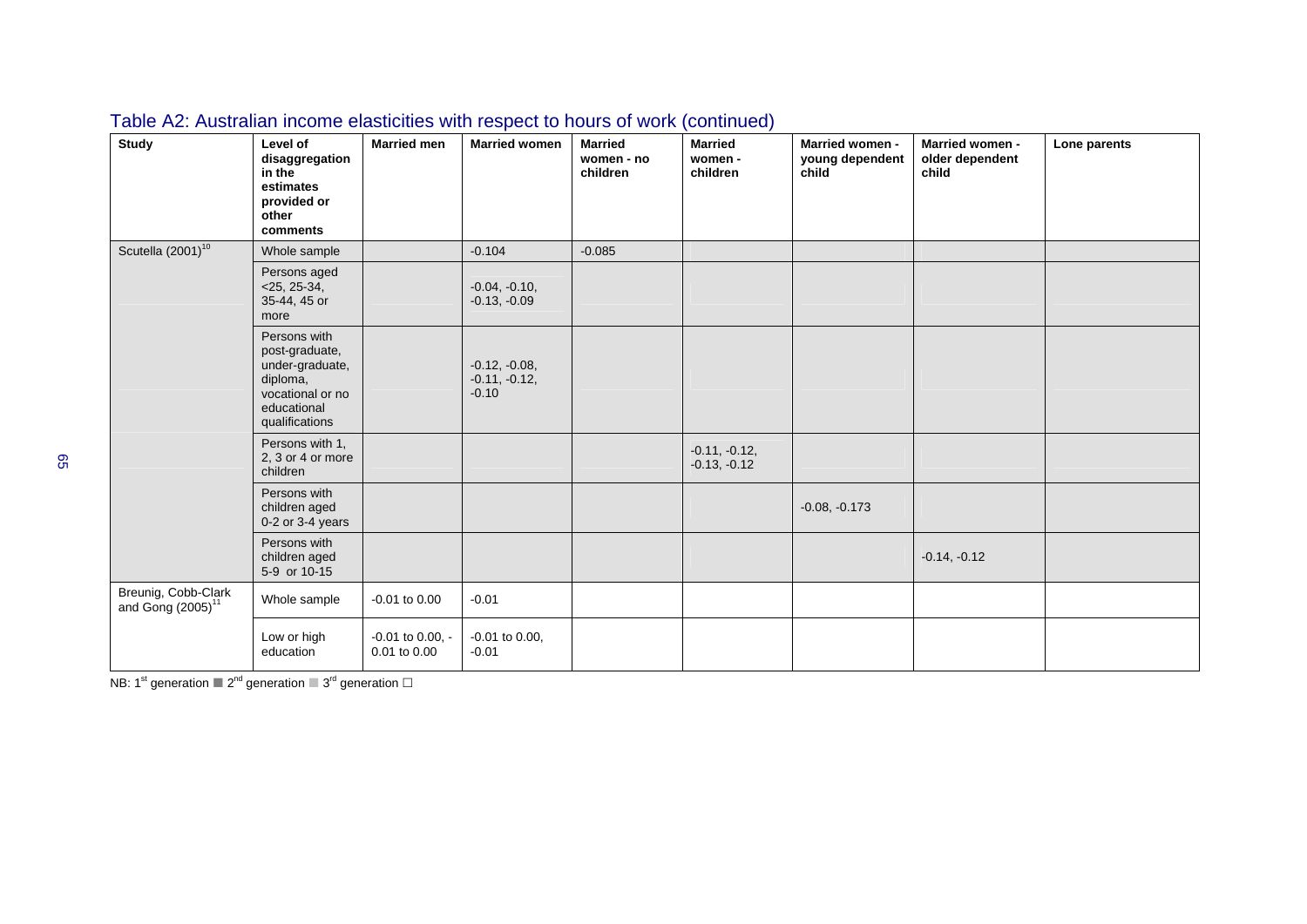#### Table A2: Australian income elasticities with respect to hours of work (continued)

Notes:

- 1. Unless otherwise stated elasticities are calculated at sample means.
- 2. With respect to husband's income.
- 3. Elasticity with respect to spouse's wage is -0.07. Elasticity with respect to other family income is not significant.
- 4. This is the total income elasticity over all the models estimated.
- 5. These are results for all the models. For the more general 'unrestricted' model the results were 0.001 (married women) and -0.015 (married men).
- 6. Three theoretical models were postulated and a total of four income elasticity estimates were made using variations in the assumptions. These are the results from all the estimated models and specifications.
- 7. Figures are for the models that include and exclude household production. The elasticity estimates are for married person households with at least one child less than 15 years, husbands and wives working at least 500 hours per year each.
- 8. Elasticities are calculated for sub-samples of people working zero, part-time and full-time hours over four different specifications.
- 9. With respect to family income. Excludes government benefits.
- 10. Two models were estimated, however elasticities were provided only for the preferred model.
- 11. The elasticity shown is with respect to own income. Two models were estimated, a base model and an extended preferred model. The estimates from the preferred and base models are not very dissimilar.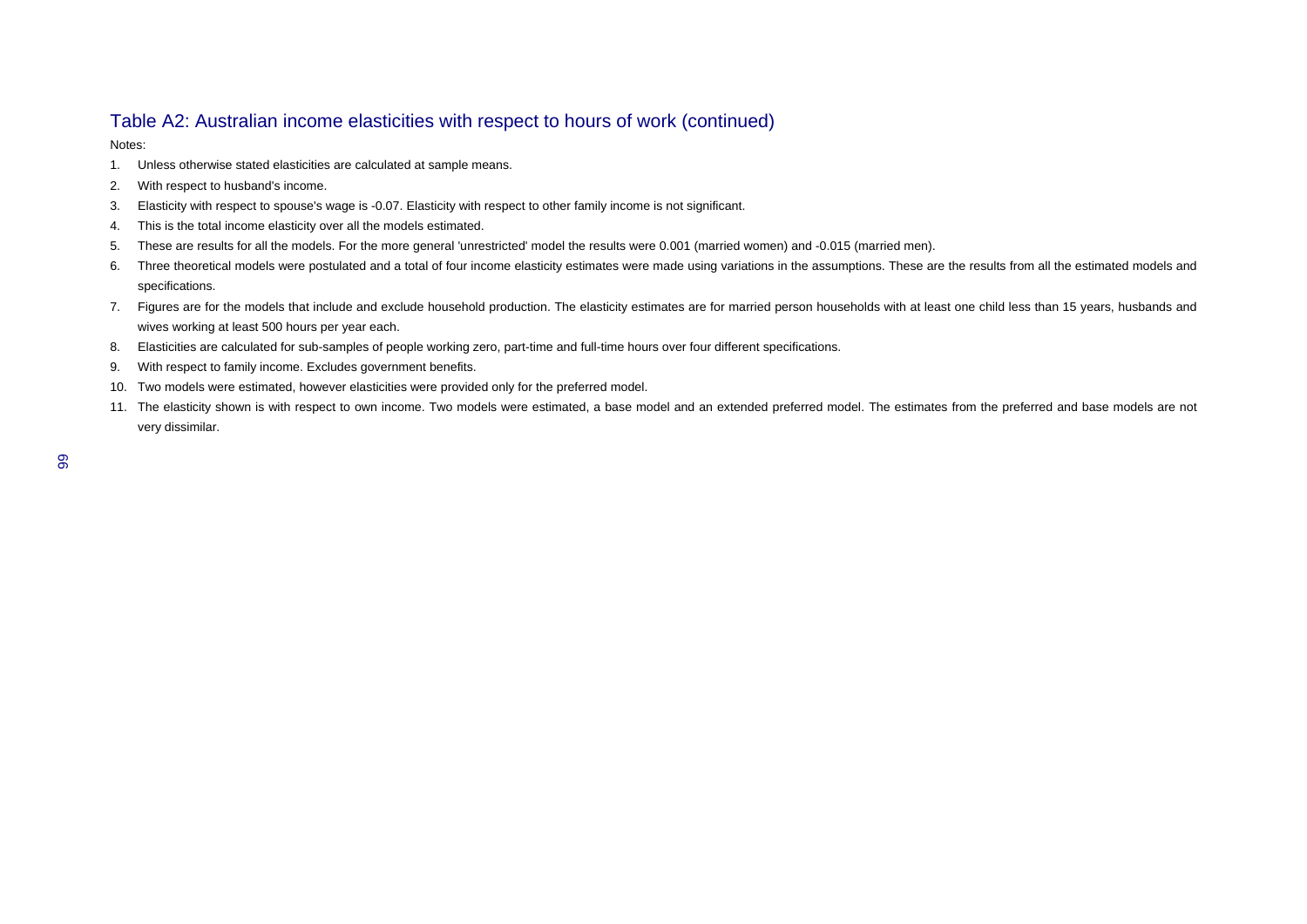| <b>Study</b>                                           | $\checkmark$<br>Level of<br>disaggregation in<br>the estimates<br>provided or other<br>comments   | <b>Married men</b> | <b>Married women</b>             | <b>Married</b><br>women -<br>young<br>dependent<br>child | <b>Married</b><br>women -<br>older<br>dependent<br>child | <b>Single</b><br>men | <b>Single</b><br>women | Lone<br>parents | Men          | Women        |
|--------------------------------------------------------|---------------------------------------------------------------------------------------------------|--------------------|----------------------------------|----------------------------------------------------------|----------------------------------------------------------|----------------------|------------------------|-----------------|--------------|--------------|
| Miller and<br>Volker $(1983)^2$                        | OLS model: By<br>age: 15-24 years,<br>25-34 years,<br>35-44 years,<br>45-54 years,<br>15-64 years |                    | 0.22, 0.44, 0.64,<br>0.87, 0.93; |                                                          |                                                          |                      |                        |                 |              |              |
|                                                        | IV model: By age:<br>15-24 years,<br>25-34 years,<br>35-44 years,<br>45-54 years,<br>15-64 years  |                    | 0.86, 1.76, 1.24,<br>1.63, 1.82  |                                                          |                                                          |                      |                        |                 |              |              |
| Kidd and<br>Ferko $(2001)^3$                           | 1994-95 data                                                                                      |                    |                                  |                                                          |                                                          |                      |                        |                 | 0.03 to 0.23 | 0.07 to 1.61 |
|                                                        | 1989-90 data                                                                                      |                    |                                  |                                                          |                                                          |                      |                        |                 | 0.11 to 0.18 | 0.09 to 1.20 |
| Breunig,<br>Cobb-Clark<br>and Gong<br>$(2005)^5$       |                                                                                                   | 0.10 to 0.18       | 0.19 to 0.35                     |                                                          |                                                          |                      |                        |                 |              |              |
| Buddelmeyer,<br>Creedy and<br>Kalb (2007) <sup>4</sup> |                                                                                                   | 0.15               | 0.20                             |                                                          |                                                          | 0.16                 | 0.19                   | 0.41            |              |              |

#### Table A3: Australian wage elasticities with respect to participation<sup>1</sup>

NB: 1<sup>st</sup> generation  $2^{nd}$  generation  $3^{rd}$  generation  $\Box$ 

#### Notes:

- 1. Unless otherwise stated elasticities are calculated at sample means.
- 2. These are based on Local Government Area averages rather than at the individual level. The figures measure the participation elasticity with respect to wages.
- 3. The results are from the 1994-95 and 1989-90 IDS. From the model with the linear experience variable as an identification restriction, as preferred by the authors, the estimates for 1994-95 were 0.03 and 0.77 and for 1989-90 were 0.12 and 0.53 for men and women.
- 4. Uses elasticity estimates that were simulated from expected labour supply. The figures quoted here are the percentage point change in participation with respect to a 1 per cent change in wages.
- 5. Two models were estimated, a base model and an extended model preferred by the authors. The estimates from the preferred model are at the higher end of the ranges quoted.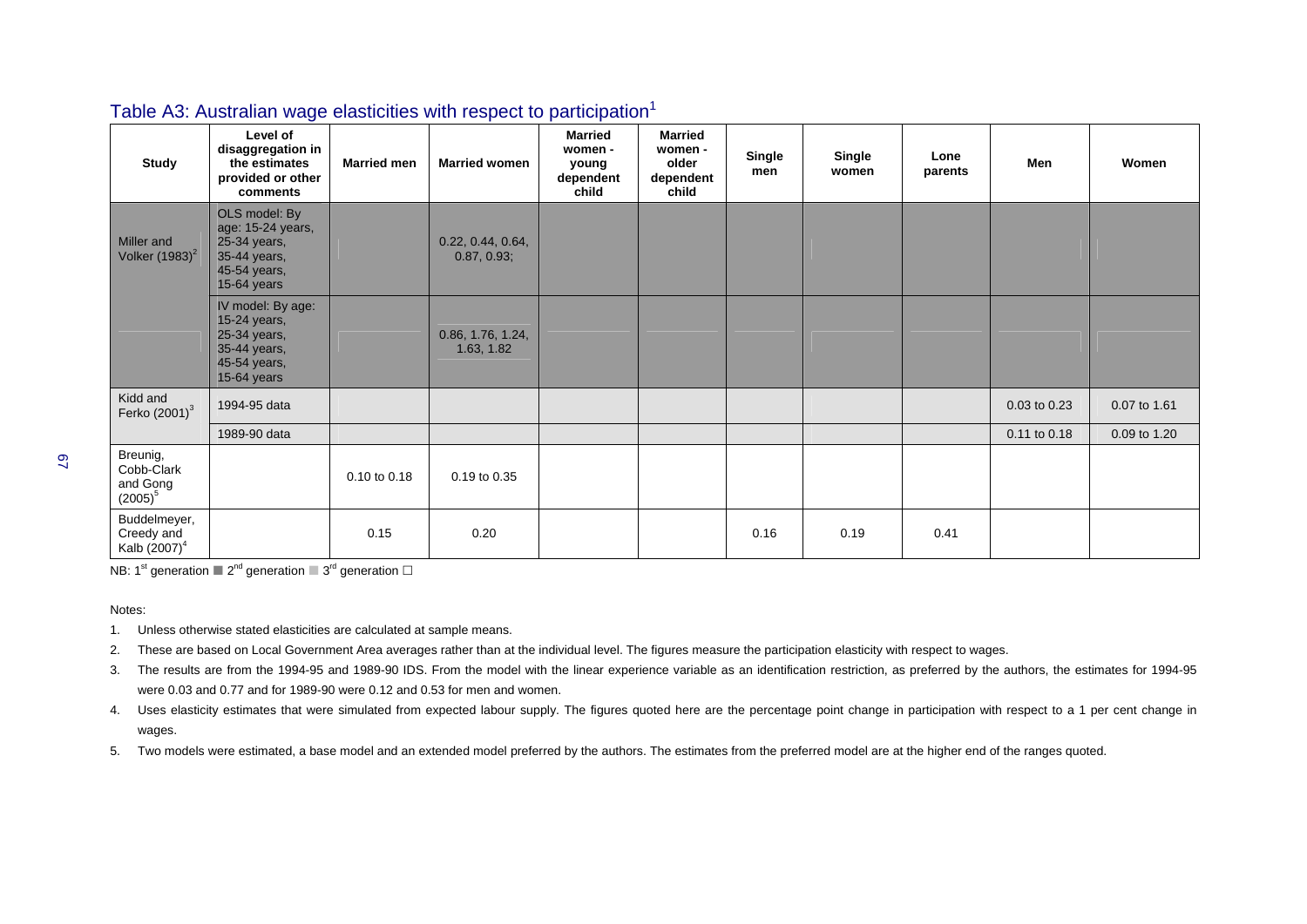| <b>Study</b>                                      | Level of<br>disaggregation in<br>the estimates<br>provided or other<br>comments | <b>Married men</b> | <b>Married</b><br>women | <b>Married</b><br>women -<br>no<br>children | <b>Married</b><br>women -<br>children | <b>Married</b><br>women -<br>young<br>dependent<br>child | <b>Married</b><br>women -<br>older<br>dependent<br>child | Single<br>men | Single<br>women | Lone<br>parents | All |
|---------------------------------------------------|---------------------------------------------------------------------------------|--------------------|-------------------------|---------------------------------------------|---------------------------------------|----------------------------------------------------------|----------------------------------------------------------|---------------|-----------------|-----------------|-----|
| <b>New Zealand</b>                                |                                                                                 |                    |                         |                                             |                                       |                                                          |                                                          |               |                 |                 |     |
| Ross (1980)                                       |                                                                                 |                    | $-0.12$ to $-0.10$      |                                             |                                       |                                                          |                                                          |               |                 |                 |     |
| Kalb and<br>Scutella<br>$(2003)^2$                |                                                                                 | 0.24               | 0.40                    |                                             |                                       |                                                          |                                                          | 0.63          | 0.82            | 0.34            |     |
| <b>United</b><br>Kingdom                          |                                                                                 |                    |                         |                                             |                                       |                                                          |                                                          |               |                 |                 |     |
| <b>Layard (1978)</b>                              |                                                                                 | $-0.13$ to $-0.12$ | 0.66                    |                                             |                                       |                                                          |                                                          |               |                 |                 |     |
| Atkinson, Stern<br>and Gomulka<br>(1980)          |                                                                                 | $-0.16$ to $-0.15$ |                         |                                             |                                       |                                                          |                                                          |               |                 |                 |     |
| Greenhalgh<br>(1980)                              |                                                                                 |                    | 0.64 to 0.72            |                                             |                                       |                                                          |                                                          |               |                 |                 |     |
| Layard, Barton<br>and Zabalza<br>$(1980)^3$       |                                                                                 |                    | 0.49                    |                                             |                                       |                                                          |                                                          |               |                 |                 |     |
| Ashworth and<br>Ulph (1981) <sup>4</sup>          |                                                                                 | $-1.00$            | $-4.46$                 |                                             |                                       |                                                          |                                                          |               |                 |                 |     |
| <b>Blundell</b> and<br>Walker (1982) <sup>5</sup> | Non-rationed labour<br>supply                                                   | $-0.29$            |                         | 0.43                                        | $0.10, -0.19^6$                       |                                                          |                                                          |               |                 |                 |     |
|                                                   | Rationed labour<br>supply                                                       |                    |                         | 0.64                                        | $0.09, -0.30^6$                       |                                                          |                                                          |               |                 |                 |     |
| <b>Blundell</b> and<br><b>Walker (1986)</b>       | Compensated<br>elasticity                                                       | 0.02               | 0.01                    |                                             |                                       |                                                          |                                                          |               |                 |                 |     |
| Arrufat and<br>Zabalza<br>$(1986)^7$              |                                                                                 |                    | 0.62                    |                                             |                                       |                                                          |                                                          |               |                 |                 |     |

## Table A4: UK, Canada and New Zealand wage elasticities with respect to hours of work<sup>1</sup>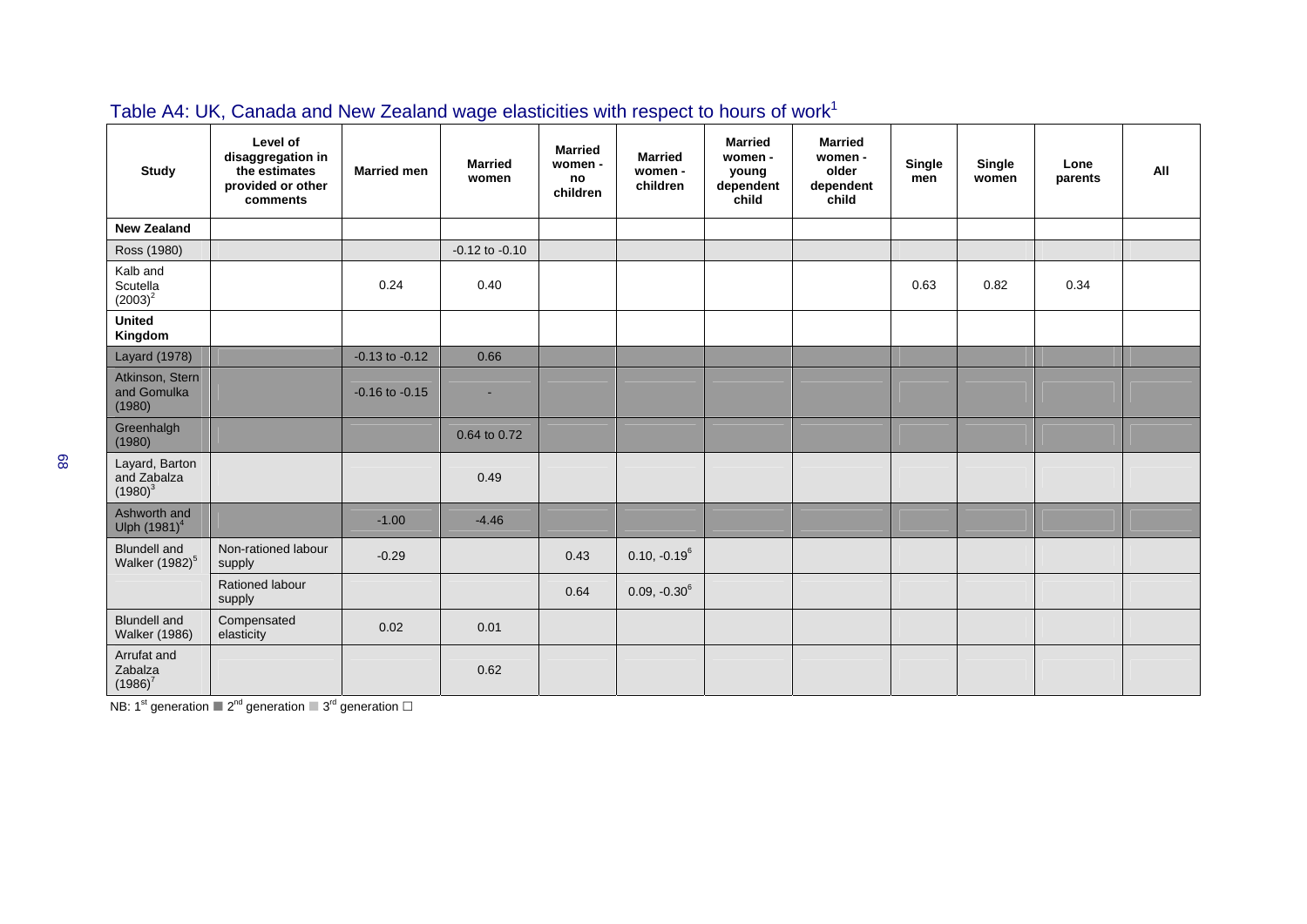| <b>Study</b>                                              | Level of<br>disaggregation in the<br>estimates provided<br>or other comments                                    | <b>Married men</b> | <b>Married</b><br>women                                         | <b>Married</b><br>women -<br>no<br>children | <b>Married</b><br>women -<br>children | <b>Married</b><br>women -<br>young<br>dependent<br>child | <b>Married</b><br>women - older<br>dependent<br>child | Single<br>men | Single<br>women | Lone<br>parents           | All |
|-----------------------------------------------------------|-----------------------------------------------------------------------------------------------------------------|--------------------|-----------------------------------------------------------------|---------------------------------------------|---------------------------------------|----------------------------------------------------------|-------------------------------------------------------|---------------|-----------------|---------------------------|-----|
| Arellano and<br>Meghir<br>(1992)                          | Young dependants are<br>aged 0-3 and<br>3-5 years; older<br>dependants are aged<br>5-10 and 11 years or<br>more |                    |                                                                 | 0.37                                        |                                       | 0.29, 0.50                                               | 0.71, 0.62                                            |               |                 |                           |     |
| Blundell,<br>Duncan and<br>Meghir<br>$(1992)^8$           | All lone mothers,<br>preschool, primary or<br>secondary aged<br>youngest child                                  |                    |                                                                 |                                             |                                       |                                                          |                                                       |               |                 | 0.16, 0.26,<br>0.18, 0.11 |     |
| Bingley,<br>Symons and<br>Walker<br>$(1992)^9$            |                                                                                                                 |                    |                                                                 |                                             |                                       |                                                          |                                                       |               |                 | 0.76                      |     |
| Jenkins<br>(1992)<br>$(hours > 24)^{10}$                  |                                                                                                                 |                    |                                                                 |                                             |                                       |                                                          |                                                       |               |                 | 1.44                      |     |
| Blundell,<br>Chiappori,<br>Magnac and<br>Meghir<br>(2005) | No children or children<br>left home                                                                            |                    |                                                                 | 0.66                                        |                                       |                                                          |                                                       |               |                 |                           |     |
| Canada                                                    |                                                                                                                 |                    |                                                                 |                                             |                                       |                                                          |                                                       |               |                 |                           |     |
| Nakamura<br>and<br>Nakamura<br>(1981)                     | Age group 25-29,<br>30-34, 35-39, 40-44,<br>45-49, 50-54, 55-59                                                 |                    | $-0.37, -0.27,$<br>$-0.31, -0.09,$<br>$-0.09, 0.14,$<br>$-0.05$ |                                             |                                       |                                                          |                                                       |               |                 |                           |     |
| Robinson<br>and Tomes<br>$(1985)^{11}$                    |                                                                                                                 |                    | $-0.23$ to $-0.20$                                              |                                             |                                       |                                                          |                                                       |               |                 |                           |     |

## Table A4: UK, Canada and New Zealand wage elasticities with respect to hours of work (continued)

NB: 1<sup>st</sup> generation  $2^{nd}$  generation  $2^{rd}$  generation  $\Box$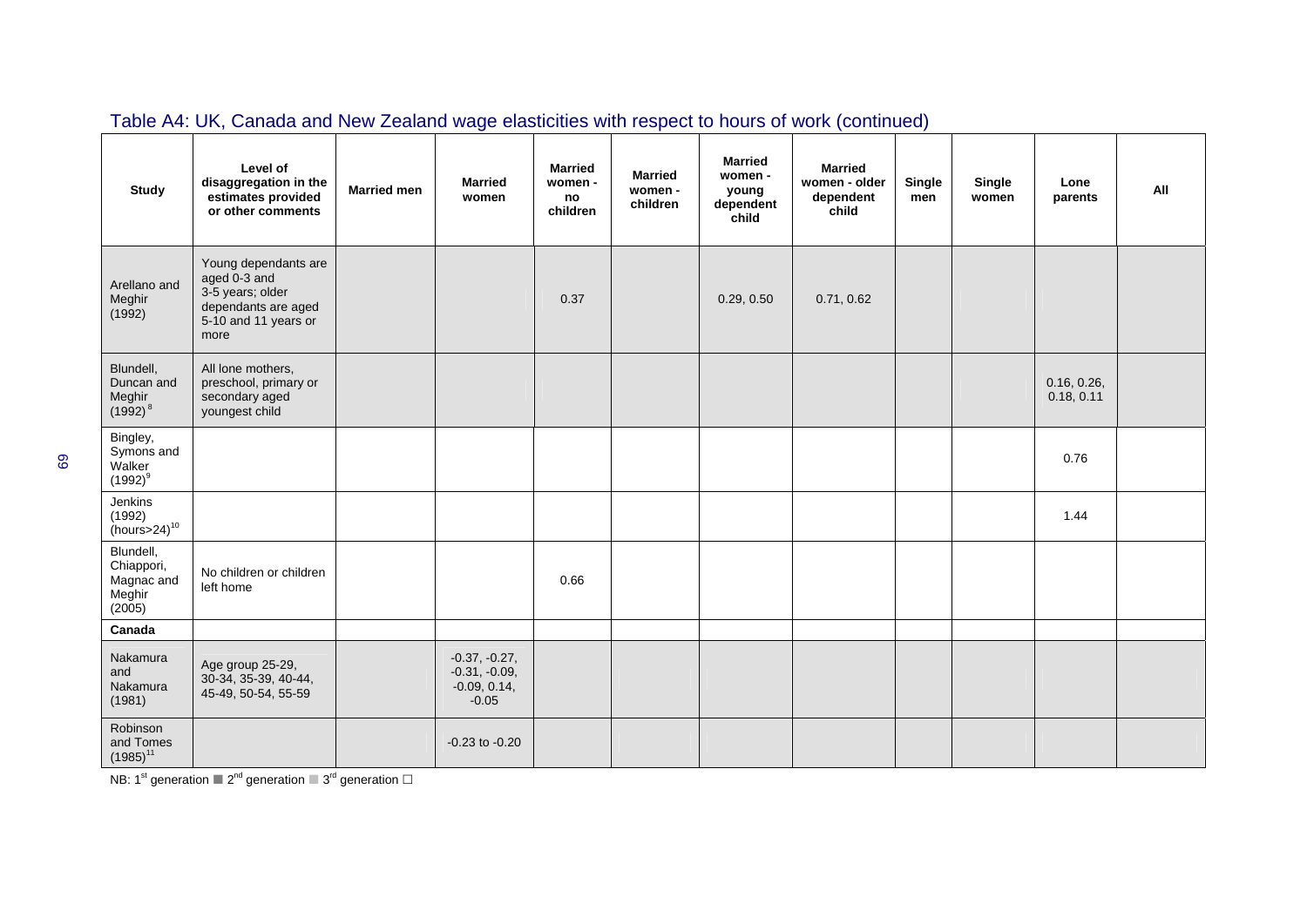| <b>Study</b>                                                      | Level of<br>disaggregation in<br>the estimates<br>provided or other<br>comments | <b>Married men</b> | <b>Married</b><br>women | <b>Married</b><br>women -<br>no<br>children | <b>Married</b><br>women -<br>children | <b>Married</b><br>women -<br>young<br>dependent<br>child | <b>Married</b><br>women -<br>older<br>dependent<br>.<br>child | Single<br>men | Single<br>women | Lone<br>parents | All                       |
|-------------------------------------------------------------------|---------------------------------------------------------------------------------|--------------------|-------------------------|---------------------------------------------|---------------------------------------|----------------------------------------------------------|---------------------------------------------------------------|---------------|-----------------|-----------------|---------------------------|
| Stelcner and<br><b>Breslaw</b><br>$(1985)^{12}$                   |                                                                                 |                    | 0.40                    |                                             |                                       |                                                          |                                                               |               |                 |                 |                           |
| Smith and<br>Stelcner<br>(1988)                                   | Age group 20-34,<br>35-54 and 20-54                                             |                    | 0.15, 0.03,<br>0.10     |                                             |                                       |                                                          |                                                               |               |                 |                 |                           |
| Lacroix and<br>Fortin<br>$(1992)^{13}$                            |                                                                                 |                    |                         |                                             |                                       |                                                          |                                                               |               |                 |                 | 0.25                      |
| Osberg and<br>Phipps<br>(1993) <sup>14</sup>                      | Men: unconstrained<br>(linear, quadratic),<br>constrained (linear)              |                    |                         |                                             |                                       |                                                          |                                                               |               |                 |                 | $-0.00, 0.03,$<br>$-0.05$ |
|                                                                   | Women:<br>unconstrained (linear,<br>quadratic),<br>constrained (linear)         |                    |                         |                                             |                                       |                                                          |                                                               |               |                 |                 | $-0.01, 0.07,$<br>0.02    |
| Lacroix and<br>Fréchette<br>$(1994)^{15}$                         | All women                                                                       |                    |                         |                                             |                                       |                                                          |                                                               |               |                 |                 | 0.47                      |
| Knudsen and<br>Peters<br>$(1994)^{16}$                            |                                                                                 |                    | 0.05 to 0.06            |                                             |                                       |                                                          |                                                               |               |                 |                 |                           |
| Christofides,<br>Stengos and<br>Swidinsky<br>(1997) <sup>17</sup> |                                                                                 |                    |                         |                                             |                                       |                                                          |                                                               | 0.07          | 0.07            | 0.07            |                           |
| Fortin and<br>Lacroix<br>$(1997)^{18}$                            | Unitary                                                                         | 0.18               | 0.46                    |                                             |                                       |                                                          |                                                               |               |                 |                 |                           |
|                                                                   | Collective                                                                      | 0.22               | 0.29                    |                                             |                                       |                                                          |                                                               |               |                 |                 |                           |

### Table A4: UK, Canada and New Zealand wage elasticities with respect to hours of work (continued)

NB: 1<sup>st</sup> generation  $2^{nd}$  generation  $2^{rd}$  generation  $\Box$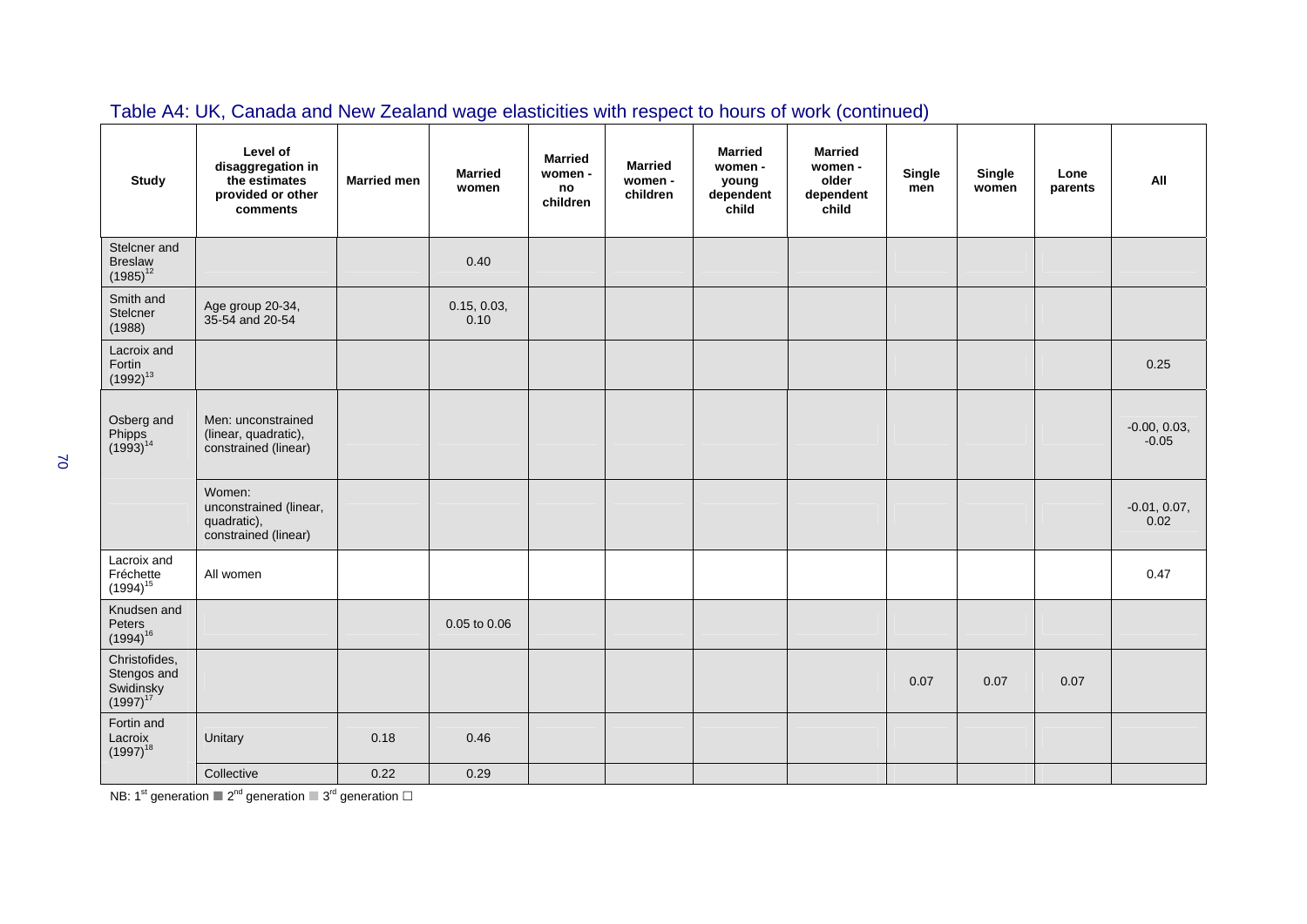#### Table A4: UK, Canada and New Zealand wage elasticities with respect to hours of work (continued)

Notes:

71

- 1. Unless otherwise stated the figures are uncompensated wage elasticities and are calculated at the sample means.
- 2. For married men and women this is not the own wage elasticity, instead it is the elasticity to a change in both partners' wage. The own wage elasticity, according to the authors, would be somewhat higher.
- 3. Tobit model estimate.
- 4. Results are for model with individual utilities for each household member and a family budget constraint.
- 5. Estimates are from the Blundell and Walker (1982) paper; however for compensated and total income elasticities see Killingsworth (1983).
- 6. These figures are for 1 child and 2 children.
- 7. This is an elasticity of hours of work conditional on participation. The overall elasticity (which includes the effect on hours of work by new participants and the effects on hours of work by those who are already workforce participants) is 2.03.
- 8. Results are from the tax selection model.
- 9. The figure was obtained from Blundell (1992).
- 10. This is the elasticity of the probability of working 24 or more hours with respect to wages.
- 11. Figures shown are from models that correct for selection bias.
- 12. Although four different models are presented in the study, only the results for the model utilising the two-step Heckman procedure are presented.
- 13. Estimates are for the formal/regular labour market. Uses an unconstrained model, that is, there is no upper bound in the hours of work worked by individuals in the regular sector.
- 14. Constrained model is the one in which constraints on labour supply are taken into account (in terms of weeks of work that are available to workers). In the unconstrained case, results from a linear and quadratic specification are presented. For the constrained case, estimates from the specification with selection correction are presented.
- 15. Results are from the model that takes into account rationing mechanisms of involuntary unemployment and underemployment and information on sample separation. The 'ex-post' elasticities are shown and the estimate for the unrationed model was 0.71. The estimate for the 'rationed' model which did not take into account rationing information was 0.10.
- 16. This study estimated elasticities for four countries, and elasticities were calculated at the same point for all countries rather than at each country's sample means.
- 17. This is from a model of the labour supply of non-welfare participants. Results were also reported for lone fathers with a wage elasticity of 0.146.
- 18. Sample restricted to working couples with no pre-school age children.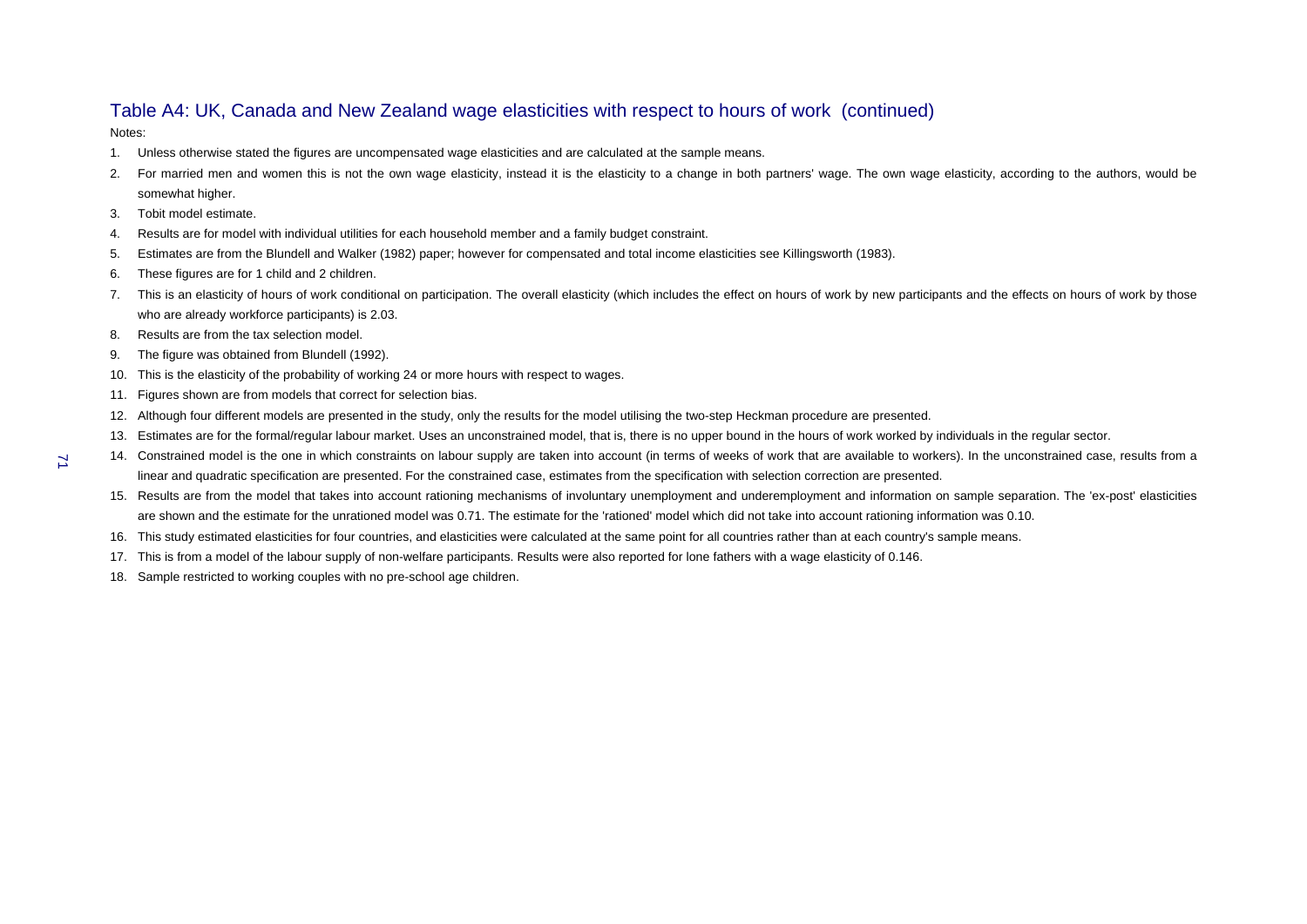| <b>Study</b>                                | Level of<br>disaggregation in<br>the estimates<br>provided or other<br>comments                                 | <b>Married men</b> | <b>Married</b><br>women | <b>Married</b><br>women -<br>no<br>children | <b>Married</b><br>women -<br>children | <b>Married</b><br>women -<br>young<br>dependent<br>child | <b>Married</b><br>women -<br>older<br>dependent<br>child | Single<br>men | Single<br>women | Lone parents | All |
|---------------------------------------------|-----------------------------------------------------------------------------------------------------------------|--------------------|-------------------------|---------------------------------------------|---------------------------------------|----------------------------------------------------------|----------------------------------------------------------|---------------|-----------------|--------------|-----|
| <b>United</b><br>Kingdom                    |                                                                                                                 |                    |                         |                                             |                                       |                                                          |                                                          |               |                 |              |     |
| Layard (1978)                               |                                                                                                                 | $-0.05$ to $-0.03$ | $-0.19$                 |                                             |                                       |                                                          |                                                          |               |                 |              |     |
| Atkinson, Stern<br>and Gomulka<br>(1980)    |                                                                                                                 | $-0.07$ to $0.06$  |                         |                                             |                                       |                                                          |                                                          |               |                 |              |     |
| Greenhalgh<br>(1980)                        |                                                                                                                 |                    | $-0.08$                 |                                             |                                       |                                                          |                                                          |               |                 |              |     |
| Layard, Barton<br>and Zabalza<br>$(1980)^2$ |                                                                                                                 |                    | $-0.04$                 |                                             |                                       |                                                          |                                                          |               |                 |              |     |
| Ashworth and<br>Ulph (1981) <sup>3</sup>    |                                                                                                                 | $-1.47$            | 0.56                    |                                             |                                       |                                                          |                                                          |               |                 |              |     |
| <b>Blundell</b> and<br><b>Walker (1982)</b> |                                                                                                                 |                    |                         | $-0.22$                                     | $-0.22$                               |                                                          |                                                          |               |                 |              |     |
| <b>Blundell</b> and<br><b>Walker (1986)</b> |                                                                                                                 | $-0.29$            | $-1.504$                |                                             |                                       |                                                          |                                                          |               |                 |              |     |
| Arrufat and<br>Zabalza (1986) <sup>5</sup>  |                                                                                                                 |                    | $-0.06$                 |                                             |                                       |                                                          |                                                          |               |                 |              |     |
| Arellano and<br>Meghir (1992)               | Young dependants<br>are aged 0-3 and<br>3-5 years; older<br>dependants are aged<br>5-10 and 11 years or<br>more |                    |                         | $-0.13$                                     |                                       | $-0.4,-0.3$                                              | $-0.21,-0.32$                                            |               |                 |              |     |
| Bingley, Symons<br>and Walker<br>(1992)     |                                                                                                                 |                    |                         |                                             |                                       |                                                          |                                                          |               |                 | $-0.52$      |     |
| Jenkins (1992)<br>(hours> $24)^6$           |                                                                                                                 |                    |                         |                                             |                                       |                                                          |                                                          |               |                 | $-0.24$      |     |

# Table A5: UK, Canada and New Zealand income elasticities with respect to hours of work<sup>1</sup>

NB: 1<sup>st</sup> generation  $2^{nd}$  generation  $2^{rd}$  generation  $\Box$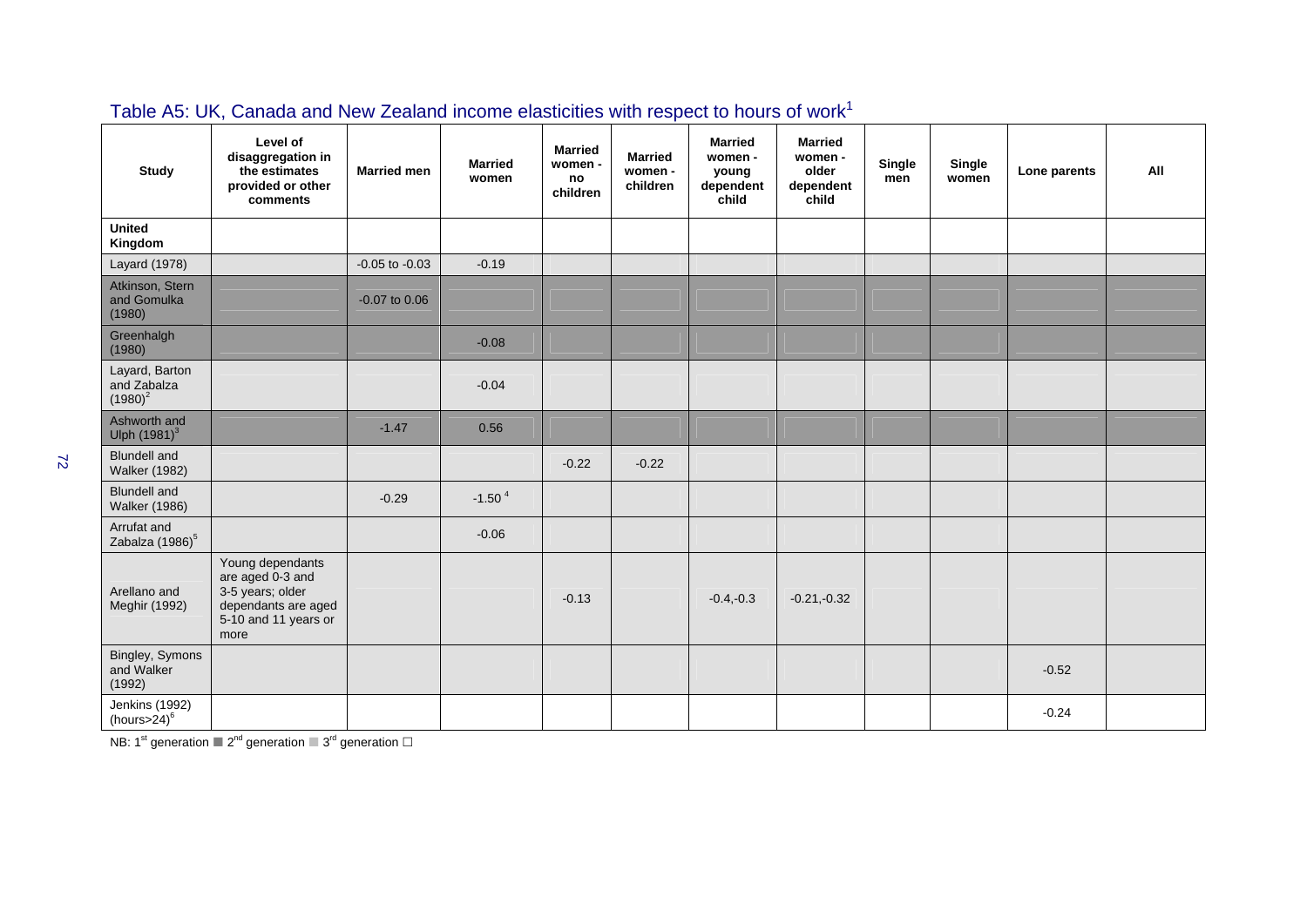| Study                                     | Level of<br>disaggregation in<br>the estimates<br>provided or other<br>comments | <b>Married men</b> | <b>Married</b><br>women                                          | <b>Married</b><br>women -<br>no<br>children | <b>Married</b><br>women -<br>children | <b>Married</b><br>women -<br>young<br>dependent<br>child | <b>Married</b><br>women -<br>older<br>dependent<br>child | <b>Single</b><br>men | <b>Single</b><br>women | Lone parents | All     |
|-------------------------------------------|---------------------------------------------------------------------------------|--------------------|------------------------------------------------------------------|---------------------------------------------|---------------------------------------|----------------------------------------------------------|----------------------------------------------------------|----------------------|------------------------|--------------|---------|
| Canada                                    |                                                                                 |                    |                                                                  |                                             |                                       |                                                          |                                                          |                      |                        |              |         |
| Nakamura and<br>Nakamura<br>(1981)        | Age Group<br>25-29, 30-34, 35-39,<br>40-44, 45-49, 50-54,<br>55-59              |                    | $-0.22, -0.50,$<br>$-0.19, -0.27,$<br>$-0.21, -0.27,$<br>$-0.08$ |                                             |                                       |                                                          |                                                          |                      |                        |              |         |
| Robinson and<br>Tomes $(1985)^7$          |                                                                                 |                    | 0.00                                                             |                                             |                                       |                                                          |                                                          |                      |                        |              |         |
| Stelcner and<br>Breslaw (1985)            |                                                                                 |                    | $-0.09$                                                          |                                             |                                       |                                                          |                                                          |                      |                        |              |         |
| Smith and<br>Stelcner (1988)              | Age group 20-34,<br>35-54 and 20-54                                             |                    | $-0.18,$<br>$-0.08, -0.12$                                       |                                             |                                       |                                                          |                                                          |                      |                        |              |         |
| Lacroix and<br>Fortin (1992)              |                                                                                 |                    |                                                                  |                                             |                                       |                                                          |                                                          |                      |                        |              | $-0.05$ |
| Knudsen and<br>Peters (1994) <sup>8</sup> |                                                                                 |                    | $-0.08$ to $-0.07$                                               |                                             |                                       |                                                          |                                                          |                      |                        |              |         |
| Fortin and<br>Lacroix (1997) <sup>9</sup> | Unitary                                                                         | 0.00               | $-0.02$                                                          |                                             |                                       |                                                          |                                                          |                      |                        |              |         |
|                                           | Collective                                                                      | 0.00               | $-0.02$                                                          |                                             |                                       |                                                          |                                                          |                      |                        |              |         |
| Lacroix and<br>Fréchette<br>$(1994)^{10}$ | All women                                                                       |                    |                                                                  |                                             |                                       |                                                          |                                                          |                      |                        |              | $-0.17$ |

## Table A5: UK, Canada and New Zealand income elasticities with respect to hours of work (continued)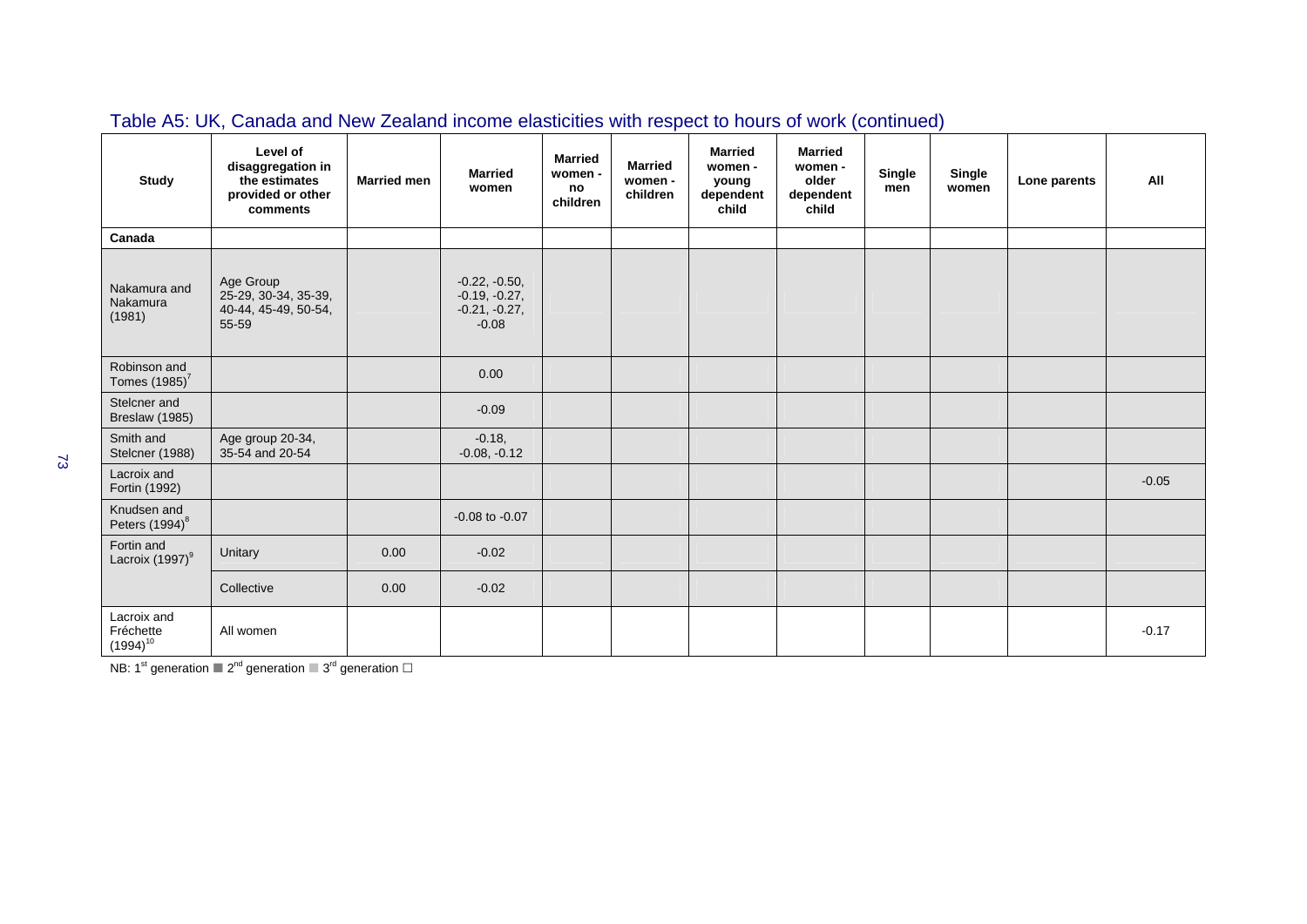#### Table A5: UK, Canada and New Zealand income elasticities with respect to hours of work (continued)

Notes:

- 1. Unless otherwise stated elasticities are calculated at sample means.
- 2. Tobit model estimate. Elasticity with respect to unearned income; excludes husband's earnings.
- 3. Results are for model with individual utilities for each household member and a family budget constraint as reported in Killingsworth (1983).
- 4. The estimate is for the rationed model, ex-post estimate. Income elasticity is with respect to increase in welfare payments for the sub-sample who qualified for these payments. The unrationed model gave an estimate of -0.32. The estimate for the 'rationed' model which did not take into account rationing information was -0.02.
- 5. With respect to unearned family income which excludes the husband's earnings. Also this is an elasticity of labour supply conditional on participation. The overall elasticity is -0.2 with respect to unearned family income.
- 6. This is the elasticity of the probability of working 24 or more hours with respect to non-labour income in the form of Child-care Benefit and One Parent Benefit. Apart from maintenance, no other forms of non-labour income were considered in the study.
- 7. With respect to spouse's annual income.
- 8. This study estimated elasticities for four countries, and the elasticities were calculated at the same point for all countries rather than at each country's sample means.
- 9. In the collective case this is the elasticity with respect to the husband's or wife's own non-labour income. In the unitary case this is the elasticity with respect to the household non-labour income.
- 10. Lower for married women with children.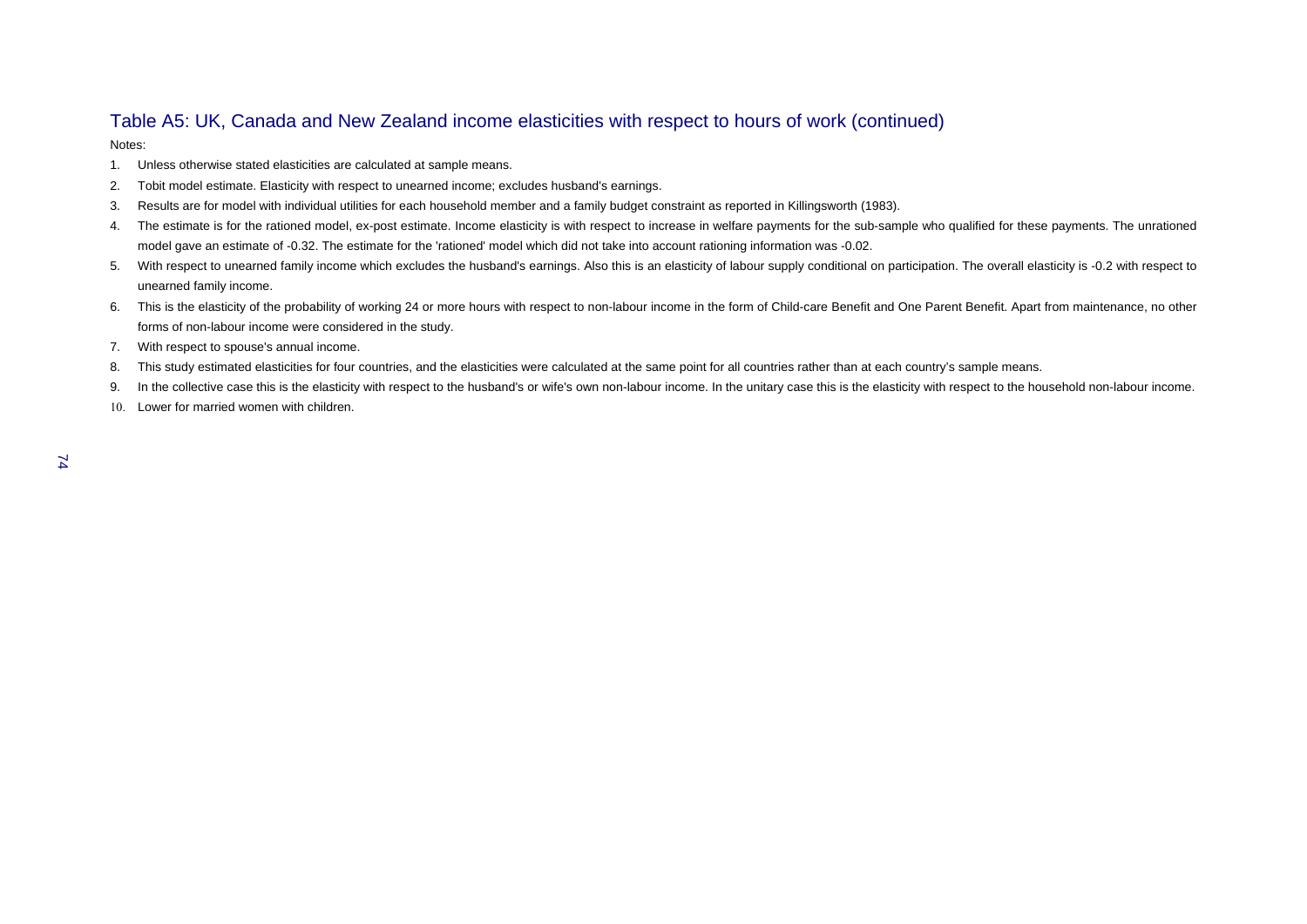### Table A6: UK, Canada and New Zealand wage elasticities with respect to participation<sup>1</sup>

| <b>Study</b>                                | Level of<br>disaggregation in<br>the estimates<br>provided or other<br>comments | <b>Married men</b> | <b>Married</b><br>women | <b>Married</b><br>women -<br>young<br>dependent<br>child | <b>Married</b><br>women -<br>older<br>dependent<br>child | Single men | Single women | Lone parents | Men | Women |
|---------------------------------------------|---------------------------------------------------------------------------------|--------------------|-------------------------|----------------------------------------------------------|----------------------------------------------------------|------------|--------------|--------------|-----|-------|
| <b>United</b><br>Kingdom                    |                                                                                 |                    |                         |                                                          |                                                          |            |              |              |     |       |
| Layard, Barton<br>and Zabalza<br>$(1980)^2$ |                                                                                 |                    | 0.49                    |                                                          |                                                          |            |              |              |     |       |
| Arrufat and<br>Zabalza<br>(1986)            |                                                                                 |                    | 1.41                    |                                                          |                                                          |            |              |              |     |       |
| Jenkins (1992)<br>(hours>0)                 |                                                                                 |                    |                         |                                                          |                                                          |            |              | 1.80         |     |       |

NB: 1<sup>st</sup> generation  $2^{nd}$  generation  $2^{rd}$  generation  $\Box$ 

Notes:

75

1. Unless otherwise stated elasticities are calculated at sample means.

2. Logit model estimate.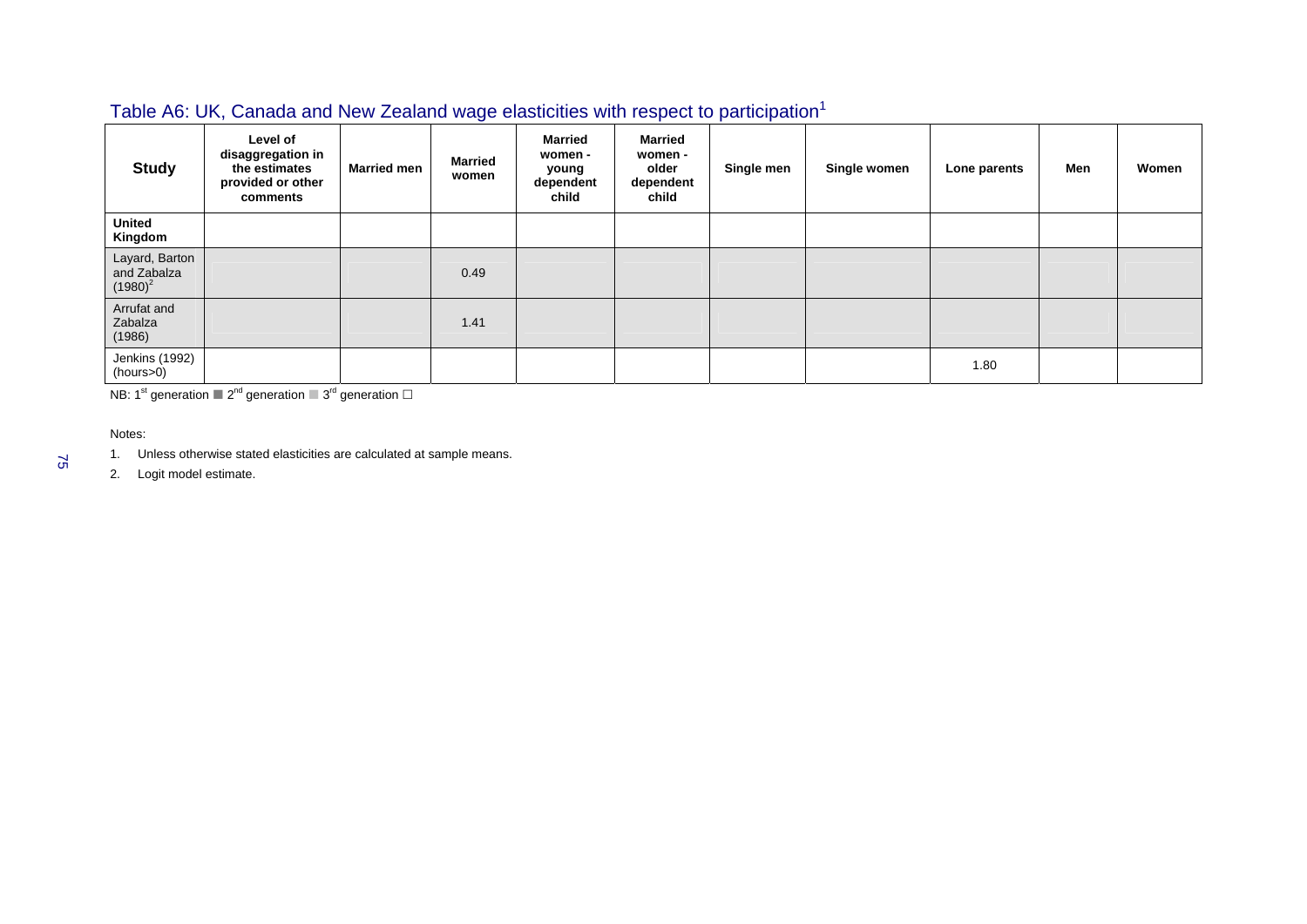|                   |                                                                                                                              |                                        |                                     |                              |                               |                                                                    | <b>Modelling features</b>                             |                                           |                                            |                                                                              |                                           |                                                     |                                    | <b>Elasticities</b>              |                                         |                                                                                                                                                               |
|-------------------|------------------------------------------------------------------------------------------------------------------------------|----------------------------------------|-------------------------------------|------------------------------|-------------------------------|--------------------------------------------------------------------|-------------------------------------------------------|-------------------------------------------|--------------------------------------------|------------------------------------------------------------------------------|-------------------------------------------|-----------------------------------------------------|------------------------------------|----------------------------------|-----------------------------------------|---------------------------------------------------------------------------------------------------------------------------------------------------------------|
| Study             | Year, data<br>source and<br>population                                                                                       | Discrete hours (else continuous hours) | Household model (else neoclassical) | Collective LS (else unitary) | Lifecycle model (else static) | Family LS (else single, partner<br>exogenous if modelling couples) | Tax/benefit system accounted for<br>(various extents) | constraints (else none<br>Labour market o | accounted for (to<br>selection<br>Sample s | <b>Other features</b>                                                        | wage (else net wage)<br>on gross<br>Based | Compensated wage elasticity (else<br>uncompensated) | Simulated (else from coefficients) | Conditional (else unconditional) | sample<br>Calculated at the mean of the | Level of<br>disaggregation<br>and/or<br>sensitivities<br>tested                                                                                               |
| Miller<br>(1985)  | 1972 Social<br>Mobility in<br>Australia<br>Survey,<br>employed<br>women                                                      |                                        |                                     |                              |                               |                                                                    |                                                       |                                           | $\times$                                   | Estimates<br>alternative<br>models                                           | $\times$                                  |                                                     |                                    | $\times$                         | $\sf X$                                 | Elasticities are<br>assumed<br>constant.<br>Elasticities<br>calculated for<br>various models<br>including those<br>not accounting<br>for sample<br>selection. |
| Ross<br>(1986)    | 1980 Sydney<br>Survey of the<br><b>Work Patterns</b><br>of Married<br>Women,<br>married<br>women.<br>Unemployed<br>excluded. |                                        |                                     |                              |                               |                                                                    |                                                       |                                           | $\sf X$                                    | Various<br>specifications (of<br>some variable<br>definitions)<br>estimated. | $\mathsf{X}$                              |                                                     |                                    | X                                | X                                       |                                                                                                                                                               |
| Lambert<br>(1991) | 1981 IDS,<br>female sole<br>parents                                                                                          | X                                      |                                     |                              |                               |                                                                    | $\times$                                              |                                           | ns                                         | Trichotomous<br>model (0 hours,<br>part-time and<br>full-time hours).        | ns                                        |                                                     | ns                                 | ns                               | X                                       |                                                                                                                                                               |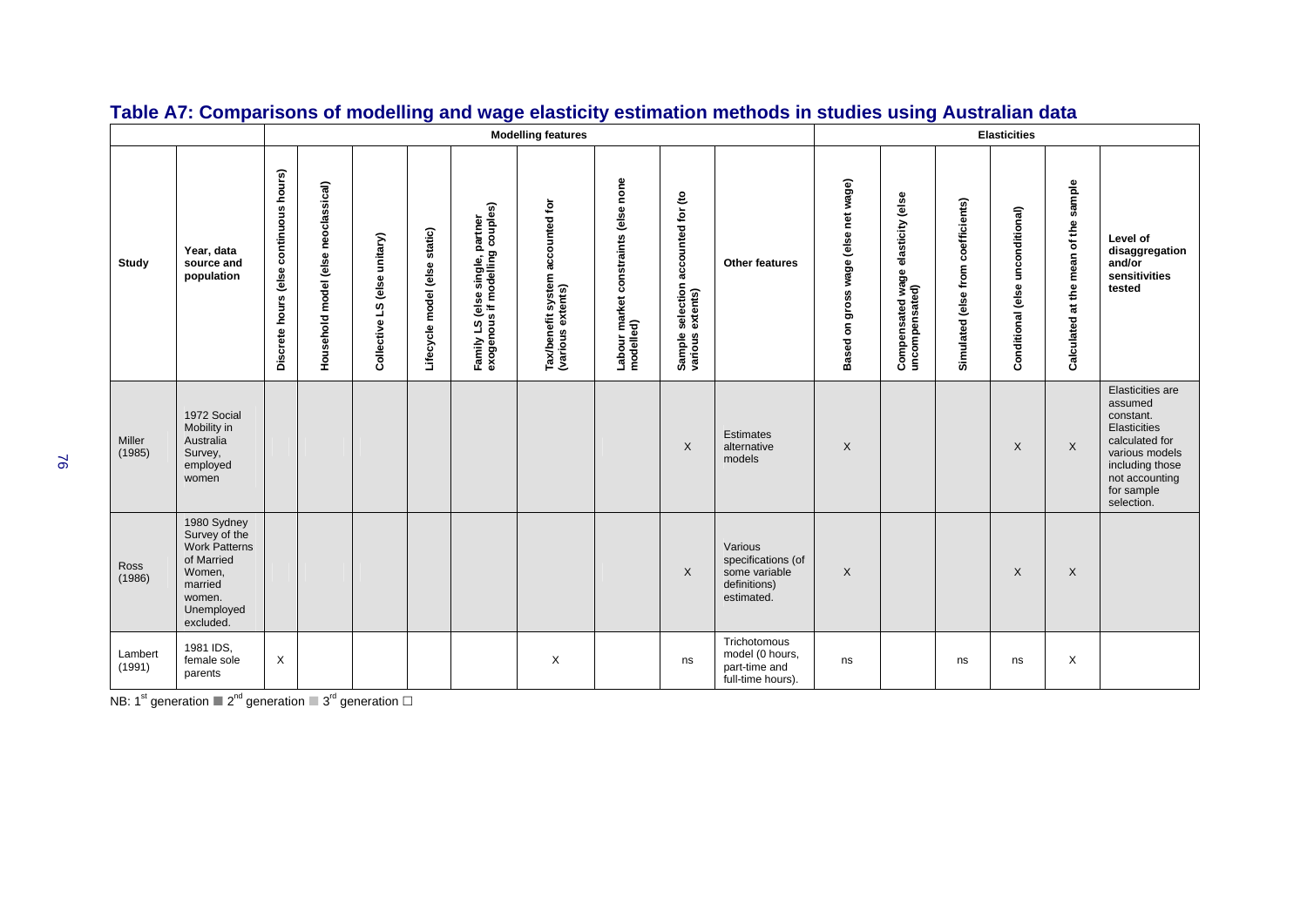|                              |                                                                                                                      |                                           |                                     |                              |                               |                                                                              | <b>Modelling features</b>                                            |                                                 |                                            |                                                                                   |                                                                |                                                        |                                       | <b>Elasticities</b>              |                                         |                                                                                                                       |
|------------------------------|----------------------------------------------------------------------------------------------------------------------|-------------------------------------------|-------------------------------------|------------------------------|-------------------------------|------------------------------------------------------------------------------|----------------------------------------------------------------------|-------------------------------------------------|--------------------------------------------|-----------------------------------------------------------------------------------|----------------------------------------------------------------|--------------------------------------------------------|---------------------------------------|----------------------------------|-----------------------------------------|-----------------------------------------------------------------------------------------------------------------------|
| Study                        | Year, data<br>source and<br>population                                                                               | continuous hours)<br>Discrete hours (else | Household model (else neoclassical) | Collective LS (else unitary) | Lifecycle model (else static) | couples)<br>Family LS (else single, partner<br>exogenous if modelling couple | sfit system accounted for<br>extents)<br>Tax/benefit<br>(various ext | none<br>(else<br>constraints<br>Labour market o | accounted for (to<br>selection<br>Sample s | Other features                                                                    | wage (else net wage)<br>gross<br>$\mathbf{\tilde{s}}$<br>Based | elasticity (else<br>Compensated wage<br>uncompensated) | coefficients)<br>Simulated (else from | Conditional (else unconditional) | sample<br>Calculated at the mean of the | Level of<br>disaggregation<br>and/or<br>sensitivities<br>tested                                                       |
| Knudsen and<br>Peters (1994) | 1986 IDS (within<br>the Luxembourg<br><b>Income Study</b><br>framework),<br>married women<br>$(15-59 \text{ years})$ |                                           |                                     |                              |                               |                                                                              |                                                                      |                                                 | $\times$                                   | Labour supply<br>models<br>estimated for<br>weekly and<br>annual hours of<br>work | $\times$                                                       |                                                        |                                       | X                                |                                         | Compares<br>elasticities for<br>Australia, US<br>and Germany.<br>Single reference<br>point used for all<br>countries. |
| Kawaguchi<br>(1992)          | 1986 IDS,<br>married women<br>aged<br>$20-45$ years<br>(with husbands)<br>aged<br>20-50 years)                       |                                           |                                     |                              |                               |                                                                              |                                                                      |                                                 | X                                          | Alternative<br>functional forms<br>for labour supply<br>are estimated             | $\times$                                                       |                                                        |                                       |                                  | X                                       | Elasticities<br>estimated for<br>different<br>functional forms<br>of the labour<br>supply equation                    |
| Kawaguchi<br>(1994)          | 1986 IDS,<br>couples (men<br>20-45, women<br>20-40 years,<br>both working)                                           |                                           |                                     |                              |                               | $\vee$                                                                       |                                                                      |                                                 |                                            | Alternative<br>assumptions<br>about household<br>labour supply<br>are tested      | $\times$                                                       |                                                        |                                       | X                                | $\times$                                | Compares<br>elasticities using<br>alternative<br>assumptions<br>about household<br>labour supply                      |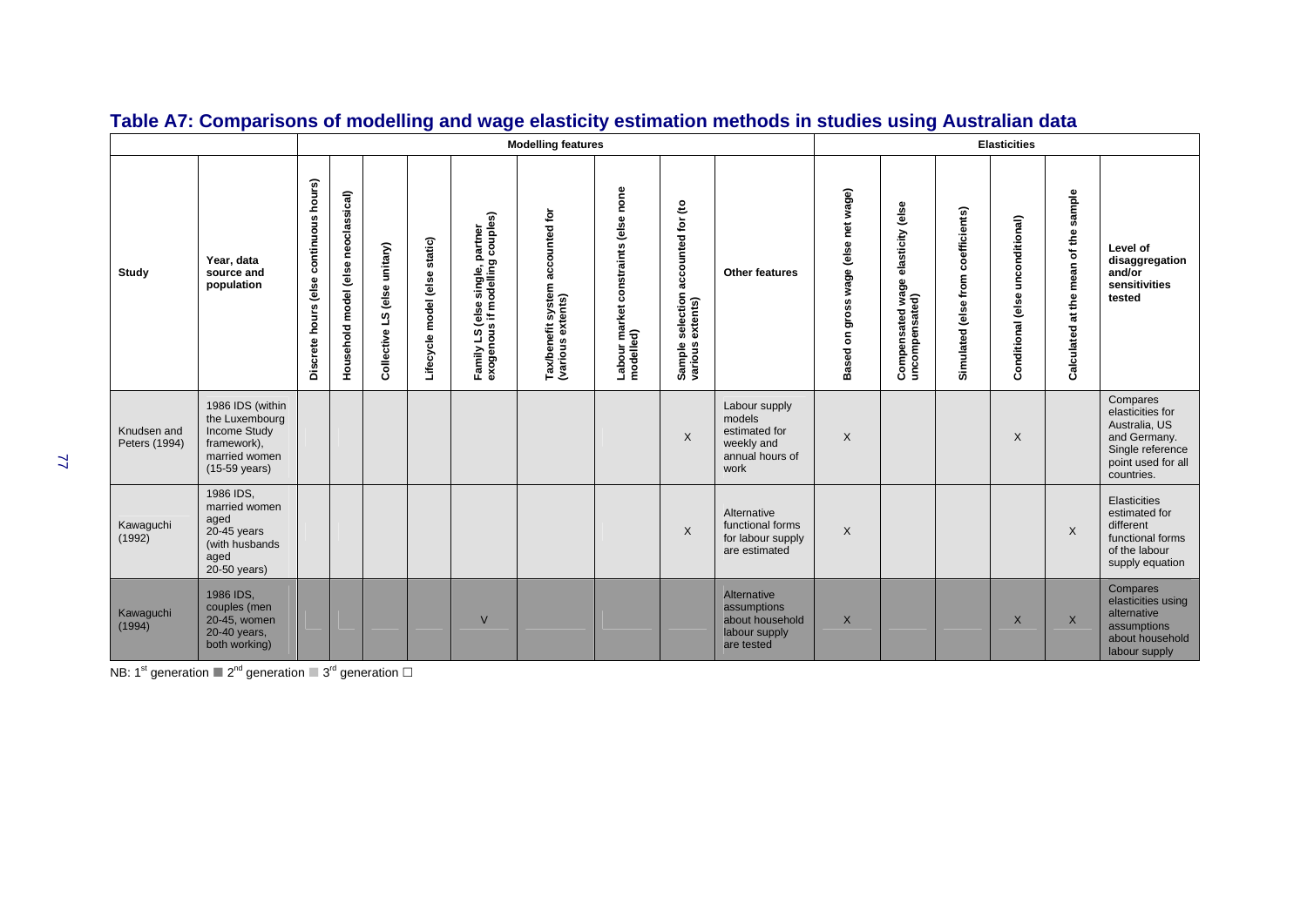|                                              |                                                                                                                                |                                           |                                     |                              |                                  |                                                                                                      | <b>Modelling features</b>                                |                                               |                                                                  |                                                                                                                              |                                     |                                            |                                    | <b>Elasticities</b>                 |                                      |                                                                                                                |
|----------------------------------------------|--------------------------------------------------------------------------------------------------------------------------------|-------------------------------------------|-------------------------------------|------------------------------|----------------------------------|------------------------------------------------------------------------------------------------------|----------------------------------------------------------|-----------------------------------------------|------------------------------------------------------------------|------------------------------------------------------------------------------------------------------------------------------|-------------------------------------|--------------------------------------------|------------------------------------|-------------------------------------|--------------------------------------|----------------------------------------------------------------------------------------------------------------|
| Study                                        | Year, data source<br>and population                                                                                            | continuous hours)<br>Discrete hours (else | Household model (else neoclassical) | Collective LS (else unitary) | static)<br>Lifecycle model (else | partner<br>g couples)<br>single, p<br>odelling<br>s if me<br>Is if me<br>w<br>Family LS<br>exogenous | accounted for<br>Tax/benefit system<br>(various extents) | none<br>constraints (else<br>Labour market on | ೭<br>accounted for<br>selection<br>extents)<br>Sample<br>various | Other features                                                                                                               | Based on gross wage (else net wage) | elasticity (else<br>မ္တ<br>Compensated way | Simulated (else from coefficients) | unconditional)<br>Conditional (else | Calculated at the mean of the sample | Level of<br>disaggregation<br>and/or<br>sensitivities<br>tested                                                |
| Apps and<br>Rees (1996)                      | 1985-86 IDS and<br>1987 TUS (Pilot),<br>two-adult families<br>(both partners<br>20-50 years, with<br>dependent<br>children)    |                                           | $\vee$                              | X                            |                                  | $\times$                                                                                             | X                                                        |                                               |                                                                  | Demand system<br>approach.<br><b>Estimates</b><br>models<br>accounting / not<br>accounting for<br>household<br>production    |                                     |                                            |                                    | X                                   | X                                    | Compares<br>elasticities for<br>husbands and<br>wives for model<br>with and without<br>household<br>production |
| Apps,<br>Killingsworth<br>and Rees<br>(1996) | 1990 IDS and<br>1992 TUS.<br>two-adult families<br>(both partners)<br>employed,<br>20-50 years, with<br>dependent<br>children) |                                           | $\vee$                              | $\times$                     |                                  | $\sf X$                                                                                              | ns                                                       |                                               |                                                                  | Demand system<br>approach.<br><b>Estimates</b><br>models based<br>on alternative<br>assumptions of<br>household<br>behaviour | ns                                  |                                            |                                    | $\times$                            | X                                    | Compares<br>elasticities of<br>wives and<br>husbands for<br>different models                                   |
| Jones and<br>Savage<br>(1996)                | 1985-86 IDS,<br>married women                                                                                                  |                                           |                                     |                              |                                  |                                                                                                      | X                                                        |                                               | $\times$                                                         | Demand system<br>approach.                                                                                                   |                                     | $\times$                                   | $\times$                           | $\times$                            | X                                    | Only<br>compensated<br>wage elasticity<br>provided.                                                            |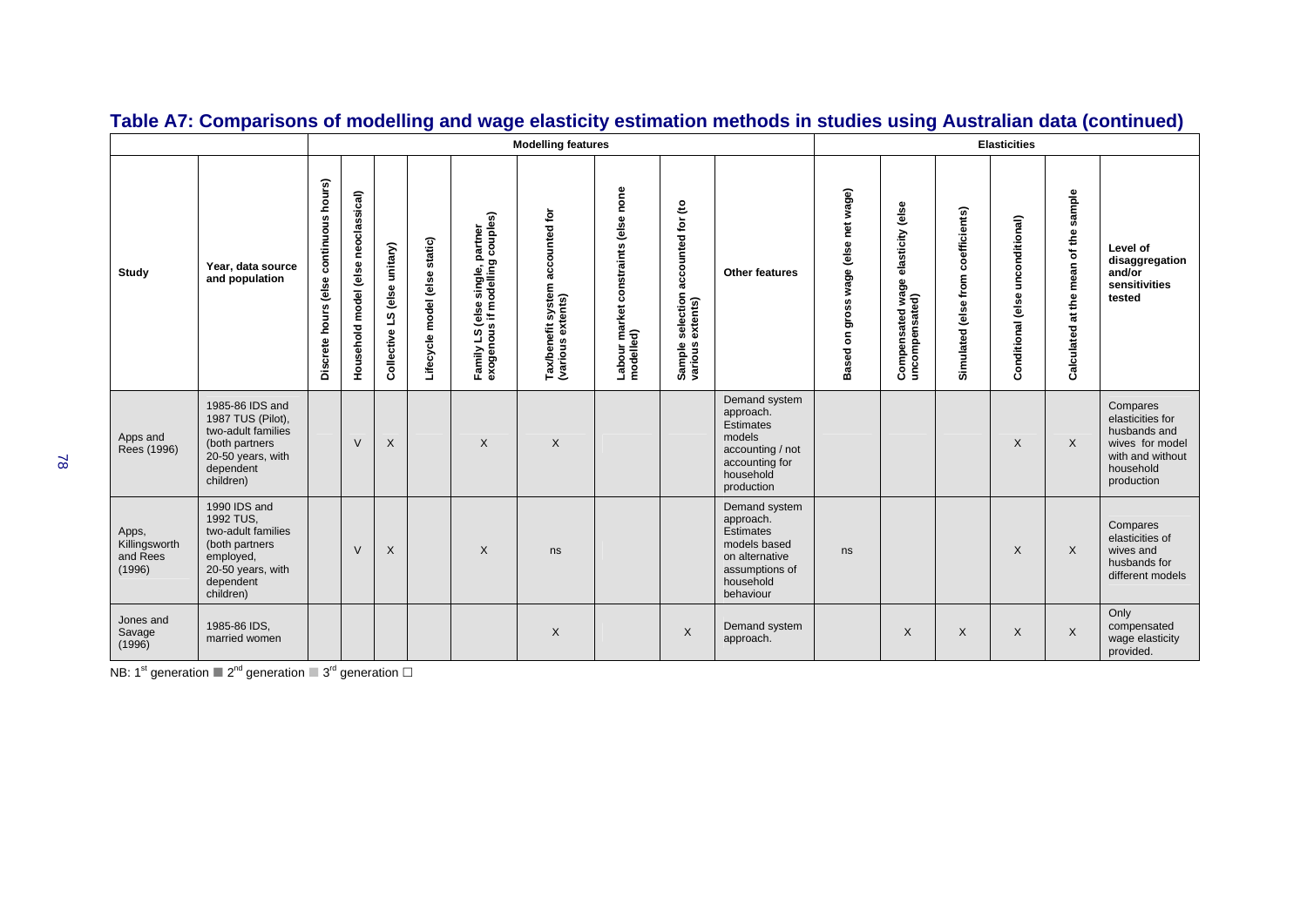|                      |                                                  |                                           |                                     |                              |                               |                                                                    | <b>Modelling features</b>                             |                                                         |                                                          |                                                                                                                                                                                                                          |                                     |                                                     |                                    | <b>Elasticities</b>              |                                      |                                                                                                                                                                                                                                             |
|----------------------|--------------------------------------------------|-------------------------------------------|-------------------------------------|------------------------------|-------------------------------|--------------------------------------------------------------------|-------------------------------------------------------|---------------------------------------------------------|----------------------------------------------------------|--------------------------------------------------------------------------------------------------------------------------------------------------------------------------------------------------------------------------|-------------------------------------|-----------------------------------------------------|------------------------------------|----------------------------------|--------------------------------------|---------------------------------------------------------------------------------------------------------------------------------------------------------------------------------------------------------------------------------------------|
| Study                | Year, data<br>source and<br>population           | continuous hours)<br>Discrete hours (else | Household model (else neoclassical) | Collective LS (else unitary) | Lifecycle model (else static) | Family LS (else single, partner<br>exogenous if modelling couples) | Tax/benefit system accounted for<br>(various extents) | constraints (else none<br>Labour market of<br>modelled) | for (to<br>accounted<br>selection<br>Sample s<br>various | <b>Other features</b>                                                                                                                                                                                                    | Based on gross wage (else net wage) | Compensated wage elasticity (else<br>uncompensated) | Simulated (else from coefficients) | Conditional (else unconditional) | Calculated at the mean of the sample | Level of<br>disaggregation<br>and/or<br>sensitivities<br>tested                                                                                                                                                                             |
| <b>Murray (1997)</b> | 1986 IDS,<br>lone<br>mothers                     | X                                         |                                     |                              |                               |                                                                    | $\times$                                              |                                                         | $\times$                                                 | Trichotomous<br>model (0 hours,<br>p/t hours, f/t<br>hours). Two<br>models<br>estimated: FIML<br>(wage and hours<br>simultaneously<br>estimated) and<br>CML (wage<br>estimated<br>separately with<br>two-step<br>method) | X                                   |                                                     | X                                  |                                  | X                                    | Sensitivities to<br>model<br>specification<br>used. Average<br>elasticity<br>obtained by<br>simulation (no<br>further details<br>provided)                                                                                                  |
| Shamsuddin<br>(1998) | 1990 SIHC.<br>married<br>women (21-<br>64 years) |                                           |                                     |                              |                               |                                                                    |                                                       |                                                         | $\times$                                                 | Different models<br>of immigrant<br>status estimated.                                                                                                                                                                    | X                                   |                                                     |                                    | $\times$                         | X                                    | Disaggregated<br>by place of birth<br>(Australia, not<br>English-<br>speaking,<br>English-<br>speaking<br>country).<br>Sensitivity tested<br>with regard to<br>wage estimation<br>and different<br>ways of<br>measuring<br>immigrant status |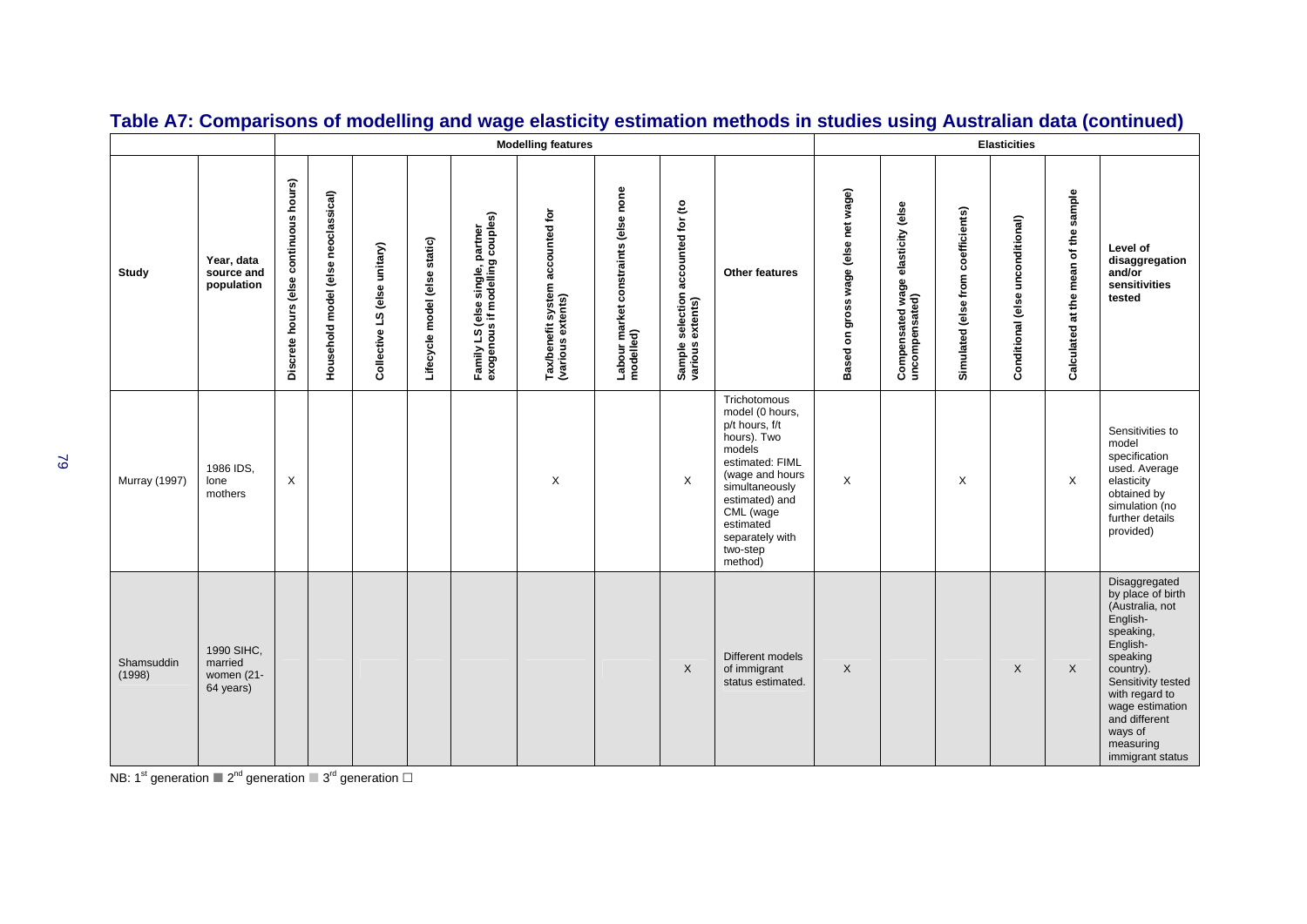|                                                  |                                                                                                              |                                        |                                     |                                   |                               | <b>Modelling features</b>                                          | <b>Elasticities</b>                                                     |                                             |                                                     |                                                                                                                                                                                                                                                                       |                                        |                                                        |                                    |                                  |                                         |                                                                                                                                                                                                                                                                                                   |
|--------------------------------------------------|--------------------------------------------------------------------------------------------------------------|----------------------------------------|-------------------------------------|-----------------------------------|-------------------------------|--------------------------------------------------------------------|-------------------------------------------------------------------------|---------------------------------------------|-----------------------------------------------------|-----------------------------------------------------------------------------------------------------------------------------------------------------------------------------------------------------------------------------------------------------------------------|----------------------------------------|--------------------------------------------------------|------------------------------------|----------------------------------|-----------------------------------------|---------------------------------------------------------------------------------------------------------------------------------------------------------------------------------------------------------------------------------------------------------------------------------------------------|
| Study                                            | Year, data<br>source and<br>population                                                                       | Discrete hours (else continuous hours) | Household model (else neoclassical) | unitary)<br>else<br>Collective LS | Lifecycle model (else static) | Family LS (else single, partner<br>exogenous if modelling couples) | sfit system accounted for<br>extents)<br>Tax/benefit s<br>(various extu | else none<br>constraints<br>Labour market o | selection accounted for (to<br>extents)<br>Sample s | <b>Other features</b>                                                                                                                                                                                                                                                 | on gross wage (else net wage)<br>Based | elasticity (else<br>Compensated wage<br>uncompensated) | Simulated (else from coefficients) | Conditional (else unconditional) | sample<br>Calculated at the mean of the | Level of<br>disaggregation<br>and/or<br>sensitivities<br>tested                                                                                                                                                                                                                                   |
| Kalb<br>(2000)                                   | 1994-95<br>SIHC,<br>two-adult<br>households<br>(with/without<br>dependants,<br>below<br>age-pension<br>age). | X                                      |                                     |                                   |                               | X                                                                  | X                                                                       | X                                           | $\times$                                            | Various discrete<br>points for<br>husbands and<br>wives.<br>Involuntary<br>unemployment<br>and welfare<br>participation<br>'stigma'<br>modelled.<br>Penalty for part-<br>time work to<br>improve fit.<br>Models with<br>combinations of<br>features are<br>estimated. | ns                                     |                                                        | X                                  |                                  |                                         | Calculated for<br>given family<br>types (given<br>age, number of<br>children,<br>education,<br>income level).<br>Further<br>disaggregated<br>by households<br>with/without<br>small children,<br>income levels of<br>both partners.<br>Welfare<br>participation<br>elasticity also<br>calculated. |
| Apps<br>(2001)<br>and Apps<br>and Rees<br>(2001) | 1993 HES,<br>1994 IDS,<br>1992 TUS,<br>two-adult<br>households                                               |                                        | $\times$                            |                                   | X                             |                                                                    | $\times$                                                                |                                             | $\times$                                            | Demand system<br>approach                                                                                                                                                                                                                                             |                                        |                                                        |                                    | X                                | X                                       | Elasticities<br>disaggregated<br>by married<br>women at<br>various life-cycle<br>stages and<br>whether in full-<br>time or part-time<br>work                                                                                                                                                      |

NB: 1<sup>st</sup> generation  $2^{nd}$  generation  $3^{rd}$  generation  $\Box$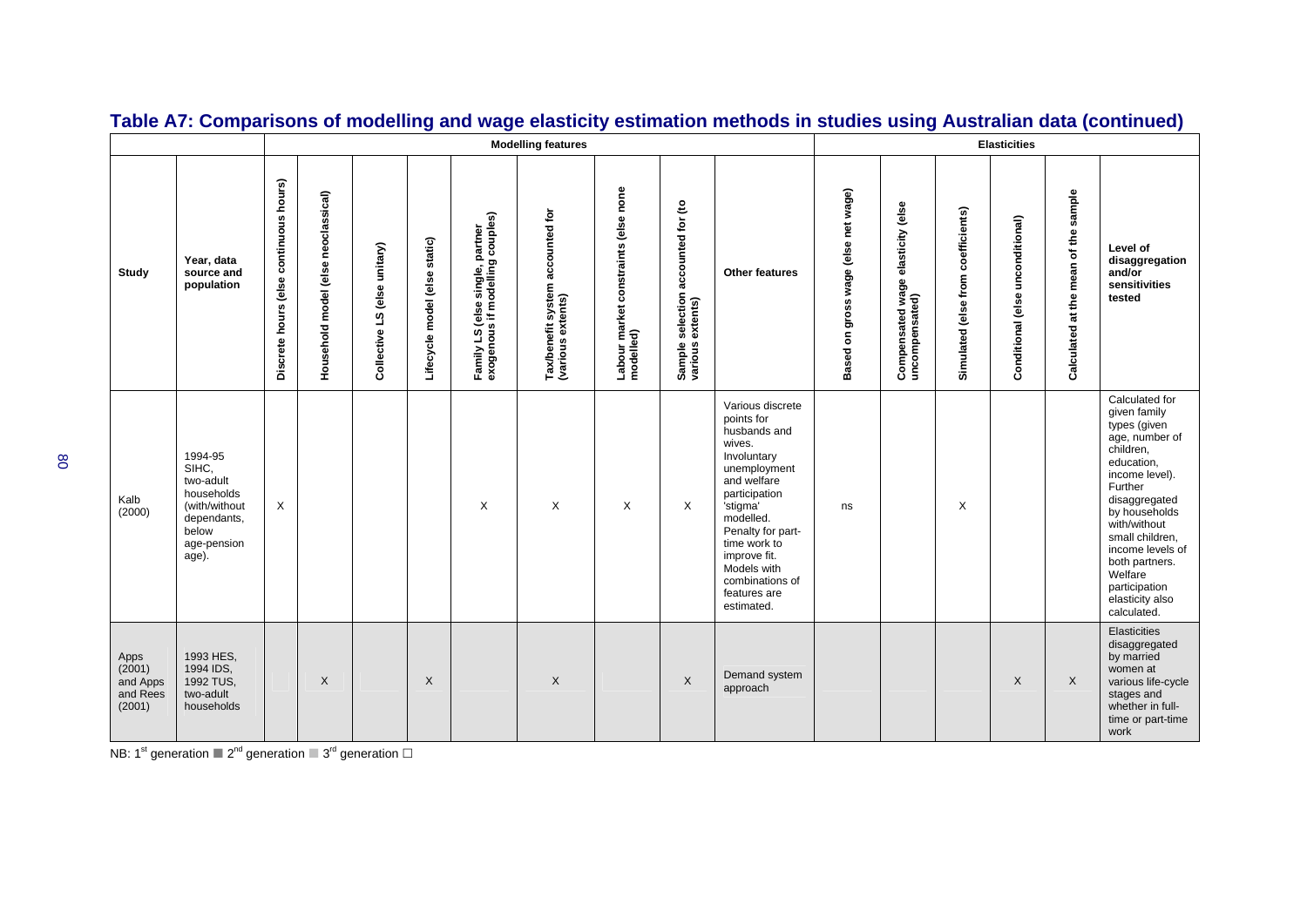|                                              |                                                                                          |                                        |                                        |                              |                               |                                                                    | <b>Modelling features</b>                             | <b>Elasticities</b>                       |                                                         |                                                                                                                                                                                                     |                                     |                                                     |                                    |                                  |                                      |                                                                                                                                   |
|----------------------------------------------|------------------------------------------------------------------------------------------|----------------------------------------|----------------------------------------|------------------------------|-------------------------------|--------------------------------------------------------------------|-------------------------------------------------------|-------------------------------------------|---------------------------------------------------------|-----------------------------------------------------------------------------------------------------------------------------------------------------------------------------------------------------|-------------------------------------|-----------------------------------------------------|------------------------------------|----------------------------------|--------------------------------------|-----------------------------------------------------------------------------------------------------------------------------------|
| Study                                        | Year, data<br>source and<br>population                                                   | Discrete hours (else continuous hours) | model (else neoclassical)<br>Household | Collective LS (else unitary) | Lifecycle model (else static) | Family LS (else single, partner<br>exogenous if modelling couples) | Tax/benefit system accounted for<br>(various extents) | constraints (else none<br>Labour market o | ಕಿ<br>accounted for<br>selection<br>Sample s<br>various | <b>Other features</b>                                                                                                                                                                               | Based on gross wage (else net wage) | Compensated wage elasticity (else<br>uncompensated) | Simulated (else from coefficients) | Conditional (else unconditional) | Calculated at the mean of the sample | Level of<br>disaggregation<br>and/or<br>sensitivities<br>tested                                                                   |
| Kidd and<br>Ferko (2001)                     | 1994-95 and<br>1989-90 IDS,<br>men and<br>women<br>separately<br>$(18-64 \text{ years})$ |                                        |                                        |                              |                               |                                                                    |                                                       |                                           | $\boldsymbol{X}$                                        | Various<br>specifications<br>tested                                                                                                                                                                 | $\times$                            |                                                     |                                    | X                                | X                                    | Participation and<br>conditional hours<br>of work<br>elasticities.<br>Sensitivity to<br>specification<br>tested.                  |
| Scutella<br>(2001)                           | 1995-96<br>(pooled)<br>SIHC, married<br>women with<br>working<br>husbands                |                                        |                                        |                              |                               |                                                                    | $\sf X$                                               |                                           | $\times$                                                | Estimated<br>models to take<br>account of<br>endogeneity<br>between wage<br>and unearned<br>income to hours<br>of work, and<br>assuming<br>partner's wage<br>and hours of<br>work are<br>exogenous. |                                     |                                                     |                                    | $\times$                         | X                                    | Disaggregated<br>by age group,<br>number of<br>children, age of<br>youngest child,<br>education, and<br>for all married<br>women. |
| Breunig,<br>Cobb-Clark<br>and Gong<br>(2005) | 2002 HILDA,<br>Couples<br>(25-59 years)<br>with/without<br>children                      | X                                      |                                        |                              |                               | X                                                                  | X                                                     |                                           | X                                                       | Nine discrete<br>points for each<br>person. Fixed<br>costs of working<br>modelled. Joint<br>wage and labour<br>supply model.<br>Simulated ML.                                                       | X                                   |                                                     | X                                  |                                  |                                      | Disaggregated<br>by level of<br>education.<br>Elasticity<br>calculated at<br>aggregate<br>averaged level.                         |